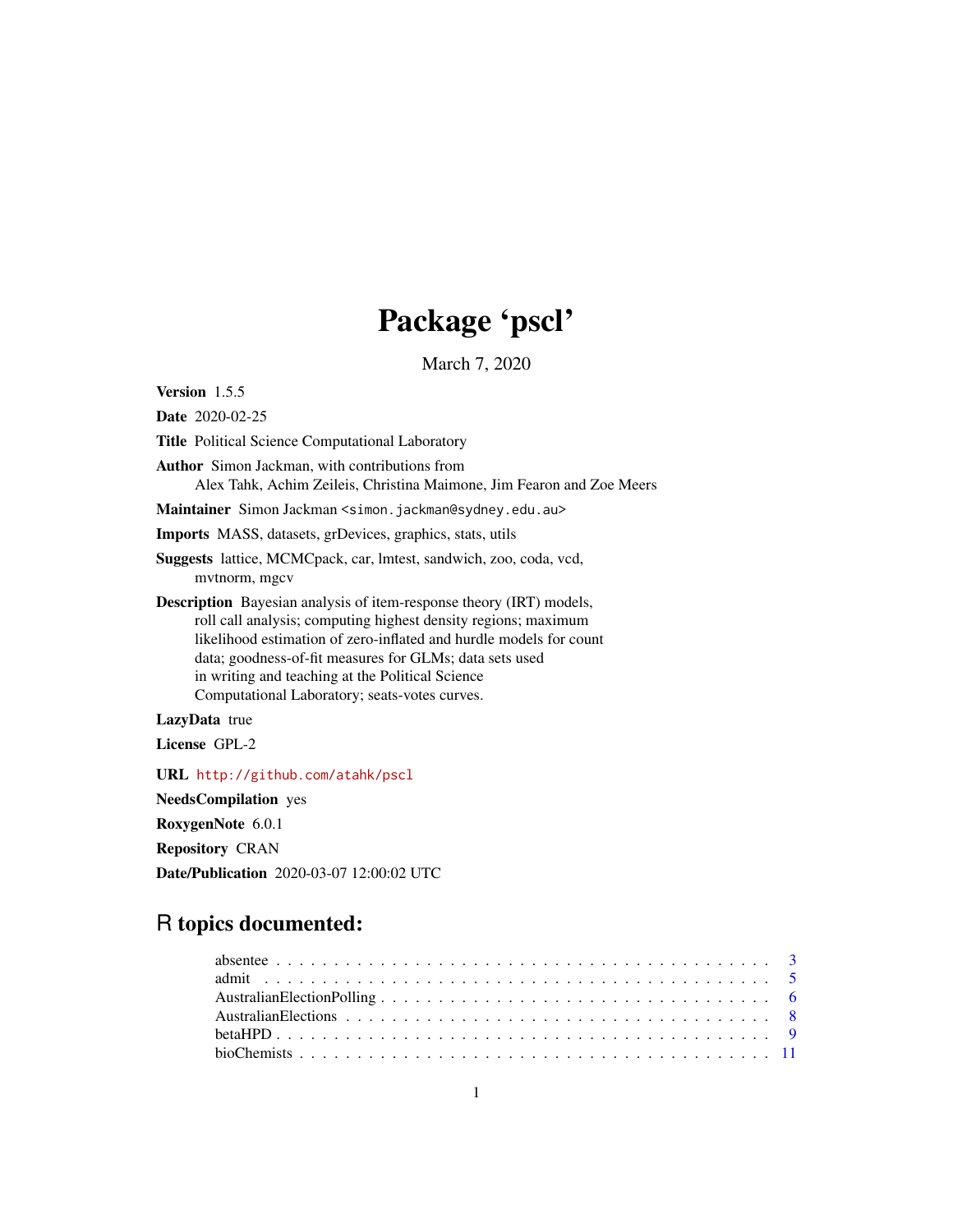|                                             | 12   |
|---------------------------------------------|------|
|                                             | 13   |
|                                             | 14   |
|                                             | 16   |
|                                             | 19   |
|                                             | 20   |
|                                             | 22   |
|                                             | 23   |
|                                             | 24   |
|                                             | 25   |
|                                             | 26   |
|                                             | 30   |
|                                             | 31   |
|                                             | 32   |
|                                             | 38   |
|                                             | 39   |
|                                             | 41   |
|                                             | 43   |
|                                             | 44   |
|                                             | 45   |
|                                             | - 46 |
|                                             | 47   |
|                                             | 49   |
|                                             | 50   |
|                                             | 51   |
|                                             | 52   |
|                                             | 55   |
|                                             | 56   |
|                                             | 58   |
|                                             | 60   |
|                                             | 62   |
|                                             | 63   |
|                                             | 64   |
|                                             |      |
|                                             | 65   |
|                                             | 66   |
| readKH                                      | 67   |
|                                             | 70   |
|                                             | 72   |
| $s109$<br>and the state of the state of the | 74   |
| sc9497                                      | 75   |
|                                             | 76   |
| simpi                                       | 78   |
|                                             | 79   |
|                                             | 80   |
|                                             | 82   |
|                                             | 84   |
|                                             | 86   |
|                                             | 87   |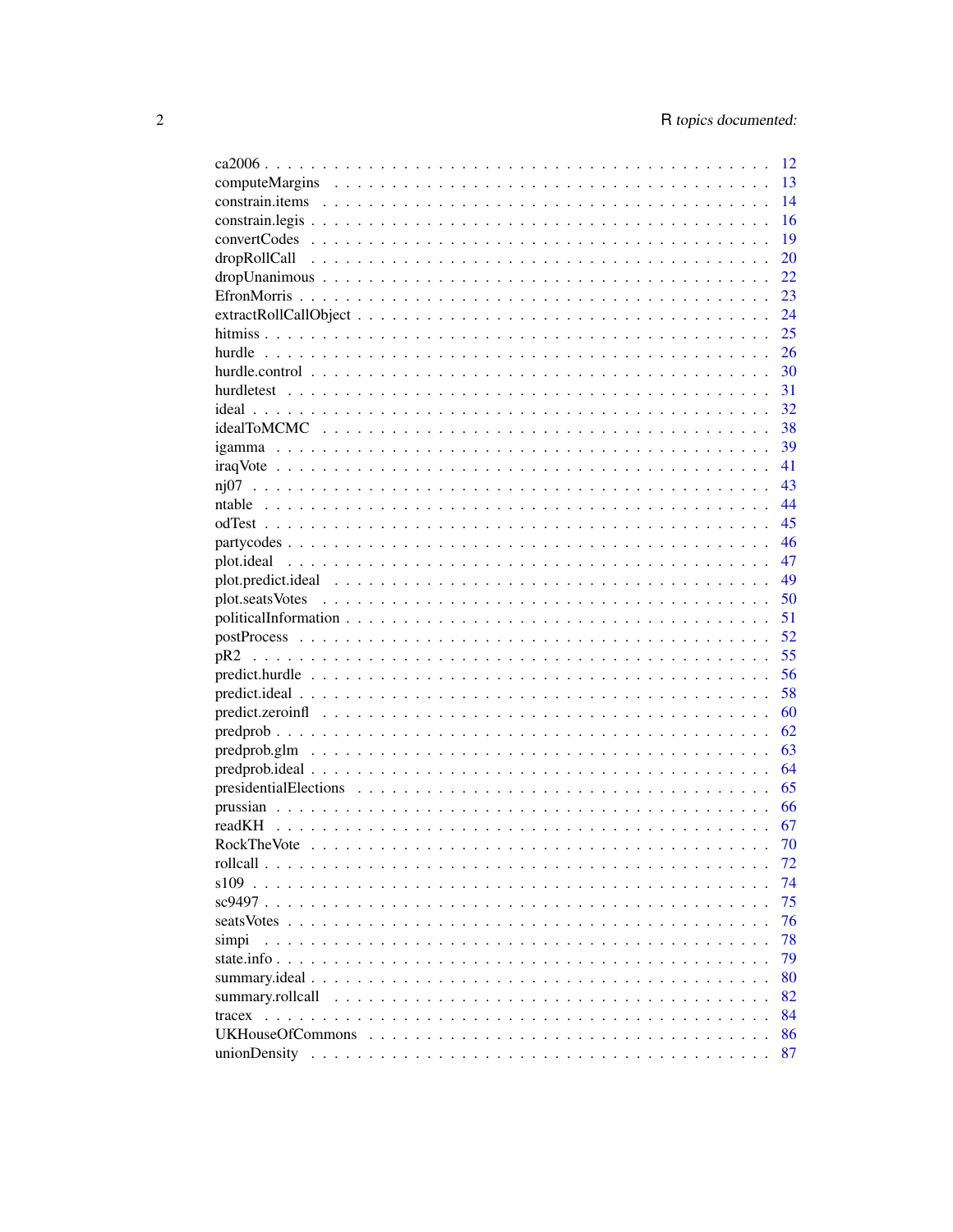#### <span id="page-2-0"></span>absentee 3

| Index |  |
|-------|--|
|       |  |
|       |  |
|       |  |
|       |  |
|       |  |

absentee *Absentee and Machine Ballots in Pennsylvania State Senate Races*

#### Description

Absentee ballot outcomes contrasted with machine ballots, cast in Pennsylvania State Senate elections, selected districts, 1982-1993.

#### Usage

data(absentee)

#### Format

A data frame with 22 observations on the following 8 variables.

year a numeric vector, year of election, 19xx

district a numeric vector, Pennsylvania State Senate district

absdem a numeric vector, absentee ballots cast for the Democratic candidate

absrep a numeric vector, absentee ballots cast for the Republican candidate

machdem a numeric vector, votes cast on voting machines for the Democratic candidate

machrep a numeric vector, votes cast on voting machines for the Republican candidate

dabs a numeric vector, Democratic margin among absentee ballots

dmach a numeric vector, Democratic margin among ballots case on voting machines

# Details

In November 1993, the state of Pennsylvania conducted elections for its state legislature. The result in the Senate election in the 2nd district (based in Philadelphia) was challenged in court, and ultimately overturned. The Democratic candidate won 19,127 of the votes cast by voting machine, while the Republican won 19,691 votes cast by voting machine, giving the Republican a lead of 564 votes. However, the Democrat won 1,396 absentee ballots, while the Republican won just 371 absentee ballots, more than offsetting the Republican lead based on the votes recorded by machines on election day. The Republican candidate sued, claiming that many of the absentee ballots were fraudulent. The judge in the case solicited expert analysis from Orley Ashenfelter, an economist at Princeton University. Ashenfelter examined the relationship between absentee vote margins and machine vote margins in 21 previous Pennsylvania Senate elections in seven districts in the Philadelphia area over the preceding decade.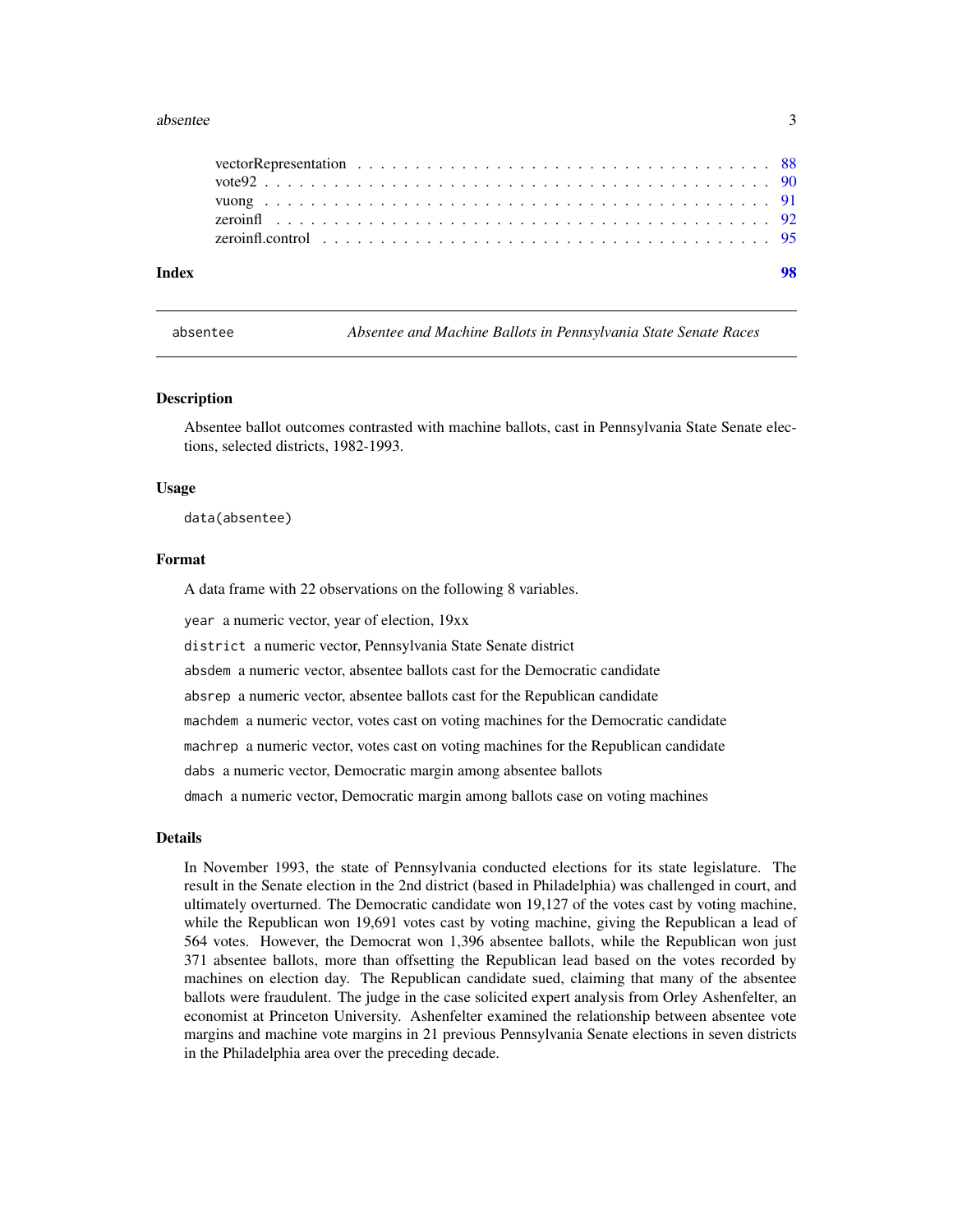#### Source

Ashenfelter, Orley. 1994. Report on Expected Absentee Ballots. Typescript. Department of Economics, Princeton University.

# References

Ashenfelter, Orley, Phillip Levine and David Zimmerman. 2003. *Statistics and Econometrics: Methods and Applications*. New York: John Wiley and Sons.

Jackman, Simon. 2009. *Bayesian Analysis for the Social Sciences*. Wiley: Hoboken, New Jersey. Examples 2.13, 2.14, 2.15.

#### Examples

```
data(absentee)
summary(absentee)
denom <- absentee$absdem + absentee$absrep
y <- (absentee$absdem - absentee$absrep)/denom * 100
denom <- absentee$machdem + absentee$machrep
x <- (absentee$machdem - absentee$machrep)/denom *100
ols \leftarrow lm(y \sim x,
          subset=c(rep(TRUE,21),FALSE) ## drop data point 22
          )
## predictions for disputed absentee point
yhat22 <- predict(ols,
                  newdata=list(x=x[22]),
                  se.fit=TRUE,
                  interval="prediction")
tstat <- (y[22]-yhat22$fit[,"fit"])/yhat22$se.fit
cat("tstat on actual outcome for obs 22:",tstat,"\n")
cat(paste("Pr(t>",round(tstat,2),") i.e., one-sided:\n",sep=""))
cat(1-pt(tstat,df=yhat22$df),"\n")
## make a picture
xseq \leftarrow seq(min(x) - .1*diff(range(x)),max(x) + .1*diff(range(x)),length=100)
yhat <- predict(ols,interval="prediction",
                newdata=list(x=xseq))
plot(y~x,
     type="n",
     axes=FALSE,
     ylim=range(yhat,y),
     xlim=range(xseq),xaxs="i",
     xlab="Democratic Margin, Machine Ballots (Percentage Points)",
     ylab="Democratic Margin, Absentee Ballots (Percentage Points)")
polygon(x=c(xseq,rev(xseq)), ## overlay 95% prediction CI
        y=c(yhat[,"lwr"],rev(yhat[,"upr"])),
        border=FALSE,
```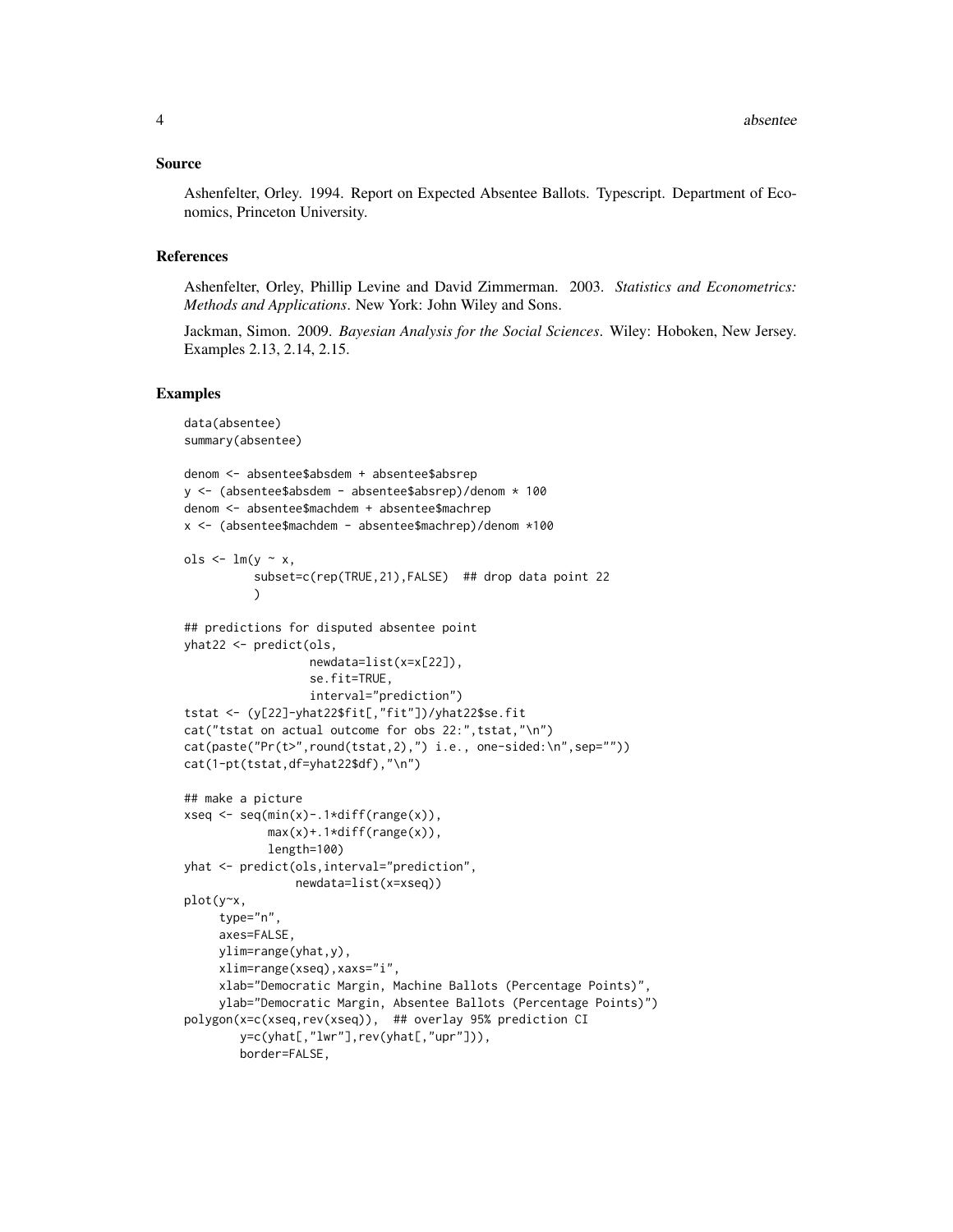<span id="page-4-0"></span>admit 5 and 5 and 5 and 5 and 5 and 5 and 5 and 5 and 5 and 5 and 5 and 5 and 5 and 5 and 5 and 5 and 5 and 5 and 5 and 5 and 5 and 5 and 5 and 5 and 5 and 5 and 5 and 5 and 5 and 5 and 5 and 5 and 5 and 5 and 5 and 5 and

```
col=gray(.85))
abline(ols,lwd=2) ## overlay ols
points(x[-22],y[-22],pch=1) ## data
points(x[22],y[22],pch=16) ## disputed data point
text(x[22],y[22],
    "Disputed\nElection",
    cex=.75,
    adj=1.25)
axis(1)
axis(2)
```
# admit *Applications to a Political Science PhD Program*

#### Description

Ordinal ratings (faculty evaluations) of applicants to a Political Science PhD Program.

#### Usage

data(admit)

#### Format

A data frame with 106 observations on the following 6 variables.

score an ordered factor with levels  $1 < 2 < 3 < 4 < 5$ 

gre.quant applicant's score on the quantitative section of the GRE; the maximum score is 800

- gre.verbal applicant's score on the verbal section of the GRE; the maximum score is 800
- ap 1 if the applicant indicated an interest in American politics; 0 otherwise

pt 1 if the applicant indicated an interest in Political Theory; 0 otherwise

female 1 for female applicants; 0 otherwise

# References

Jackman, Simon. 2004. "What Do We Learn From Graduate Admissions Committees?: A Multiple-Rater, Latent Variable Model, with Incomplete Discrete and Continuous Indicators." *Political Analysis*. 12(4):400-424.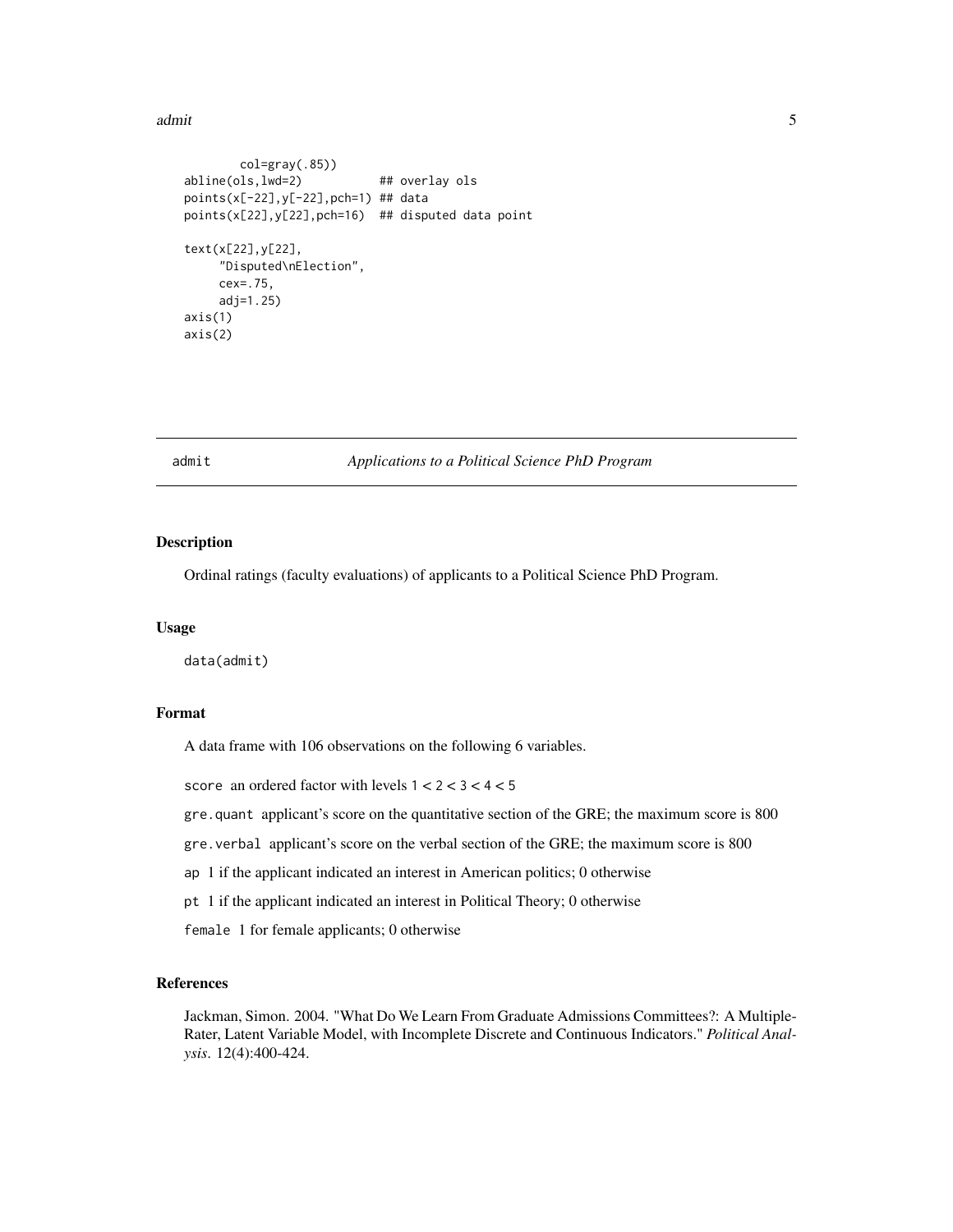# Examples

```
data(admit)
summary(admit)
## ordered probit model
op1 <- MASS::polr(score \sim gre.quant + gre.verbal + ap + pt + female,
            Hess=TRUE,
            data=admit,
            method="probit")
summary(op1)
hitmiss(op1)
logLik(op1)
pR2(op1)
```

```
AustralianElectionPolling
```
*Political opinion polls in Australia, 2004-07*

#### **Description**

The results of 239 published opinion polls measuring vote intentions (1st preference vote intention in a House of Representatives election) between the 2004 and 2007 Australian Federal elections, from 4 survey houses.

#### Usage

```
data(AustralianElectionPolling)
```
# Format

A data frame with 239 observations on the following 14 variables.

- ALP a numeric vector, percentage of respondents reported as intending to vote for the Australian Labor Party
- Lib a numeric vector, percentage of respondents reported as intending to vote for the Liberal Party
- Nat a numeric vector, percentage of respondents reported as intending to vote for the National Party
- Green a numeric vector, percentage of respondents reported as intending to vote for the Greens
- FamilyFirst a numeric vector, percentage of respondents reported as intending to vote for the Family First party
- Dems a numeric vector, percentage of respondents reported as intending to vote for the Australian Democrats
- OneNation a numeric vector, percentage of respondents reported as intending to vote for One Nation
- DK a numeric vector, percentage of respondents reported as expressing no preference or a "don't know" response
- sampleSize a numeric vector, reported sample size of the poll

<span id="page-5-0"></span>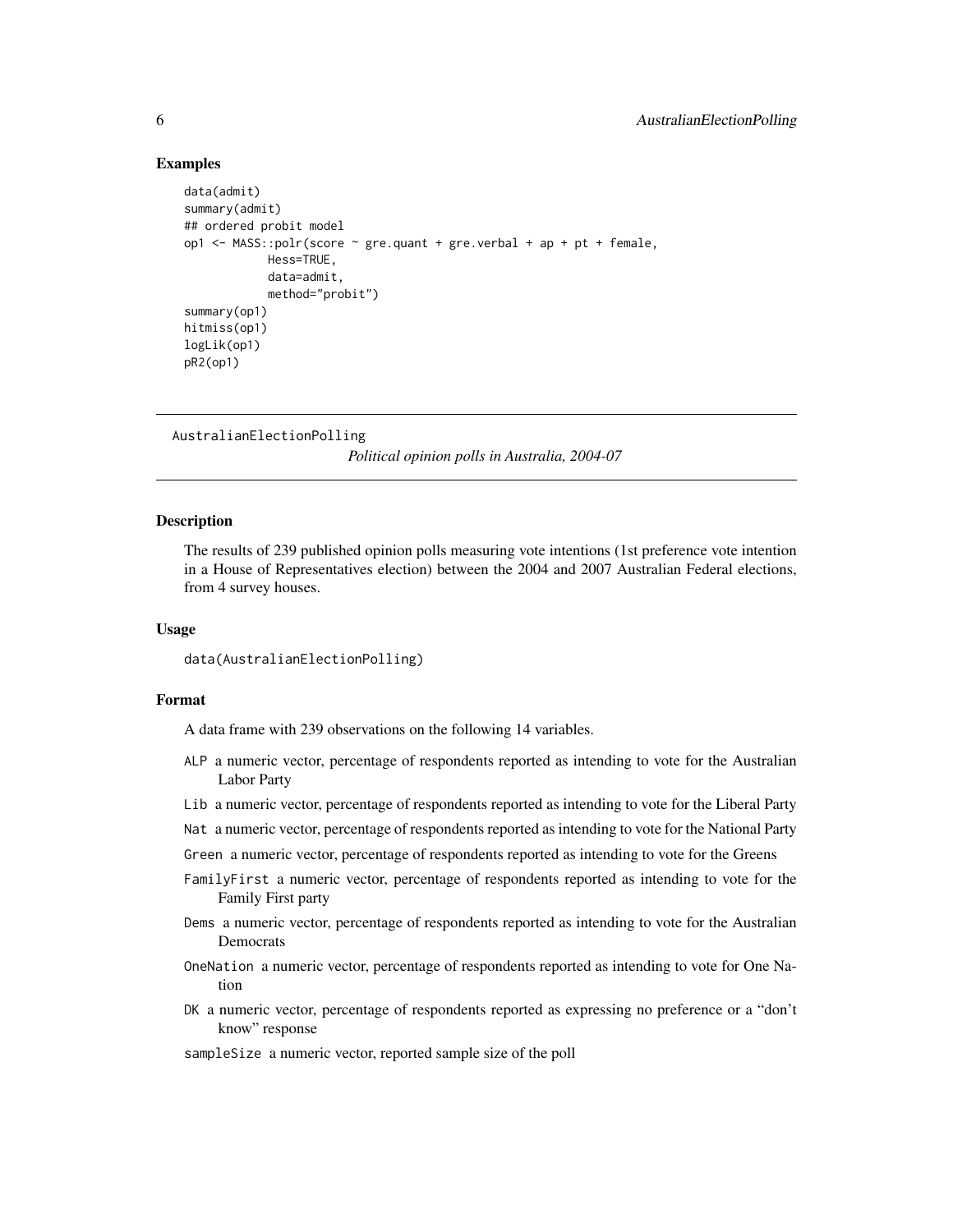- org a factor with levels Galaxy, Morgan,F2F, Newspoll, Nielsen and Morgan,Phone, indicating the survey house and/or mode of the poll
- startDate a Date, reported start of the field period
- endDate a Date, reported end of the field period
- source a character vector, source of the poll report
- remark a character vector, remarks noted by author and/or research assistant coders

#### Details

Morgan uses two modes: phone and face-to-face.

The 2004 Australian election was on October 9; the ALP won 37.6% of the 1st preferences cast in elections for the House of Representatives. The ALP won the 2007 election (November 24) with 43.4% of 1st preferences.

The ALP changed leaders twice in the 2004-07 inter-election period spanned by these data: (1) Mark Latham resigned the ALP leadership on January 18 2005 and was replaced by Kim Beazley; (2) Beazley lost the ALP leadership to Kevin Rudd on December 4, 2006.

The then Prime Minister, John Howard, announced the November 2007 election on October 14, 2007.

# Source

See the source variable. Andrea Abel assisted with the data collection.

# References

Jackman, Simon. 2009. *Bayesian Analysis for the Social Sciences*. Wiley: Hoboken, New Jersey. Example 9.3.

#### Examples

```
data(AustralianElectionPolling)
if(require(lattice)) {
    lattice::xyplot(ALP ~ startDate | org,
       data=AustralianElectionPolling,
       layout=c(1,5),
       type="b",
       xlab="Start Date",
       ylab="ALP")
}
## test for house effects
y <- AustralianElectionPolling$ALP/100
v <- y*(1-y)/AustralianElectionPolling$sampleSize
w \le -1/vm1 <- mgcv::gam(y ~ s(as.numeric(startDate)),
          weight=w,
          data=AustralianElectionPolling)
m2 \leq update(m1, \sim . + org)
anova(m1,m2)
```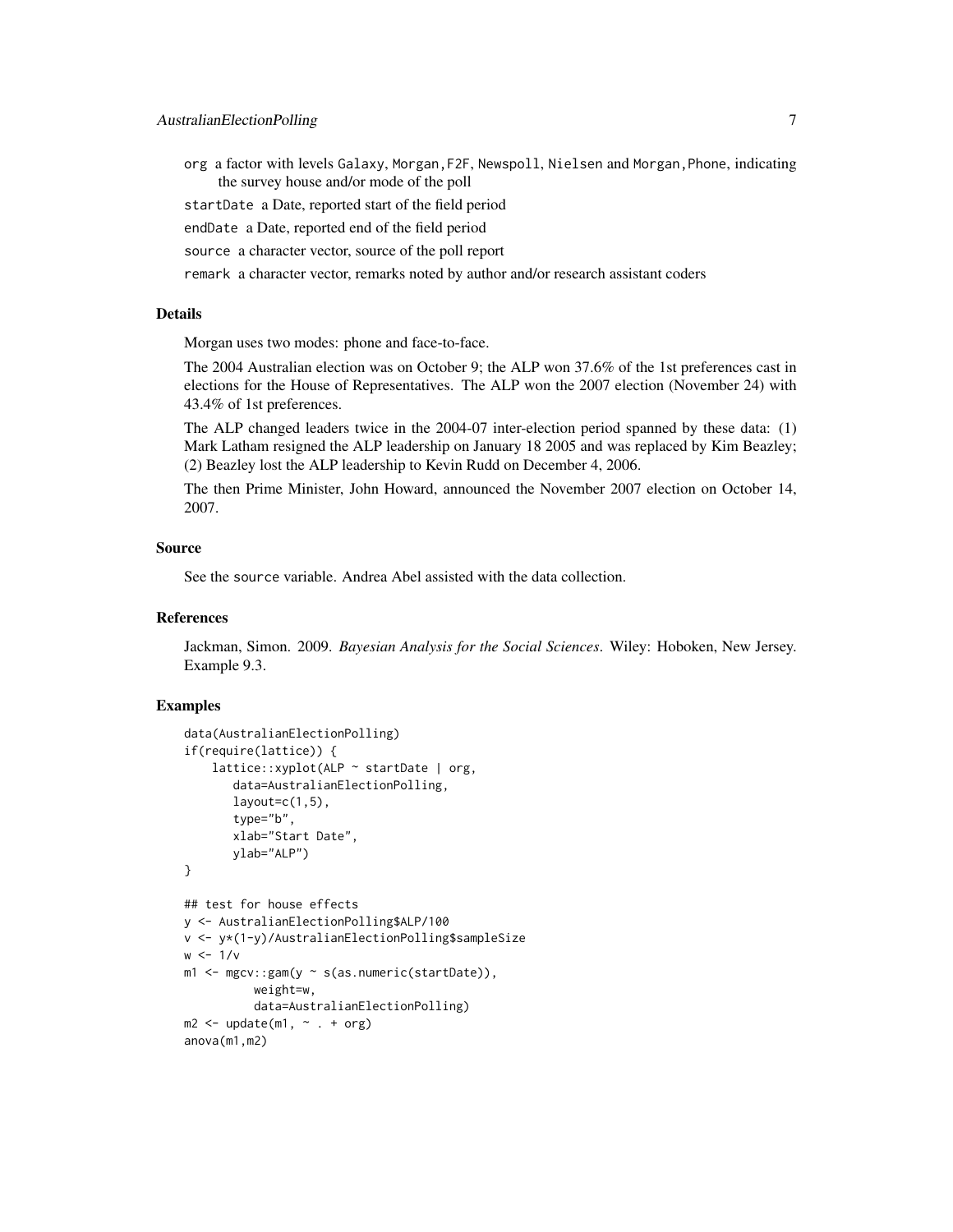<span id="page-7-0"></span>AustralianElections *elections to Australian House of Representatives, 1949-2016*

#### **Description**

Aggregate data on the 24 elections to Australia's House of Representatives, 1949 to 2016.

# Usage

```
data(AustralianElections)
```
#### Format

A data frame with the following variables:

date date of election, stored using the [Date](#page-0-0) class

Seats numeric, number of seats in the House of Representatives

Uncontested numeric, number of uncontested seats

ALPSeats numeric, number of seats won by the Australian Labor Party

LPSeats numeric, number of seats won by the Liberal Party

- NPSeats numeric, number of seats won by the National Party (previously known as the Country Party)
- OtherSeats numeric, number of seats won by other parties and/or independent candidates
- ALP numeric, percentage of first preference votes cast for Australian Labor Party candidates
- ALP2PP numeric, percentage of the two-party preferred vote won by Australian Labor Party candidates
- LP numeric, percent of first preference votes cast for Liberal Party candidates
- NP numeric, percent of first preference votes cast for National Party (Country Party) candidates

DLP numeric, percent of first preference votes cast for Democratic Labor Party candidates

Dem numeric, percent of first preference votes cast for Australian Democrat candidates

Green numeric, percent of first preference votes cast for Green Party candidates

- Hanson numeric, percent of first preference votes cast for candidates from Pauline Hanson's One Nation party
- Com numeric, percent of first preference votes cast for Communist Party candidates
- AP numeric, percent of first preference votes cast for Australia Party candidates
- Informal numeric, percent of ballots cast that are spoiled, blank, or otherwise uncountable (usually because of errors in enumerating preferences)
- Turnout numeric, percent of enrolled voters recorded as having turned out to vote (Australia has compulsory voting)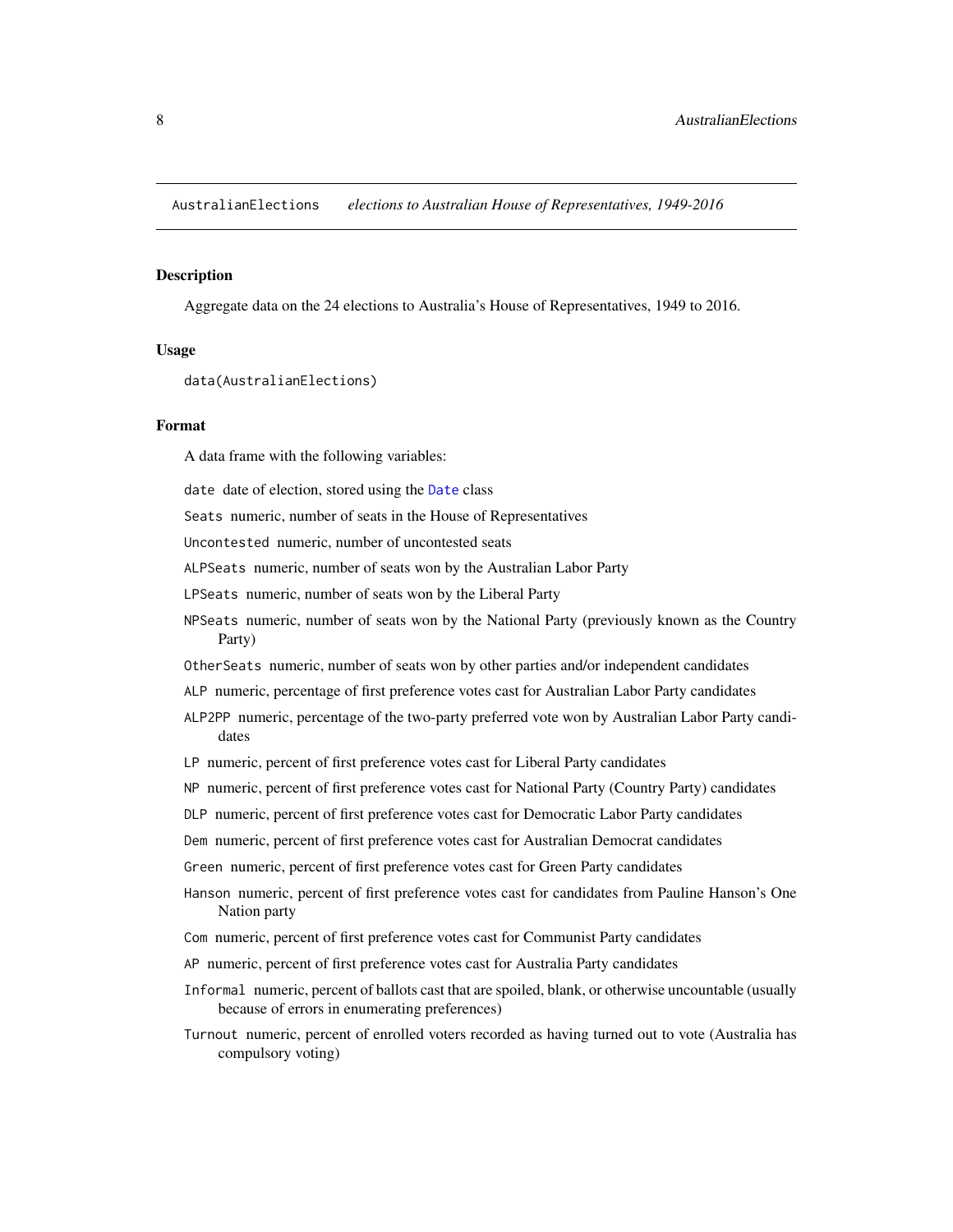#### <span id="page-8-0"></span>betaHPD 9

# Note

The Liberal National Party of Queensland formed in 2008 after a merger of the Liberal Party and the National Party. In all elections following 2008, they have been categorised under LP.

#### Source

Australian Electoral Commission. <http://www.aec.gov.au>.

# References

Jackman, Simon. 2009. *Bayesian Analysis for the Social Sciences*. Wiley: Hoboken, New Jersey. Example 3.5.

#### Examples

```
data(AustralianElections)
attach(AustralianElections)
alpSeatShare <- ALPSeats/Seats
alpVoteShare <- ALP2PP/100
## log-odds transforms
x <- log(alpVoteShare/(1-alpVoteShare))
y <- log(alpSeatShare/(1-alpSeatShare))
ols <- lm(y~x) ## Tufte-style seats-votes regression
xseq <- seq(-4.5,4.5,length=500)
yhat <- coef(ols)[1] + coef(ols)[2]*xseq
yhat <- exp(yhat)/(1+exp(yhat))
xseq <- exp(xseq)/(1+exp(xseq))
## seats vote curve
plot(x=alpVoteShare,
    y=alpSeatShare,
     xlab="ALP Vote Share",
    ylab="ALP Seat Share")
lines(xseq,yhat,lwd=2)
abline(h=.5,lty=2)
abline(v=.5,lty=2)
```
betaHPD *compute and optionally plot beta HDRs*

#### Description

Compute and optionally plot highest density regions for the Beta distribution.

#### Usage

```
betaHPD(alpha,beta,p=.95,plot=FALSE,xlim=NULL,debug=FALSE)
```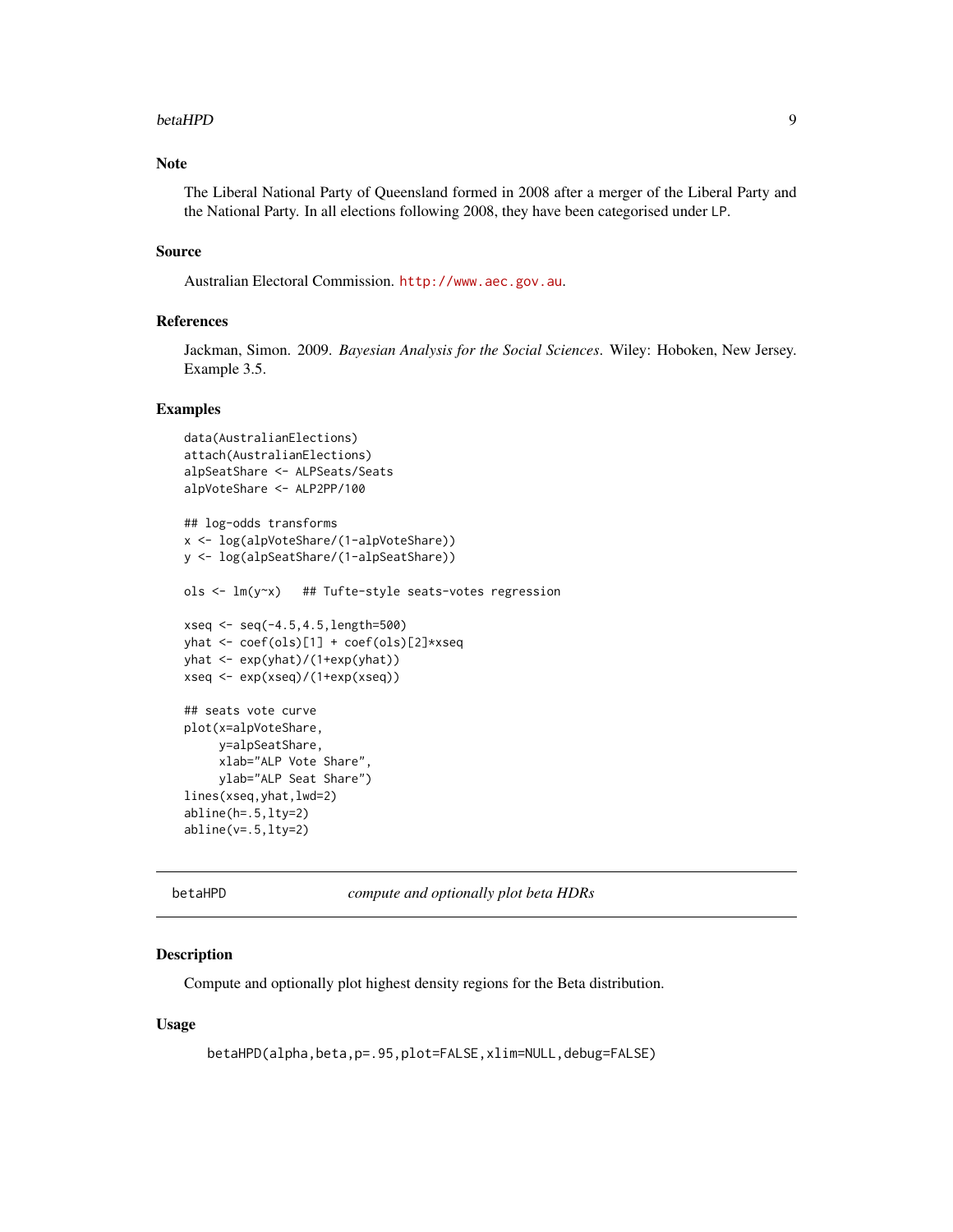#### Arguments

| alpha | scalar, first shape parameter of the Beta density. Must be greater than 1, see<br>details                                                                                                                  |
|-------|------------------------------------------------------------------------------------------------------------------------------------------------------------------------------------------------------------|
| beta  | scalar, second shape parameter of the Beta density. Must be greater than 1, see<br>details                                                                                                                 |
| p     | scalar, content of HPD, must lie between 0 and 1                                                                                                                                                           |
| plot  | logical flag, if TRUE then plot the density and show the HDR                                                                                                                                               |
| xlim  | numeric vector of length 2, the limits of the density's support to show when<br>plotting; the default is NULL, in which case the function will confine plotting to<br>where the density is non-negligible. |
| debug | logical flag, if TRUE produce messages to the console                                                                                                                                                      |

# Details

The Beta density arises frequently in Bayesian models of binary events, rates, and proportions, which take on values in the open unit interval. For instance, the Beta density is a conjugate prior for the unknown success probability in binomial trials. With shape parameters  $\alpha > 1$  and  $\beta > 1$ , the Beta density is unimodal.

In general, suppose  $\theta \in \Theta \subseteq R^k$  is a random variable with density  $f(\theta)$ . A highest density region (HDR) of  $f(\theta)$  with content  $p \in (0, 1]$  is a set  $\mathcal{Q} \subseteq \Theta$  with the following properties:

$$
\int_{\mathcal{Q}} f(\theta) d\theta = p
$$

and

$$
f(\theta) > f(\theta^*) \,\forall \,\theta \in \mathcal{Q}, \theta^* \notin \mathcal{Q}.
$$

For a unimodal Beta density (the class of Beta densities handled by this function), a HDR of content  $0 < p < 1$  is simply an interval  $\mathcal{Q} \in (0, 1)$ .

This function uses numerical methods to solve for the end points of a HDR for a Beta density with user-specified shape parameters, via repeated calls to the functions [dbeta](#page-0-0), [pbeta](#page-0-0) and [qbeta](#page-0-0). The function [optimize](#page-0-0) is used to find points  $v$  and  $w$  such that

$$
f(v) = f(w)
$$

subject to the constraint

$$
\int_v^w f(\theta; \alpha, \beta) d\theta = p,
$$

where  $f(\theta; \alpha, \beta)$  is a Beta density with shape parameters  $\alpha$  and  $\beta$ .

In the special case of  $\alpha = \beta > 1$ , the end points of a HDR with content p are given by the  $(1 \pm p)/2$ quantiles of the Beta density, and are computed with the [qbeta](#page-0-0) function.

Again note that the function will only compute a HDR for a unimodal Beta density, and exit with an error if alpha $\leq 1$  | beta  $\leq 1$ . Note that the uniform density results with  $\alpha = \beta = 1$ , which does not have a unique HDR with content  $0 < p < 1$ . With shape parameters  $\alpha < 1$  and  $\beta > 1$ (or vice-versa, respectively), the Beta density is infinite at 0 (or 1, respectively), but still integrates to one, and so a HDR is still well-defined (but not implemented here, at least not yet). Similarly, with  $0 < \alpha, \beta < 1$  the Beta density is infinite at both 0 and 1, but integrates to one, and again a HDR of content  $p < 1$  is well-defined in this case, but will be a set of two disjoint intervals (again, at present, this function does not cover this case).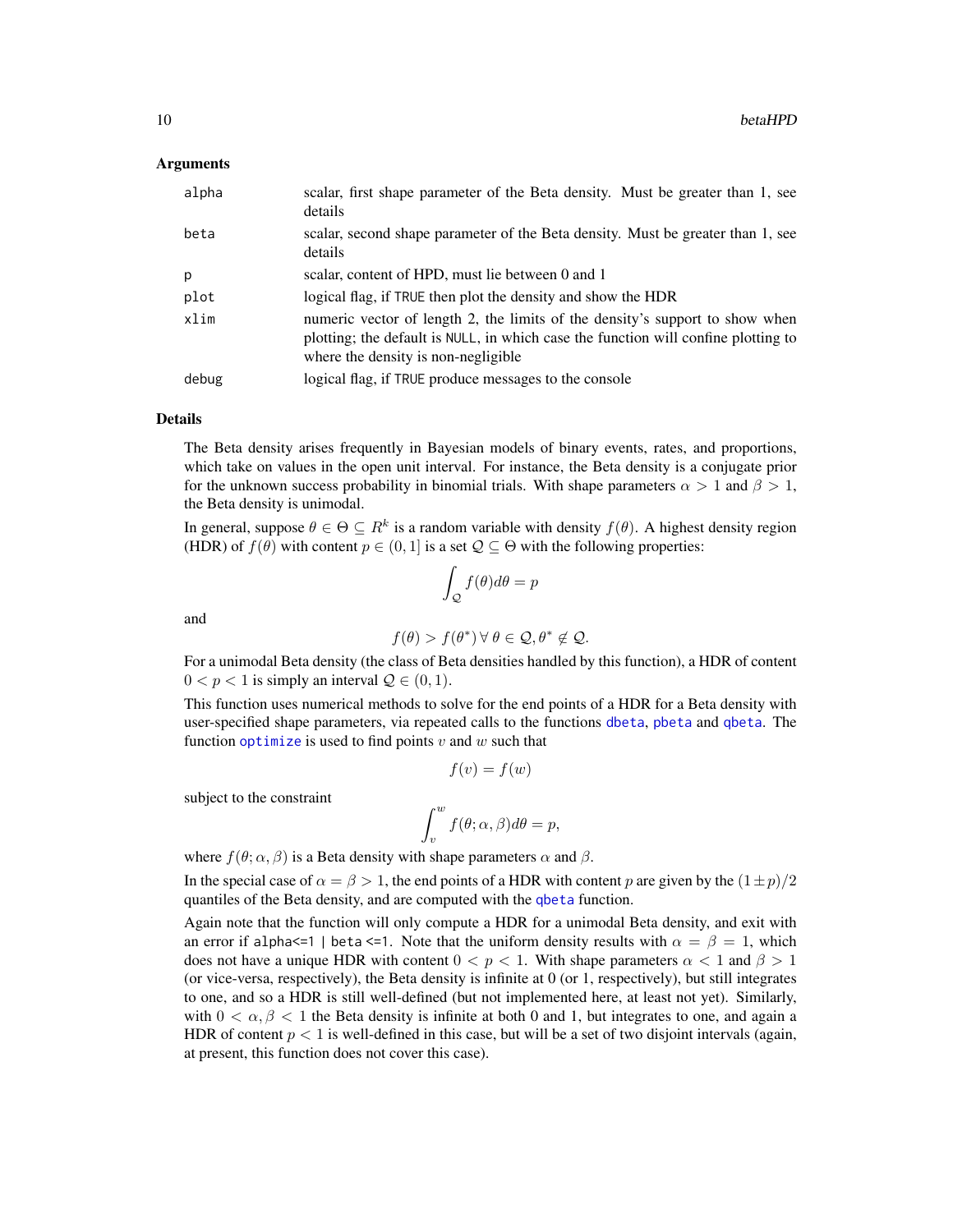#### <span id="page-10-0"></span>bioChemists 11

# Value

If the numerical optimization is successful an vector of length 2, containing  $v$  and  $w$ , defined above. If the optimization fails for whatever reason, a vector of NAs is returned.

The function will also produce a plot of the density with area under the density supported by the HDR shaded, if the user calls the function with plot=TRUE; the plot will appear on the current graphics device.

Debugging messages are printed to the console if the debug logical flag is set to TRUE.

# Author(s)

Simon Jackman <simon.jackman@sydney.edu.au>. Thanks to John Bullock who discovered a bug in an earlier version.

# See Also

[pbeta](#page-0-0), [qbeta](#page-0-0), [dbeta](#page-0-0), [uniroot](#page-0-0)

# Examples

```
betaHPD(4,5)
betaHPD(2,120)
betaHPD(120,45,p=.75,xlim=c(0,1))
```

| bioChemists | article production by graduate students in biochemistry Ph.D. pro- |
|-------------|--------------------------------------------------------------------|
|             | grams                                                              |

# Description

A sample of 915 biochemistry graduate students.

#### Usage

data(bioChemists)

#### Format

art count of articles produced during last 3 years of Ph.D.

fem factor indicating gender of student, with levels Men and Women

mar factor indicating marital status of student, with levels Single and Married

kid5 number of children aged 5 or younger

phd prestige of Ph.D. department

ment count of articles produced by Ph.D. mentor during last 3 years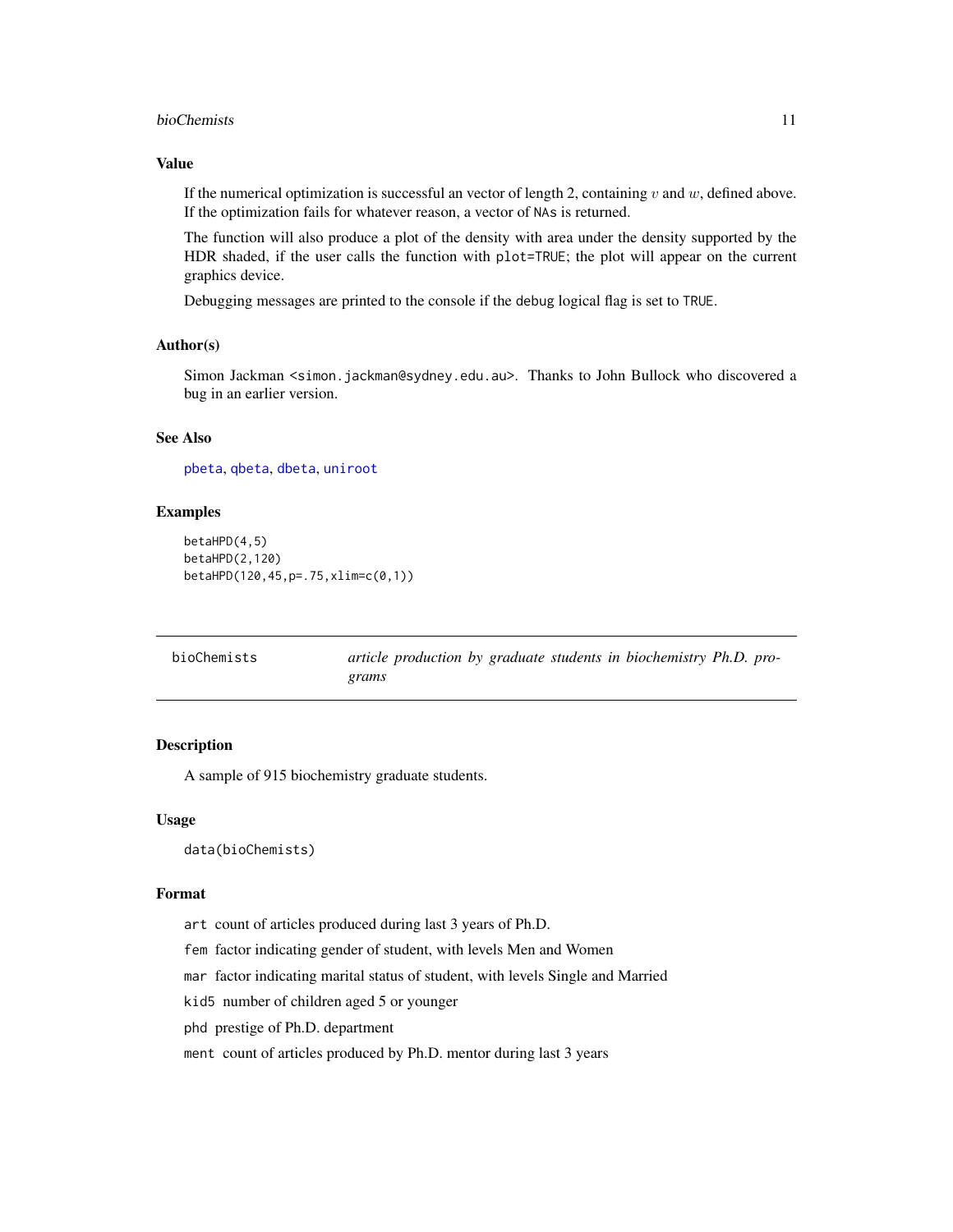#### <span id="page-11-0"></span>References

Long, J. Scott. 1990. The origins of sex differences in science. *Social Forces*. 68(3):1297-1316.

Long, J. Scott. 1997. *Regression Models for Categorical and Limited Dependent Variables*. Thousand Oaks, California: Sage.

ca2006 *California Congressional Districts in 2006*

# Description

Election returns and identifying information, California's 53 congressional districts in the 2006 Congressional elections.

#### Usage

data(ca2006)

#### Format

A data frame with 53 observations on the following 11 variables.

district numeric, number of Congressional district

D numeric, number of votes for the Democratic candidate

R numeric, votes for the Republican candidate

Other numeric, votes for other candidates

IncParty character, party of the incumbent (or retiring member), D or R

IncName character, last name of the incumbent, character NA if no incumbent running

open logical, TRUE if no incumbent running

contested logical, TRUE if both major parties ran candidates

Bush2004 numeric, votes for George W. Bush (R) in the district in the 2004 presidential election

Kerry2004 numeric, votes for John Kerry (D) in 2004

Other2004 numeric votes for other candidates in 2004

Bush2000 numeric, votes for George W. Bush in 2000

Gore2000 numeric, votes for Al Gore (D) in 2000

#### Source

2006 data from the California Secretary of State's web site, [http://www.sos.ca.gov/elections/](http://www.sos.ca.gov/elections/prior-elections/statewide-election-results/general-election-november-7-2006/statement-vote/) [prior-elections/statewide-election-results/general-election-november-7-2006/statement-vote/](http://www.sos.ca.gov/elections/prior-elections/statewide-election-results/general-election-november-7-2006/statement-vote/).

2004 and 2000 presidential vote in congressional districts from the 2006 *Almanac of American Politics*.

Thanks to Arthur Aguirre for the updated links, above.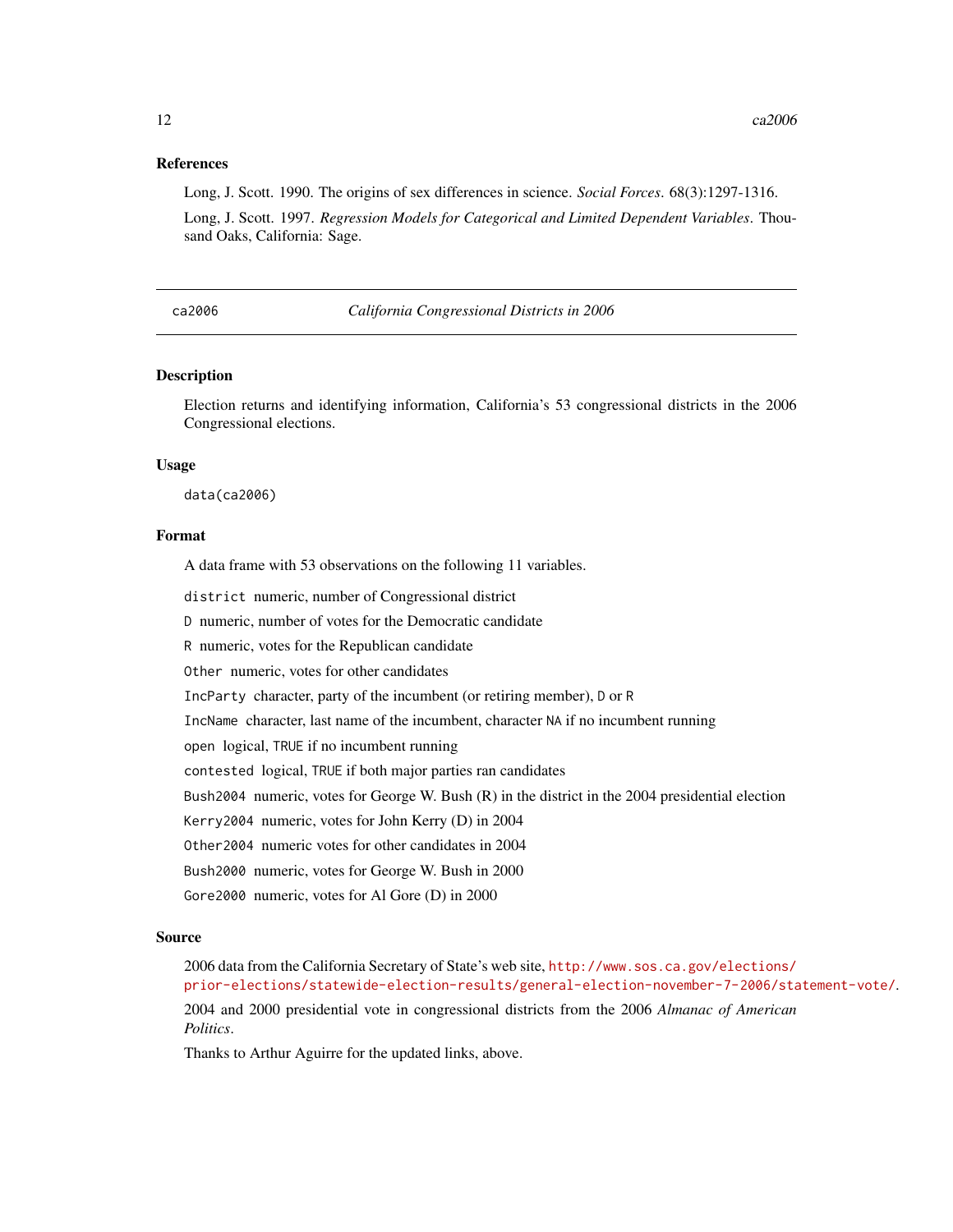# <span id="page-12-0"></span>computeMargins 13

# References

Michael Baraon and Richard E. Cohen. 2006. *The Almanac of American Politics, 2006.* National Journal Group: Washington, D.C.

#### Examples

data(ca2006)

```
## 2006 CA congressional vote against 2004 pvote
y <- ca2006$D/(ca2006$D+ca2006$R)
x <- ca2006$Kerry2004/(ca2006$Kerry2004+ca2006$Bush2004)
pch \leq rep(19, length(y))
pch[ca2006$open] <- 1
col <- rep("black",length(y))
col[11] <- "red" ## Pembo (R) loses to McNerney (D)
plot(y~x,pch=pch,
     col=col,
     xlim=range(x,y,na.rm=TRUE),
     ylim=range(x,y,na.rm=TRUE),
     xlab="Kerry Two-Party Vote, 2004",
     ylab="Democratic Two-Party Vote Share, 2006")
abline(0,1)
abline(h=.5,lty=2)
abline(v=.5,lty=2)
legend(x="topleft",
       bty="n",
       col=c("red","black","black"),
       pch=c(19,19,1),
       legend=c("Seat Changing Hands",
         "Seat Retained by Incumbent Party",
         "Open Seat (no incumbent running)")
       \lambda
```
computeMargins *add information about voting outcomes to a rollcall object*

# Description

Add summaries of each roll call vote to a [rollcall](#page-71-1) object.

#### Usage

```
computeMargins(object, dropList = NULL)
```
# Arguments

| object   | an object of class rollcall                                                        |
|----------|------------------------------------------------------------------------------------|
| dropList | a list (or alist) listing voting decisions, legislators and/or votes to be dropped |
|          | from the analysis; see dropRollCall for details.                                   |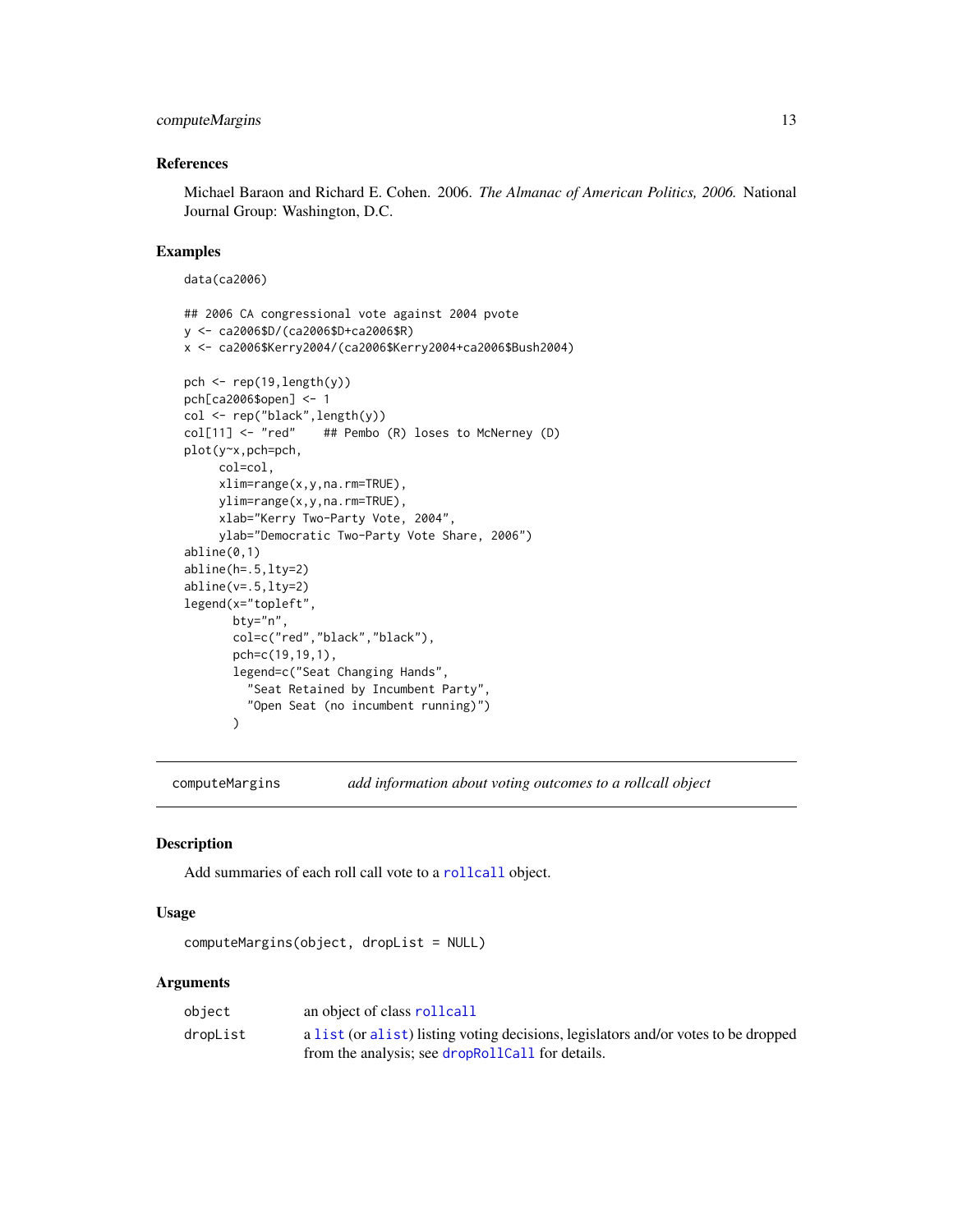# <span id="page-13-0"></span>Details

The subsetting implied by the dropList is first applied to the [rollcall](#page-71-1) object, via [dropRollCall](#page-19-1). Then, for each remaining roll call vote, the number of legislators voting "Yea", "Nay", and not voting are computed, using the encoding information in the codes component of the [rollcall](#page-71-1) object via the [convertCodes](#page-18-1) function. The matrix of vote counts are added to the [rollcall](#page-71-1) object as a component voteMargins.

# Value

An object of class [rollcall](#page-71-1), with a component voteMargins that is a matrix with four columns:

| Yea | number of legislators voting "Yea"                                   |
|-----|----------------------------------------------------------------------|
| Nav | number of legislators voting "Nay"                                   |
| NΑ  | number of legislators not voting "Nay"                               |
| Min | the number of legislators voting on the losing side of the roll call |

# Author(s)

Simon Jackman <simon.jackman@sydney.edu.au>

# See Also

[dropRollCall](#page-19-1) on specifying a dropList. The vote-specific marginals produced by this function are used by as [dropRollCall](#page-19-1), [summary.ideal](#page-79-1) and [predict.ideal](#page-57-1).

#### Examples

```
data(s109)
tmp <- computeMargins(s109)
dim(tmp$voteMargins) ## 645 by 4
tmp <- computeMargins(s109,
                    dropList=list(codes="notInLegis",lop=0))
dim(tmp$voteMargins) ## 544 by 4
```
<span id="page-13-1"></span>constrain.items *constrain item parameters in analysis of roll call data*

#### **Description**

Sets constraints on specified item parameters in Bayesian analysis of roll call data by generating appropriate priors and start values for Markov chain Monte Carlo iterations.

#### Usage

```
constrain.items(obj, dropList = list(codes = "notInLegis", lop = 0),
               x, d = 1
```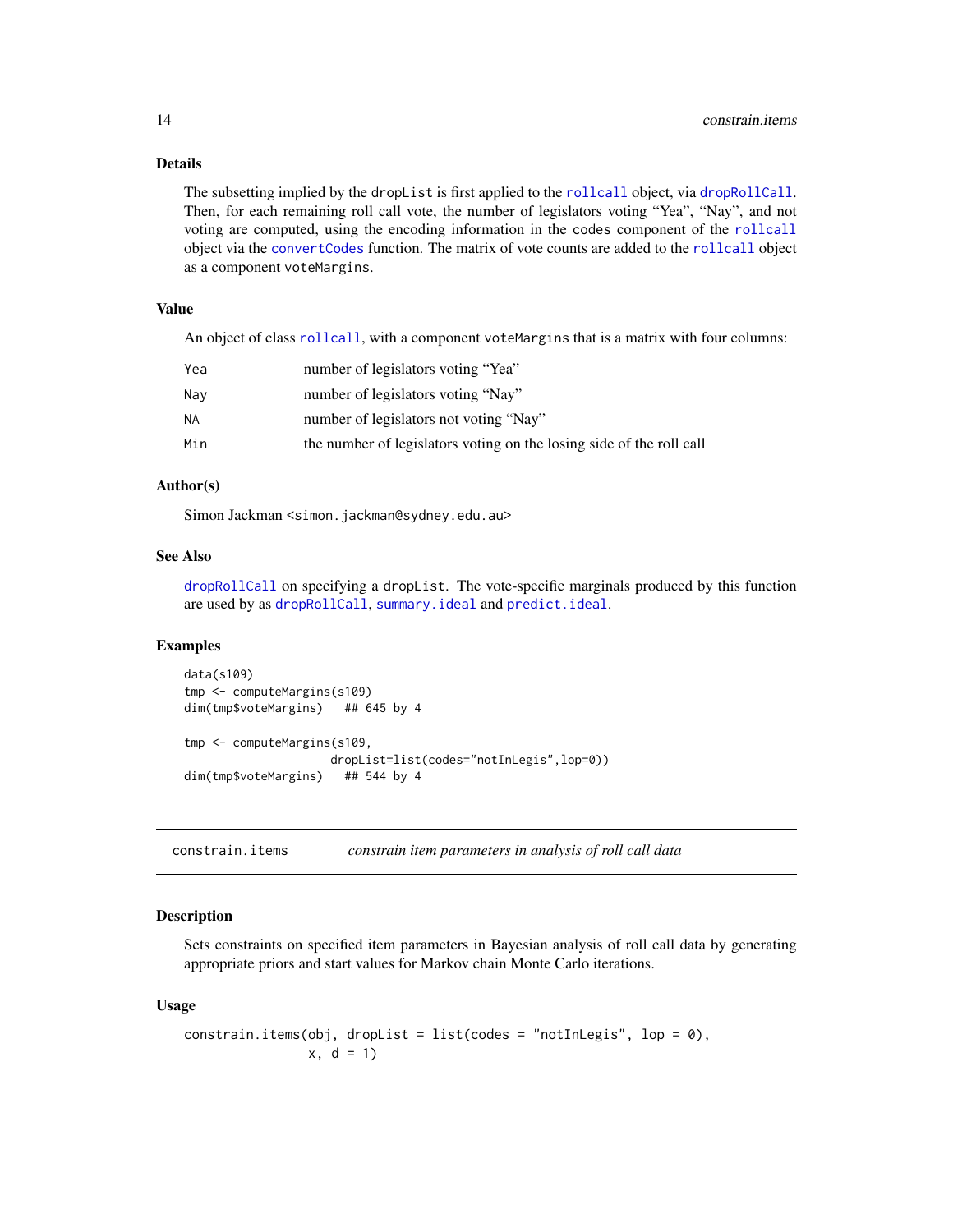# constrain.items 15

#### **Arguments**

| obj      | an object of class rollcall.                                                                                                                                                                                                                                                                                                                                                                                             |
|----------|--------------------------------------------------------------------------------------------------------------------------------------------------------------------------------------------------------------------------------------------------------------------------------------------------------------------------------------------------------------------------------------------------------------------------|
| dropList | a list (or alist) indicating which voting decisions, legislators and/or roll calls<br>are to be excluded from the subsequent analysis; see dropRollCall for details.                                                                                                                                                                                                                                                     |
| X        | a list containing elements with names matching votes found in dimnames (object \$votes) [[2]]<br>(but after any subsetting specified by dropList). Each component of the list<br>must be a vector containing d elements, specifying the value to which the item<br>discrimination parameters should be constrained, in each of the d dimensions.<br>The intercept or item difficultly parameter will not be constrained. |
| d        | numeric, positive integer, the number of dimensions for which to set up the<br>priors and start values.                                                                                                                                                                                                                                                                                                                  |

# Details

constrain.items and its cousin, [constrain.legis](#page-15-1) are usefully thought of as "pre-processor" functions, generating priors *and* start values for both the item parameters and the ideal points. For the items specified in x, the prior mean for each dimension is set to the value given in x, and the prior precision for each dimension is set to 1e12 (i.e., a near-degenerate "spike" prior). For the other items, the priors are set to a mean of 0 and precision 0.01. All of the ideal points are given normal priors with mean 0, precision 1.

Start values are also generated for both ideal points and item parameters. The start values for the items specified in x are set to the values specified in x. The list resulting from constrain.items can then be given as the value for the parameters priors and startvals when [ideal](#page-31-1) is run. The user is responsible for ensuring that a sufficient number of items are constrained such that when [ideal](#page-31-1) is run, the model parameters are identified.

[dropRollCall](#page-19-1) is first called to generate the desired roll call matrix. The entries of the roll call matrix are mapped to  $c(0,1,NA)$  using the codes component of the [rollcall](#page-71-1) object. See the discussion in the documentation of [ideal](#page-31-1) for details on the generation of start values.

# Value

a list with elements:

| xp     | prior means for ideal points. A matrix of dimensions number of legislators in<br>obj by d.                   |
|--------|--------------------------------------------------------------------------------------------------------------|
| xpv    | prior meansprecisions for ideal points. A matrix of dimensions number of leg-<br>islators in obj by d.       |
| bp     | prior means for item parameters. A matrix of dimensions number of items or<br>votes in obj by d+1.           |
| bpv    | prior meansprecisions for item parameters. A matrix of dimensions number of<br>items or votes in obj by d+1. |
| xstart | start values for ideal points. A matrix of dimensions number of legislators in<br>obj by d.                  |
| bstart | start values for ideal points. A matrix of dimensions number of items or votes<br>in $obj$ by $d+1$ .        |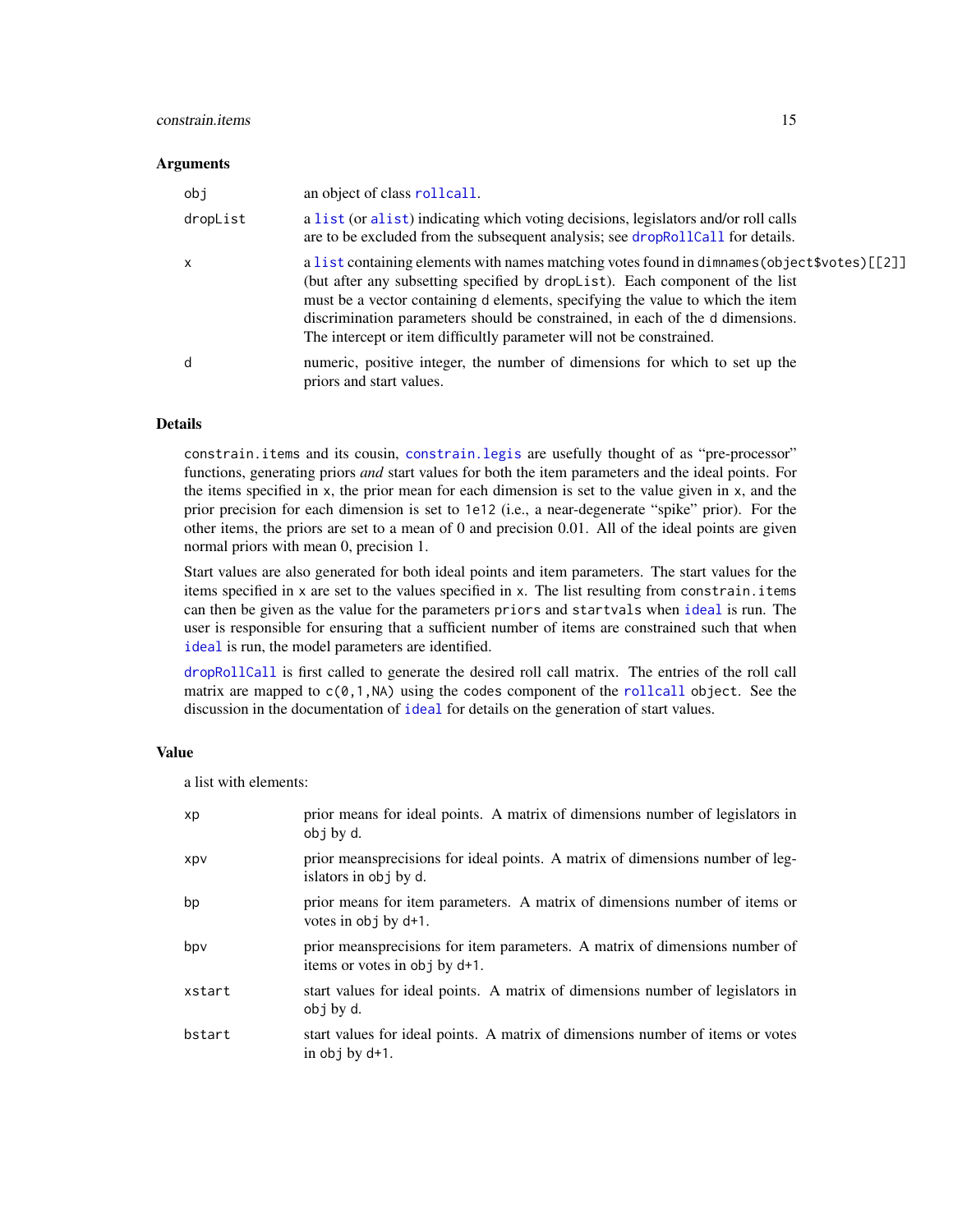# <span id="page-15-0"></span>See Also

[rollcall](#page-71-1), [ideal](#page-31-1), [constrain.legis](#page-15-1)

#### Examples

```
## Not run:
data(s109)
f <- system.file("extdata","id1.rda",package="pscl")
load(f)
id1sum <- summary(id1,include.beta=TRUE)
suspect1 <- id1sum$bSig[[1]]=="95
close60 <- id1sum$bResults[[1]][,"Yea"] < 60
close40 <- id1sum$bResults[[1]][,"Yea"] > 40
suspect <- suspect1 & close60 & close40
id1sum$bResults[[1]][suspect,]
suspectVotes <- dimnames(id1sum$bResults[[1]][suspect,])[[1]]
## constraints on 2d model,
## close rollcall poorly fit by 1d model
## serves as reference item for 2nd dimension
cl <- constrain.items(s109,
                      x=list("2-150"=c(0,7),
                        "2-169" = c(7,0),
                      d=2)
id1Constrained <- ideal(s109,
                        d=2,
                        meanzero=TRUE,
                        priors=cl,
                        startvals=cl,
                        maxiter=1e5,
                        burnin=1e3,
                        thin=1e2)
summary(id1Constrained,include.beta=TRUE)
## End(Not run)
```
<span id="page-15-1"></span>constrain.legis *constrain legislators' ideal points in analysis of roll call data*

# Description

Sets constraints on specified legislators for ideal point estimation by generating appropriate priors and start values.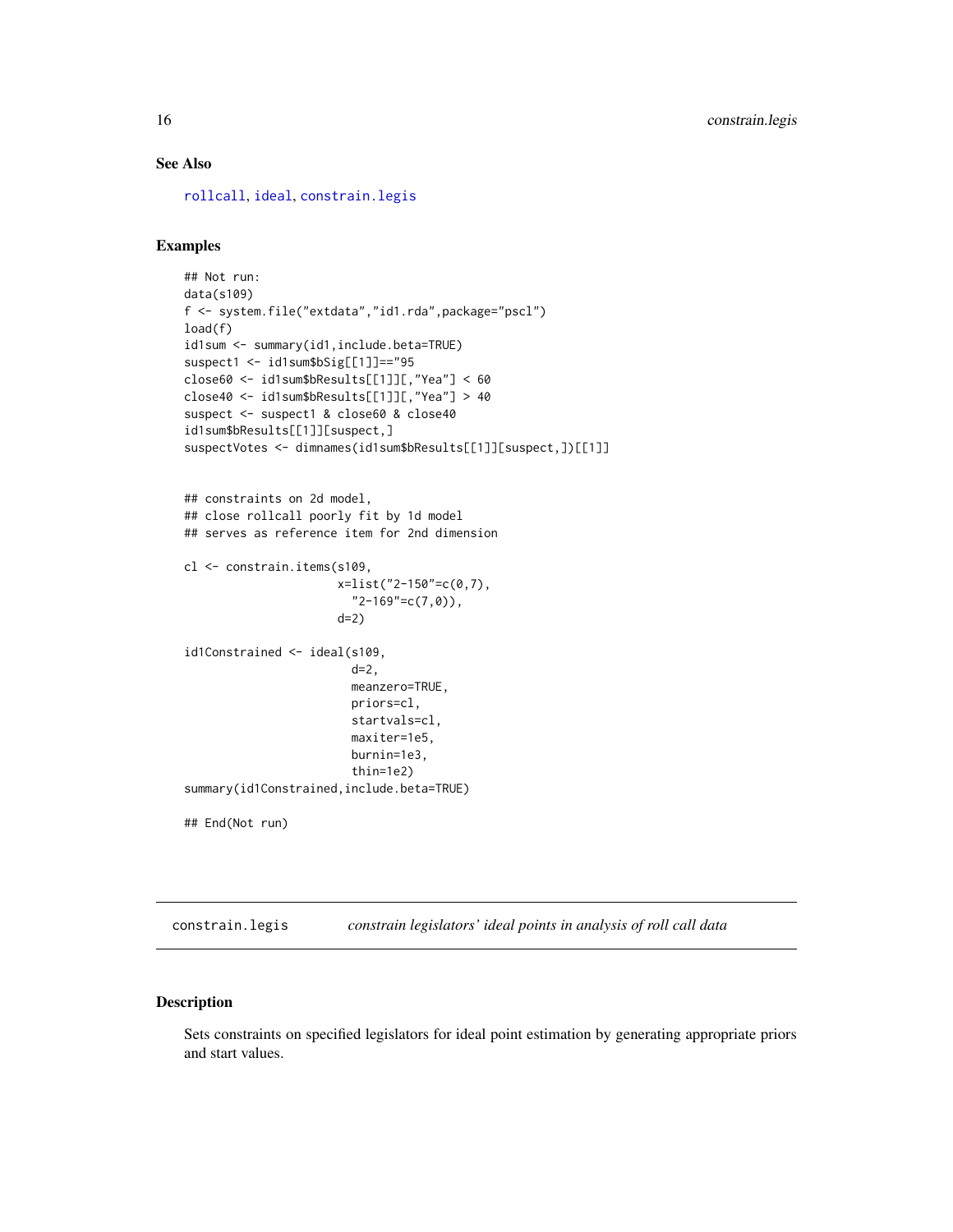# constrain.legis 17

#### Usage

$$
constraint.legis(obj, droplist = list(codes = "notInLegis", lop = 0),x, d = 1)
$$

# Arguments

| obj          | an object of class rollcall.                                                                                                                                                                                                                                                                                                                                                                                                                                                                                                               |
|--------------|--------------------------------------------------------------------------------------------------------------------------------------------------------------------------------------------------------------------------------------------------------------------------------------------------------------------------------------------------------------------------------------------------------------------------------------------------------------------------------------------------------------------------------------------|
| dropList     | a list (or alist) indicating which voting decisions, legislators and/or roll calls<br>are to be excluded from the subsequent analysis; see dropRollCall for details.                                                                                                                                                                                                                                                                                                                                                                       |
| $\mathsf{x}$ | a list containing elements with names partially matching legislators found in<br>dimnames(object\$votes)[[1]](but after any sub-setting specified by dropList).<br>Each element must be a vector containing d elements, specifying the value to<br>which the ideal point should be constrained in each of d dimensions. x must<br>have at least d+1 components; i.e., supplying a necessary (but not sufficient)<br>set of constraints for global identification of the parameters of a d-dimensional<br>item-response model, see Details. |
| d            | the number of dimensions for which to set up the priors and start values.                                                                                                                                                                                                                                                                                                                                                                                                                                                                  |

# Details

constrain.items and its cousin, [constrain.legis](#page-15-1) are usefully thought of as "pre-processor" functions, implementing identification constraints for the ideal point model by generating priors *and* start values for both the item parameters and the ideal points.

For the legislators specified in x, the prior mean for each dimension is set to the specified value and the prior precision for each dimension is set to 1e12 (i.e., a near-degenerate "spike" prior, and, for all practical purposes, constraining that parameter to a fixed value). For the other legislators, the priors on their ideal points are set to a mean of 0 and a small precision of .01, corresponding to a prior variance of 100, or a prior 95 percent confidence interval of -20 to 20. All of the item parameter priors are set to mean 0, precision 0.01.

Start values are also generated for both ideal points and item parameters. The start values for the legislators named in x are set to the values specified in x. The list resulting from constrain.legis can then be given as the value for the parameters priors and startvals when [ideal](#page-31-1) is run. constrain.legis requires that d+1 constraints be specified; if the constrained ideal points points are linearly independent, then the parameters of the item-response model are (at least locally) identified. For instance, when fitting a 1 dimensional model, constraining the ideal points of two legislators is sufficient to globally identify the model parameters.

[dropRollCall](#page-19-1) is first called to generate the desired roll call matrix. The entries of the roll call matrix are mapped to  $c(0,1,N)$  using the codes component of the [rollcall](#page-71-1) object. See the discussion in the documentation of [ideal](#page-31-1) for details on the generation of start values.

#### Value

a list with elements:

xp prior means for ideal points. A matrix of dimensions number of legislators in rc by d.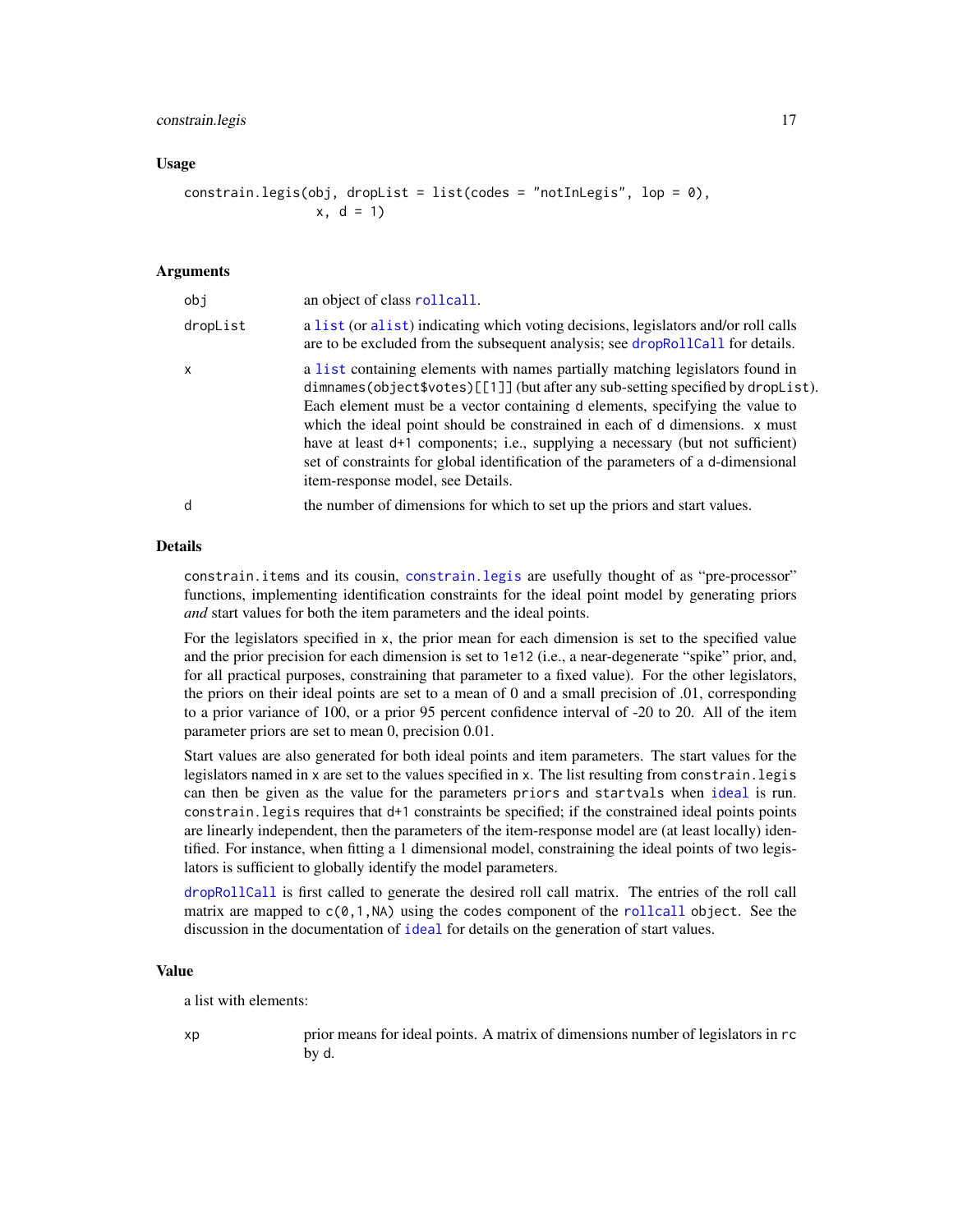| bp<br>votes in rc by d+1.<br>bpv<br>items or votes in rc by d+1.<br>start values for ideal points. A matrix of dimensions number of legislators in rc<br>X<br>by d.<br>b<br>in $rc$ by $d+1$ . | Xpv | prior meansprecisions for ideal points. A matrix of dimensions number of leg-<br>islators in rc by d. |
|------------------------------------------------------------------------------------------------------------------------------------------------------------------------------------------------|-----|-------------------------------------------------------------------------------------------------------|
|                                                                                                                                                                                                |     | prior means for item parameters. A matrix of dimensions number of items or                            |
|                                                                                                                                                                                                |     | prior meansprecisions for item parameters. A matrix of dimensions number of                           |
|                                                                                                                                                                                                |     |                                                                                                       |
|                                                                                                                                                                                                |     | start values for ideal points. A matrix of dimensions number of items or votes                        |

# See Also

[rollcall](#page-71-1), [ideal](#page-31-1), [constrain.items](#page-13-1). See [pmatch](#page-0-0) on how supplied names are matched against the names in the [rollcall](#page-71-1) object.

# Examples

```
data(s109)
cl <- constrain.legis(s109,
                     x=list("KENNEDY"=-1,
                       "ENZI"=1),
                     d=1)
## Not run:
## too long for examples
id1Constrained <- ideal(s109,
                      d=1,
                      priors=cl, ## use cl
                      startvals=cl, ## use cl
                      maxiter=5000,
                      burnin=500,
                      thin=25)
summary(id1Constrained)
cl2 <- constrain.legis(s109,
                      x=list("KENNEDY"=c(-1,0),
                        "ENZI" = c(1,0),"CHAFEE"=c(0, -.5)),
                      d=2)
id2Constrained <- ideal(s109,
                       d=2,
                       priors=cl2, ## priors (w constraints)
                       startvals=cl2, ## start value (w constraints)
                       store.item=TRUE,
                       maxiter=5000,
                       burnin=500,
                       thin=25)
```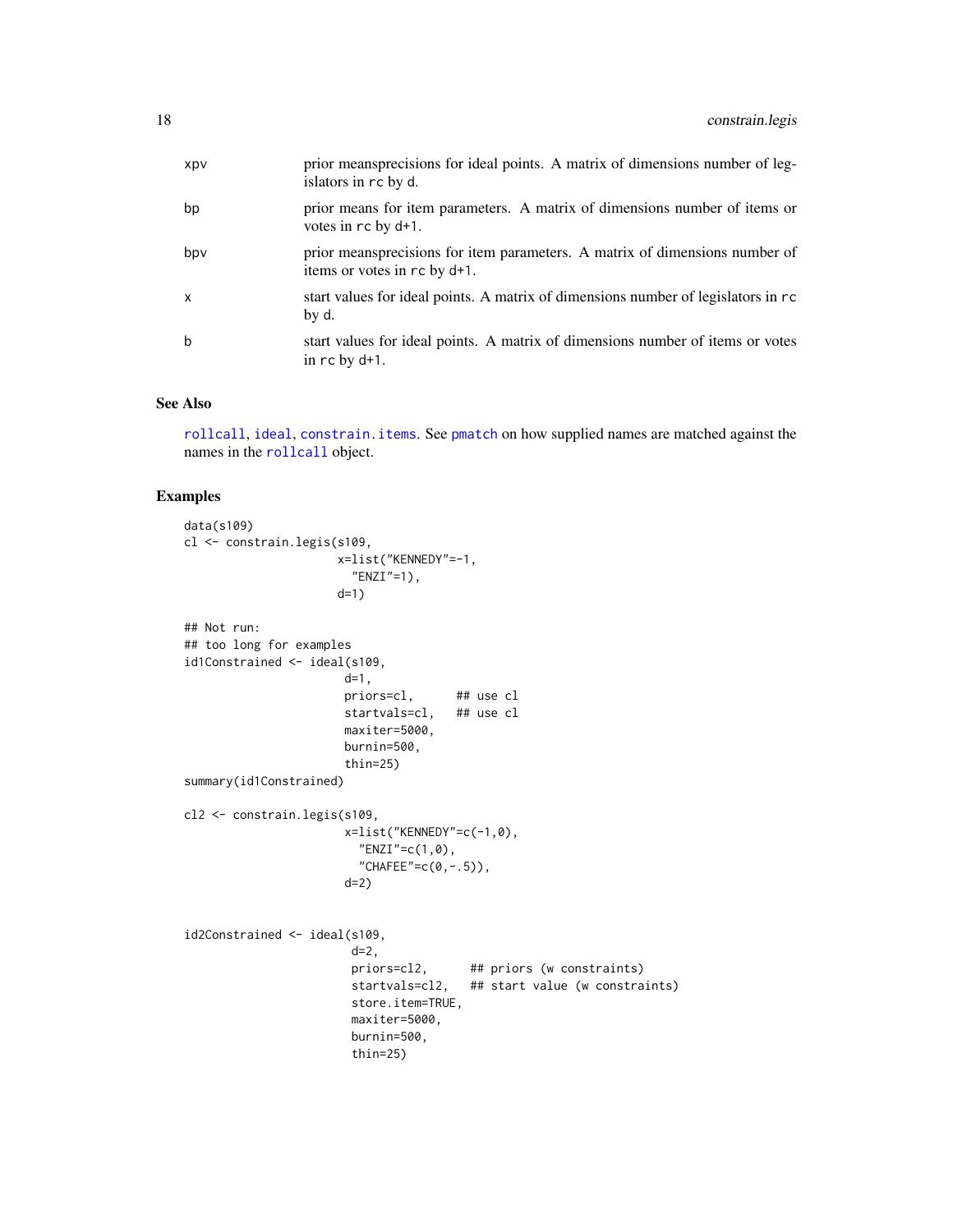# <span id="page-18-0"></span>convertCodes 19

summary(id2Constrained,include.items=TRUE)

## End(Not run)

<span id="page-18-1"></span>convertCodes *convert entries in a rollcall matrix to binary form*

# Description

Convert roll call matrix to binary form using encoding information.

# Usage

```
convertCodes(object, codes = object$codes)
```
# Arguments

| object | rollcall object                                                                                                                                                                             |
|--------|---------------------------------------------------------------------------------------------------------------------------------------------------------------------------------------------|
| codes  | list, mapping entries in the votes component of rollcall object to $0$ ('Nay'),<br>1 ('Yea') and NA (missing, abstentions, etc). Defaults to the codes component<br>of the rollcall object. |

# Details

See [rollcall](#page-71-1) for details on the form of the codes list.

#### Value

a [matrix](#page-0-0) with dimensions equal to the dimensions of the votes component of the rollcall object.

# Note

Any entries in the votes matrix that can not be mapped into  $c(0,1,N)$  using the information in codes are mapped to NA, with an informative message sent to the console.

#### Author(s)

Simon Jackman <simon.jackman@sydney.edu.au>

#### See Also

[rollcall](#page-71-1)

# Examples

```
data(s109)
mat <- convertCodes(s109)
table(mat,exclude=NULL)
```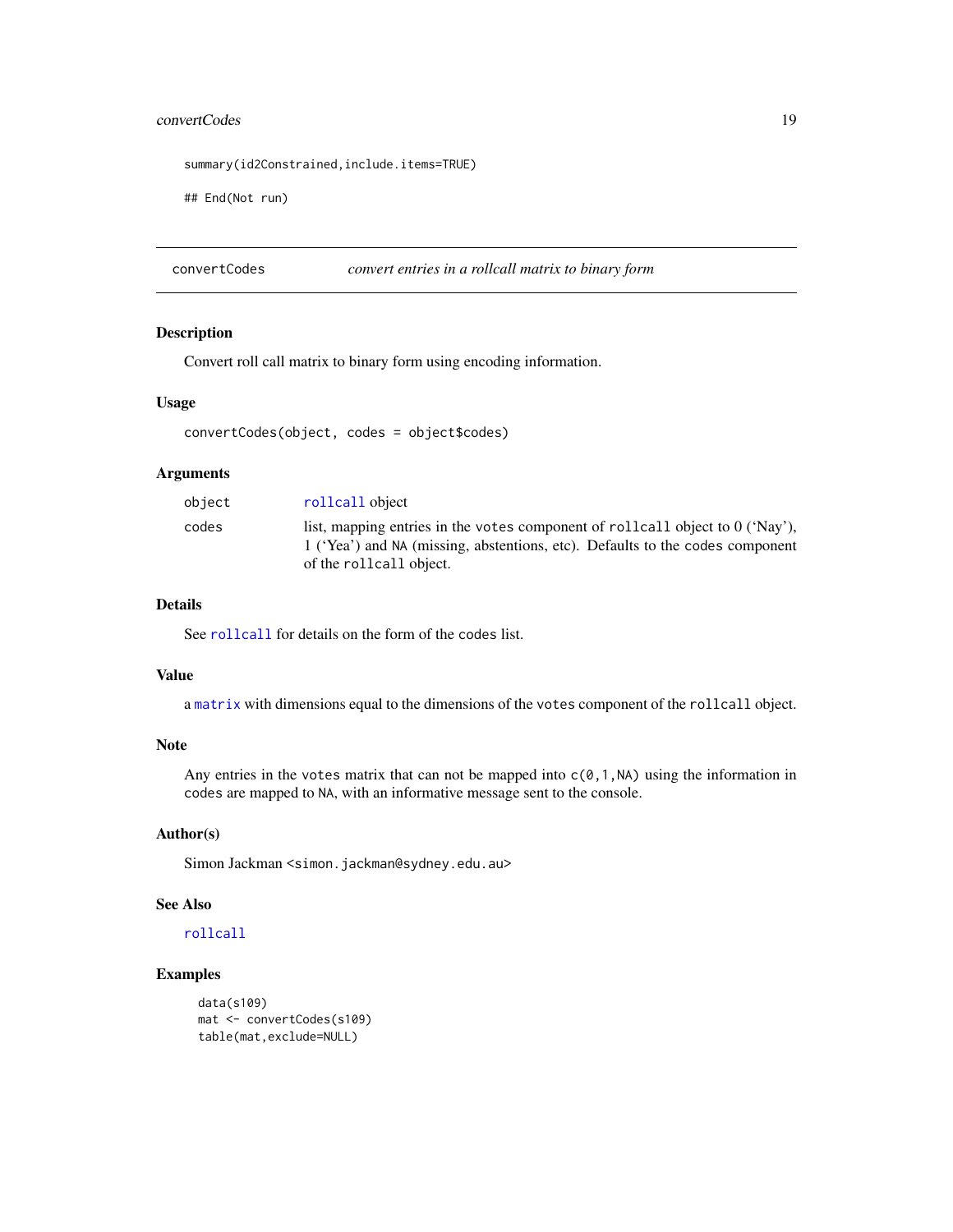<span id="page-19-1"></span><span id="page-19-0"></span>

### Description

Drop user-specified elements of rollcall object, returning a roll call object.

#### Usage

dropRollCall(object, dropList,debug=FALSE)

## Arguments

object an object of class [rollcall](#page-71-1) dropList a [list](#page-0-0) (or [alist](#page-0-0)) with some (or all) of the following components: codes character or numeric, possibly a vector. If character, it should match the names of object\$codes, indicating the set of entries in object\$votes to be set to NA. If numeric, then codes indicates the entries in object\$votes that will be set to NA. lop numeric, non-negative integer, less than number of legislators represented in object. Roll calls with lop or fewer legislators voting in the minority are dropped. legisMin numeric, non-negative integer, less than number of roll calls represented in object. Legislators with legisMin or fewer votes are dropped. dropLegis an [expression](#page-0-0) that evaluates to mode logical, vector of length equal to the number of legislators represented in object. The expression is evaluated in the legis.data component of the rollcall object. Legislators for whom the expression evaluates to TRUE are dropped. dropVotes an [expression](#page-0-0) that evaluates to mode logical, vector of length equal to the number of rollcalls represented in object. The expression is evaluated in the vote.data component of the rollcall object. Rollcalls for which the expression evaluates to TRUE are dropped. debug logical, set to TRUE to see messages printed to the console as inspection and subsetting of the rollcall object takes place

#### Details

It is often desirable to restrict the analysis of roll call data in various ways. For one thing, unanimous votes provide no information discriminating among legislators: hence, summary and analysis should almost always use dropList=list(lop=0). See the examples for other possibilities, limited only by the information supplied in legis.data and votes.data.

#### Value

An object of class [rollcall](#page-71-1) with components modified/added by the subsetting indicated in the dropList.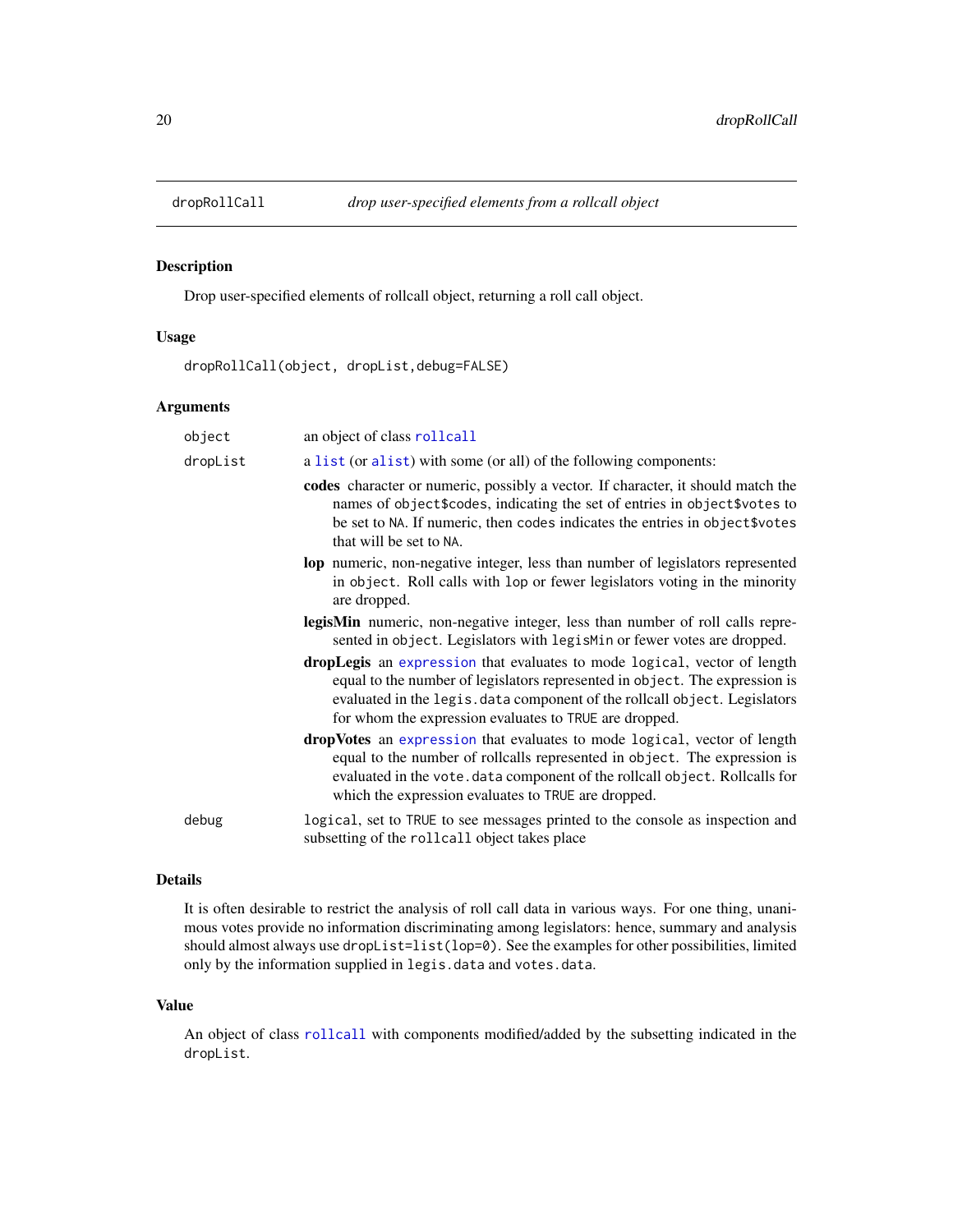#### dropRollCall 21

# Note

With the exception of codes, each component of dropList generates a vector of mode [logical](#page-0-0), either with respect to legislators or votes. These logical vectors are then combined element-wise, such that if any one of the subsetting restrictions is TRUE for a particular legislator or vote, then that legislator or vote is dropped. Some summaries are reported to the console along the way if debug=TRUE.

dropRollCall adds a component named dropInfo to the rollcall object it returns. This component is itself a list containing named components

- legislators a vector of mode logical, with each element TRUE if the legislator is retained in the returned rollcall object.
- votes a vector of mode logical, with each element TRUE if the corresponding is retained in the returned rollcall object.

dropList the dropList supplied as input to dropRollCall.

If the input rollcall object is itself the product of a call to dropRollCall, the dropInfo component on output is a list with named components

previous the dropInfo component of the input rollcall object.

new the dropInfo list created by the current call to dropRollCall.

Functions like summary.rollcall try to handle this information sensibly.

When dropList uses the dropLegis or dropVotes components then dropList should be constructed via the [alist](#page-0-0) command; this ensures that the dropLegis and dropVotes components of dropList are objects of mode [expression](#page-0-0), and [eval](#page-0-0)uated to mode [logical](#page-0-0) in the legis.data and vote.data [environments](#page-0-0) by the function, if possible (rather than being evaluated immediately in the environment calling dropRollCall or constructing dropList). See the examples. This is not entirely satisfactory, and behavior more like the subset argument in function  $\text{lm}$  $\text{lm}$  $\text{lm}$  would be preferable.

#### Author(s)

Simon Jackman < simon.jackman@sydney.edu.au>

#### See Also

[dropUnanimous](#page-21-1), [summary.rollcall](#page-81-1), [ideal](#page-31-1), [alist](#page-0-0).

#### Examples

```
data(s109)
s109.working <- dropRollCall(s109,
                             dropList=list(lop=0))
summary(s109.working)
s109.working <- dropRollCall(s109,
                             dropList=list(lop=0,
                               code="notInLegis"))
summary(s109.working)
```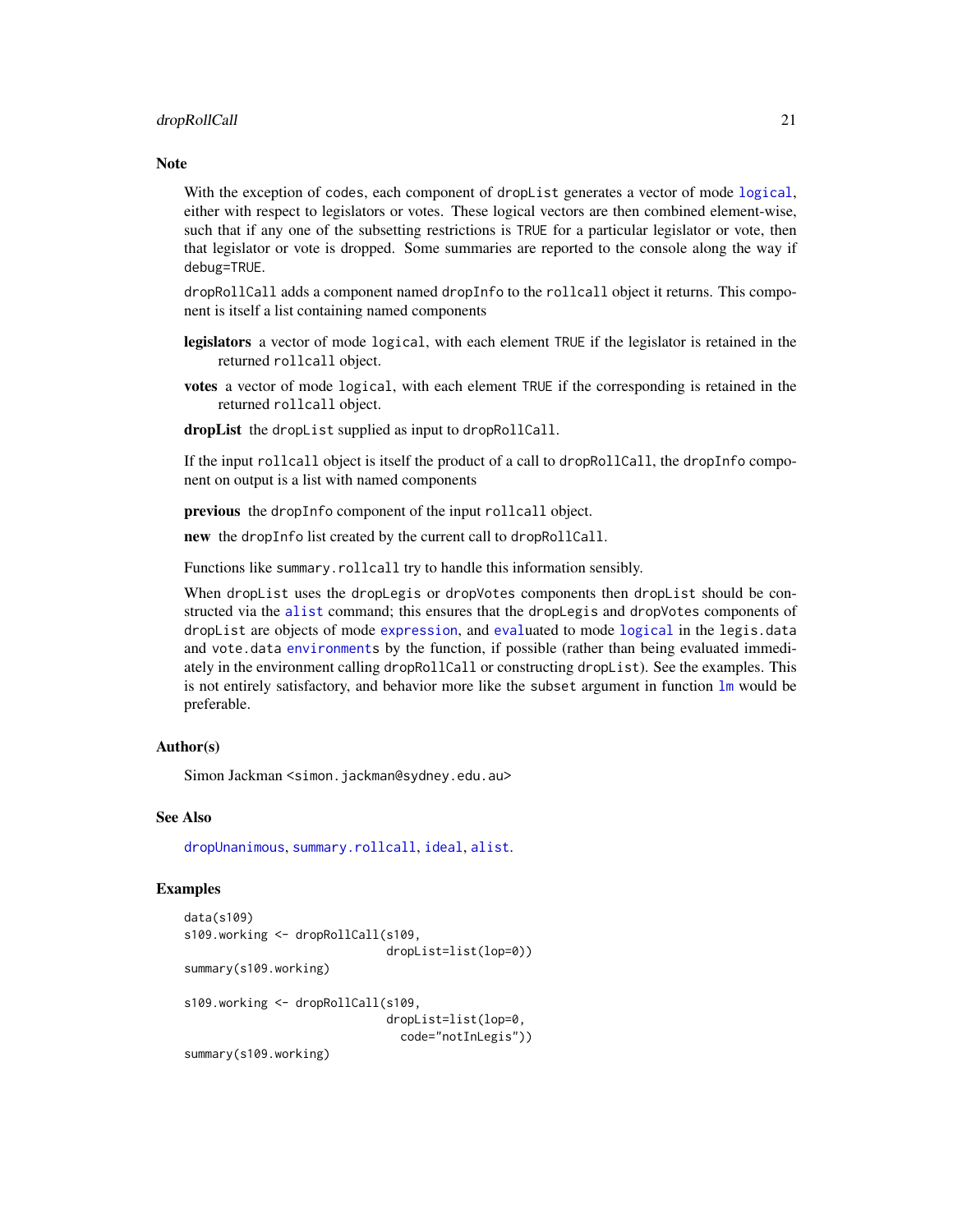```
s109.working <- dropRollCall(s109,
                             dropList=list(lop=3,
                               code="notInLegis"))
summary(s109.working)
## note use of alist, since dropLegis is an expression
dropList <- alist(lop=3,
                 dropLegis=party!="D",
                 code="notInLegis")
s109.working <- dropRollCall(s109,dropList=dropList,debug=TRUE)
summary(s109.working)
s109.working <- dropRollCall(s109.working,dropList=list(legisMin=25))
summary(s109.working)
## Not run:
## read 102nd House from Poole web site
h102 <- readKH("ftp://voteview.ucsd.edu/dtaord/hou102kh.ord")
## drop President from roll call matrix
h102 <- dropRollCall(h102,
                     dropList=alist(dropLegis=state=="USA"))
summary(h102)
## End(Not run)
```
<span id="page-21-1"></span>dropUnanimous *drop unanimous votes from rollcall objects and matrices*

# Description

Drop unanimous votes from rollcall objects and rollcall matrices.

# Usage

```
dropUnanimous(obj, lop = 0)
```
#### Arguments

| obi | object, either of class rollcall or matrix                                                                                                                         |
|-----|--------------------------------------------------------------------------------------------------------------------------------------------------------------------|
| lop | numeric, non-negative integer, less than number of legislators represented in<br>obj. Roll calls with lop or fewer legislators voting in the minority are dropped. |
|     | Default is 0, meaning that unanimous votes are dropped.                                                                                                            |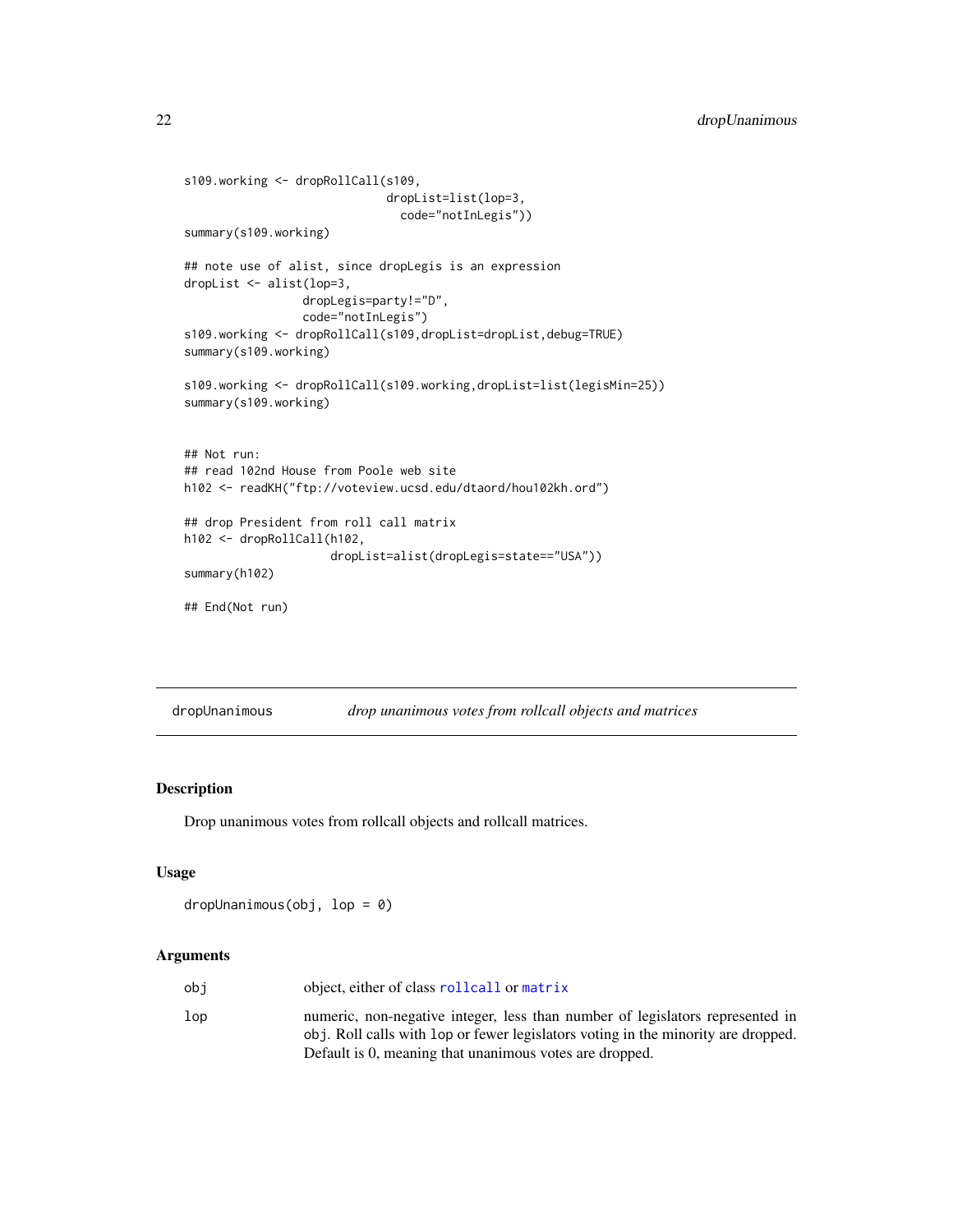#### <span id="page-22-0"></span>EfronMorris 23

# Details

Unanimous votes are the equivalent of test items that all subjects score "correct" (or all subjects scores "incorrect"); since there is no variation among the legislators/subjects, these votes/items provide no information as to latent traits (ideology, preferences, ability). A reasonably large number of rollcalls in any contemporary U.S. Congress are unanimous.

Specific methods are provided for objects of class [rollcall](#page-71-1) or [matrix](#page-0-0).

# Value

A [rollcall](#page-71-1) object or a [matrix](#page-0-0) depending on the class of object.

#### Author(s)

Simon Jackman <simon.jackman@sydney.edu.au>

# See Also

[dropRollCall](#page-19-1), [rollcall](#page-71-1), [summary.rollcall](#page-81-1), [ideal](#page-31-1)

#### Examples

```
data(s109)
s109.working <- dropUnanimous(s109)
summary(s109.working)
```
EfronMorris *Batting Averages for 18 major league baseball players, 1970*

# Description

Batting averages for 18 major league baseball players, first 45 at bats of the 1970 season.

#### Usage

data(EfronMorris)

#### Format

name character, name of player

team character, team of player, abbreviated

league character, National League or American League

r numeric, hits in 1st 45 at bats

y numeric, r/45, batting average over 1st 45 at bats

n numeric, number of at bats, remainder of 1970 season

p numeric, batting average over remainder of 1970 season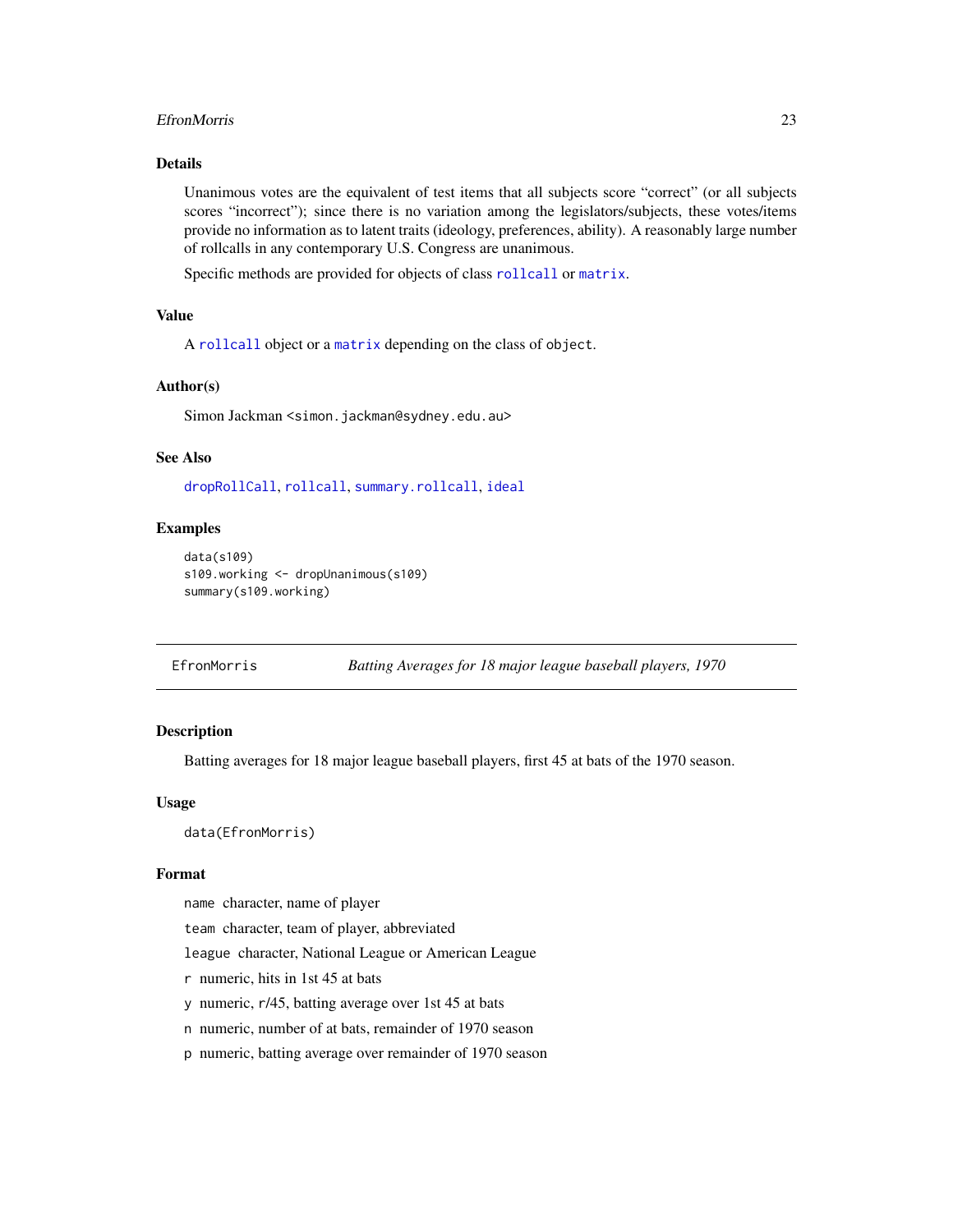#### <span id="page-23-0"></span>Source

Efron, Bradley and Carl Morris. 1975. Data Analysis Using Stein's Estimator and Its Generalizations. *Journal of the American Statistical Association*. 70:311-319.

# Examples

```
data(EfronMorris)
attach(EfronMorris)
plot(p~y,
    xlim=range(p,y),
    ylim=range(p,y),
    xlab="Batting Average, 1st 45 at bats",
    ylab="Batting Average, Remainder of Season")
abline(0,1)
```
extractRollCallObject *return the roll call object used in fitting an ideal model*

#### **Description**

Given a fitted model of class [ideal](#page-31-1), return the [rollcall](#page-71-1) object that was used in the model fitting (i.e., apply all subsetting and recoding implied by the dropList passed to [ideal](#page-31-1)).

#### Usage

```
extractRollCallObject(object)
```
#### Arguments

object an object of class [ideal](#page-31-1)

# Details

This function is used by many post-estimation commands that operate on objects of class [ideal](#page-31-1). The function inspects the call attribute of the [ideal](#page-31-1) object, extracting the name of the [rollcall](#page-71-1) object and the dropList, then hands them over to [dropRollCall](#page-19-1).

#### Value

```
An object of class rollcall
```
#### Author(s)

Simon Jackman <simon.jackman@sydney.edu.au>

# See Also

[rollcall](#page-71-1); see [dropRollCall](#page-19-1) for details on the form of a dropList.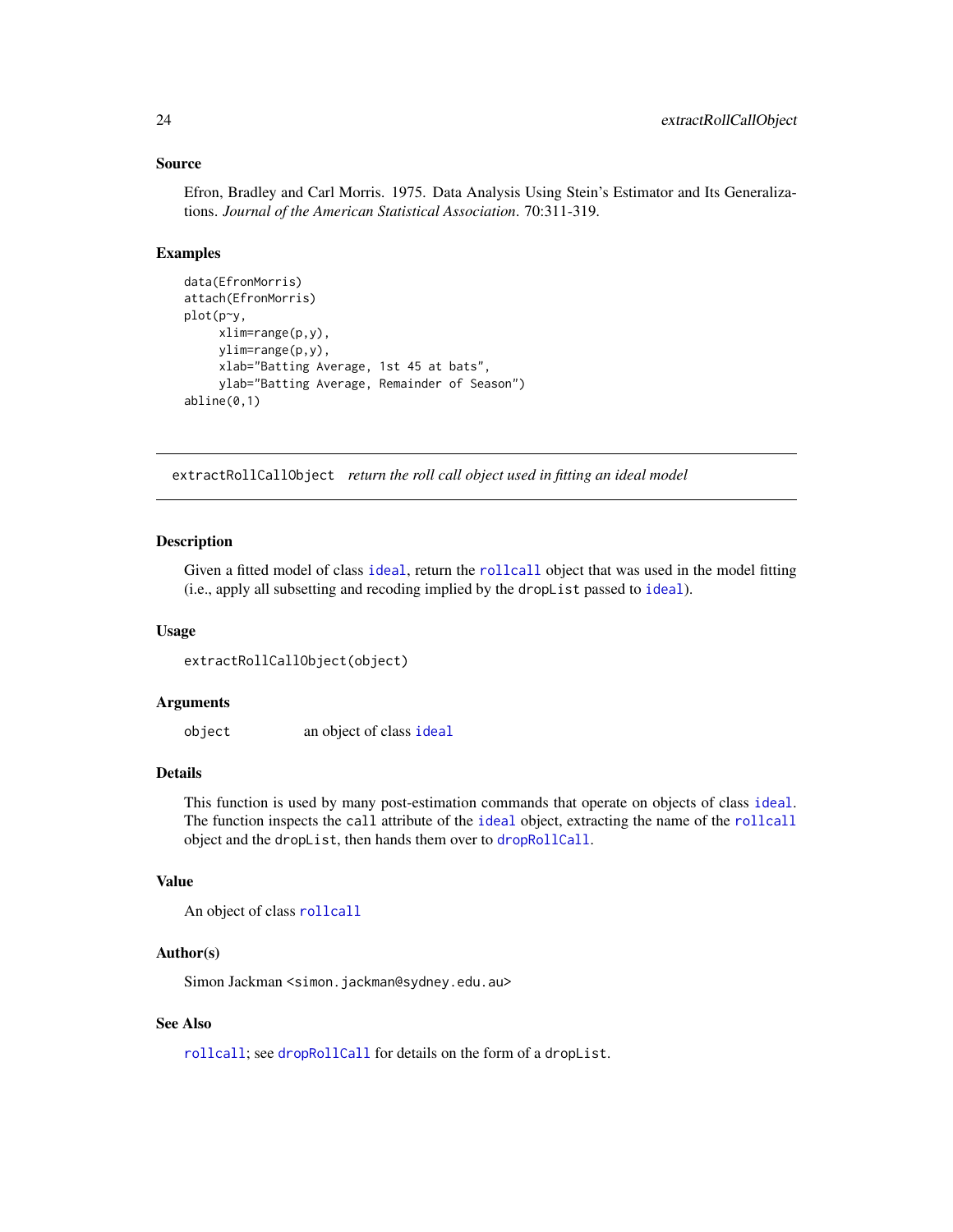#### <span id="page-24-0"></span>hitmiss 25

#### Examples

```
data(s109)
f = system.file("extdata","id1.rda",package="pscl")
load(f)
tmp <- extractRollCallObject(id1)
summary(tmp)
v <- convertCodes(tmp) ## roll call matrix per se
```
hitmiss *Table of Actual Outcomes against Predicted Outcomes for discrete data models*

# **Description**

Cross-tabulations of actual outcomes against predicted outcomes for discrete data models, with summary statistics such as percent correctly predicted (PCP) under fitted and null models. For models with binary responses (generalized linear models with family=binomial), the user can specific a classification threshold for the predicted probabilities.

#### Usage

```
hitmiss(obj, digits = max(3, getOption("digits") - 3), ...)
## S3 method for class 'glm'
hitmiss(obj,digits=max(3,getOption("digits")-3),
            ...,
            k = .5)
```
# Arguments

| obi      | a fitted model object, such as a glm with family=binomial, a polr model for<br>ordinal responses, or a multinom model for unordered/multinomial outcomes |
|----------|----------------------------------------------------------------------------------------------------------------------------------------------------------|
| digits   | number of digits to display in on-screen output                                                                                                          |
| $\cdots$ | additional arguments passed to or from other functions                                                                                                   |
| k        | classification threshold for binary models                                                                                                               |

# Details

For models with binary responses, the user can specify a parameter  $0 < k < 1$ ; if the predicted probabilities exceed this threshold then the model is deemed to have predicted  $y=1$ , and otherwise to have predicted y=0. Measures like percent correctly predicted are crude summaries of model fit; the cross-tabulation of actual against predicted is somewhat more informative, providing a little more insight as to where the model fits less well.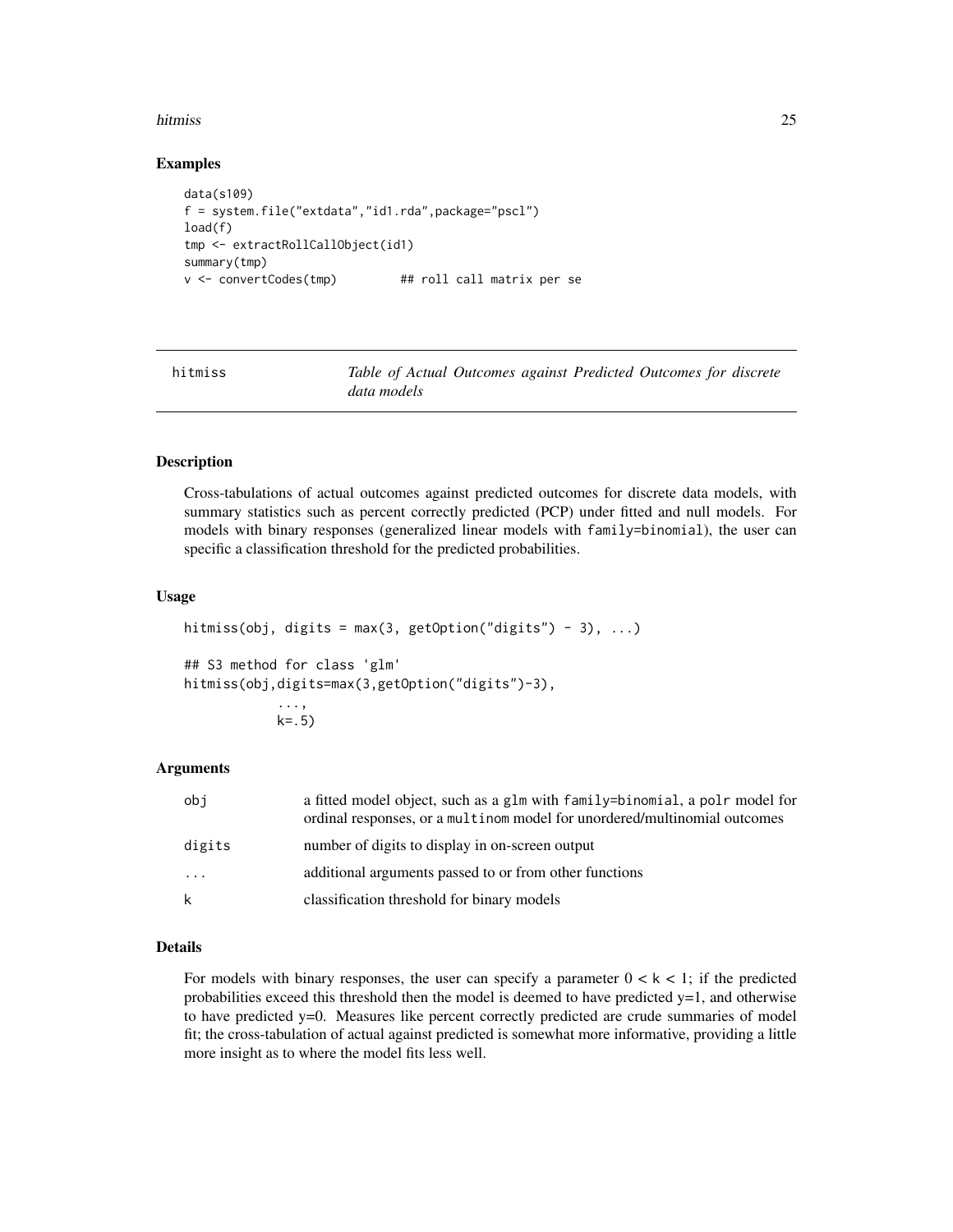26 hurdle buyers are contacted as a set of the set of the set of the set of the set of the set of the set of the set of the set of the set of the set of the set of the set of the set of the set of the set of the set of the

# Value

For hitmiss.glm, a vector of length 3:

| рср  | <b>Percent Correctly Predicted</b>    |
|------|---------------------------------------|
| pcp0 | Percent Correctly Predicted among y=0 |
| pcp1 | Percent Correctly Predicted among y=1 |

# Note

To-do: The glm method should also handle binomial data presented as two-vector success/failures counts; and count data with family=poisson, the glm.nb models and zeroinfl and hurdle etc. We should also make the output a class with prettier print methods, i.e., save the cross-tabulation in the returned object etc.

#### Author(s)

Simon Jackman < simon.jackman@sydney.edu.au>

# See Also

[pR2](#page-54-1) for pseudo r-squared; [predict](#page-0-0); [extractAIC](#page-0-0). See also the ROCR package and the lroc function in the epicalc package for ROC computations for assessing binary classifications.

#### Examples

```
data(admit)
## ordered probit model
op1 <- MASS::polr(score ~ gre.quant + gre.verbal + ap + pt + female,
            Hess=TRUE,
            data=admit,
            method="probit")
hitmiss(op1)
```
<span id="page-25-1"></span>

hurdle *Hurdle Models for Count Data Regression*

# Description

Fit hurdle regression models for count data via maximum likelihood.

# Usage

```
hurdle(formula, data, subset, na.action, weights, offset,
  dist = c("poisson", "negbin", "geometric"),
  zero.dist = c("binomial", "poisson", "negbin", "geometric"),
  link = c("logit", "probit", "cloglog", "cauchit", "log"),
  control = \text{hurdle}.\text{control}(\ldots),model = TRUE, y = TRUE, x = FALSE, ...)
```
<span id="page-25-0"></span>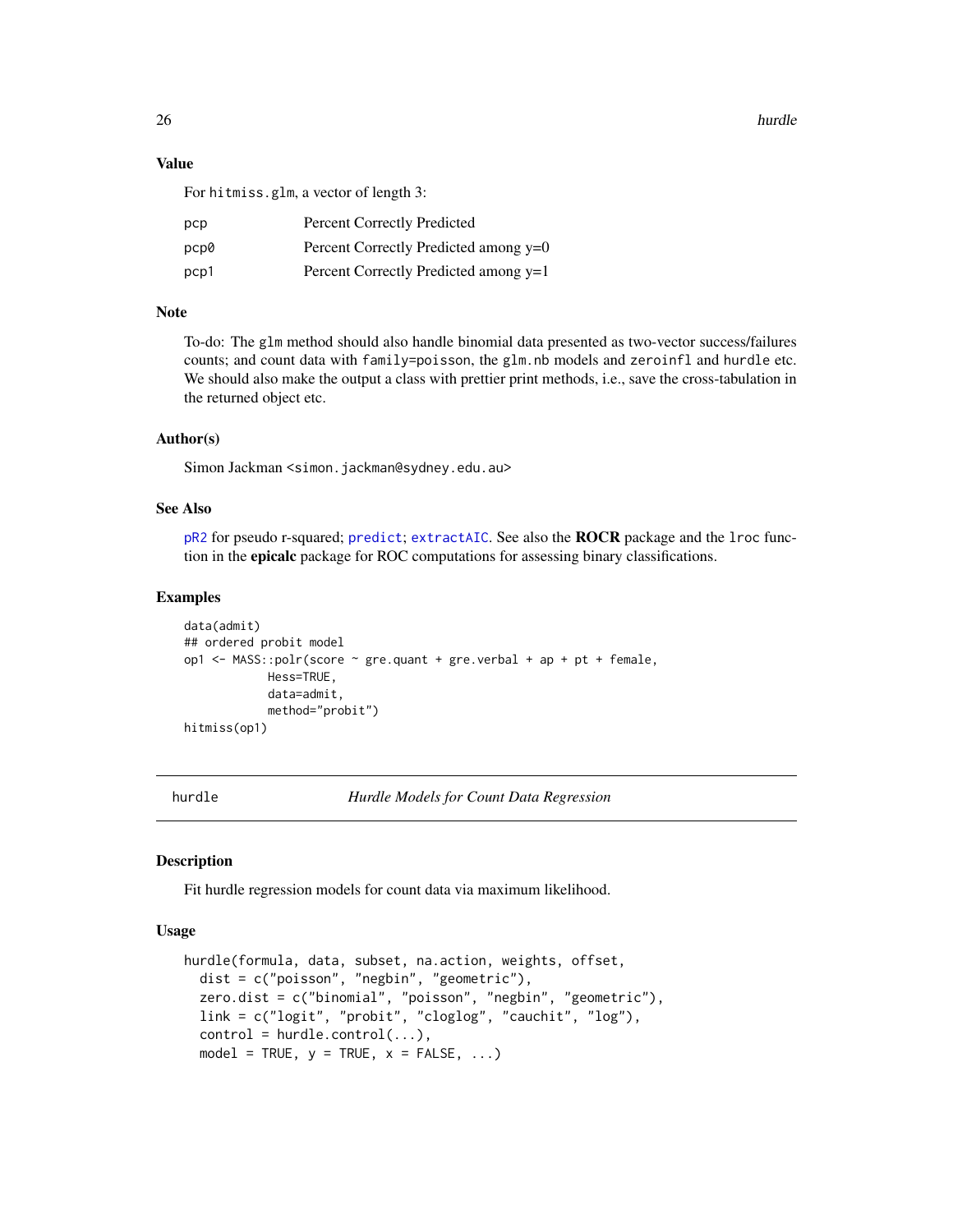#### hurdle 27 and 27 and 27 and 27 and 27 and 27 and 27 and 27 and 27 and 27 and 27 and 27 and 27 and 27 and 27 and 27

#### Arguments

| formula                  | symbolic description of the model, see details.                                                                                                                   |
|--------------------------|-------------------------------------------------------------------------------------------------------------------------------------------------------------------|
| data, subset, na. action |                                                                                                                                                                   |
|                          | arguments controlling formula processing via model. frame.                                                                                                        |
| weights                  | optional numeric vector of weights.                                                                                                                               |
| offset                   | optional numeric vector with an a priori known component to be included in the<br>linear predictor of the count model. See below for more information on offsets. |
| dist                     | character specification of count model family.                                                                                                                    |
| zero.dist                | character specification of the zero hurdle model family.                                                                                                          |
| link                     | character specification of link function in the binomial zero hurdle (only used if<br>$zero.dist = "binomial".$                                                   |
| control                  | a list of control arguments specified via hurdle.control.                                                                                                         |
| model, $y$ , $x$         | logicals. If TRUE the corresponding components of the fit (model frame, re-<br>sponse, model matrix) are returned.                                                |
|                          | arguments passed to hurdle. control in the default setup.                                                                                                         |

# Details

Hurdle count models are two-component models with a truncated count component for positive counts and a hurdle component that models the zero counts. Thus, unlike zero-inflation models, there are *not* two sources of zeros: the count model is only employed if the hurdle for modeling the occurrence of zeros is exceeded. The count model is typically a truncated Poisson or negative binomial regression (with log link). The geometric distribution is a special case of the negative binomial with size parameter equal to 1. For modeling the hurdle, either a binomial model can be employed or a censored count distribution. The outcome of the hurdle component of the model is the occurrence of a non-zero (positive) count. Thus, for most models, positive coefficients in the hurdle component indicate that an increase in the regressor increases the probability of a non-zero count. Binomial logit and censored geometric models as the hurdle part both lead to the same likelihood function and thus to the same coefficient estimates. A censored negative binomial model for the zero hurdle is only identified if there is at least one non-constant regressor with (true) coefficient different from zero (and if all coefficients are close to zero the model can be poorly conditioned).

The formula can be used to specify both components of the model: If a formula of type  $y \sim x1 +$ x2 is supplied, then the same regressors are employed in both components. This is equivalent to y  $\sim x1 + x2$  | x1 + x2. Of course, a different set of regressors could be specified for the zero hurdle component, e.g.,  $y \sim x1 + x2$  | z1 + z2 + z3 giving the count data model  $y \sim x1 + x2$  conditional on (1) the zero hurdle model  $y \sim z1 + z2 + z3$ .

Offsets can be specified in both parts of the model pertaining to count and zero hurdle model: y  $\sim$  x1 + offset(x2) | z1 + z2 + offset(z3), where x2 is used as an offset (i.e., with coefficient fixed to 1) in the count part and z3 analogously in the zero hurdle part. By the rule stated above y  $\sim$  x1 + offset(x2) is expanded to y  $\sim$  x1 + offset(x2) | x1 + offset(x2). Instead of using the offset() wrapper within the formula, the offset argument can also be employed which sets an offset only for the count model. Thus, formula =  $y \sim x1$  and offset =  $x2$  is equivalent to formula  $= y - x1 + \text{offset}(x2) | x1.$ 

All parameters are estimated by maximum likelihood using [optim](#page-0-0), with control options set in [hurdle.control](#page-29-1). Starting values can be supplied, otherwise they are estimated by [glm.fit](#page-0-0) (the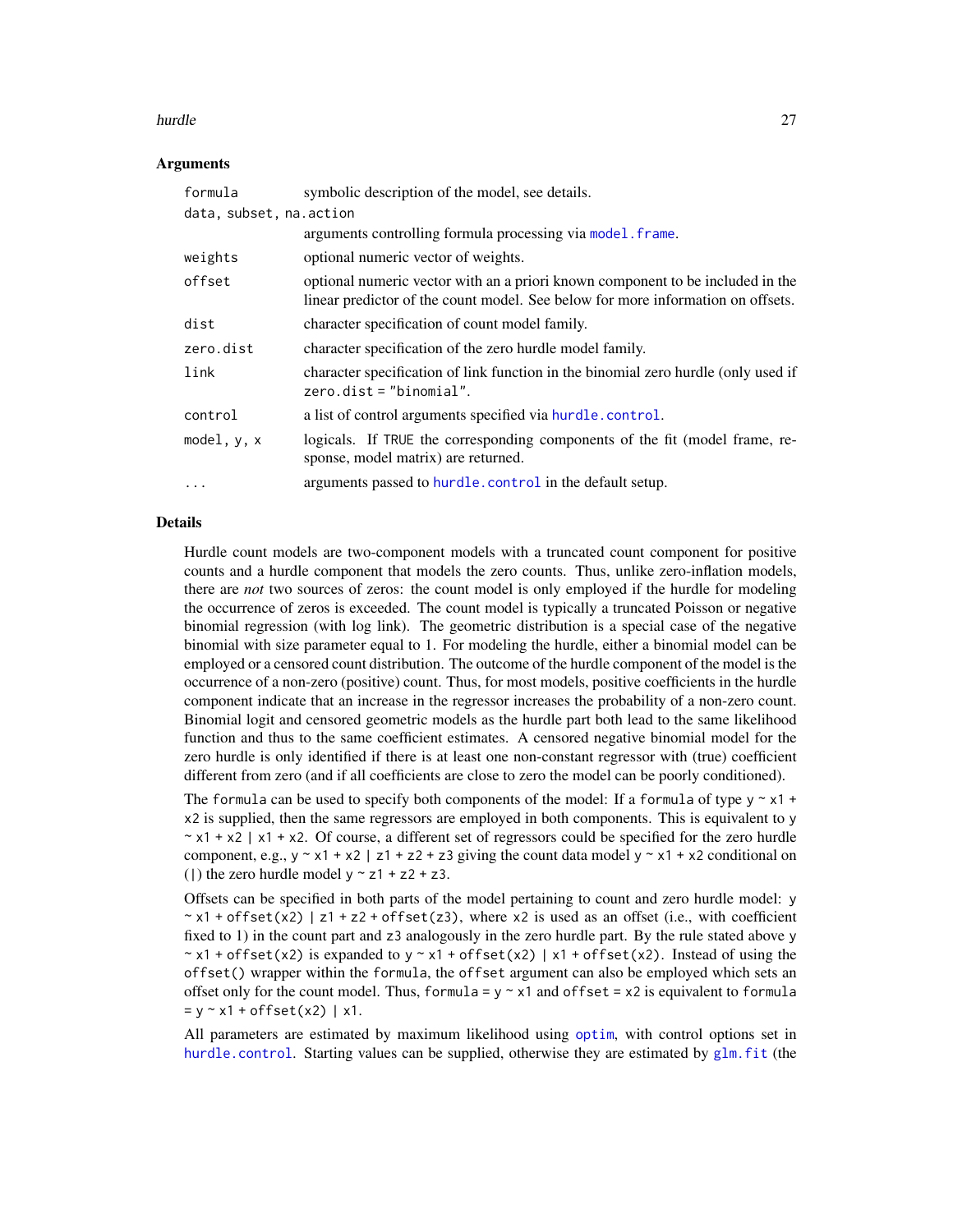default). By default, the two components of the model are estimated separately using two optim calls. Standard errors are derived numerically using the Hessian matrix returned by [optim](#page-0-0). See [hurdle.control](#page-29-1) for details.

The returned fitted model object is of class "hurdle" and is similar to fitted "glm" objects. For elements such as "coefficients" or "terms" a list is returned with elements for the zero and count components, respectively. For details see below.

A set of standard extractor functions for fitted model objects is available for objects of class "hurdle", including methods to the generic functions [print](#page-0-0), [summary](#page-0-0), [coef](#page-0-0), [vcov](#page-0-0), [logLik](#page-0-0), [residuals](#page-0-0), [predict](#page-0-0), [fitted](#page-0-0), [terms](#page-0-0), [model.matrix](#page-0-0). See [predict.hurdle](#page-55-1) for more details on all methods.

# Value

An object of class "hurdle", i.e., a list with components including

| coefficients  | a list with elements "count" and "zero" containing the coefficients from the<br>respective models,                             |
|---------------|--------------------------------------------------------------------------------------------------------------------------------|
| residuals     | a vector of raw residuals (observed - fitted),                                                                                 |
| fitted.values | a vector of fitted means,                                                                                                      |
| optim         | a list (of lists) with the output(s) from the optim call(s) for minimizing the neg-<br>ative log-likelihood(s),                |
| control       | the control arguments passed to the optim call,                                                                                |
| start         | the starting values for the parameters passed to the optim call(s),                                                            |
| weights       | the case weights used,                                                                                                         |
| offset        | a list with elements "count" and "zero" containing the offset vectors (if any)<br>from the respective models,                  |
| n             | number of observations (with weights $> 0$ ),                                                                                  |
| df.null       | residual degrees of freedom for the null model $(= n - 2)$ ,                                                                   |
| df.residual   | residual degrees of freedom for fitted model,                                                                                  |
| terms         | a list with elements "count", "zero" and "full" containing the terms objects<br>for the respective models,                     |
| theta         | estimate of the additional $\theta$ parameter of the negative binomial model(s) (if neg-<br>ative binomial component is used), |
| SE.logtheta   | standard error(s) for $log(\theta)$ ,                                                                                          |
| loglik        | log-likelihood of the fitted model,                                                                                            |
| <b>VCOV</b>   | covariance matrix of all coefficients in the model (derived from the Hessian of<br>the optim output $(s)$ ),                   |
| dist          | a list with elements "count" and "zero" with character strings describing the<br>respective distributions used,                |
| link          | character string describing the link if a binomial zero hurdle model is used,                                                  |
| linkinv       | the inverse link function corresponding to link,                                                                               |
| converged     | logical indicating successful convergence of optim,                                                                            |
| call          | the original function call,                                                                                                    |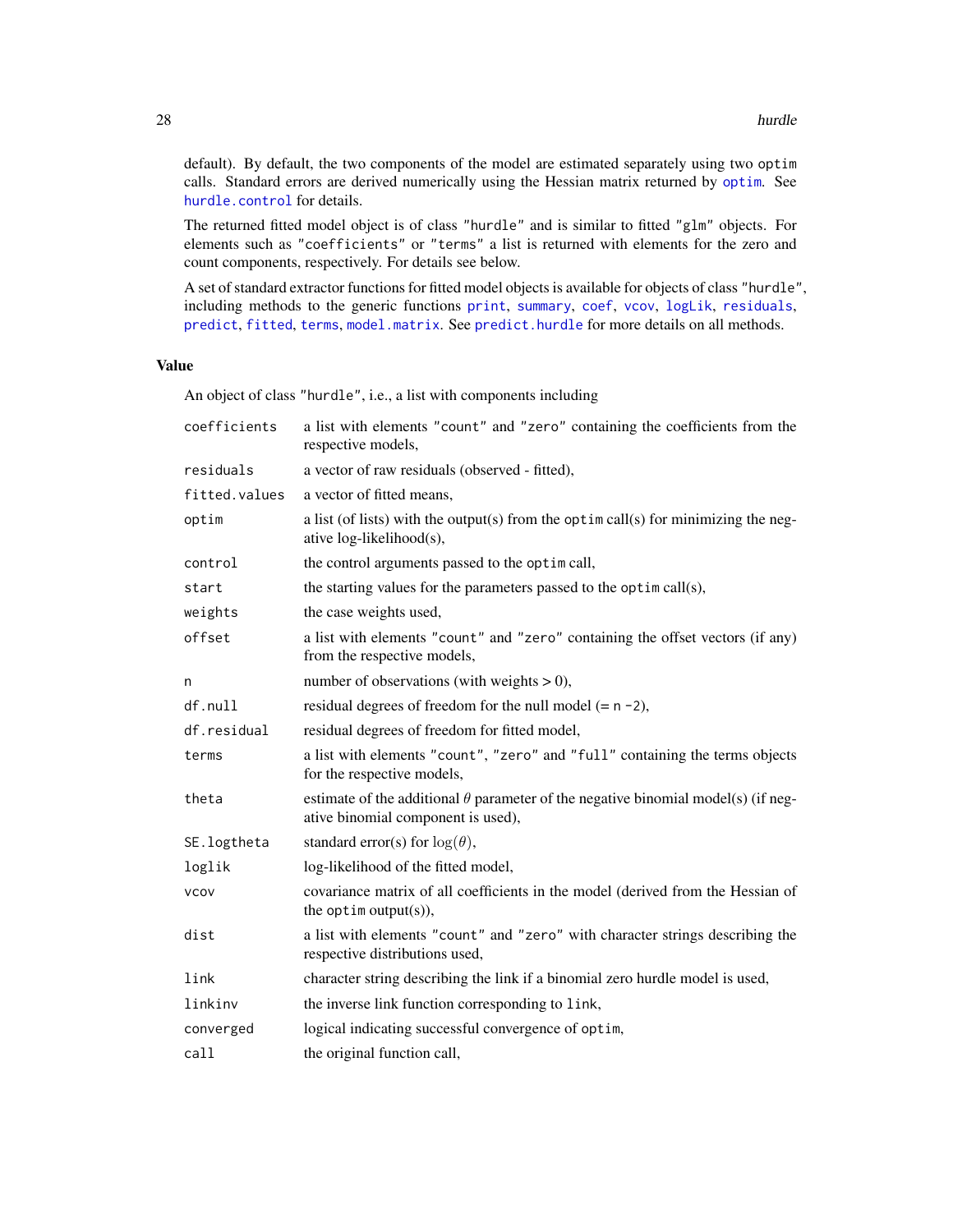#### hurdle 29

| formula      | the original formula,                                                                                                   |
|--------------|-------------------------------------------------------------------------------------------------------------------------|
| levels       | levels of the categorical regressors,                                                                                   |
| contrasts    | a list with elements "count" and "zero" containing the contrasts corresponding<br>to levels from the respective models, |
| model        | the full model frame (if model $=$ TRUE),                                                                               |
| y            | the response count vector (if $y = TRUE$ ),                                                                             |
| $\mathsf{x}$ | a list with elements "count" and "zero" containing the model matrices from<br>the respective models (if $x = TRUE$ ).   |

# Author(s)

Achim Zeileis <Achim.Zeileis@R-project.org>

# References

Cameron, A. Colin and Pravin K. Trivedi. 1998. *Regression Analysis of Count Data*. New York: Cambridge University Press.

Cameron, A. Colin and Pravin K. Trivedi 2005. *Microeconometrics: Methods and Applications*. Cambridge: Cambridge University Press.

Mullahy, J. 1986. Specification and Testing of Some Modified Count Data Models. *Journal of Econometrics*. 33:341–365.

Zeileis, Achim, Christian Kleiber and Simon Jackman 2008. "Regression Models for Count Data in R." *Journal of Statistical Software*, 27(8). URL <http://www.jstatsoft.org/v27/i08/>.

#### See Also

[hurdle.control](#page-29-1), [glm](#page-0-0), [glm.fit](#page-0-0), [glm.nb](#page-0-0), [zeroinfl](#page-91-1)

# Examples

```
## data
data("bioChemists", package = "pscl")
## logit-poisson
## "art \sim ." is the same as "art \sim . | .", i.e.
## "art \sim fem + mar + kid5 + phd + ment | fem + mar + kid5 + phd + ment"
fm_hp1 \leftarrow \text{hurdle}(\text{art} \sim ., \text{ data = bioChemists})summary(fm_hp1)
## geometric-poisson
fm_hp2 \leq -hurdle(art \sim ., data = bioChemists, zero = "geometric")summary(fm_hp2)
## logit and geometric model are equivalent
coef(fm_hp1, model = "zero") - coef(fm_hp2, model = "zero")## logit-negbin
fm_{h}hnb1 <- hurdle(art ~ ., data = bioChemists, dist = "negbin")
```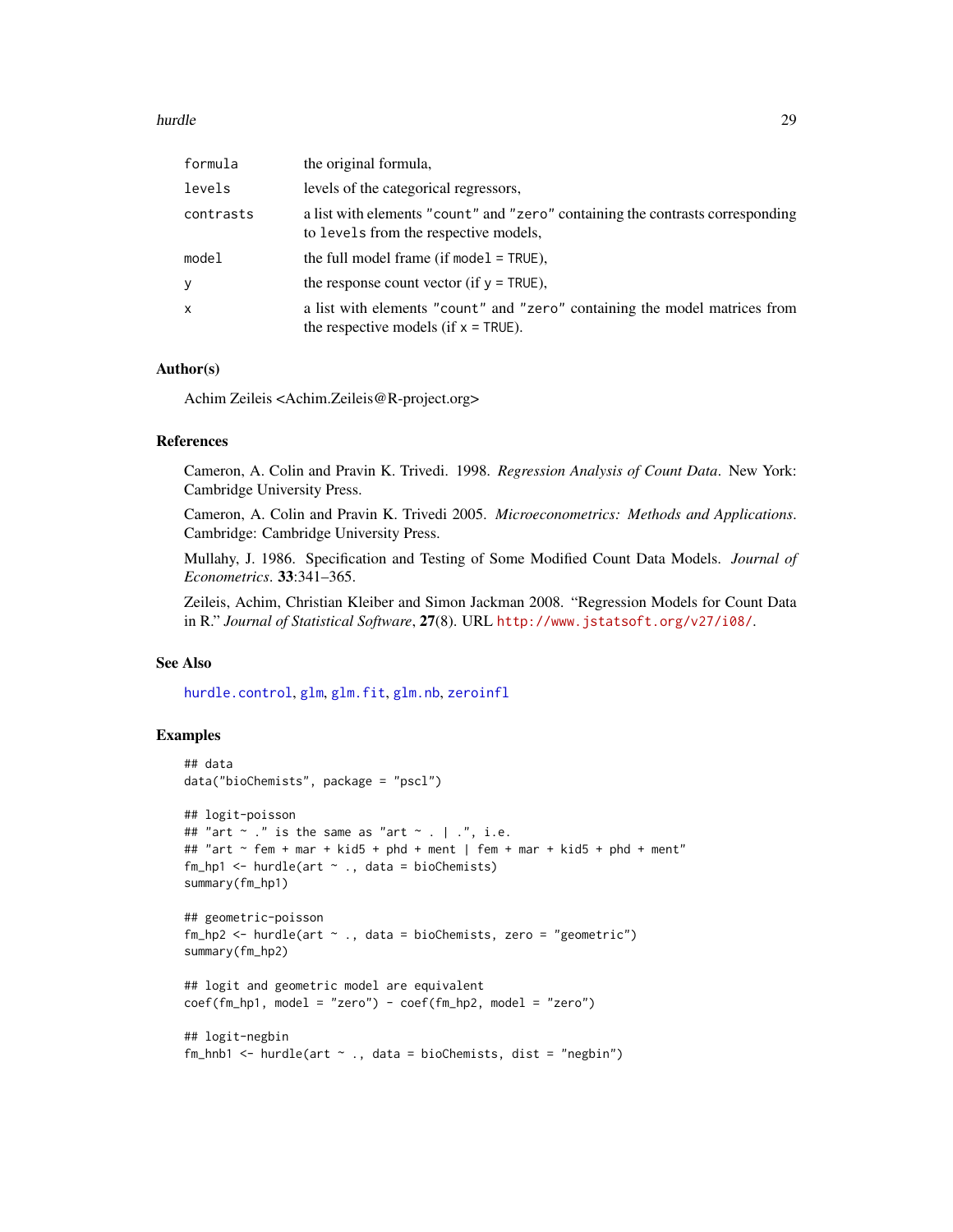```
summary(fm_hnb1)
## negbin-negbin
## (poorly conditioned zero hurdle, note the standard errors)
fm_hnb2 <- hurdle(art ~ ., data = bioChemists, dist = "negbin", zero = "negbin")
summary(fm_hnb2)
```
<span id="page-29-1"></span>hurdle.control *Control Parameters for Hurdle Count Data Regression*

#### Description

Various parameters that control fitting of hurdle regression models using [hurdle](#page-25-1).

#### Usage

```
hurdle.control(method = "BFGS", maxit = 10000, trace = FALSE,
  separate = TRUE, start = NULL, ...
```
#### Arguments

| method   | characters string specifying the method argument passed to optim.                                                                                        |
|----------|----------------------------------------------------------------------------------------------------------------------------------------------------------|
| maxit    | integer specifying the maxit argument (maximal number of iterations) passed<br>to optim.                                                                 |
| trace    | logical or integer controlling whether tracing information on the progress of the<br>optimization should be produced (passed to optim).                  |
| separate | logical. Should the estimation of the parameters in the truncated count compo-<br>nent and hurdle zero component be carried out separately? See details. |
| start    | an optional list with elements "count" and "zero" (and potentially "theta")<br>containing the coefficients for the corresponding component.              |
| $\cdot$  | arguments passed to optim.                                                                                                                               |

#### Details

All parameters in [hurdle](#page-25-1) are estimated by maximum likelihood using [optim](#page-0-0) with control options set in [hurdle.control](#page-29-1). Most arguments are passed on directly to optim, only trace is also used within hurdle and separate/start control how optim is called.

Starting values can be supplied via start or estimated by  $glm$ . fit (default). If separate = TRUE (default) the likelihoods of the truncated count component and the hurdle zero component will be maximized separately, otherwise the joint likelihood is set up and maximized. Standard errors are derived numerically using the Hessian matrix returned by [optim](#page-0-0). To supply starting values, start should be a list with elements "count" and "zero" and potentially "theta" (a named vector, for models with negative binomial components only) containing the starting values for the coefficients of the corresponding component of the model.

<span id="page-29-0"></span>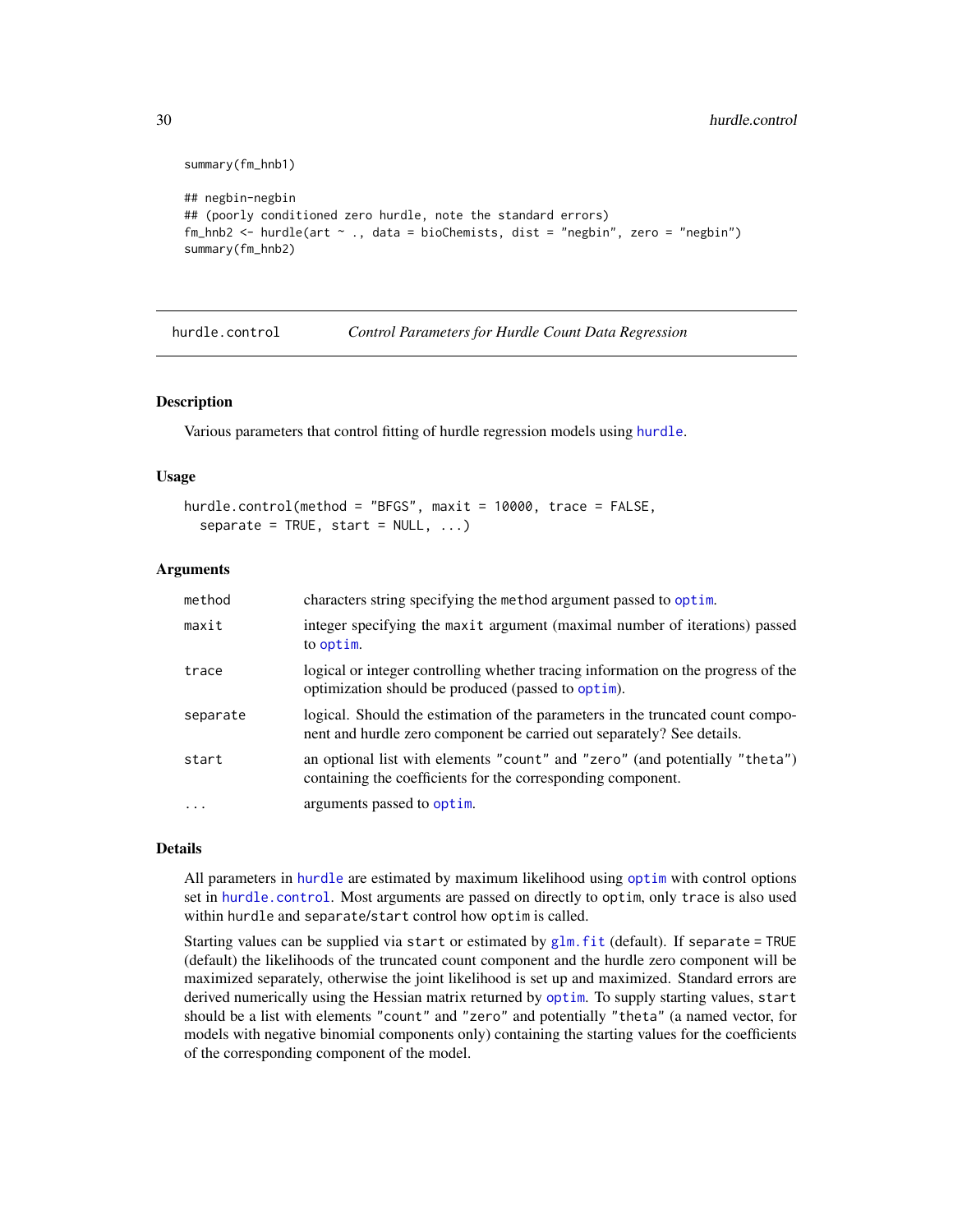#### <span id="page-30-0"></span>hurdletest 31

# Value

A list with the arguments specified.

# Author(s)

Achim Zeileis <Achim.Zeileis@R-project.org>

# See Also

[hurdle](#page-25-1)

# Examples

```
data("bioChemists", package = "pscl")
## default start values
fm1 <- hurdle(art \sim fem + ment, data = bioChemists,
              dist = "negbin", zero = "negbin")
## user-supplied start values and other options
fm2 \leq hurdle(art \sim fem + ment, data = bioChemists,
              dist = "negbin",
              zero = "negbin",
              trace=TRUE,
              separate=FALSE,
              start = list(count = c(0.3, -0.2, 0),
                           zero = c(4, -2, 0.8),
                           theta = c(count = 2, zero = 0.1)))
```
hurdletest *Testing for the Presence of a Zero Hurdle*

# Description

Wald test of the null hypothesis that no zero hurdle is required in hurdle regression models for count data.

#### Usage

hurdletest(object, ...)

# Arguments

| object                  | A fitted model object of class "hurdle" as returned by hurdle, see details for<br>more information. |
|-------------------------|-----------------------------------------------------------------------------------------------------|
| $\cdot$ $\cdot$ $\cdot$ | arguments passed to linearHypothesis.                                                               |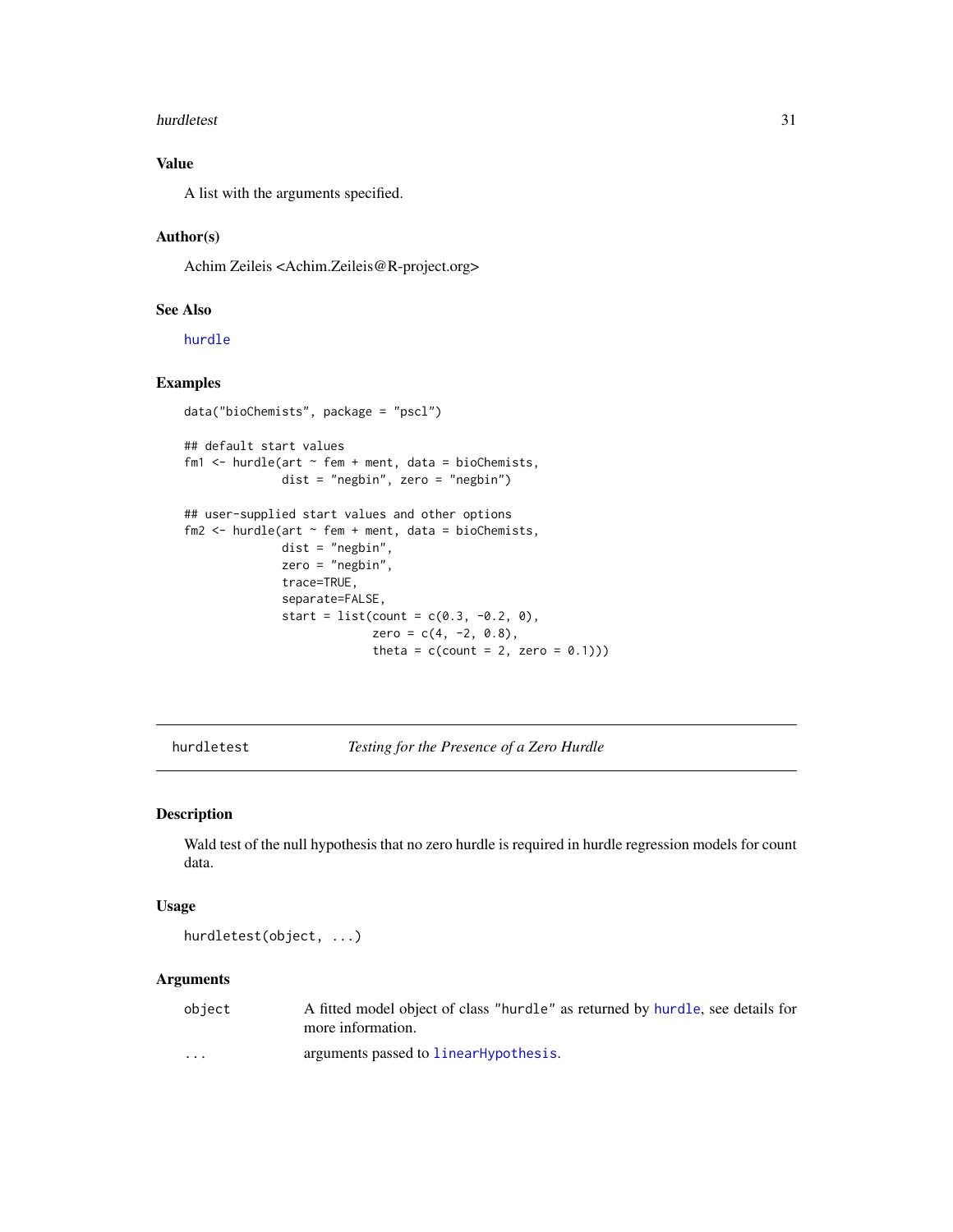# <span id="page-31-0"></span>Details

If the same count distribution and the same set of regressors is used in the hurdle model for both, the count component and the zero hurdle component, then a test of pairwise equality between all coefficients from the two components assesses the null hypothesis that no hurdle is needed in the model.

The function hurdletest is a simple convenience interface to the function [linearHypothesis](#page-0-0) from the car packages that can be employed to carry out a Wald test for this hypothesis.

#### Value

An object of class "anova" as returned by [linearHypothesis](#page-0-0).

#### Author(s)

Achim Zeileis <Achim.Zeileis@R-project.org>

# References

Cameron, A. Colin and Pravin K. Trivedi. 1998. *Regression Analysis of Count Data*. New York: Cambridge University Press.

Cameron, A. Colin and Pravin K. Trivedi 2005. *Microeconometrics: Methods and Applications*. Cambridge: Cambridge University Press.

# See Also

[hurdle](#page-25-1), [linearHypothesis](#page-0-0)

#### Examples

```
data("bioChemists", package = "pscl")
fm <- hurdle(art ~ ., data = bioChemists, dist = "negbin", zero = "negbin")
hurdletest(fm)
```
<span id="page-31-1"></span>

|--|

analysis of educational testing data and roll call data with IRT models, *via Markov chain Monte Carlo methods*

# Description

Analysis of rollcall data via the spatial voting model; equivalent to a 2 parameter item-response model to educational testing data. Model fitting via Markov chain Monte Carlo (MCMC).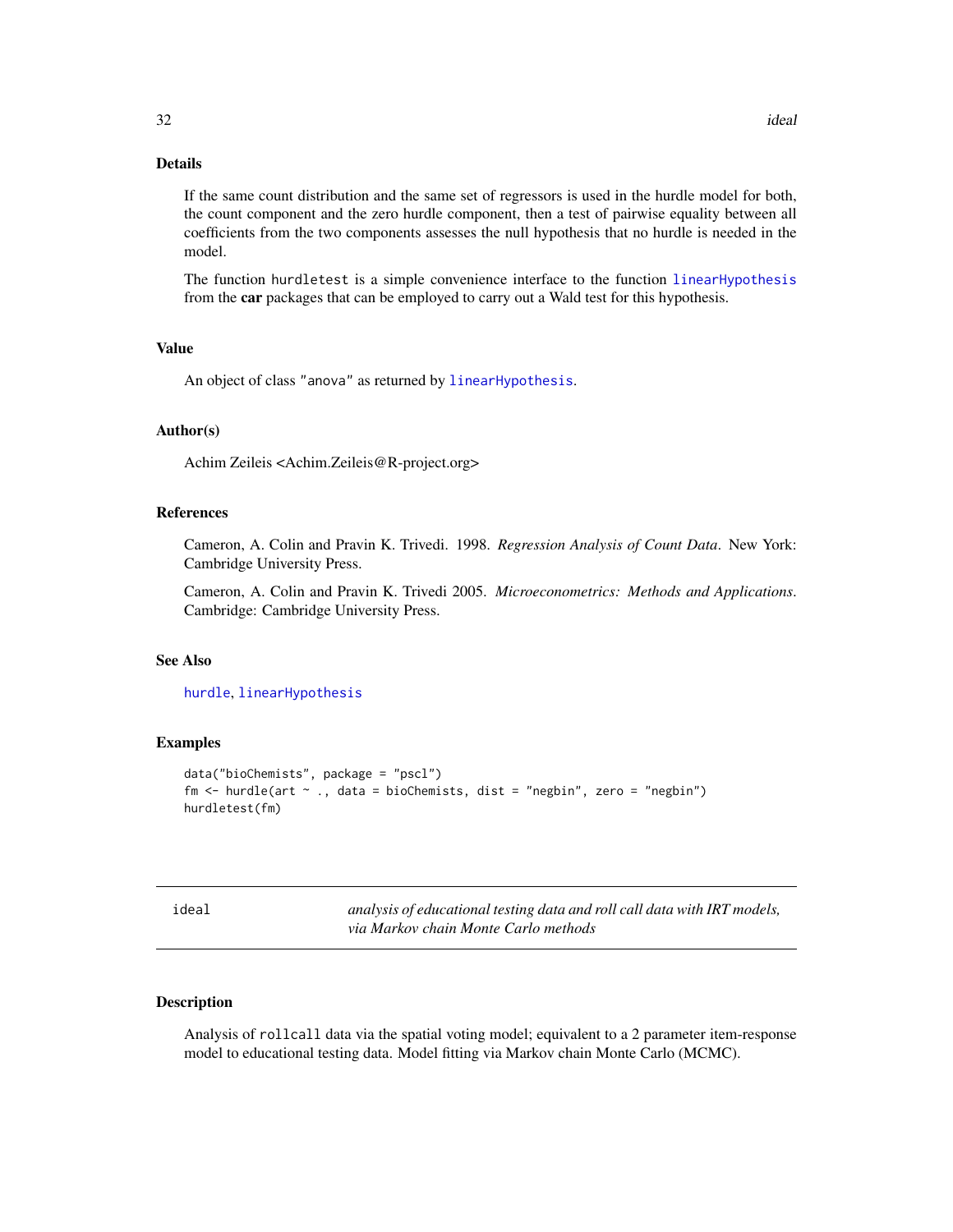ideal 33

# Usage

```
ideal(object, codes = object$codes,
      dropList = list(codes = "notInLegis", lop = 0),
      d = 1, maxiter = 10000, thin = 100, burnin = 5000,
      \mathsf{impute} = \mathsf{FALSE},normalize = FALSE,
      meanzero = normalize,
      priors = NULL, startvals = "eigen",
      store.item = FALSE, file = NULL,
      verbose=FALSE, use.voter=NULL)
```
# Arguments

| object    | an object of class rollcall                                                                                                                                                                                                                                                                                                                                                                                                                                                  |
|-----------|------------------------------------------------------------------------------------------------------------------------------------------------------------------------------------------------------------------------------------------------------------------------------------------------------------------------------------------------------------------------------------------------------------------------------------------------------------------------------|
| codes     | a list describing the types of voting decisions in the roll call matrix (the votes<br>component of the rollcall object); defaults to object \$codes, the codes in<br>the rollcall object.                                                                                                                                                                                                                                                                                    |
| dropList  | a list (or alist) listing voting decisions, legislators and/or votes to be dropped<br>from the analysis; see dropRollCall for details.                                                                                                                                                                                                                                                                                                                                       |
| d         | numeric, (small) positive integer (default $= 1$ ), dimensionality of the ability<br>space (or "policy space" in the rollcall context).                                                                                                                                                                                                                                                                                                                                      |
| maxiter   | numeric, positive integer, multiple of thin, number of MCMC iterations                                                                                                                                                                                                                                                                                                                                                                                                       |
| thin      | numeric, positive integer, thinning interval used for recording MCMC iterations.                                                                                                                                                                                                                                                                                                                                                                                             |
| burnin    | number of MCMC iterations to run before recording. The iteration numbered<br>burnin will be recorded. Must be a multiple of thin.                                                                                                                                                                                                                                                                                                                                            |
| impute    | logical, whether to treat missing entries of the rollcall matrix as missing at<br>random, sampling from the predictive density of the missing entries at each<br>MCMC iteration.                                                                                                                                                                                                                                                                                             |
| normalize | logical, impose identification with the constraint that the ideal points have<br>mean zero and standard deviation one, in each dimension. For one dimensional<br>models this option is sufficient to locally identify the model parameters. See<br>Details.                                                                                                                                                                                                                  |
| meanzero  | to be deprecated/ignored; use normalize instead.                                                                                                                                                                                                                                                                                                                                                                                                                             |
| priors    | a list of parameters (means and variances) specifying normal priors for the<br>legislators' ideal points. The default is NULL, in which case the normal priors<br>used have mean zero and precision 1 for the ideal points (ability parameters)<br>and mean zero and precision .04 (variance 25) for the bill parameters (item dis-<br>crimination and difficulty parameters). If not NULL, priors must be a list with<br>as many as four named components xp, xpv, bp, bpv: |
|           | xp a n by d matrix of prior <i>means</i> for the legislators' ideal points; or alterna-<br>tively, a scalar, which will be replicated to fill a n by d matrix.                                                                                                                                                                                                                                                                                                               |
|           | xpv a n by d matrix of prior <i>precisions</i> (inverse variances); or alternatively, a<br>scalar, which will be replicated to fill a n by d matrix.                                                                                                                                                                                                                                                                                                                         |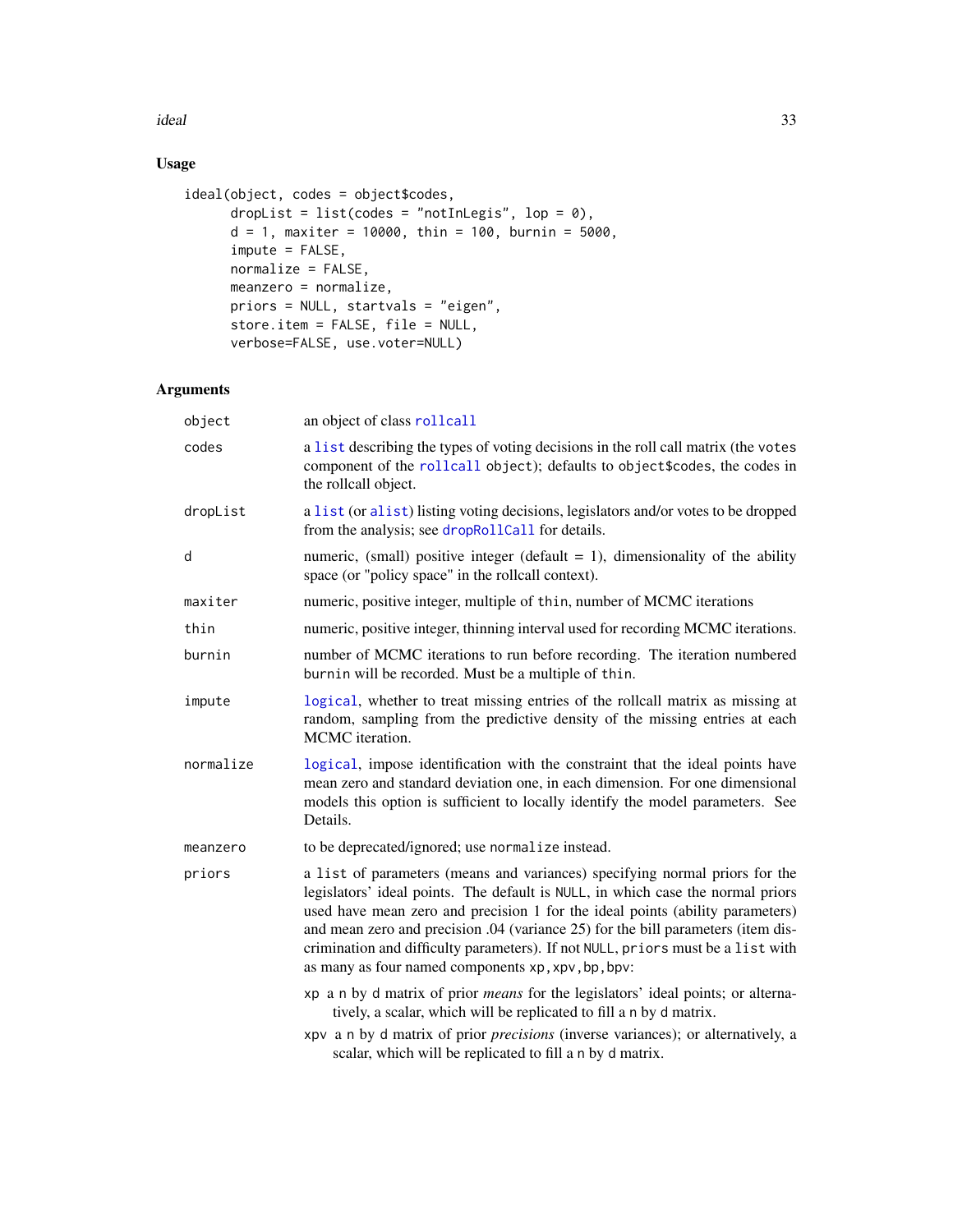| bp a m by d+1 matrix of prior means for the item parameters (with the item<br>difficulty parameter coming last); or alternatively, a scalar, which will be<br>replicated to fill a m by d+1 matrix.                                                                                                                                                                                          |
|----------------------------------------------------------------------------------------------------------------------------------------------------------------------------------------------------------------------------------------------------------------------------------------------------------------------------------------------------------------------------------------------|
| bpv a m by d+1 matrix of prior precisions for the item parameters; or alterna-<br>tively, a scalar, which will be replicated to fill a m by d+1 matrix.                                                                                                                                                                                                                                      |
| None of the components should contain NA. If any of the four possible compo-<br>nents are not provided, then the corresponding component of priors is assigned<br>using the default values described above.                                                                                                                                                                                  |
| either a string naming a method for generating start values, valid options are<br>"eigen" (the default), "random" or a list containing start values for legisla-<br>tors' ideal points and item parameters. See Details.                                                                                                                                                                     |
| logical, whether item discrimination parameters should be stored. Storing item<br>discrimination parameters can consume a large amount of memory. These need<br>to be stored for prediction; see predict. ideal.                                                                                                                                                                             |
| string, file to write MCMC output. Default is NULL, in which case MCMC output<br>is stored in memory. Note that post-estimation commands like plot will not<br>work unless MCMC output is stored in memory.                                                                                                                                                                                  |
| logical, default is FALSE, which generates relatively little output to the R console<br>during execution.                                                                                                                                                                                                                                                                                    |
| A vector of logicals of length n controlling which legislators' vote data informs<br>item parameter estimates. Legislators corresponding to FALSE entries will not<br>have their voting data included in updates of the item parameters. The default<br>value of NULL will run the standard ideal-point model, which uses all legislators<br>in updating item parameters. See Jessee (2016). |
|                                                                                                                                                                                                                                                                                                                                                                                              |

#### Details

The function fits a d+1 parameter item-response model to the roll call data object, so in one dimension the model reduces to the two-parameter item-response model popular in educational testing. See References.

Identification: The model parameters are not identified without the user supplying some restrictions on the model parameters; i.e., translations, rotations and re-scalings of the ideal points are observationally equivalent, via offsetting transformations of the item parameters. It is the user's responsibility to impose these identifying restrictions if desired. The following brief discussion provides some guidance.

For one-dimensional models (i.e.,  $d=1$ ), a simple route to identification is the normalize option, by imposing the restriction that the means of the posterior densities of the ideal points (ability parameters) have mean zero and standard deviation one, across legislators (test-takers). This normalization supplies *local* identification (that is, identification up to a 180 degree rotation of the recovered dimension).

Near-degenerate "spike" priors (priors with arbitrarily large precisions) or the constrain.legis option on any two legislators' ideal points ensures *global* identification in one dimension.

Identification in higher dimensions can be obtained by supplying fixed values for d+1 legislators' ideal points, provided the supplied fixed points span a d-dimensional space (e.g., three supplied ideal points form a triangle in d=2 dimensions), via the [constrain.legis](#page-15-1) option. In this case the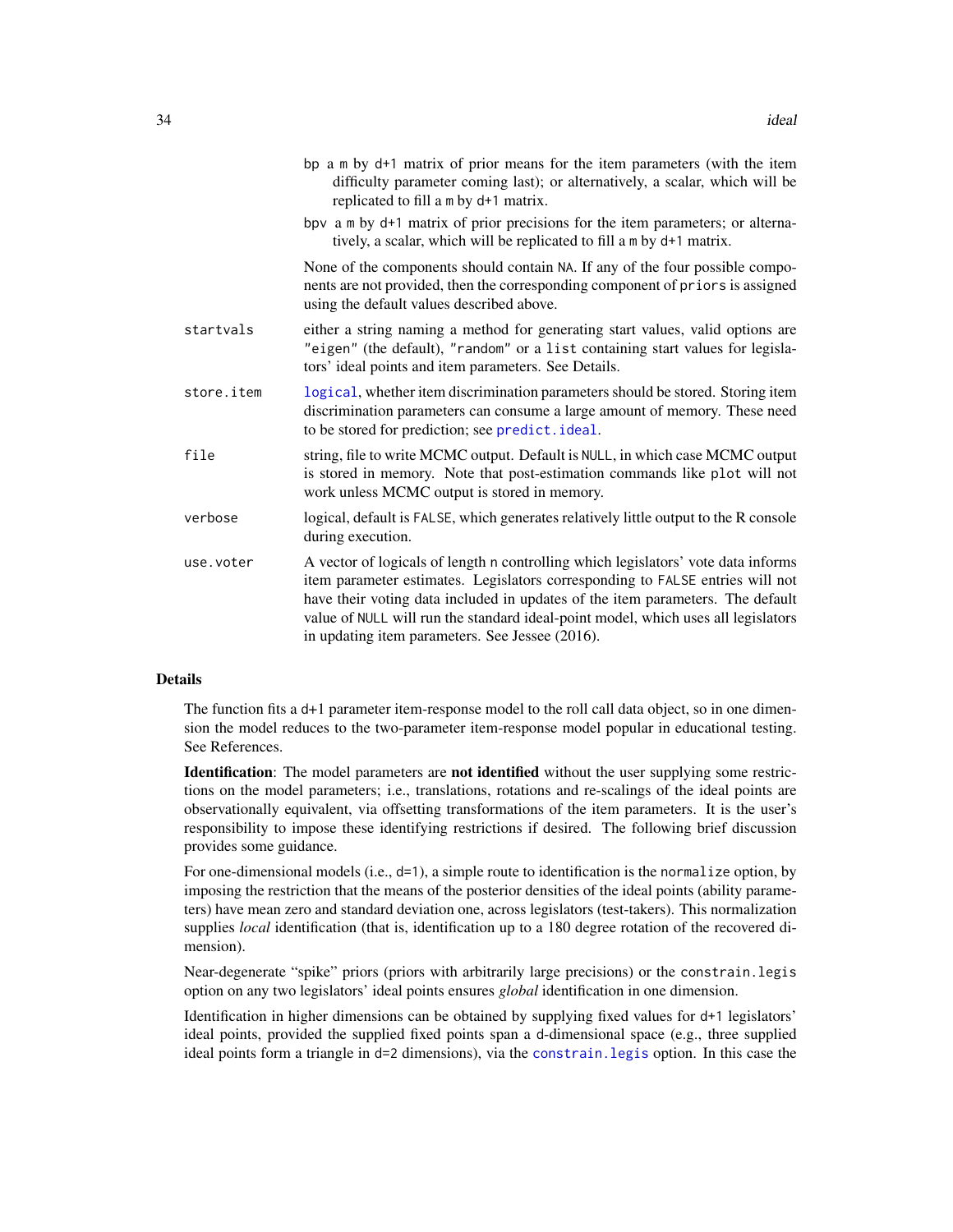#### ideal 35

function defaults to vague normal priors on the unconstrained ideal points, but at each iteration the sampled ideal points are transformed back into the space of identified parameters, applying the linear transformation that maps the d+1 fixed ideal points from their sampled values to their fixed values. Alternatively, one can impose restrictions on the item parameters via [constrain.items](#page-13-1). See the examples in the documentation for the [constrain.legis](#page-15-1) and [constrain.items](#page-13-1).

Another route to identification is via *post-processing*. That is, the user can run ideal without any identification constraints. This does not pose any formal/technical problem in a Bayesian analysis. The fact that the posterior density may have multiple modes doesn't imply that the posterior is improper or that it can't be explored via MCMC methods. – but then use the function [postProcess](#page-51-1) to map the MCMC output from the space of unidentified parameters into the subspace of identified parameters. See the example in the documentation for the [postProcess](#page-51-1) function.

When the normalize option is set to TRUE, an unidentified model is run, and the ideal object is post-processed with the normalize option, and then returned to the user (but again, note that the normalize option is only implemented for unidimensional models).

Start values. Start values can be supplied by the user, or generated by the function itself.

The default method, corresponding to startvals="eigen", first forms a n-by-n correlation matrix from the double-centered roll call matrix (subtracting row means, and column means, adding in the grand mean), and then extracts the first d principal components (eigenvectors), scaling the eigenvectors by the square root of their corresponding eigenvector. If the user is imposing constraints on ideal points (via [constrain.legis](#page-15-1)), these constraints are applied to the corresponding elements of the start values generated from the eigen-decomposition. Then, to generate start values for the rollcall/item parameters, a series of [binomial](#page-0-0) [glms](#page-0-0) are estimated (with a probit [link](#page-0-0)), one for each rollcall/item,  $j = 1, \ldots, m$ . The votes on the j-th rollcall/item are binary responses (presumed to be conditionally independent given each legislator's latent preference), and the (constrained or unconstrained) start values for legislators are used as predictors. The estimated coefficients from these probit models are used as start values for the item discrimination and difficulty parameters (with the intercepts from the probit GLMs multiplied by -1 so as to make those coefficients difficulty parameters).

The default eigen method generates extremely good start values for low-dimensional models fit to recent U.S. congresses, where high rates of party line voting result in excellent fits from low dimensional models. The eigen method may be computationally expensive or lead to memory errors for rollcall objects with large numbers of legislators.

The random method generates start values via iid sampling from a  $N(0,1)$  density, via [rnorm](#page-0-0), imposing any constraints that may have been supplied via [constrain.legis](#page-15-1), and then uses the probit method described above to get start values for the rollcall/item parameters.

If startvals is a list, it must contain the named components x and/or b, or named components that (uniquely) begin with the letters x and/or b. The component x must be a vector or a matrix of dimensions equal to the number of individuals (legislators) by d. If supplied, startvals\$b must be a matrix with dimension number of items (votes) by d+1. The x and b components cannot contain NA. If x is not supplied when startvals is a list, then start values are generated using the default eiegn method described above, and start values for the rollcall/item parameters are regenerated using the probit method, ignoring any user-supplied values in startvals\$b. That is, user-supplied values in startvals\$b are only used when accompanied by a valid set of start values for the ideal points in startvals\$x.

Implementation via Data Augmentation. The MCMC algorithm for this problem consists of a Gibbs sampler for the ideal points (latent traits) and item parameters, conditional on latent data  $y^*$ ,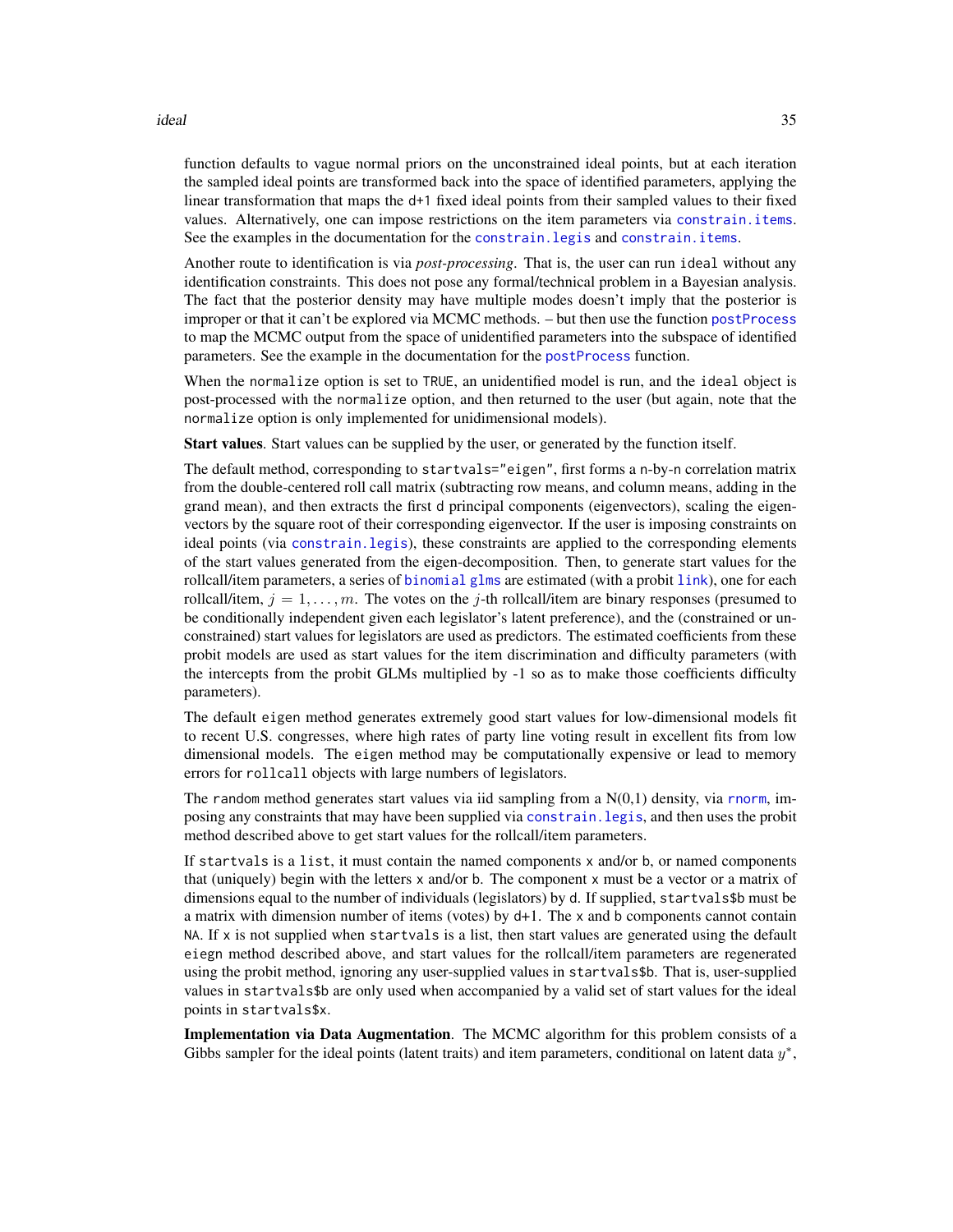generated via a data augmentation (DA) step. That is, following Albert (1992) and Albert and Chib (1993), if  $y_{ij} = 1$  we sample from the truncated normal density

$$
y_{ij}^* \sim N(x_i'\beta_j - \alpha_j, 1)\mathcal{I}(y_{ij}^* \ge 0)
$$

and for  $y_{ij} = 0$  we sample

 $y_{ij}^* \sim N(x_i' \beta_j - \alpha_j, 1) \mathcal{I}(y_{ij}^* < 0)$ 

where  $\mathcal I$  is an indicator function evaluating to one if its argument is true and zero otherwise. Given the latent  $y^*$ , the conditional distributions for x and  $(\beta, \alpha)$  are extremely simple to sample from; see the references for details.

This data-augmented Gibbs sampling strategy is easily implemented, but can sometimes require many thousands of samples in order to generate tolerable explorations of the posterior densities of the latent traits, particularly for legislators with short and/or extreme voting histories (the equivalent in the educational testing setting is a test-taker who gets almost every item right or wrong).

# Value

a [list](#page-0-0) of class ideal with named components

| n       | numeric, integer, number of legislators in the analysis, after any subsetting via<br>processing the dropList.                                                                                                                                                                                                                                                                                                                                                                                                 |
|---------|---------------------------------------------------------------------------------------------------------------------------------------------------------------------------------------------------------------------------------------------------------------------------------------------------------------------------------------------------------------------------------------------------------------------------------------------------------------------------------------------------------------|
| m       | numeric, integer, number of rollcalls in roll call matrix, after any subsetting via<br>processing the dropList.                                                                                                                                                                                                                                                                                                                                                                                               |
| d       | numeric, integer, number of dimensions fitted.                                                                                                                                                                                                                                                                                                                                                                                                                                                                |
| х       | a three-dimensional array containing the MCMC output with respect to the the<br>ideal point of each legislator in each dimension. The three-dimensional array<br>is in iteration-legislator-dimension order. The iterations run from burnin to<br>maxiter, at an interval of thin.                                                                                                                                                                                                                            |
| beta    | a three-dimensional array containing the MCMC output for the item parame-<br>ters. The three-dimensional array is in iteration-rollcall-parameter order. The<br>iterations run from burnin to maxiter, at an interval of thin. Each rollcall<br>has d+1 parameters, with the item-discrimination parameters stored first, in the<br>first d components of the 3rd dimension of the beta array; the item-difficulty<br>parameter follows in the final d+1 component of the 3rd dimension of the beta<br>array. |
| xbar    | a n by d matrix containing the means of the MCMC samples for the ideal point<br>of each legislator in each dimension, using iterations burnin to maxiter, at an<br>interval of thin.                                                                                                                                                                                                                                                                                                                          |
| betabar | a m by d+1 matrix containing the means of the MCMC samples for the item-<br>specific parameters, using iterations burnin to maxiter, at an interval of thin.                                                                                                                                                                                                                                                                                                                                                  |
| args    | calling arguments, evaluated in the frame calling ideal.                                                                                                                                                                                                                                                                                                                                                                                                                                                      |
| call    | an object of class call, containing the arguments passed to ideal as unevalu-<br>ated expressions or values (for functions arguments that evaluate to scalar integer<br>or logical such as maxiter, burnin, etc).                                                                                                                                                                                                                                                                                             |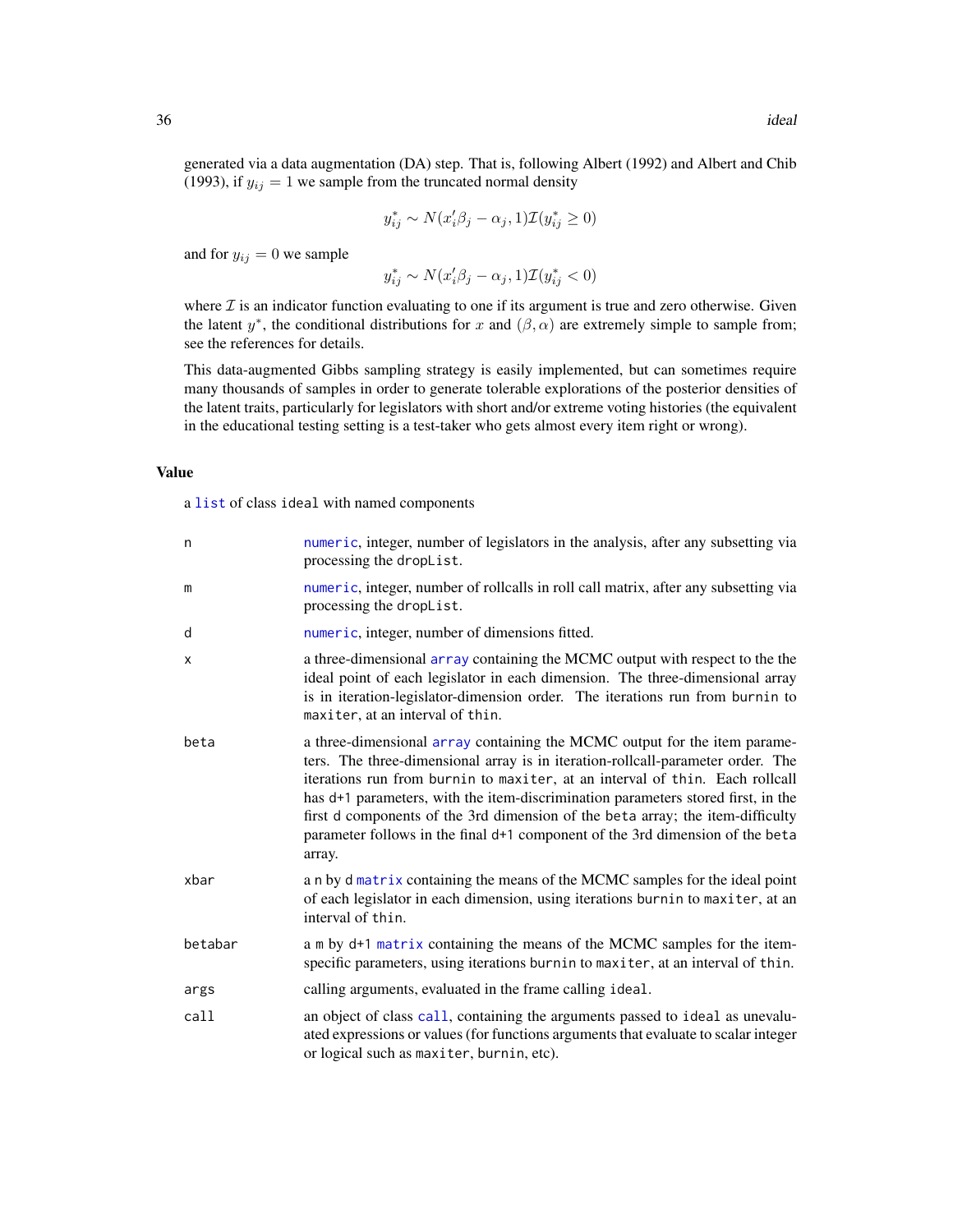ideal 37

#### Author(s)

Simon Jackman < simon. jackman@sydney.edu.au>, with help from Christina Maimone and Alex Tahk.

#### References

Albert, James. 1992. Bayesian Estimation of normal ogive item response curves using Gibbs sampling. *Journal of Educational Statistics*. 17:251-269.

Albert, James H. and Siddhartha Chib. 1993. Bayesian Analysis of Binary and Polychotomous Response Data. *Journal of the American Statistical Association*. 88:669-679.

Clinton, Joshua, Simon Jackman and Douglas Rivers. 2004. The Statistical Analysis of Roll Call Data. *American Political Science Review*. 98:335-370.

Jackman, Simon. 2009. *Bayesian Analysis for the Social Sciences*. Wiley: Hoboken, New Jersey.

Jessee, Stephen. 2016. (How) Can We Estimate the Ideology of Citizens and Political Elites on the Same Scale? *American Journal of Political Science*.

Patz, Richard J. and Brian W. Junker. 1999. A Straightforward Approach to Markov Chain Monte Carlo Methods for Item Response Models. *Journal of Education and Behavioral Statistics*. 24:146- 178.

Rivers, Douglas. 2003. "Identification of Multidimensional Item-Response Models." Typescript. Department of Political Science, Stanford University.

van Dyk, David A and Xiao-Li Meng. 2001. The art of data augmentation (with discussion). *Journal of Computational and Graphical Statistics*. 10(1):1-111.

#### See Also

[rollcall](#page-71-0), [summary.ideal](#page-79-0), [plot.ideal](#page-46-0), [predict.ideal](#page-57-0). [tracex](#page-83-0) for graphical display of MCMC iterative history.

[idealToMCMC](#page-37-0) converts the MCMC iterates in an ideal object to a form that can be used by the coda library.

[constrain.items](#page-13-0) and [constrain.legis](#page-15-0) for implementing identifying restrictions.

[postProcess](#page-51-0) for imposing identifying restrictions *ex post*.

[MCMCirt1d](#page-0-0) and [MCMCirtKd](#page-0-0) in the MCMCpack package provide similar functionality to ideal.

```
## Not run:
## long run, many iterations
data(s109)
n <- dim(s109$legis.data)[1]
x0 \leq -\operatorname{rep}(\emptyset, n)x0[s109$legis.data$party=="D"] <- -1
x0[s109$legis.data$party=="R"] <- 1
id1 <- ideal(s109,
              d=1startvals=list(x=x0),
```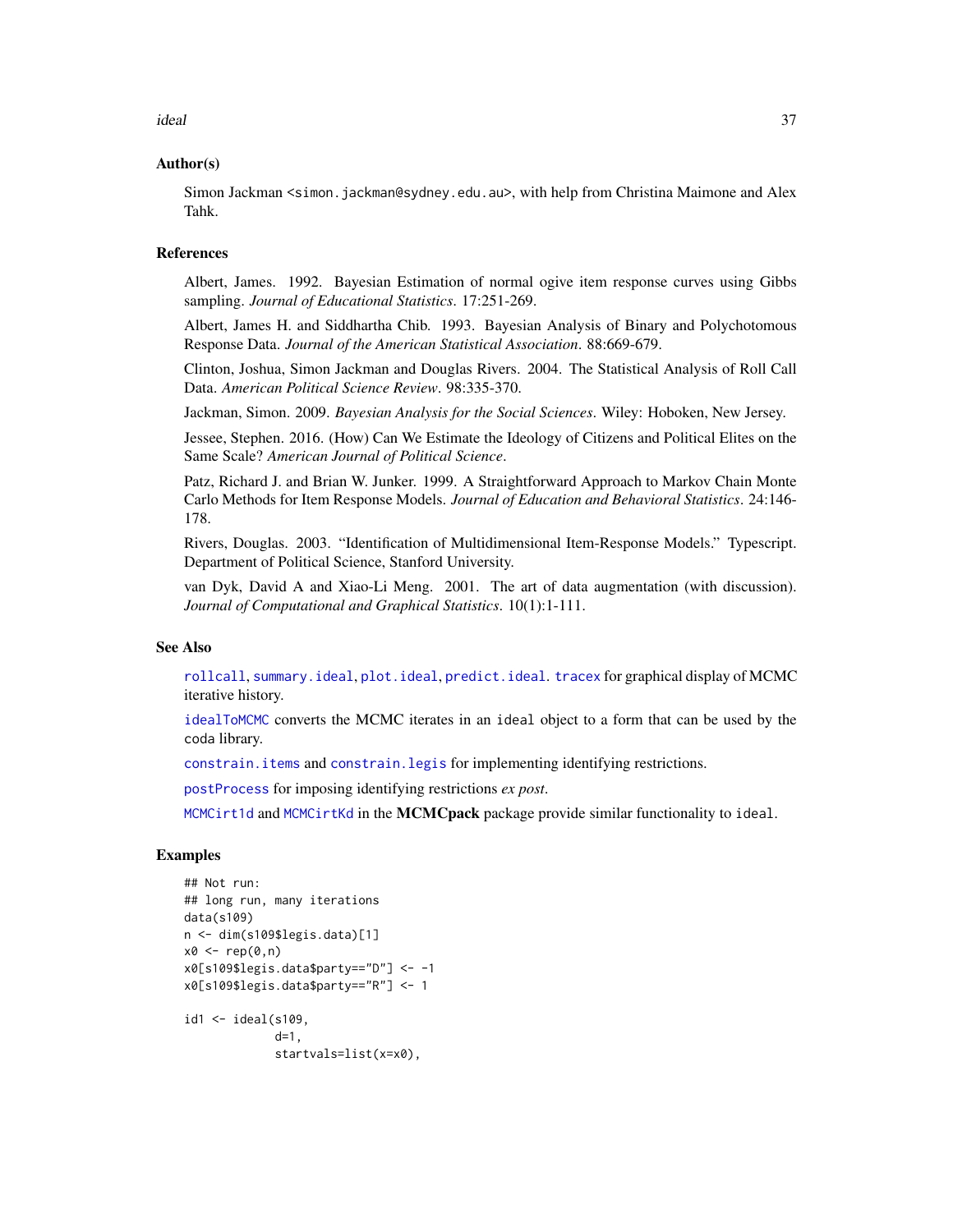```
normalize=TRUE,
store.item=TRUE,
maxiter=260E3,
burnin=10E3,
thin=100)
```
## End(Not run)

<span id="page-37-0"></span>idealToMCMC *convert an object of class ideal to a coda MCMC object*

## Description

Converts the x element of an ideal object to an MCMC object, as used in the coda package.

#### Usage

idealToMCMC(object, burnin=NULL)

## Arguments

| object | an object of class ideal.                                               |
|--------|-------------------------------------------------------------------------|
| burnin | of the recorded MCMC samples, how many to discard as burnin? Default is |
|        | NULL, in which case the value of burnin in the ideal object is used.    |

## Value

A [mcmc](#page-0-0) object as used by the coda package, starting at iteration start, drawn from the x component of the [ideal](#page-31-0) object.

#### Note

When specifying a value of burnin different from that used in fitting the [ideal](#page-31-0) object, note a distinction between the iteration numbers of the stored iterations, and the number of stored iterations. That is, the n-th iteration stored in an [ideal](#page-31-0) object will not be iteration n if the user specified thin>1 in the call to [ideal](#page-31-0). Here, iterations are tagged with their iteration number. Thus, if the user called [ideal](#page-31-0) with thin=10 and burnin=100 then the stored iterations are numbered  $100, 110, 120, \ldots$ . Any future subsetting via a burnin refers to this iteration number.

#### See Also

[ideal](#page-31-0), [mcmc](#page-0-0)

```
data(s109)
f = system.file("extdata",package="pscl","id1.rda")
load(f)
id1coda <- idealToMCMC(id1)
summary(id1coda)
```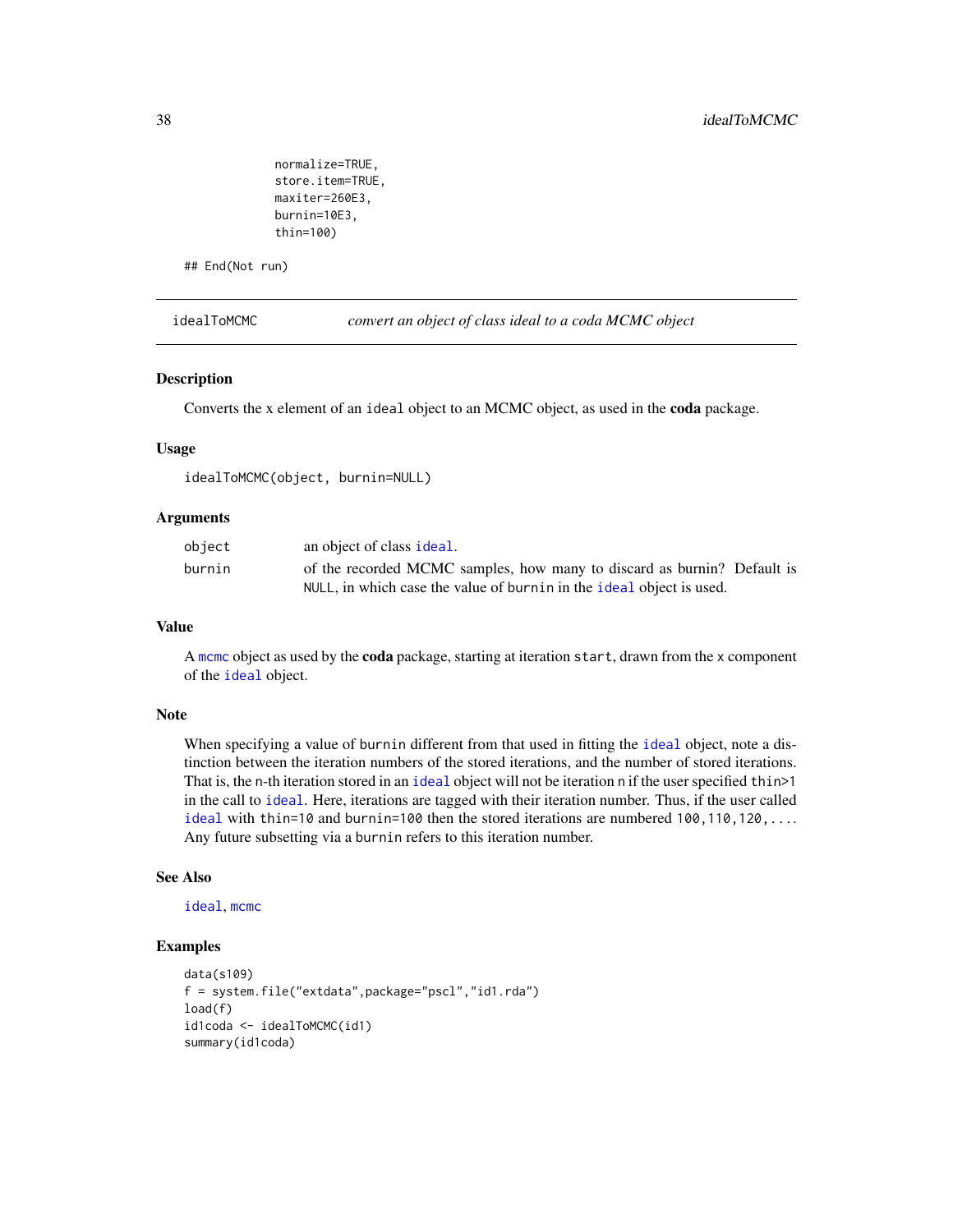Density, distribution function, quantile function, and highest density region calculation for the inverse-Gamma distribution with parameters alpha and beta.

#### Usage

```
densigamma(x,alpha,beta)
  pigamma(q,alpha,beta)
qigamma(p,alpha,beta)
rigamma(n,alpha,beta)
igammaHDR(alpha,beta,content=.95,debug=FALSE)
```
# Arguments

| x,q        | vector of quantiles                                                            |
|------------|--------------------------------------------------------------------------------|
| p          | vector of probabilities                                                        |
| n          | number of random samples in rigamma                                            |
| alpha.beta | rate and shape parameters of the inverse-Gamma density, both positive          |
| content    | scalar, $0 <$ content $< 1$ , volume of highest density region                 |
| debug      | logical; if TRUE, debugging information from the search for the HDR is printed |

# Details

The inverse-Gamma density arises frequently in Bayesian analysis of normal data, as the (marginal) conjugate prior for the unknown variance parameter. The inverse-Gamma density for  $x > 0$  with parameters  $\alpha > 0$  and  $\beta > 0$  is

$$
f(x) = \frac{\beta^{\alpha}}{\Gamma(\alpha)} x^{-\alpha - 1} \exp(-\beta/x)
$$

where  $\Gamma(x)$  is the [gamma](#page-0-0) function

$$
\Gamma(a) = \int_0^\infty t^{a-1} \exp(-t) dt
$$

and so ensures  $f(x)$  integrates to one. The inverse-Gamma density has a mean at  $\beta/(\alpha - 1)$  for  $\alpha > 1$  and has variance  $\beta^2/((\alpha - 1)^2(\alpha - 2))$  for  $\alpha > 2$ . The inverse-Gamma density has a unique mode at  $\beta/(\alpha + 1)$ .

The evaluation of the density, cumulative distribution function and quantiles is done by calls to the dgamma, pgamma and igamma functions, with the arguments appropriately transformed. That is, note that if  $x \sim IG(\alpha, \beta)$  then  $1/x \sim G(\alpha, \beta)$ .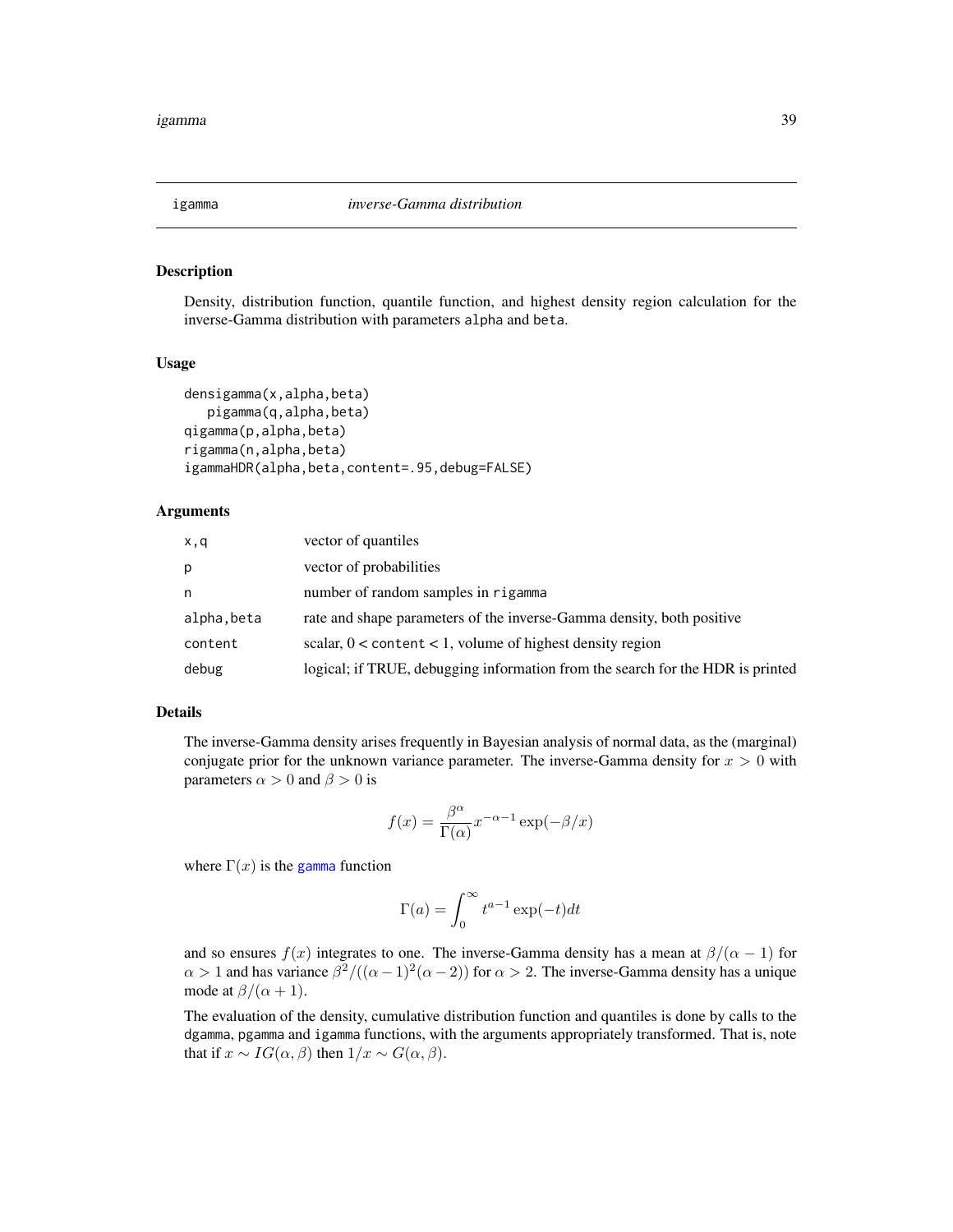*Highest Density Regions*. In general, suppose x has a density  $f(x)$ , where  $x \in \Theta$ . Then a highest density region (HDR) for x with content  $p \in (0, 1]$  is a region (or set of regions)  $\mathcal{Q} \subseteq \Theta$  such that:

$$
\int_{\mathcal{Q}} f(x)dx = p
$$

and

$$
f(x) > f(x^*) \,\forall\, x \in \mathcal{Q}, x^* \notin \mathcal{Q}.
$$

For a continuous, unimodal density defined with respect to a single parameter (like the inverse-Gamma case considered here with parameters  $0 < \alpha < \infty$ ,  $0 < \beta < \infty$ ), a HDR region Q of content p (with  $0 < p < 1$ ) is a unique, closed interval on the real half-line.

This function uses numerical methods to solve for the boundaries of a HDR with content  $p$  for the inverse-Gamma density, via repeated calls the functions densigamma, pigamma and qigamma. In particular, the function [uniroot](#page-0-0) is used to find points  $v$  and  $w$  such that

$$
f(v) = f(w)
$$

subject to the constraint

$$
\int_v^w f(x; \alpha, \beta) d\theta = p.
$$

#### Value

densigamma gives the density, pigamma the distribution function, qigamma the quantile function, rigamma generates random samples, and igammaHDR gives the lower and upper limits of the HDR, as defined above (NAs if the optimization is not successful).

#### Note

The densigamma is named so as not to conflict with the [digamma](#page-0-0) function in the R [base](#page-0-0) package (the derivative of the gamma function).

## Author(s)

Simon Jackman <simon.jackman@sydney.edu.au>

## See Also

[gamma](#page-0-0), [dgamma](#page-0-0), [pgamma](#page-0-0), [qgamma](#page-0-0), [uniroot](#page-0-0)

```
alpha <-4beta <-30summary(rigamma(n=1000,alpha,beta))
xseq \leq -seq(.1, 30, by=.1)fx <- densigamma(xseq,alpha,beta)
plot(xseq,fx,type="n",
     xlab="x",
     ylab="f(x)",
```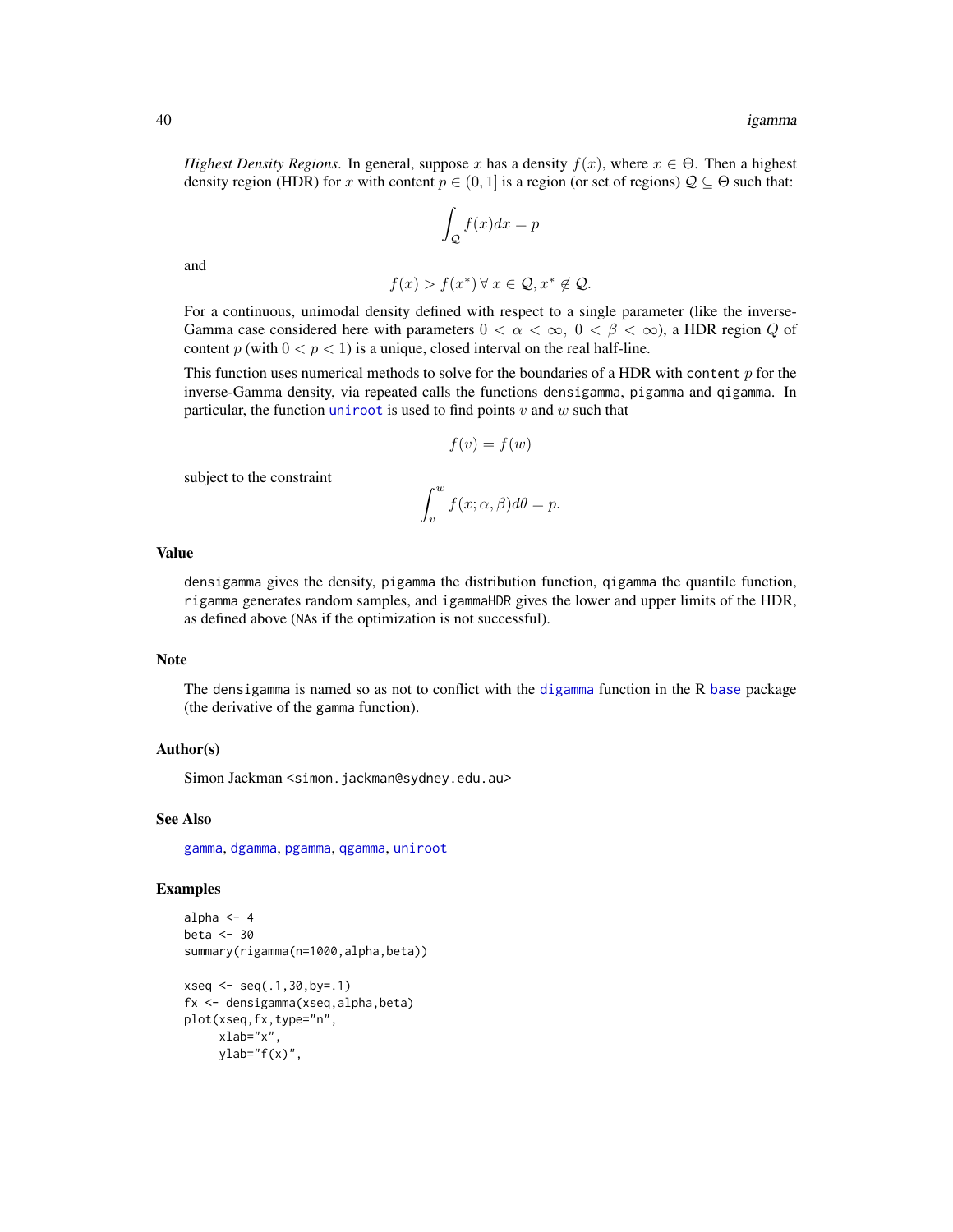#### iraqVote 41

```
ylim=c(0,1.01*max(fx)),
     yaxs="i",
     axes=FALSE)
axis(1)
title(substitute(list(alpha==a,beta==b),list(a=alpha,b=beta)))
q <- igammaHDR(alpha,beta,debug=TRUE)
xlo <- which.min(abs(q[1]-xseq))
xup <- which.min(abs(q[2]-xseq))
plotZero <- par()$usr[3]
polygon(x=xseq[c(xlo,xlo:xup,xup:xlo)],
       y=c(plotZero,
          fx[xlo:xup],
          rep(plotZero,length(xlo:xup))),
        border=FALSE,
        col=gray(.45))
lines(xseq,fx,lwd=1.25)
## Not run:
alpha \leq beta \leq .1
xseq <- exp(seq(-7,30,length=1001))
fx <- densigamma(xseq,alpha,beta)
plot(xseq,fx,
     log="xy",
     type="l",
     ylim=c(min(fx),1.01*max(fx)),
     yaxs="i",
     xlab="x, log scale",
     ylab="f(x), log scale",
     axes=FALSE)
axis(1)
title(substitute(list(alpha==a,beta==b),list(a=alpha,b=beta)))
q <- igammaHDR(alpha,beta,debug=TRUE)
xlo <- which.min(abs(q[1]-xseq))
xup <- which.min(abs(q[2]-xseq))
plotZero <- min(fx)
polygon(x=xseq[c(xlo,xlo:xup,xup:xlo)],
        y=c(plotZero,
          fx[xlo:xup],
          rep(plotZero,length(xlo:xup))),
        border=FALSE,
        col=gray(.45))
lines(xseq,fx,lwd=1.25)
## End(Not run)
```
iraqVote *U.S. Senate vote on the use of force against Iraq, 2002.*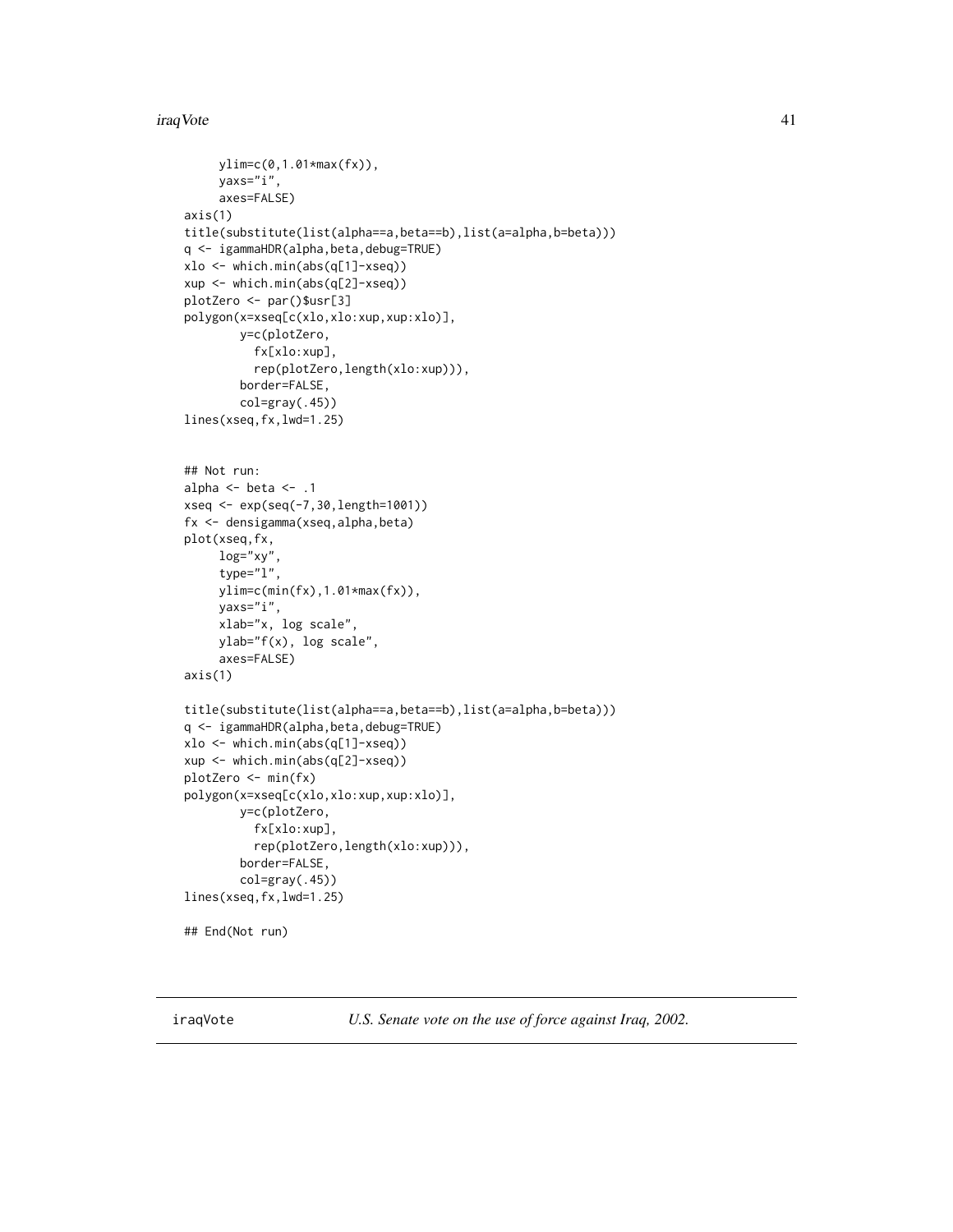On October 11, 2002, the United States Senate voted 77-23 to authorize the use of military force against Iraq. This data set lists the "Ayes" and "Nays" for each Senator and some covariates.

#### Usage

data(iraqVote)

#### Format

A data frame with 100 observations on the following 6 variables.

y a numeric vector, the recorded vote (1 if Aye, 0 if Nay)

state.abb two letter abbreviation for each state

name senator name, party and state, e.g., AKAKA (D HI)

rep logical, TRUE for Republican senators

state.name name of state

gorevote numeric, the vote share recorded by Al Gore in the corresponding state in the 2000 Presidential election

#### Details

The only Republican to vote against the resolution was Lincoln Chafee (Rhode Island); Democrats split 29-22 in favor of the resolution.

#### Source

Keith Poole, 107th Senate Roll Call Data. [https://voteview.com/static/data/out/votes/](https://voteview.com/static/data/out/votes/S107_votes.ord) [S107\\_votes.ord](https://voteview.com/static/data/out/votes/S107_votes.ord) The Iraq vote is vote number 617.

David Leip's Atlas of U.S. Presidential Elections. <http://uselectionatlas.org>

# References

Jackman, Simon. 2009. *Bayesian Analysis for the Social Sciences*. Wiley: Chichester. Example 8.3.

```
data(iraqVote)
## probit model
glm1 <- glm(y ~ gorevote + rep,
            data=iraqVote,
            family=binomial(link=probit))
```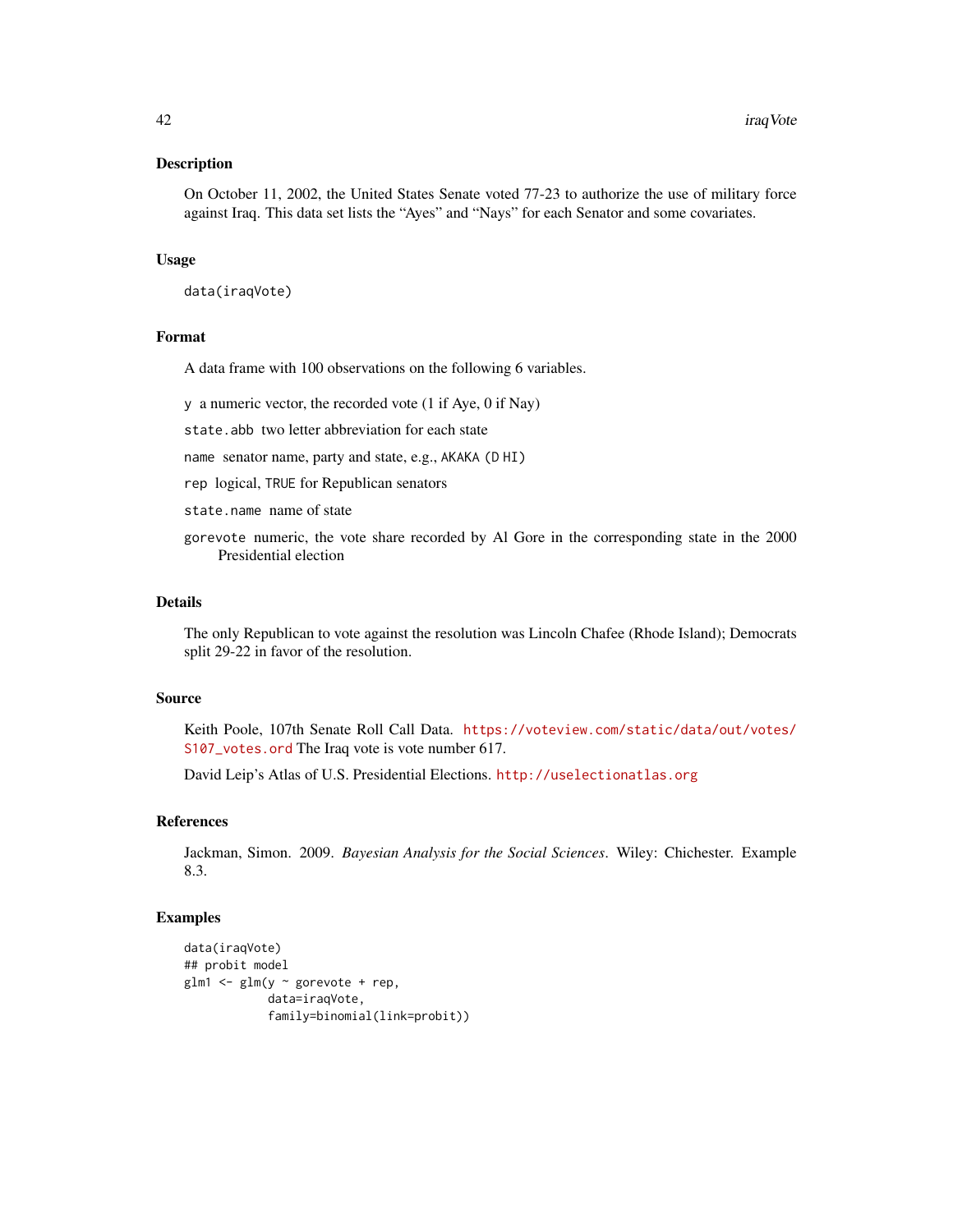A rollcall object containing 99 rollcalls from the 2nd session of the 110th U.S. Senate, designated by *National Journal* as the "key votes" of 2007. These data were used to by *National Journal* to rate (then Senator) Barack Obama was the "most liberal senator" in 2007.

# Usage

data(nj07)

## Format

A [rollcall](#page-71-0) object containing the recorded votes, plus information identifying the legislators and the rollcalls.

# Details

Note the coding scheme used by Poole and Rosenthal; Yea (1,2,3), Nay (4,5,6) etc.

## Source

Keith Poole's web site: <http://legacy.voteview.com/senate110.htm>

Originally scraped from the Senate's web site by Jeff Lewis.

Josh Clinton compiled the list of *National Journal* key votes.

## References

Clinton, Joshua and Simon Jackman. 2009. To Simulate or NOMINATE? *Legislative Studies Quarterly*. V34(4):593-621.

Jackman, Simon. 2009. *Bayesian Analysis for the Social Sciences*. Wiley: Hoboken, New Jersey. Example 9.2.

```
require(pscl)
data(nj07)
is(nj07,"rollcall") ## TRUE
nj07 ## print method for class rollcall
names(nj07)
names(nj07$vote.data)
table(nj07$vote.data$policyArea)
summary(nj07) ## summary method
summary(nj07,verbose=TRUE)
```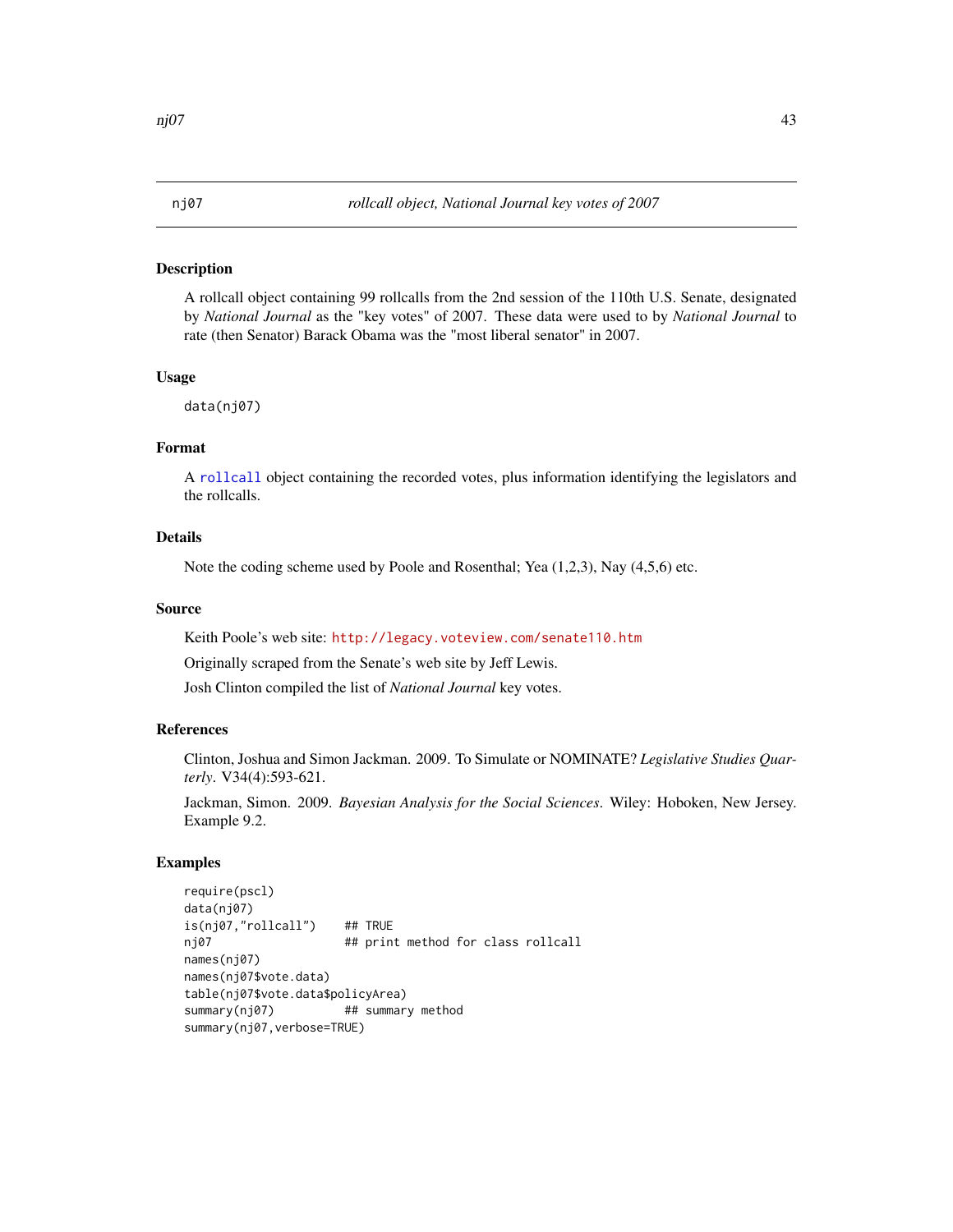Nicely formatted tables, with row or column marginals etc.

#### Usage

```
ntable(x,y=NULL,
       percent=1,digits=2,
       row=FALSE,col=FALSE)
```
# Arguments

| $\mathsf{x}$ | vector or factor                                                   |
|--------------|--------------------------------------------------------------------|
| У            | vector of factor                                                   |
| percent      | integer, 1 for row percentages (default), 2 for column percentages |
| digits       | integer, digits to print after decimal place (default is 2)        |
| row          | logical, if TRUE, print row marginals                              |
| col          | logical, if TRUE, print column marginals                           |

# Details

A wrapper function to prop. table that produces prettier looking results.

#### Value

nothing returned; the function prints the table and exits silently.

## Author(s)

Jim Fearon <jfearon@stanford.edu>

# See Also

[prop.table](#page-0-0), [table](#page-0-0)

```
data(bioChemists)
attach(bioChemists)
ntable(fem)
ntable(fem,mar,row=TRUE)
ntable(fem,mar,per=2,col=TRUE)
ntable(fem,mar,per=2,row=TRUE,col=TRUE)
```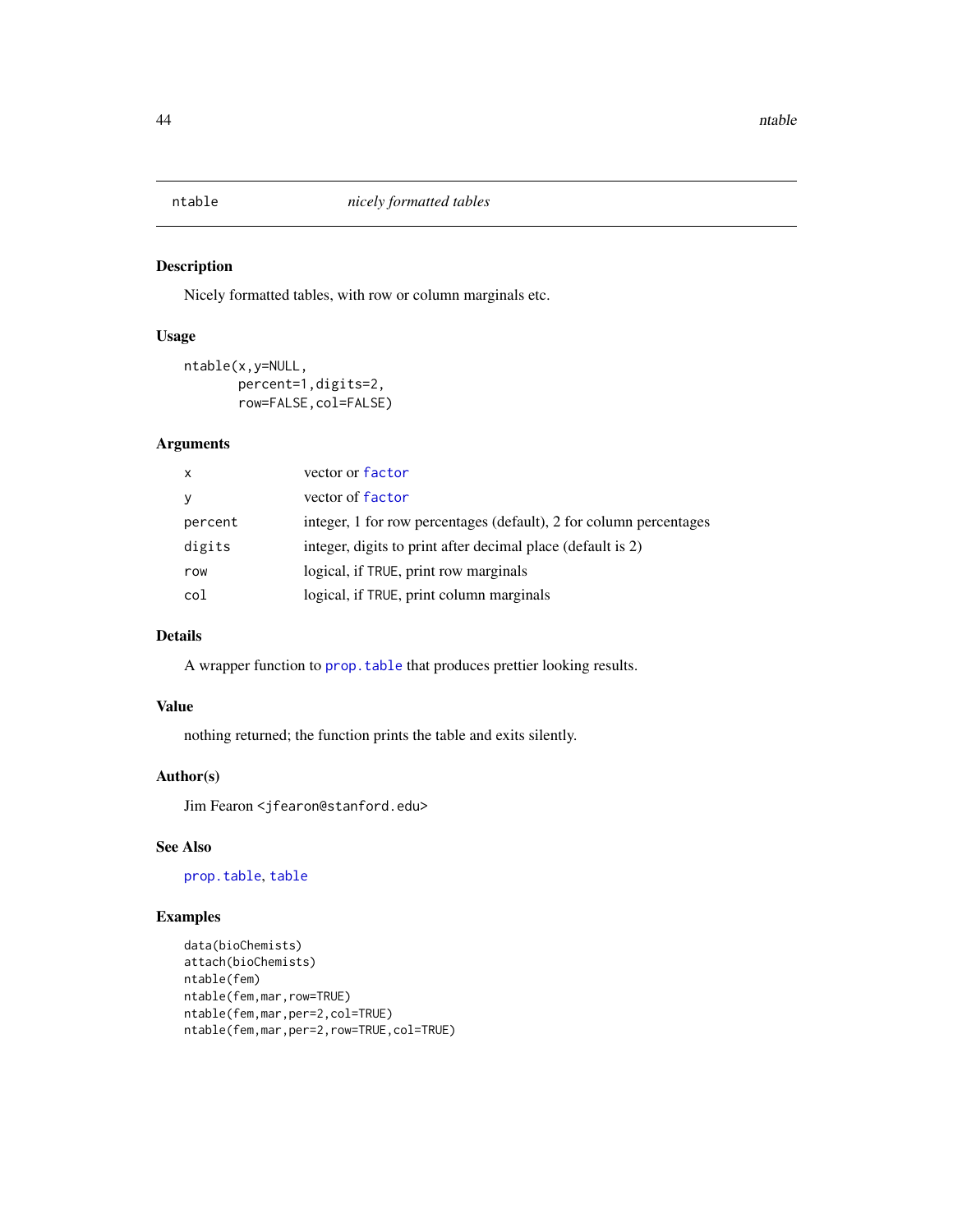Compares the log-likelihoods of a negative binomial regression model and a Poisson regression model.

#### Usage

```
odTest(glmobj, alpha=.05, digits = max(3, getOption("digits") - 3))
```
## Arguments

| glmobj | an object of class negbin produced by glm. nb |
|--------|-----------------------------------------------|
| alpha  | significance level of over-dispersion test    |
| digits | number of digits in printed output            |

## Details

The negative binomial model relaxes the assumption in the Poisson model that the (conditional) variance equals the (conditional) mean, by estimating one extra parameter. A likelihood ratio (LR) test can be used to test the null hypothesis that the restriction implicit in the Poisson model is true. The LR test-statistic has a non-standard distribution, even asymptotically, since the negative binomial over-dispersion parameter (called theta in glm.nb) is restricted to be positive. The asymptotic distribution of the LR (likelihood ratio) test-statistic has probability mass of one half at zero, and a half  $\chi_1^2$  distribution above zero. This means that if testing at the  $\alpha$  = .05 level, one should not reject the null unless the LR test statistic exceeds the critical value associated with the  $2\alpha = .10$  level; this LR test involves just one parameter restriction, so the critical value of the test statistic at the  $p =$ .05 level is 2.7, instead of the usual 3.8 (i.e., the .90 quantile of the  $\chi^2$  distribution, versus the .95 quantile).

A Poisson model is run using [glm](#page-0-0) with family set to link{poisson}, using the [formula](#page-0-0) in the negbin model object passed as input. The [logLik](#page-0-0) functions are used to extract the log-likelihood for each model.

#### Value

None; prints results and returns silently

#### Author(s)

Simon Jackman <simon.jackman@sydney.edu.au>. John Fox noted an error in an earlier version.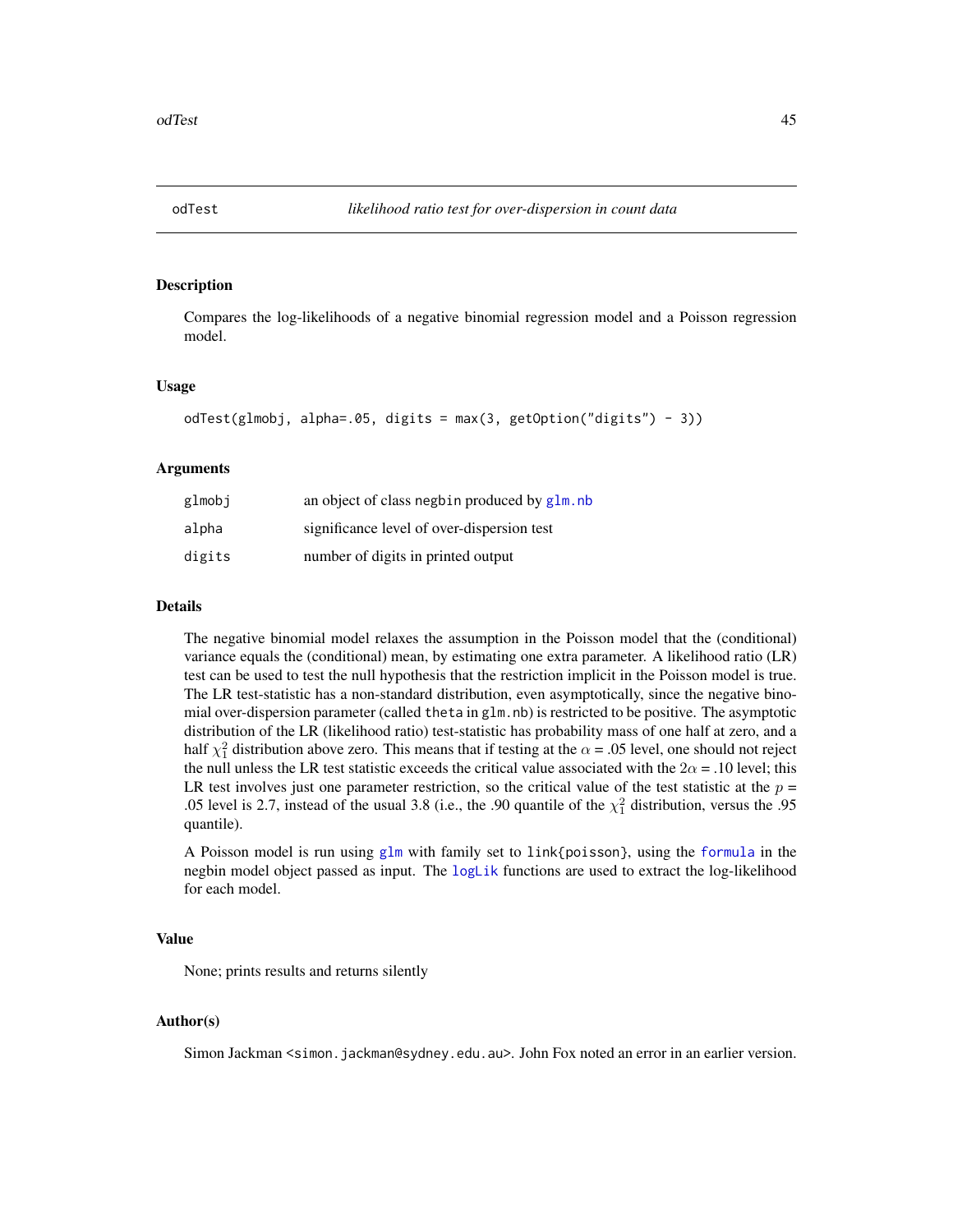## References

A. Colin Cameron and Pravin K. Trivedi (1998) *Regression analysis of count data*. New York: Cambridge University Press.

Lawless, J. F. (1987) Negative Binomial and Mixed Poisson Regressions. *The Canadian Journal of Statistics*. 15:209-225.

## See Also

[glm.nb](#page-0-0), [logLik](#page-0-0)

# Examples

```
data(bioChemists)
modelnb <- MASS::glm.nb(art ~ .,
                 data=bioChemists,
                 trace=TRUE)
odTest(modelnb)
```
partycodes *political parties appearing in the U.S. Congress*

## Description

Numeric codes and names of 85 political parties appearing in Poole and Rosenthal's collection of U.S. Congressional roll calls.

## Usage

data(partycodes)

# Format

- codeinteger, numeric code for legislator appearing in Poole and Rosenthal rollcall data files
- partycharacter, name of party

# Details

The function [readKH](#page-66-0) converts the integer codes into strings, via a table lookup in this data frame.

## Source

Keith Poole's website: <http://legacy.voteview.com/PARTY3.HTM>

## See Also

[readKH](#page-66-0)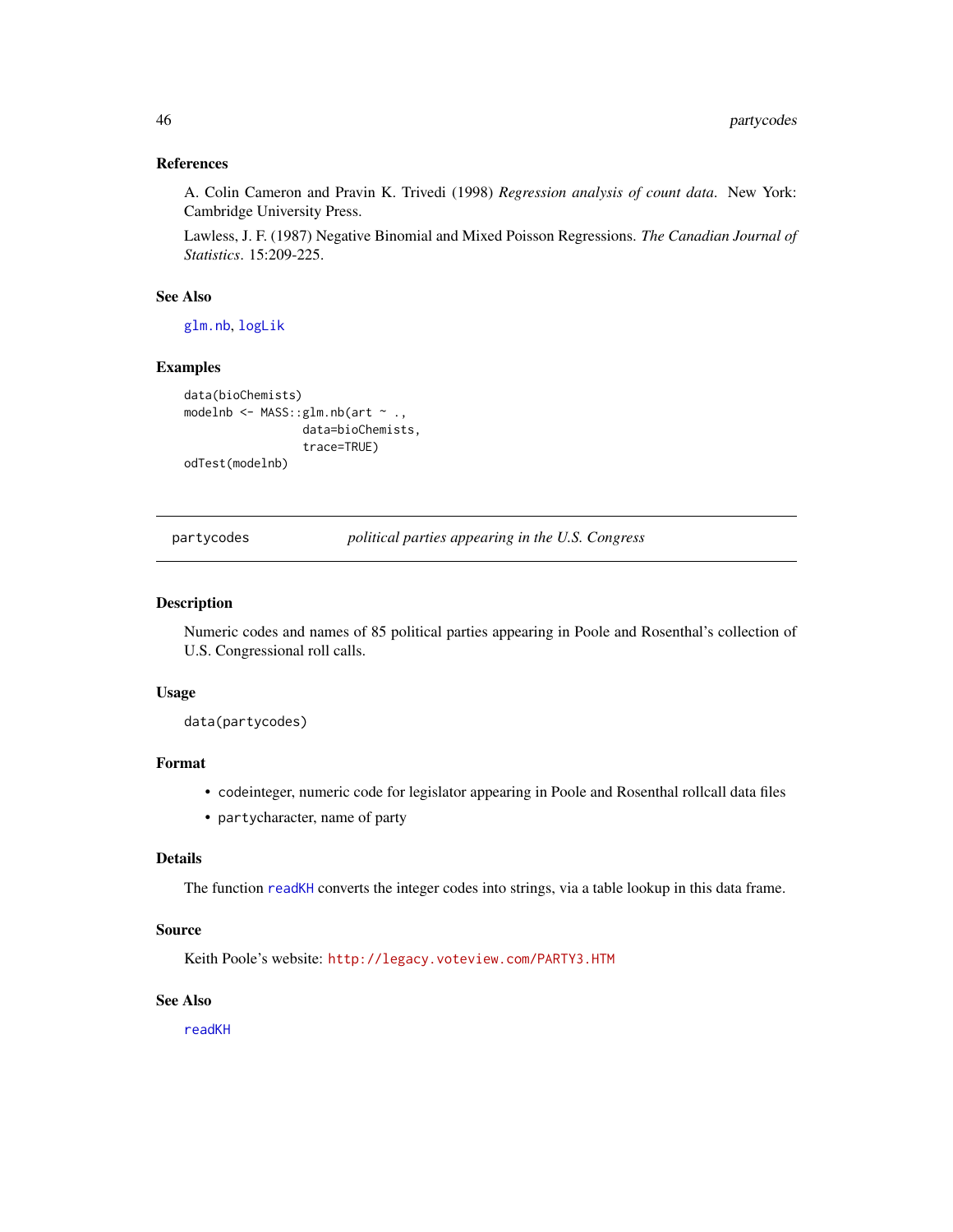<span id="page-46-1"></span><span id="page-46-0"></span>

Plot of the results of an ideal point estimation contained in an object of class ideal.

# Usage

```
## S3 method for class 'ideal'
plot(x, conf.int=0.95, burnin=NULL, ...)
plot1d(x, d=1, conf.int=0.95, burnin=NULL,
       showAllNames = FALSE, ...)
plot2d(x, d1=1, d2=2, burnin=NULL,
      overlayCuttingPlanes=FALSE, ...)
```
#### Arguments

| x                    | an object of class ideal                                                                                                                                                                                          |
|----------------------|-------------------------------------------------------------------------------------------------------------------------------------------------------------------------------------------------------------------|
| conf.int             | for "ideal" objects with 1 dimension estimated, the level of the confidence inter-<br>val to plot around the posterior mean for each legislator. If 2 or more dimensions<br>were estimated, conf. int is ignored. |
| d                    | integer, which dimension to display in a 1d plot, if the object is a multidimen-<br>sional ideal object.                                                                                                          |
| burnin               | of the recorded MCMC samples, how many to discard as burnin? Default is<br>NULL, in which case the value of burnin in the ideal object is used.                                                                   |
| showAllNames         | logical, if TRUE, the vertical axis will the names of all legislators. Default is<br>FALSE to reduce clutter on typical-sized graph.                                                                              |
| d1                   | integer, the number of the first dimension to plot when plotting multi-dimensional<br>ideal objects. This dimension will appear on the horizontal (x) axis.                                                       |
| d2                   | integer, the number of the second dimension to plot when plotting multi-dimensional<br>ideal objects. This dimension will appear on the vertical (y) axis.                                                        |
| overlayCuttingPlanes |                                                                                                                                                                                                                   |
|                      | logical, if TRUE, overlay the estimated bill-specific cutting planes                                                                                                                                              |
| $\cdots$             | other parameters to be passed through to plotting functions.                                                                                                                                                      |

#### Details

If the ideal object comes from fitting a  $d=1$  dimensional model, then plot. ideal plots the mean of the posterior density over each legislator's ideal point, accompanied by a conf.int confidence interval. In this case, plot. ideal is simply a wrapper function to [plot1d](#page-46-1).

If the ideal object has d=2 dimensions, then [plot2d](#page-46-1) is called, which plots the (estimated) mean of the posterior density of each legislator's ideal point (i.e., the ideal point/latent trait is a point in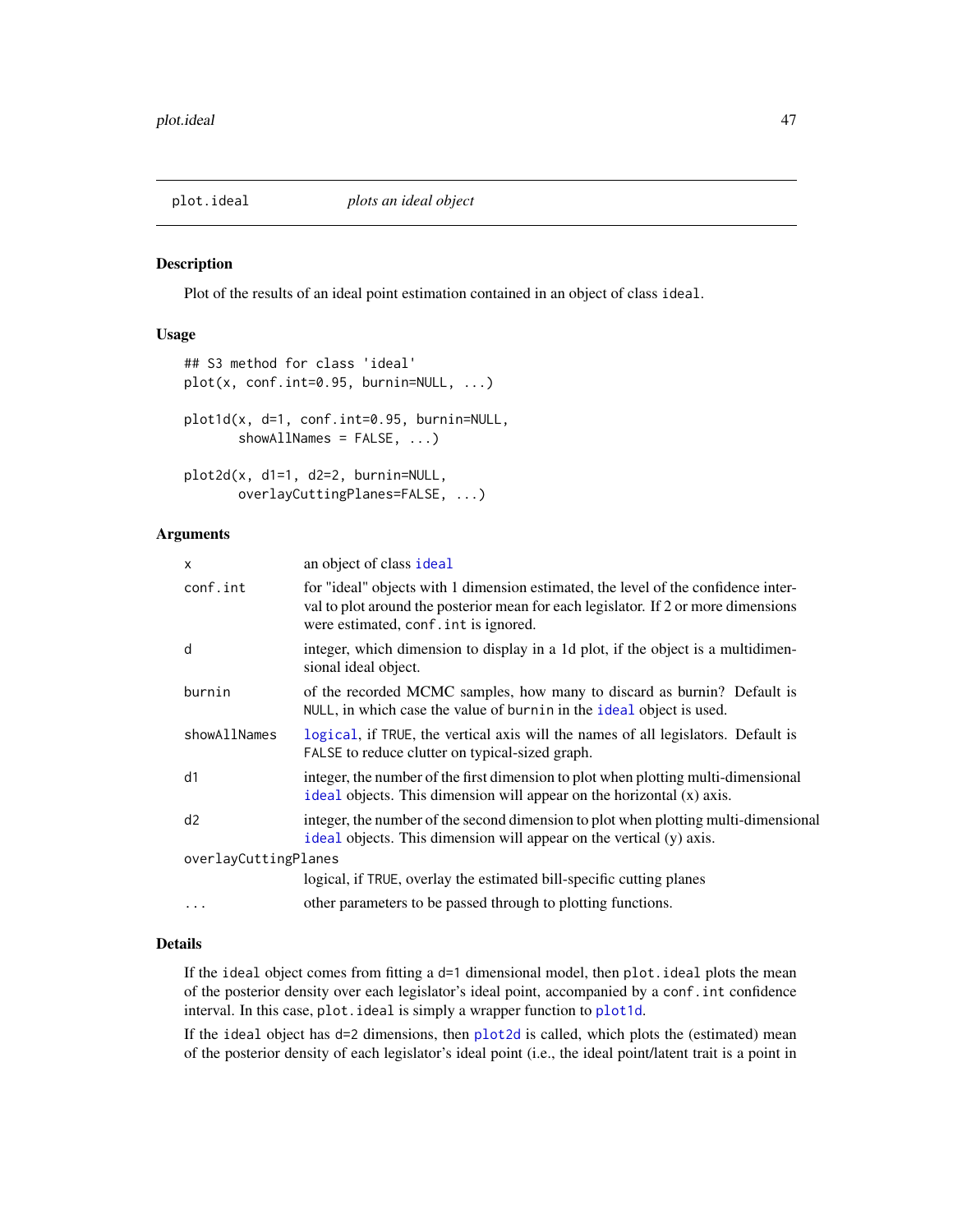2-dimensional Euclidean space, and the posterior density for each ideal point is a bivariate density). Single dimension summaries of the estimated ideal points (latent traits) can be obtained for multidimensional [ideal](#page-31-0) objects by passing the [ideal](#page-31-0) object directly to plot1d with d set appropriately.

If the [ideal](#page-31-0) object has d>2 dimensions, a scatterplot matrix is produced via [pairs](#page-0-0), with the posterior means of the ideal points (latent traits) plotted against one another, dimension by dimension.

For unidimensional and two-dimensional models, if party information is available in the rollcall object contained in the ideal object, legislators from different parties are plotted in different colors. If the ideal object has more than 2 dimensions, plot.ideal() produces a matrix of plots of the mean ideal points of each dimension against the posterior mean ideal points of the other dimensions.

#### Note

When specifying a value of burnin different from that used in fitting the [ideal](#page-31-0) object, note a distinction between the iteration numbers of the stored iterations, and the number of stored iterations. That is, the n-th iteration stored in an [ideal](#page-31-0) object will not be iteration n if the user specified thin>1 in the call to [ideal](#page-31-0). Here, iterations are tagged with their iteration number. Thus, if the user called [ideal](#page-31-0) with thin=10 and burnin=100 then the stored iterations are numbered 100,110,120,... Any future subsetting via a burnin refers to this iteration number.

#### See Also

[ideal](#page-31-0); [tracex](#page-83-0) for trace plots, a graphical aid useful in diagnosing convergence of the MCMC algorithms.

```
## Not run:
data(s109)
id1 <- ideal(s109,
             d=1,
             normalize=TRUE,
             store.item=TRUE,
             maxiter=500, ## short run for examples
             burnin=100,
             thin=10)
plot(id1)
id2 <- ideal(s109,
             d=2,
             store.item=TRUE,
             maxiter=11e2,
             burnin=1e2,
             verbose=TRUE,
             thin=25)
plot(id2,overlayCuttingPlanes=TRUE)
id2pp <- postProcess(id2,
                     constraints=list(BOXER=c(-1,0),
```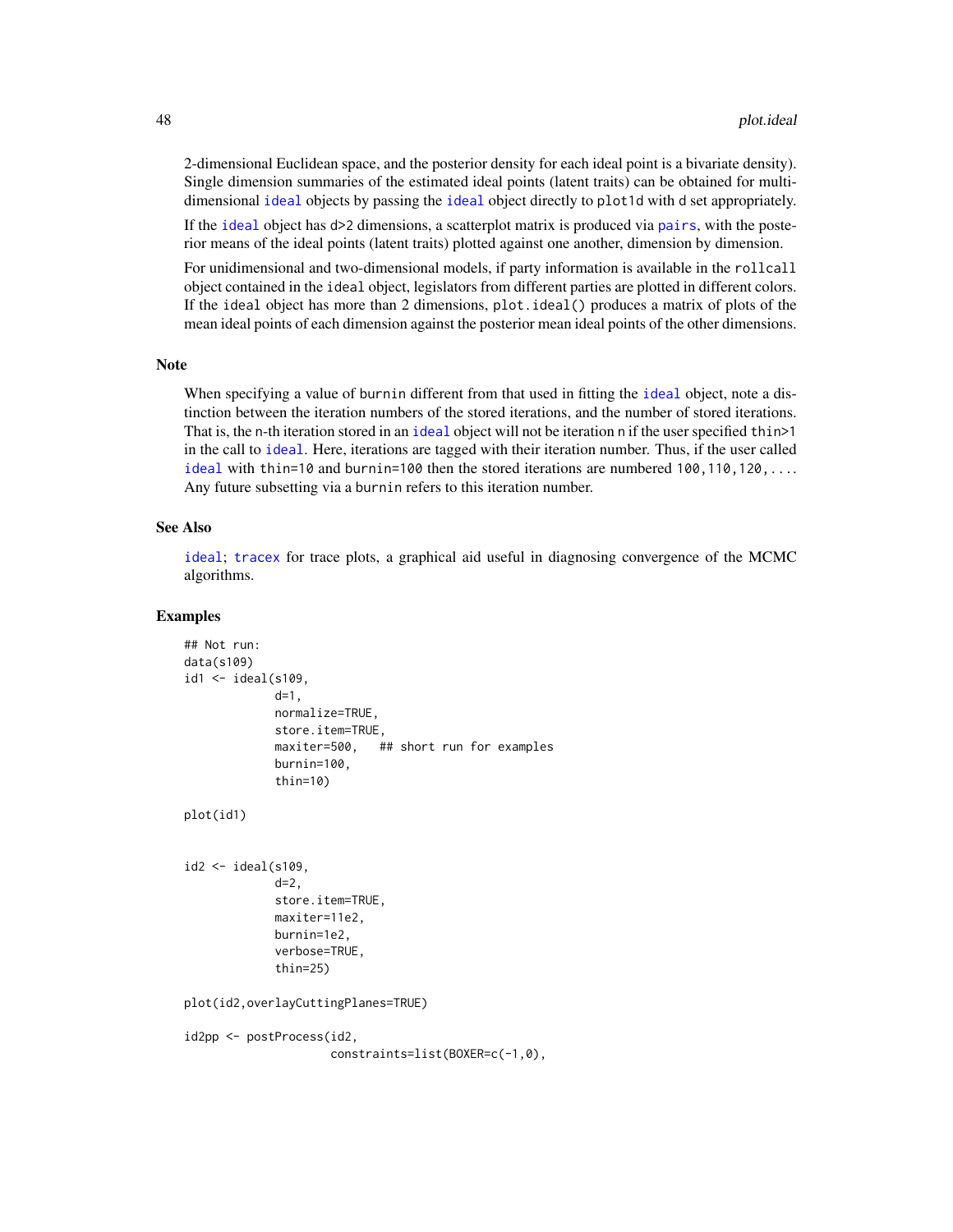# plot.predict.ideal 49

 $INHOFE=c(1,0)$ , CHAFEE=c(0,.25)))

plot(id2pp,overlayCuttingPlanes=TRUE)

## End(Not run)

<span id="page-48-0"></span>plot.predict.ideal *plot methods for predictions from ideal objects*

#### Description

Plot classification success rates by legislators, or by roll calls, using predictions from ideal.

# Usage

## S3 method for class 'predict.ideal'  $plot(x, type = c("legis", "votes"),...)$ 

## Arguments

| x                       | an object of class predict. ideal.                 |
|-------------------------|----------------------------------------------------|
| type                    | string; one of legis or votes.                     |
| $\cdot$ $\cdot$ $\cdot$ | further arguments passed to or from other methods. |

## Details

type="legis" produces a plot of the "percent correctly predicted" for each legislator/subject (using the classification threshold set in [predict.ideal](#page-57-0)) against the estimated ideal point of each legislator/subject (the estimated mean of the posterior density of the ideal point), dimension at a time. If the legislators' party affiliations are available in the [rollcall](#page-71-0) object that was passed to [ideal](#page-31-0), then legislators from the same party are plotted with a unique color.

type="votes" produces a plot of classification rates for each roll call, by the percentage of legislators voting for the losing side. The x-ordinate is jittered for clarity.

#### Value

After drawing plots on the current device, exits silently returning invisible(NULL).

#### Author(s)

Simon Jackman < simon.jackman@sydney.edu.au>

## See Also

[predict.ideal](#page-57-0) [ideal](#page-31-0)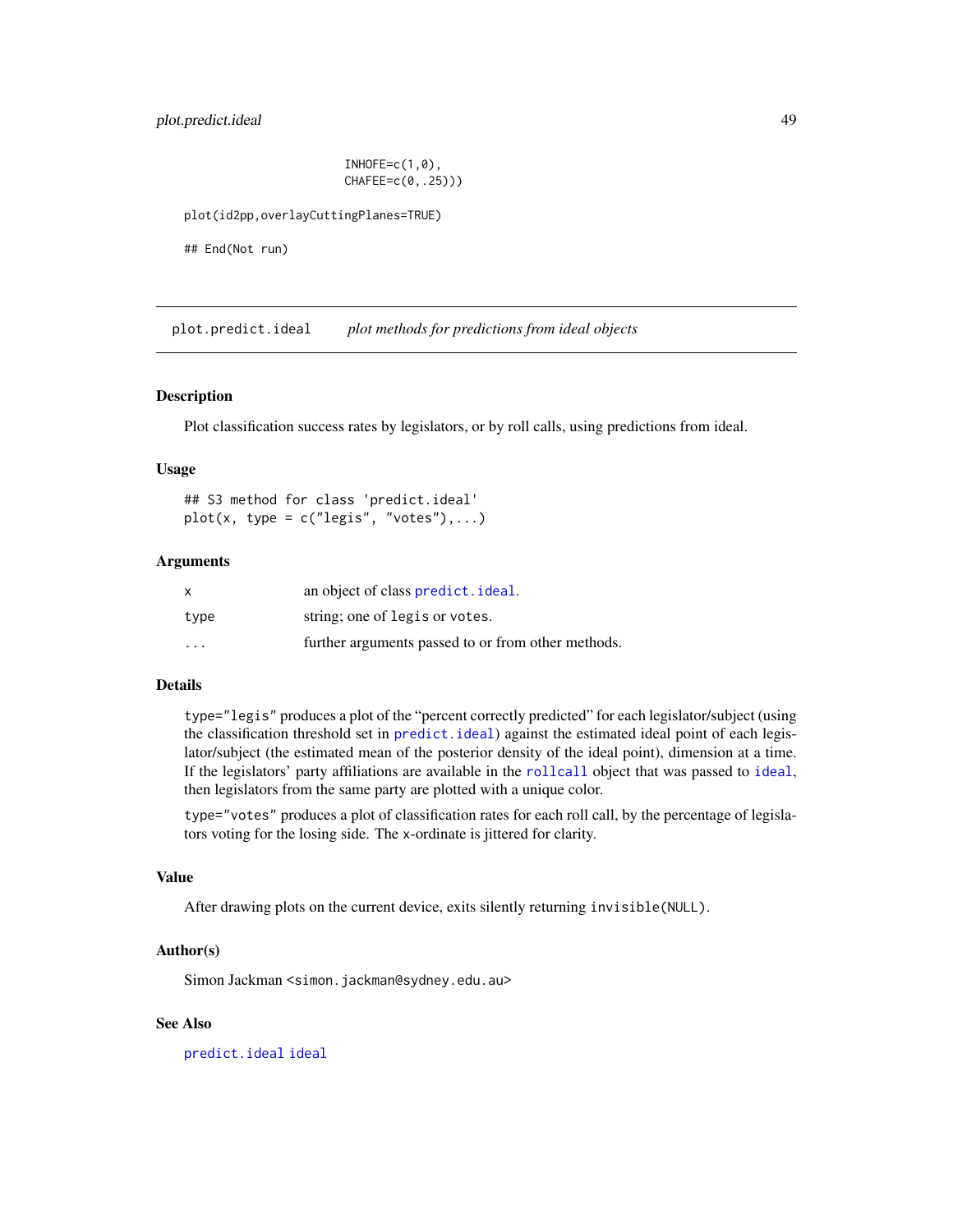## Examples

```
data(s109)
f = system.file("extdata","id1.rda",package="pscl")
load(f)
phat <- predict(id1)
plot(phat,type="legis")
plot(phat,type="votes")
```
plot.seatsVotes *plot seats-votes curves*

#### Description

Plot seats-votes curves produced by seatsVotes

#### Usage

```
## S3 method for class 'seatsVotes'
plot(x, type = c("seatsVotes", "density"),
                legend = "bottomright", transform=FALSE, ...)
```
#### Arguments

| $\mathsf{x}$ | an object of class seats Votes                                                                                 |
|--------------|----------------------------------------------------------------------------------------------------------------|
| type         | character, partially matching the options above; see details                                                   |
| legend       | where to put the legend when plotting with type="seats Votes"                                                  |
| transform    | logical, whether to transform the vote shares for type="density"; see Details                                  |
| $\ddotsc$    | arguments passed to or from other functions (e.g., options for the density func-<br>tion, when type="density") |

# Details

A seats-votes curve (with various annotations) is produced with option type="seatsVotes".

A density plot of the vote shares is produced with type="density". A bimodal density corresponds to an electoral system with a proliferation of safe seats for both parties, and a seats-votes curve that is relatively flat (or "unresponsive") in the neighborhood of average district-level vote shares of 50 percent. The density is fitted using the defaults in the [density](#page-0-0) function, but with the density constrained to fall to zero at the extremes of the data, via the from and to options to density. A [rug](#page-0-0) is added to the density plot.

If transform=TRUE, the vote shares are transformed prior to plotting, so as to reduce the extent to which extreme vote shares close to zero or 1 determine the shape of the density (i.e., this option is available only for plots of type="density"). The transformation is a sinusoidal function, a scaled "log-odds/inverse-log-odds" function mapping from (0,1) to (0,1): i.e.,  $f(x) = g(k \cdot h(x))$ where  $h(x)$  is the log-odds transformation  $h(x) = \log(x/(1-x))$ , k is a scaling parameter set to  $\sqrt{3}$ , and  $g(x)$  is the inverse-log-odds transformation  $g(x) = \exp(x)/(1 + \exp(x))$ . Note that this transformation is cosmetic, with the effect of assigning more of the graphing region to be devoted to marginal seats.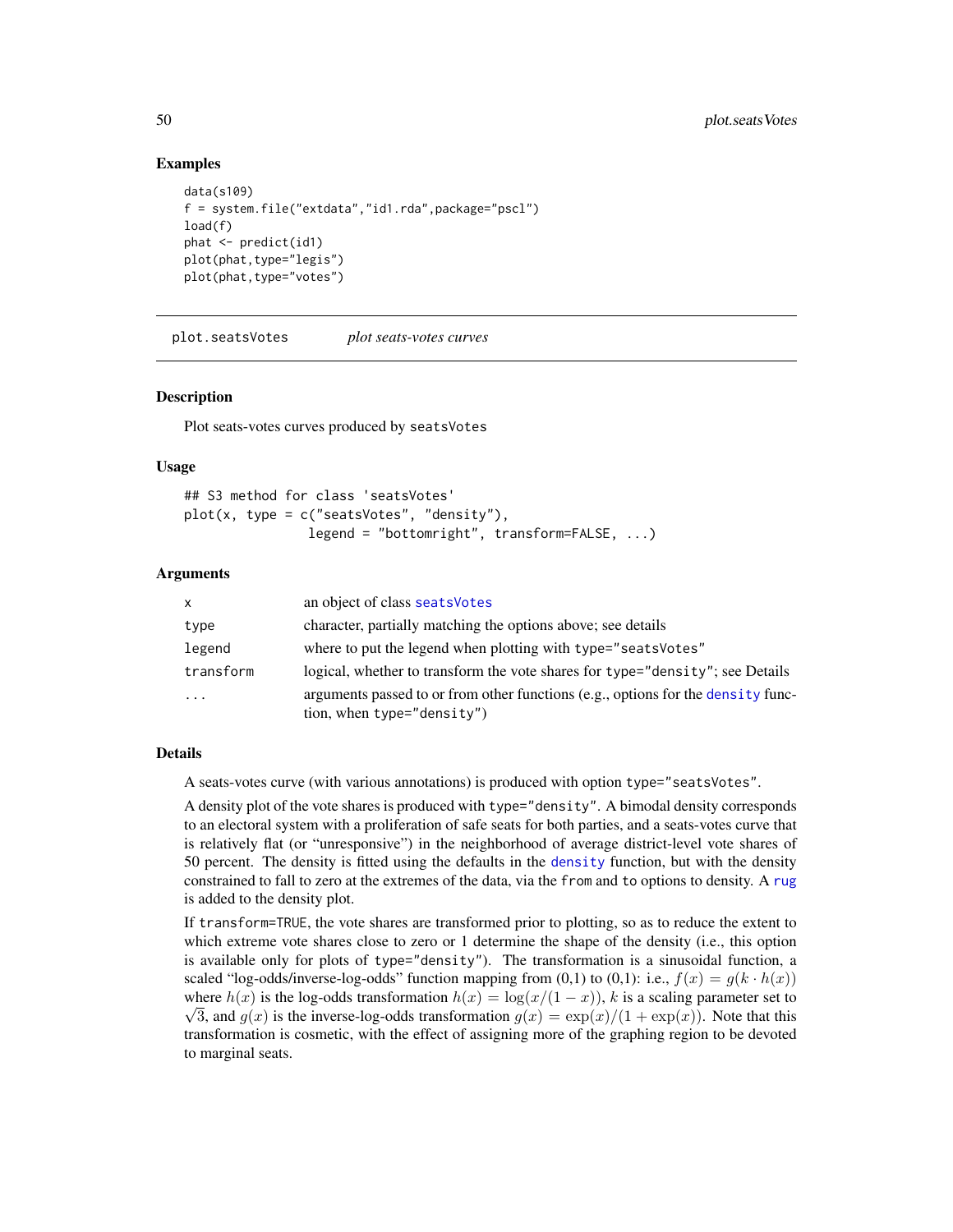# Value

The function performs the requested plots and exits silently with invisible{NULL}.

#### Author(s)

Simon Jackman <simon.jackman@sydney.edu.au>

## See Also

[density](#page-0-0), [rug](#page-0-0)

#### Examples

```
data(ca2006)
x <- ca2006$D/(ca2006$D+ca2006$R)
sv <- seatsVotes(x,
                 desc="Democratic Vote Shares, California 2006 congressional elections")
```
plot(sv) plot(sv,type="density") plot(sv,type="density",transform=TRUE)

politicalInformation *Interviewer ratings of respondent levels of political information*

#### Description

Interviewers administering the 2000 American National Election Studies assigned an ordinal rating to each respondent's "general level of information" about politics and public affairs.

## Usage

```
data(politicalInformation)
```
## Format

A data frame with 1807 observations on the following 8 variables.

y interviewer rating, a factor with levels Very Low Fairly Low Average Fairly High Very High

collegeDegree a factor with levels No Yes

female a factor with levels No Yes

age a numeric vector, respondent age in years

homeOwn a factor with levels No Yes

govt a factor with levels No Yes

length a numeric vector, length of ANES pre-election interview in minutes

id a factor, unique identifier for each interviewer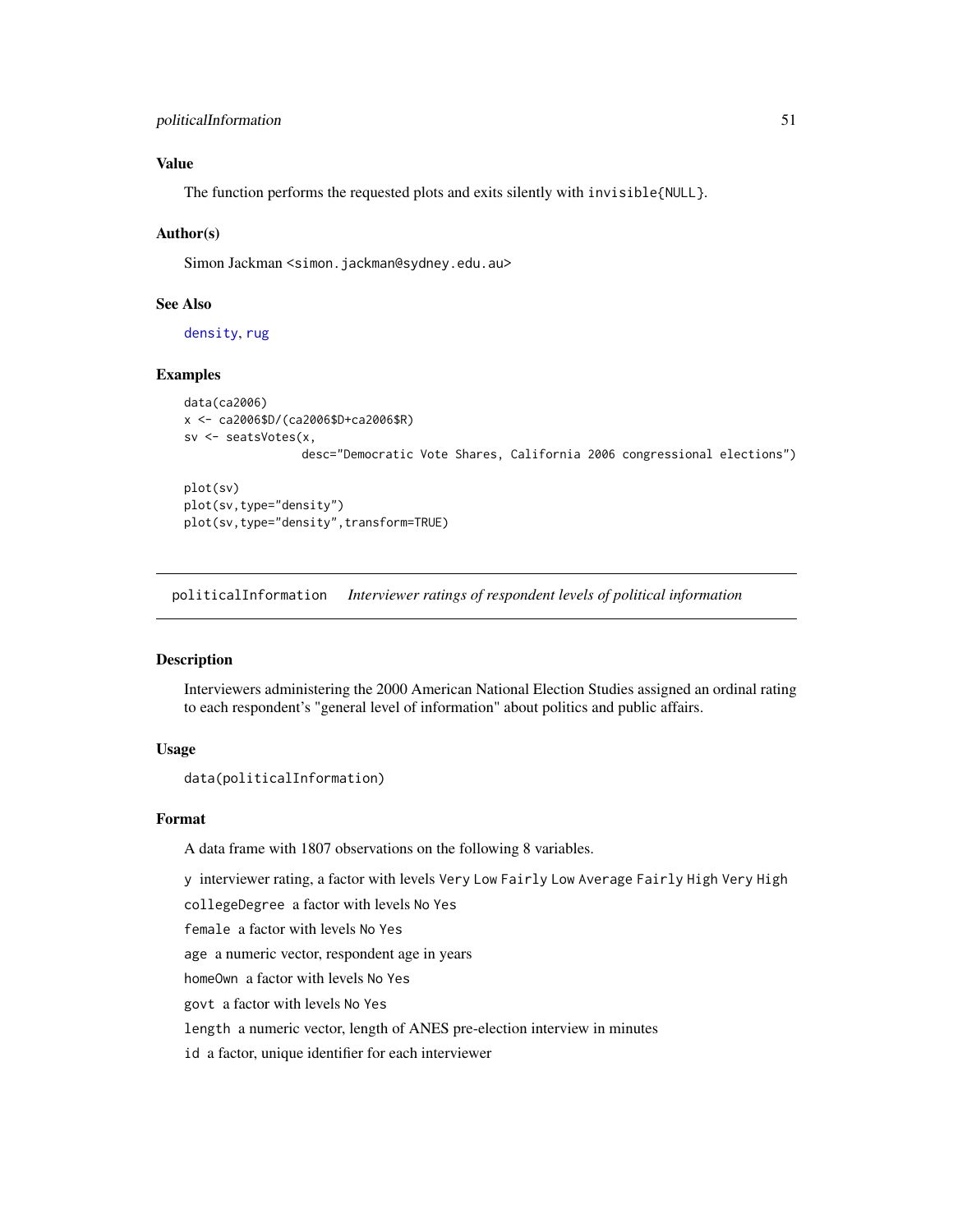# Details

Seven respondents have missing data on the ordinal interviewer rating. The covariates age and length also have some missing data.

## Source

The National Election Studies (www.electionstudies.org). THE 2000 NATIONAL ELECTION STUDY [dataset]. Ann Arbor, MI: University of Michigan, Center for Political Studies [producer and distributor].

#### References

Jackman, Simon. 2009. *Bayesian Analysis for the Social Sciences*. Wiley: Hoboken, New Jersey.

# Examples

data(politicalInformation)

```
table(politicalInformation$y,exclude=NULL)
```

```
op <- MASS::polr(y ~ collegeDegree + female + log(age) + homeOwn + govt + log(length),
           data=politicalInformation,
           Hess=TRUE,
          method="probit")
```
<span id="page-51-0"></span>

| postProcess | remap MCMC output via affine transformations |  |
|-------------|----------------------------------------------|--|
|             |                                              |  |

# Description

Remap the MCMC iterates in an [ideal](#page-31-0) object via an affine transformation, imposing identifying restrictions ex post (aka post-processing).

# Usage

```
postProcess(object, constraints="normalize", debug = FALSE)
```
# Arguments

| object      | an object of class ideal                                                                                                                                                                                                                                                                |
|-------------|-----------------------------------------------------------------------------------------------------------------------------------------------------------------------------------------------------------------------------------------------------------------------------------------|
| constraints | list of length d+1, each component providing a set of d restrictions, where d<br>is the dimension of the fitted ideal model; or the character string normalize<br>(default). If a list, the name of each component should uniquely match a legis-<br>lator/subject's name. See Details. |
| debug       | logical flag for verbose output, used for debugging                                                                                                                                                                                                                                     |
|             |                                                                                                                                                                                                                                                                                         |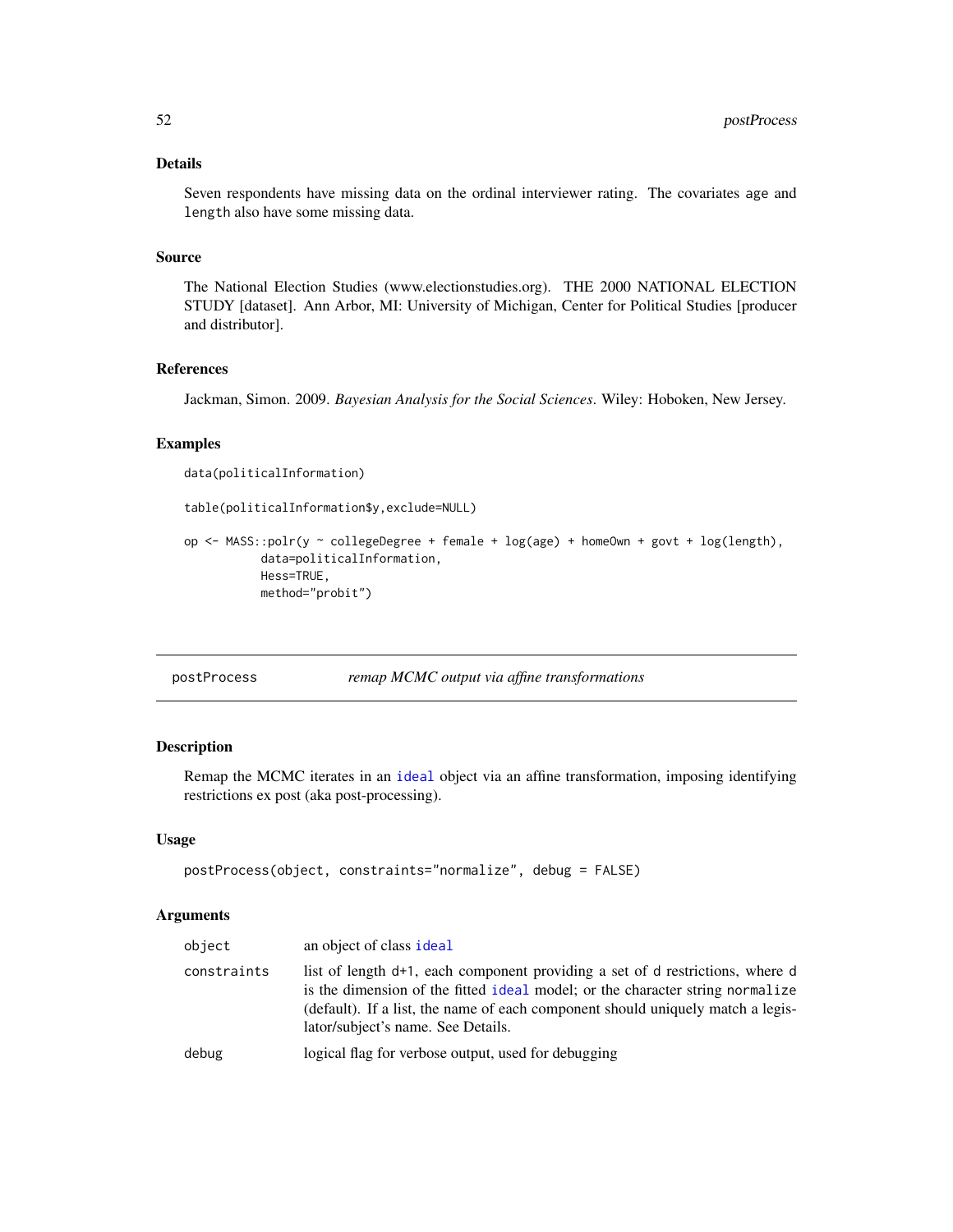## postProcess 53

#### Details

Item-response models are unidentified without restrictions on the underlying parameters. Consider the d=1 dimensional case. The model is

$$
P(y_{ij} = 1) = F(x_i \beta_j - \alpha_j)
$$

Any linear transformation of the latent traits, say,

$$
x^* = mx + c
$$

can be exactly offset by applying the appropriate linear transformations to the item/bill parameters, meaning that there is no unique set of values for the model parameters that will maximize the likelihood function. In higher dimensions, the latent traits can also be transformed via any arbitrary rotation, dilation and translation, with offsetting transformations applied to the item/bill parameters.

One strategy in MCMC is to ignore the lack of identification at run time, but apply identifying restrictions ex post, "post-processing" the MCMC output, iteration-by-iteration. In a d-dimensional IRT model, a sufficient condition for global identification is to fix d+1 latent traits, provided the constrained latent traits span the d dimensional latent space. This function implements this strategy. The user supplies a set of constrained ideal points in the constraints list. The function then processes the MCMC output in the [ideal](#page-31-0) object, finding the transformation that maps the current iteration's sampled values for x (latent traits/ideal points) into the sub-space of identified parameters defined by the fixed points in constraints; i.e., what is the affine transformation that maps the unconstrained ideal points into the constraints? Aside from minuscule numerical inaccuracies resulting from matrix inversion etc, this transformation is exact: after post-processing, the d+1 constrained points do not vary over the MCMC iterations. The remaining n-d-1 ideal points are subject to (posterior) uncertainty; the "random tour" of the joint parameter space of these parameters produced by the MCMC algorithm has been mapped into a subspace in which the parameters are globally identified.

If the [ideal](#page-31-0) object was produced with store.item set to TRUE, then the item parameters are also post-processed, applying the inverse transformation. Specifically, recall that the IRT model is

$$
P(y_{ij} = 1) = F(x_i' \beta_j)
$$

where in this formulation  $x_i$  is a vector of length d+1, including a -1 to put a constant term into the model (i.e., the intercept or difficulty parameter is part of  $\beta_i$ ). Let A denote the non-singular, d+1by-d+1 matrix that maps the  $x$  into the space of identified parameters. Recall that this transformation is computed iteration by iteration. Then each  $x_i$  is transformed to  $x_i^* = Ax_i$  and  $\beta_j$  is transformed to  $\beta_j^* = A^{-1}\beta_j, i = 1, \dots, n; j = 1, \dots, m$ .

Local identification can be obtained for a one-dimensional model by simply imposing a normalizing restriction on the ideal points: this normalization (mean zero, standard deviation one) is the default behavior, but (a) is only sufficient for local identification when the rollcall object was fit with  $d=1$ ; (b) is not sufficient for even local identification when  $d>1$ , with further restrictions required so as to rule out other forms of invariance (e.g., translation, or "dimension-switching", a phenomenon akin to label-switching in mixture modeling).

The default is to impose dimension-by-dimension normalization with respect to the means of the marginal posterior densities of the ideal points, such that the these means (the usual Bayes estimates of the ideal points) have mean zero and standard deviation one across legislators. An offsetting transformation is applied to the items parameters as well, if they are saved in the ideal object.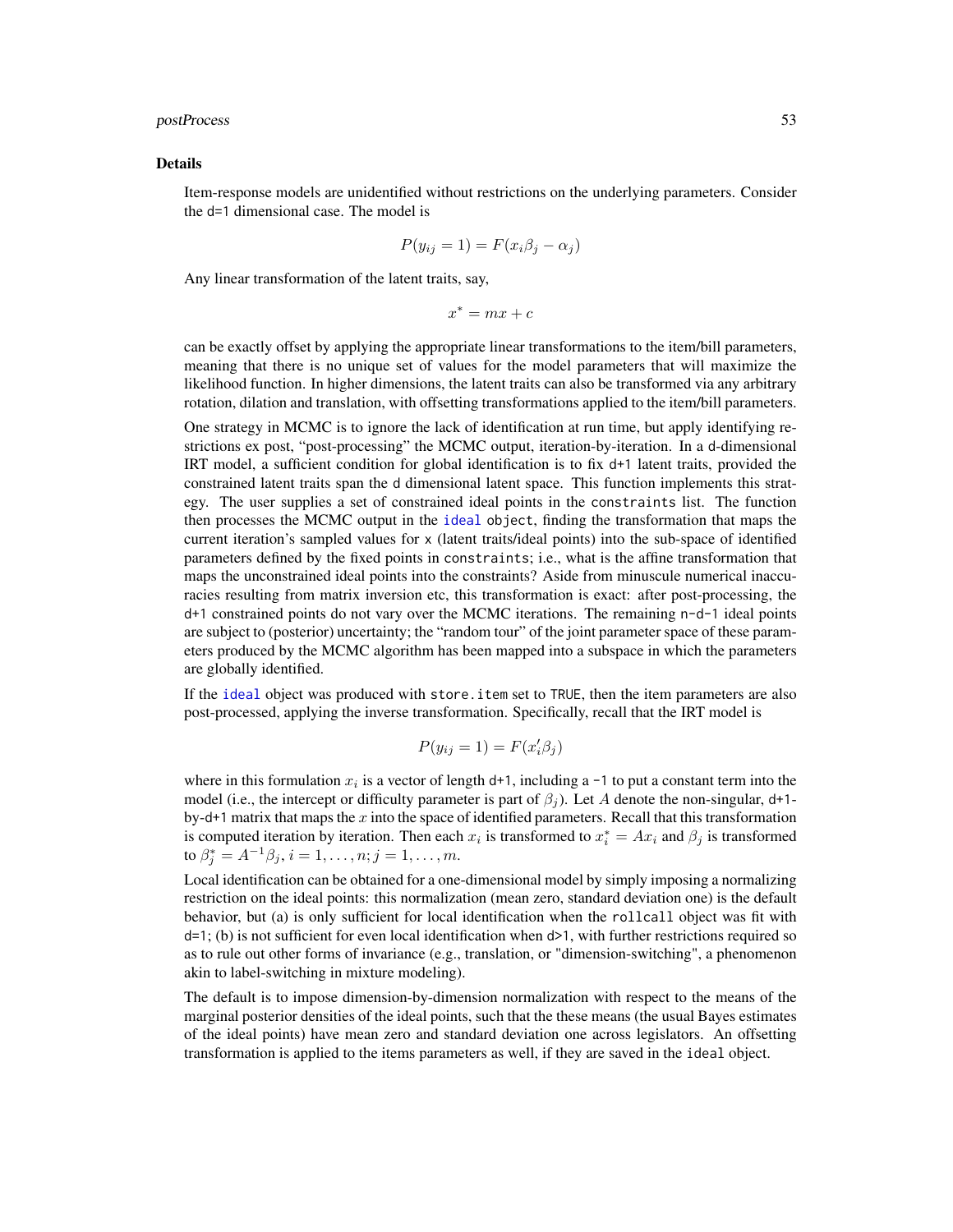Specifically, in one-dimension, the two-parameter IRT model is

$$
P(y_{ij} = 1) = F(x_i \beta_j - \alpha_j).
$$

If we normalize the  $x_i$  to  $x*_i = (x_i - c)/m$  then the offsetting transformations for the item/bill parameters are  $\beta_j^* = \beta_j m$  and  $\alpha_j^* = \alpha_j - c\beta_j$ .

#### Value

An object of class [ideal](#page-31-0), with components suitably transformed and recomputed (i.e., x is transformed and xbar recomputed, and if the [ideal](#page-31-0) object was fit with store.item=TRUE, beta is transformed and betabar is recomputed).

## **Note**

Applying transformations to obtain identification can sometimes lead to surprising results. Each data point makes the same likelihood contributions with either the identified or unidentified parameters. But, in general, predictions generated with the parameters set to their posterior means will differ depending on whether one uses the identified subset of parameters or the unidentified parameters. For this reason, caution should be used when using a function such as [predict](#page-0-0) after post-processing output from [ideal](#page-31-0). A better strategy is to compute the estimand of interest at each iteration and then take averages over iterations.

When specifying a value of burnin different from that used in fitting the [ideal](#page-31-0) object, note a distinction between the iteration numbers of the stored iterations, and the number of stored iterations. That is, the n-th iteration stored in an [ideal](#page-31-0) object will not be iteration n if the user specified thin >1 in the call to [ideal](#page-31-0). Here, iterations are tagged with their iteration number. Thus, if the user called [ideal](#page-31-0) with thin=10 and burnin=100 then the stored iterations are numbered 100,110,120,.... Any future subsetting via a burnin refers to this iteration number.

## Author(s)

Simon Jackman < simon.jackman@sydney.edu.au>

#### References

Hoff, Peter, Adrian E. Raftery and Mark S. Handcock. 2002. Latent Space Approaches to Social Network Analysis. *Journal of the American Statistical Association* 97:1090–1098.

Edwards, Yancy D. and Greg M. Allenby. 2003. Multivariate Analysis of Multiple Response Data. *Journal of Marketing Research* 40:321–334.

Rivers, Douglas. 2003. "Identification of Multidimensional Item-Response Models." Typescript. Department of Political Science, Stanford University.

```
data(s109)
f = system.file("extdata",package="pscl","id1.rda")
load(f)
id1Local <- postProcess(id1) ## default is to normalize
summary(id1Local)
```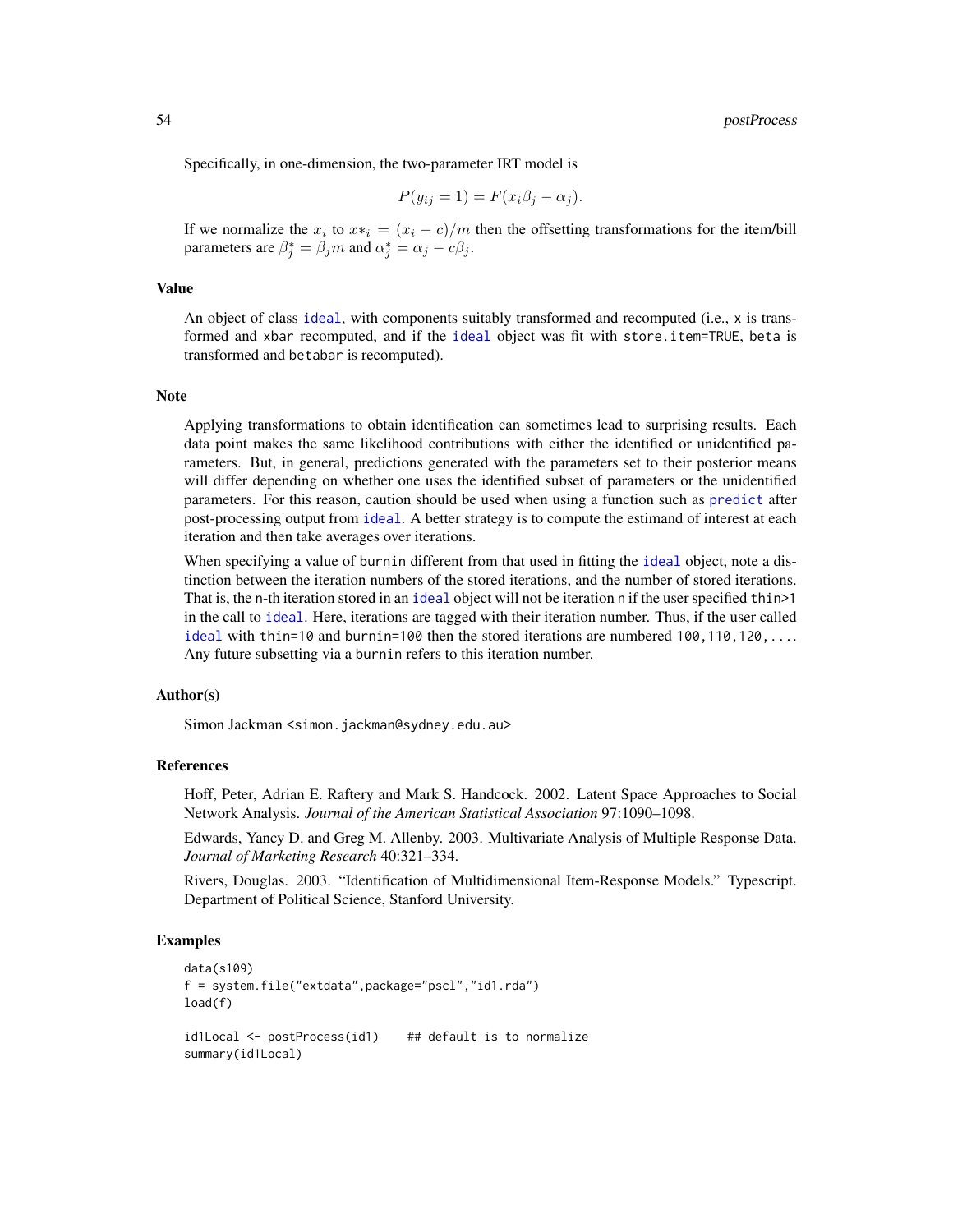```
id1pp <- postProcess(id1,
                     constraints=list(BOXER=-1,INHOFE=1))
summary(id1pp)
## two-dimensional fit
f = system.file("extdata",package="pscl","id2.rda")
load(f)
id2pp <- postProcess(id2,
                     constraints=list(BOXER=c(-1,0),
                       INHOFE=c(1,0),CHAFEE=c(0,.25)))
tracex(id2pp,d=1:2,
       legis=c("BOXER","INHOFE","COLLINS","FEINGOLD","COLEMAN",
         "CHAFEE","MCCAIN","KYL"))
```
pR2 *compute various pseudo-R2 measures*

## Description

compute various pseudo-R2 measures for various GLMs

#### Usage

pR2(object, ...)

## Arguments

| object   | a fitted model object for which logLik, update, and model frame methods |
|----------|-------------------------------------------------------------------------|
|          | exist (e.g., an object of class glm, polr, or mulition)                 |
| $\cdots$ | additional arguments to be passed to or from functions                  |

# Details

Numerous pseudo r-squared measures have been proposed for generalized linear models, involving a comparison of the log-likelihood for the fitted model against the log-likelihood of a null/restricted model with no predictors, normalized to run from zero to one as the fitted model provides a better fit to the data (providing a rough analogue to the computation of r-squared in a linear regression).

# Value

A vector of length 6 containing

| llh     | The log-likelihood from the fitted model                    |
|---------|-------------------------------------------------------------|
| llhNull | The log-likelihood from the intercept-only restricted model |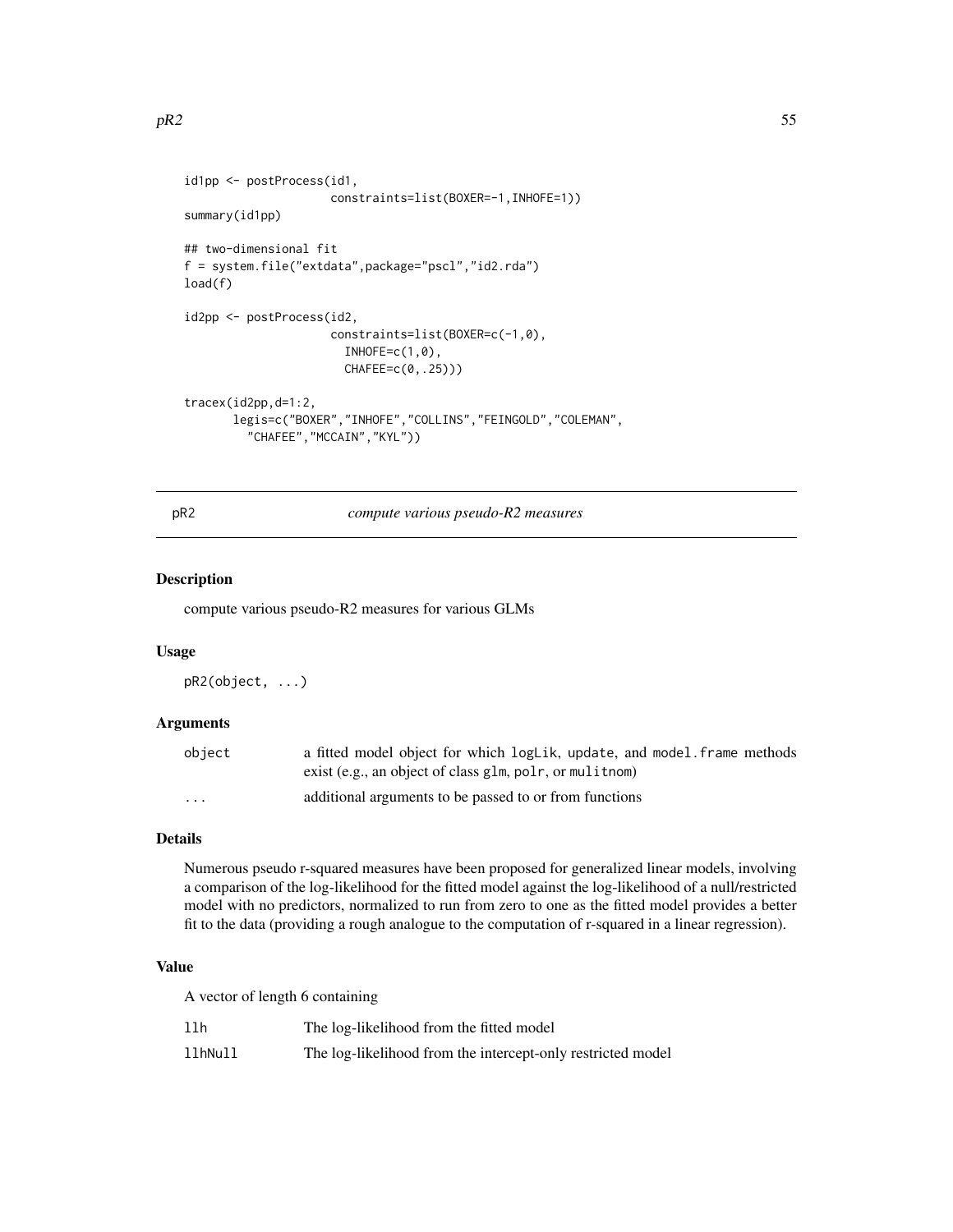56 predict.hurdle

| G2       | Minus two times the difference in the log-likelihoods |
|----------|-------------------------------------------------------|
| McFadden | McFadden's pseudo r-squared                           |
| r2ML     | Maximum likelihood pseudo r-squared                   |
| r2CU     | Cragg and Uhler's pseudo r-squared                    |

# Author(s)

Simon Jackman <simon.jackman@sydney.edu.au>

## References

Long, J. Scott. 1997. *Regression Models for Categorical and Limited Dependent Variables*. Sage. pp104-106.

# See Also

[extractAIC](#page-0-0), [logLik](#page-0-0)

#### Examples

```
data(admit)
## ordered probit model
op1 <- MASS::polr(score \sim gre.quant + gre.verbal + ap + pt + female,
            Hess=TRUE,
            data=admit,
            method="probit")
pR2(op1)
```
predict.hurdle *Methods for hurdle Objects*

## Description

Methods for extracting information from fitted hurdle regression model objects of class "hurdle".

# Usage

```
## S3 method for class 'hurdle'
predict(object, newdata,
  type = c("response", "prob", "count", "zero"), na.action = na.pass,
  at = NULL, ...## S3 method for class 'hurdle'
residuals(object, type = c("pearson", "response"), ...)
## S3 method for class 'hurdle'
\text{coef}(\text{object}, \text{ model} = \text{c("full", "count", "zero"), ...})## S3 method for class 'hurdle'
```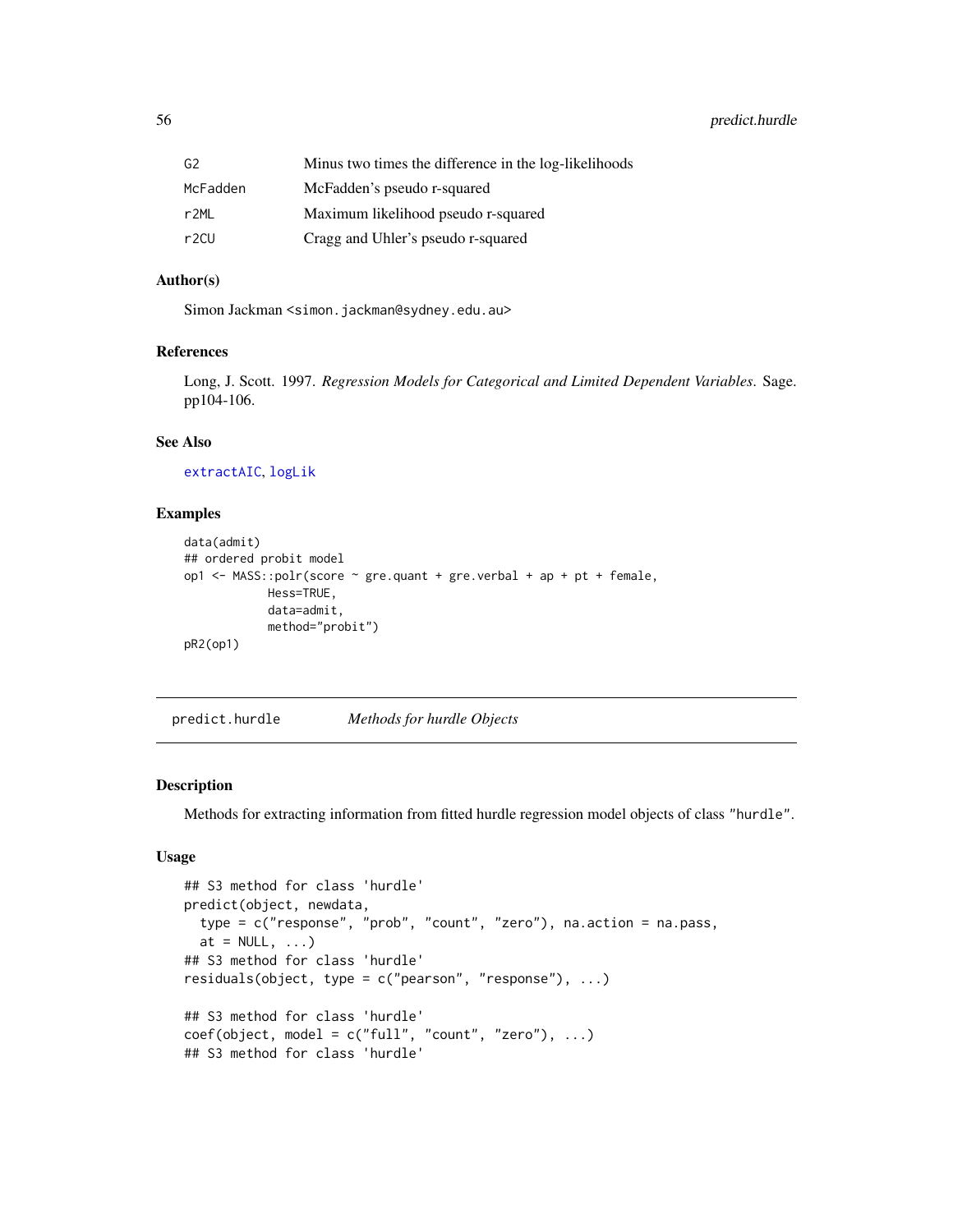```
vcov(object, model = c("full", "count", "zero"), ...)## S3 method for class 'hurdle'
terms(x, model = c("count", "zero"), ...)## S3 method for class 'hurdle'
model.matrix(object, model = c("count", "zero"), ...)
```
# Arguments

| object, x | an object of class "hurdle" as returned by hurdle.                                                                                                                               |
|-----------|----------------------------------------------------------------------------------------------------------------------------------------------------------------------------------|
| newdata   | optionally, a data frame in which to look for variables with which to predict. If<br>omitted, the original observations are used.                                                |
| type      | character specifying the type of predictions or residuals, respectively. For details<br>see below.                                                                               |
| na.action | function determining what should be done with missing values in newdata. The<br>default is to predict NA.                                                                        |
| at        | optionally, if type = "prob", a numeric vector at which the probabilities are<br>evaluated. By default $\theta$ : max(y) is used where y is the original observed re-<br>sponse. |
| model     | character specifying for which component of the model the terms or model ma-<br>trix should be extracted.                                                                        |
| $\cdots$  | currently not used.                                                                                                                                                              |
|           |                                                                                                                                                                                  |

# Details

A set of standard extractor functions for fitted model objects is available for objects of class "hurdle", including methods to the generic functions [print](#page-0-0) and [summary](#page-0-0) which print the estimated coefficients along with some further information. The summary in particular supplies partial Wald tests based on the coefficients and the covariance matrix (estimated from the Hessian in the numerical optimization of the log-likelihood). As usual, the summary method returns an object of class "summary.hurdle" containing the relevant summary statistics which can subsequently be printed using the associated print method.

The methods for [coef](#page-0-0) and [vcov](#page-0-0) by default return a single vector of coefficients and their associated covariance matrix, respectively, i.e., all coefficients are concatenated. By setting the model argument, the estimates for the corresponding model component can be extracted.

Both the [fitted](#page-0-0) and [predict](#page-0-0) methods can compute fitted responses. The latter additionally provides the predicted density (i.e., probabilities for the observed counts), the predicted mean from the count component (without zero hurdle) and the predicted ratio of probabilities for observing a non-zero count. The latter is the ratio of probabilities for a non-zero implied by the zero hurdle component and a non-zero count in the non-truncated count distribution. See also Appendix C in Zeileis et al. (2008).

The [residuals](#page-0-0) method can compute raw residuals (observed - fitted) and Pearson residuals (raw residuals scaled by square root of variance function).

The [terms](#page-0-0) and [model.matrix](#page-0-0) extractors can be used to extract the relevant information for either component of the model.

A [logLik](#page-0-0) method is provided, hence [AIC](#page-0-0) can be called to compute information criteria.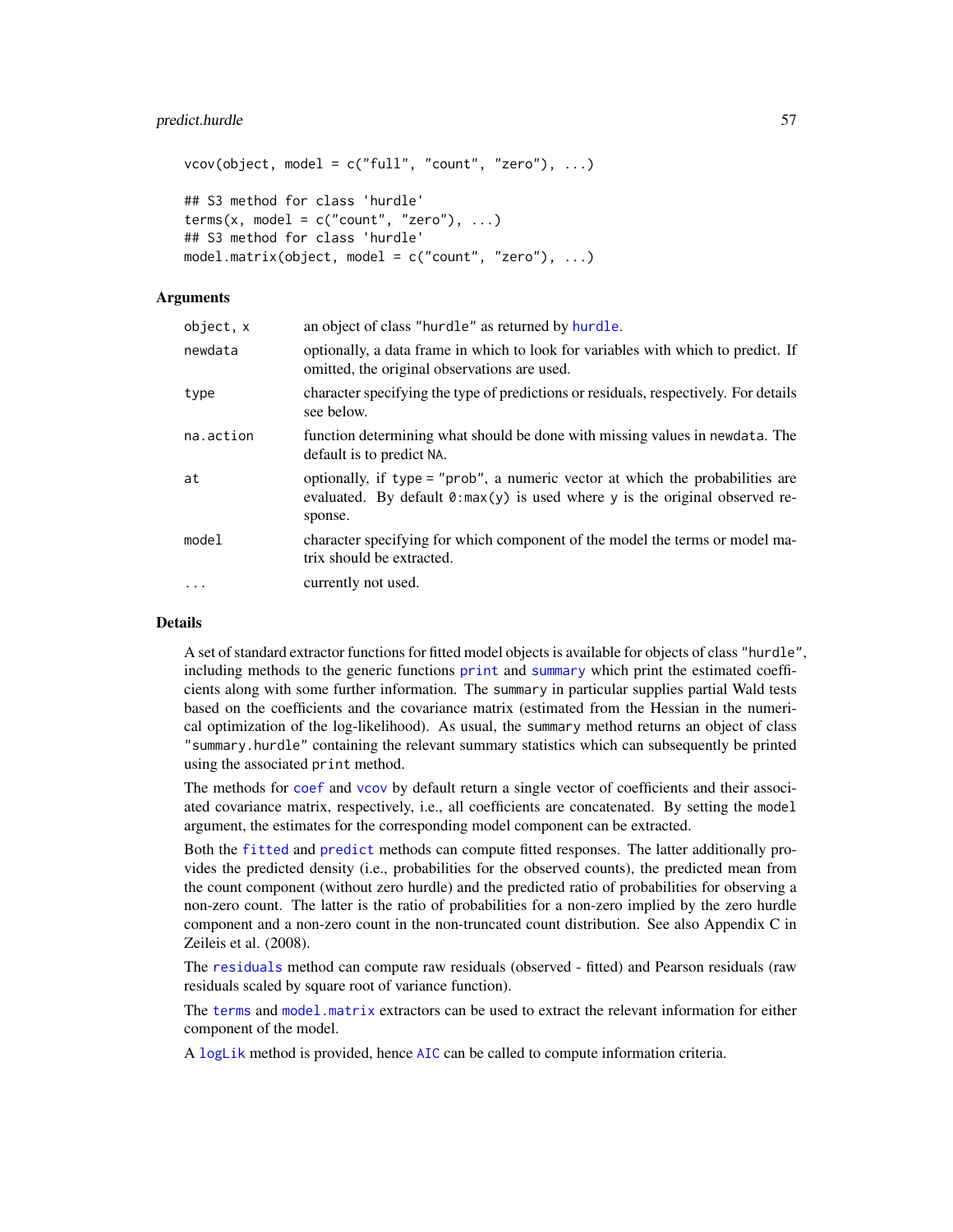## Author(s)

Achim Zeileis <Achim.Zeileis@R-project.org>

# References

Zeileis, Achim, Christian Kleiber and Simon Jackman 2008. "Regression Models for Count Data in R." *Journal of Statistical Software*, 27(8). URL <http://www.jstatsoft.org/v27/i08/>.

# See Also

[hurdle](#page-25-0)

# Examples

```
data("bioChemists", package = "pscl")
fm <- hurdle(art ~ ., data = bioChemists)
plot(residuals(fm) ~ fitted(fm))
coef(fm)
coef(fm, model = "zero")
summary(fm)
logLik(fm)
```
<span id="page-57-0"></span>predict.ideal *predicted probabilities from an ideal object*

## Description

Compute predicted probabilities from an [ideal](#page-31-0) object. This predict method uses the posterior mean values of x and  $\beta$  to make predictions.

## Usage

```
## S3 method for class 'ideal'
predict(object,
                        cutoff=.5,
                        burnin=NULL,
                        ...)
## S3 method for class 'predict.ideal'
print(x,digits=2,...)
```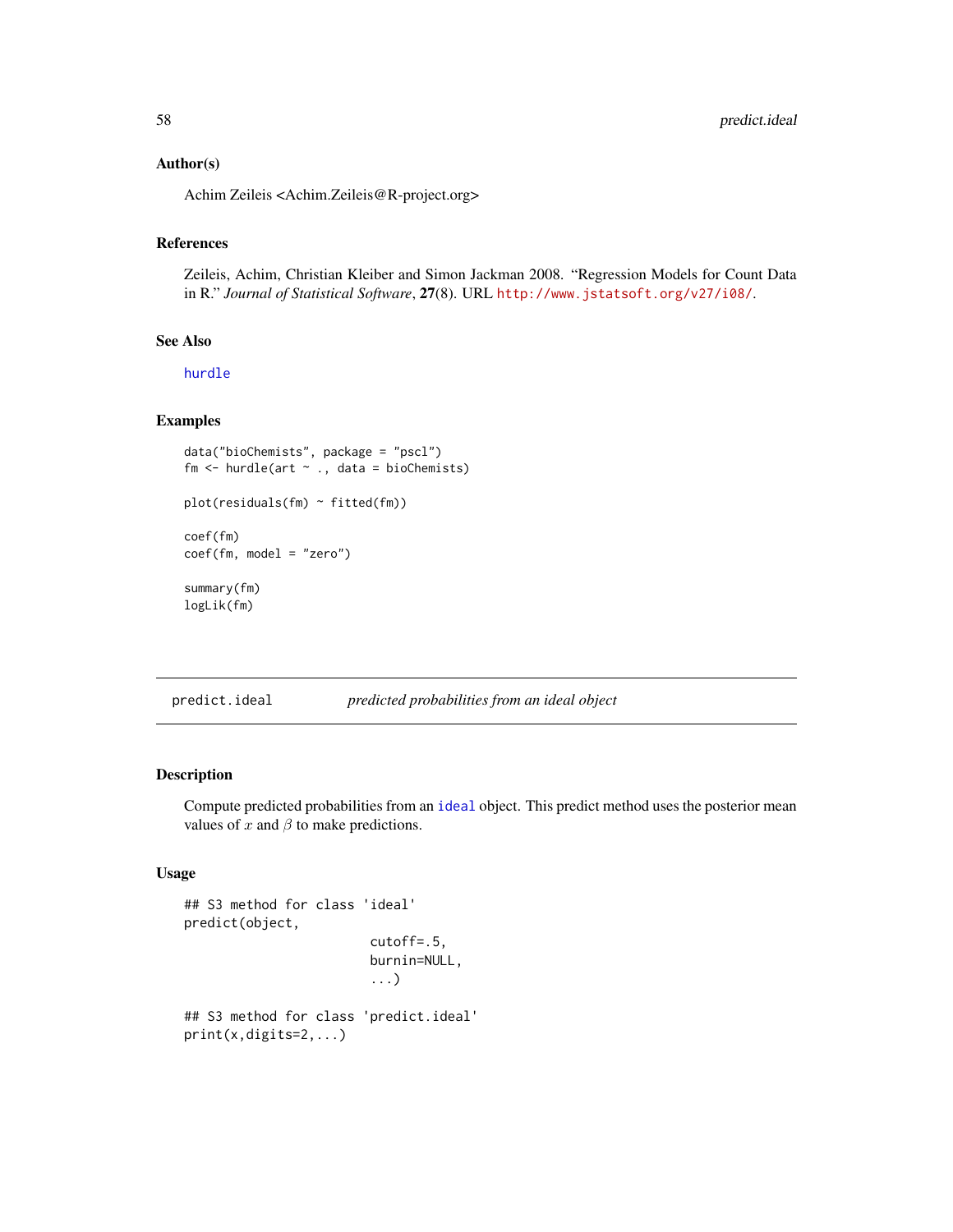# predict.ideal 59

#### Arguments

| object    | an object of class ideal (produced by ideal) with item parameters (beta) stored;<br>i.e., store.item=TRUE was set when the ideal object was fitted     |
|-----------|--------------------------------------------------------------------------------------------------------------------------------------------------------|
| cutoff    | numeric, a value between 0 and 1, the threshold to be used for classifying pre-<br>dicted probabilities of a Yea votes as predicted Yea and Nay votes. |
| burnin    | of the recorded MCMC samples, how many to discard as burnin? Default is<br>NULL, in which case the value of burnin in the ideal object is used.        |
| X         | object of class predict.ideal                                                                                                                          |
| digits    | number of digits in printed object                                                                                                                     |
| $\ddotsc$ | further arguments passed to or from other methods.                                                                                                     |
|           |                                                                                                                                                        |

# Details

Predicted probabilities are computed using the mean of the posterior density of of  $x$  (ideal points, or latent ability) and  $\beta$  (bill or item parameters). The percentage correctly predicted are determined by counting the percentages of votes with predicted probabilities of a Yea vote greater than or equal to the cutoff as the threshold.

## Value

An object of class predict.ideal, containing:

| pred.probs      | the calculated predicted probability for each legislator for each vote.                                                                                                                                                      |
|-----------------|------------------------------------------------------------------------------------------------------------------------------------------------------------------------------------------------------------------------------|
| prediction      | the calculated prediction $(0 \text{ or } 1)$ for each legislator for each vote.                                                                                                                                             |
| correct         | for each legislator for each vote, whether the prediction was correct.                                                                                                                                                       |
| legis.percent   | for each legislator, the percent of votes correctly predicted.                                                                                                                                                               |
| vote.percent    | for each vote, the percent correctly predicted.                                                                                                                                                                              |
| yea.percent     | the percent of yea votes correctly predicted.                                                                                                                                                                                |
| nay.percent     | the percent of nay votes correctly predicted.                                                                                                                                                                                |
| party.percent   | the average value of the percent correctly predicted by legislator, separated by<br>party, if party information exists in the rollcall object used for ideal. If no<br>party information is available, party percent = NULL. |
| overall.percent |                                                                                                                                                                                                                              |
|                 | the total percent of votes correctly predicted.                                                                                                                                                                              |
| ideal           | the name of the ideal object, which can be later evaluated                                                                                                                                                                   |
| desc            | string, the descriptive text from the rollcall object passed to ideal                                                                                                                                                        |

## Note

When specifying a value of burnin different from that used in fitting the [ideal](#page-31-0) object, note a distinction between the iteration numbers of the stored iterations, and the number of stored iterations. That is, the n-th iteration stored in an [ideal](#page-31-0) object will not be iteration n if the user specified thin>1 in the call to [ideal](#page-31-0). Here, iterations are tagged with their iteration number. Thus, if the user called [ideal](#page-31-0) with thin=10 and burnin=100 then the stored iterations are numbered  $100, 110, 120, \ldots$ . Any future subsetting via a burnin refers to this iteration number.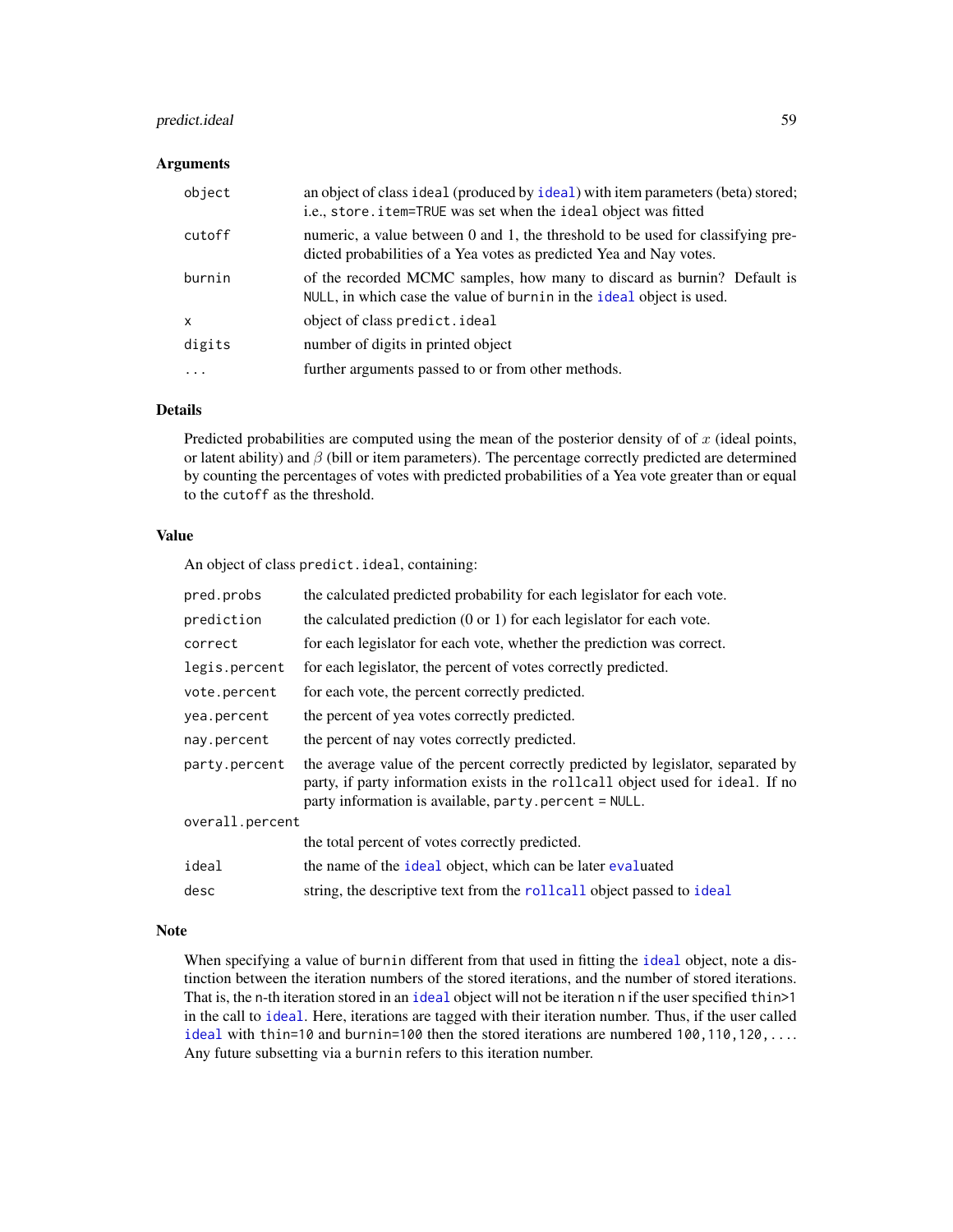#### See Also

[ideal](#page-31-0), [summary.ideal](#page-79-0), [plot.predict.ideal](#page-48-0)

#### Examples

```
data(s109)
f <- system.file("extdata","id1.rda",package="pscl")
load(f)
phat <- predict(id1)
phat ## print method
```
predict.zeroinfl *Methods for zeroinfl Objects*

# <span id="page-59-0"></span>Description

Methods for extracting information from fitted zero-inflated regression model objects of class "zeroinfl".

# Usage

```
## S3 method for class 'zeroinfl'
predict(object, newdata,
  type = c("response", "prob", "count", "zero"), na.action = na.pass,
  at = NULL, ...## S3 method for class 'zeroinfl'
residuals(object, type = c("pearson", "response"), ...)
## S3 method for class 'zeroinfl'
coef(object, model = c("full", "count", "zero"), ...)## S3 method for class 'zeroinfl'
vcov(object, model = c("full", "count", "zero"), ...)## S3 method for class 'zeroinfl'
terms(x, model = c("count", "zero"), ...)## S3 method for class 'zeroinfl'
model.matrix(object, model = c("count", "zero"), ...)
```
# Arguments

| object, x | an object of class "zeroinfl" as returned by zeroinfl.                                                                            |
|-----------|-----------------------------------------------------------------------------------------------------------------------------------|
| newdata   | optionally, a data frame in which to look for variables with which to predict. If<br>omitted, the original observations are used. |
| type      | character specifying the type of predictions or residuals, respectively. For details<br>see below.                                |
| na.action | function determining what should be done with missing values in newdata. The<br>default is to predict NA.                         |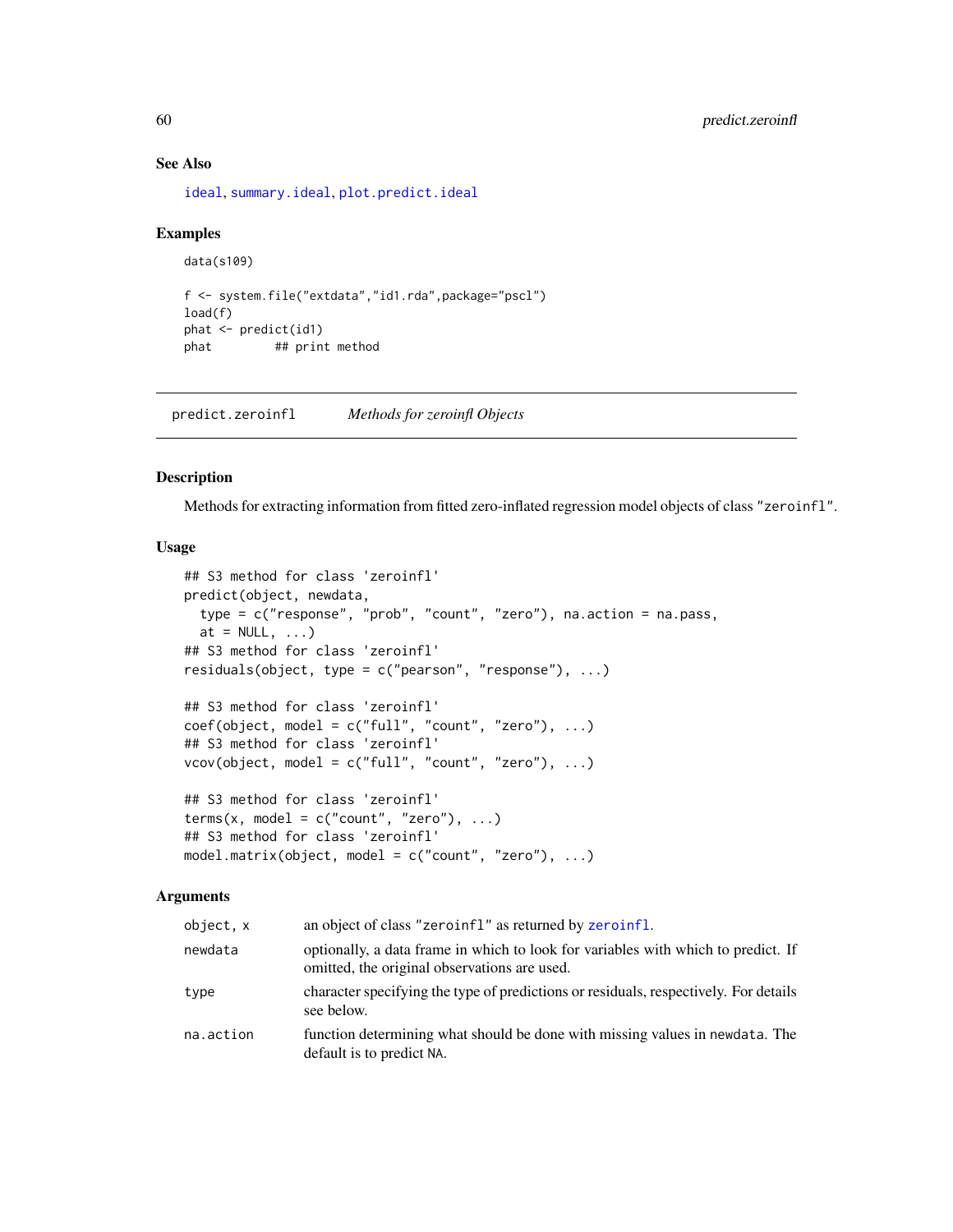| at    | optionally, if type = "prob", a numeric vector at which the probabilities are<br>evaluated. By default $\theta$ : max(y) is used where y is the original observed re-<br>sponse. |
|-------|----------------------------------------------------------------------------------------------------------------------------------------------------------------------------------|
| model | character specifying for which component of the model the terms or model ma-<br>trix should be extracted.                                                                        |
| .     | currently not used.                                                                                                                                                              |

# Details

A set of standard extractor functions for fitted model objects is available for objects of class "zeroinfl", including methods to the generic functions [print](#page-0-0) and [summary](#page-0-0) which print the estimated coefficients along with some further information. The summary in particular supplies partial Wald tests based on the coefficients and the covariance matrix (estimated from the Hessian in the numerical optimization of the log-likelihood). As usual, the summary method returns an object of class "summary.zeroinfl" containing the relevant summary statistics which can subsequently be printed using the associated print method.

The methods for [coef](#page-0-0) and [vcov](#page-0-0) by default return a single vector of coefficients and their associated covariance matrix, respectively, i.e., all coefficients are concatenated. By setting the model argument, the estimates for the corresponding model components can be extracted.

Both the [fitted](#page-0-0) and [predict](#page-0-0) methods can compute fitted responses. The latter additionally provides the predicted density (i.e., probabilities for the observed counts), the predicted mean from the count component (without zero inflation) and the predicted probability for the zero component. The [residuals](#page-0-0) method can compute raw residuals (observed - fitted) and Pearson residuals (raw residuals scaled by square root of variance function).

The [terms](#page-0-0) and [model.matrix](#page-0-0) extractors can be used to extract the relevant information for either component of the model.

A [logLik](#page-0-0) method is provided, hence [AIC](#page-0-0) can be called to compute information criteria.

## Author(s)

Achim Zeileis <Achim.Zeileis@R-project.org>

#### See Also

[zeroinfl](#page-91-0)

```
data("bioChemists", package = "pscl")
```

```
fm\_zip \leq zeroinfl(art \sim ., data = bioChemists)plot(residuals(fm_zip) ~ fitted(fm_zip))
```

```
coef(fm_zip)
coef(fm_zip, model = "count")
```

```
summary(fm_zip)
logLik(fm_zip)
```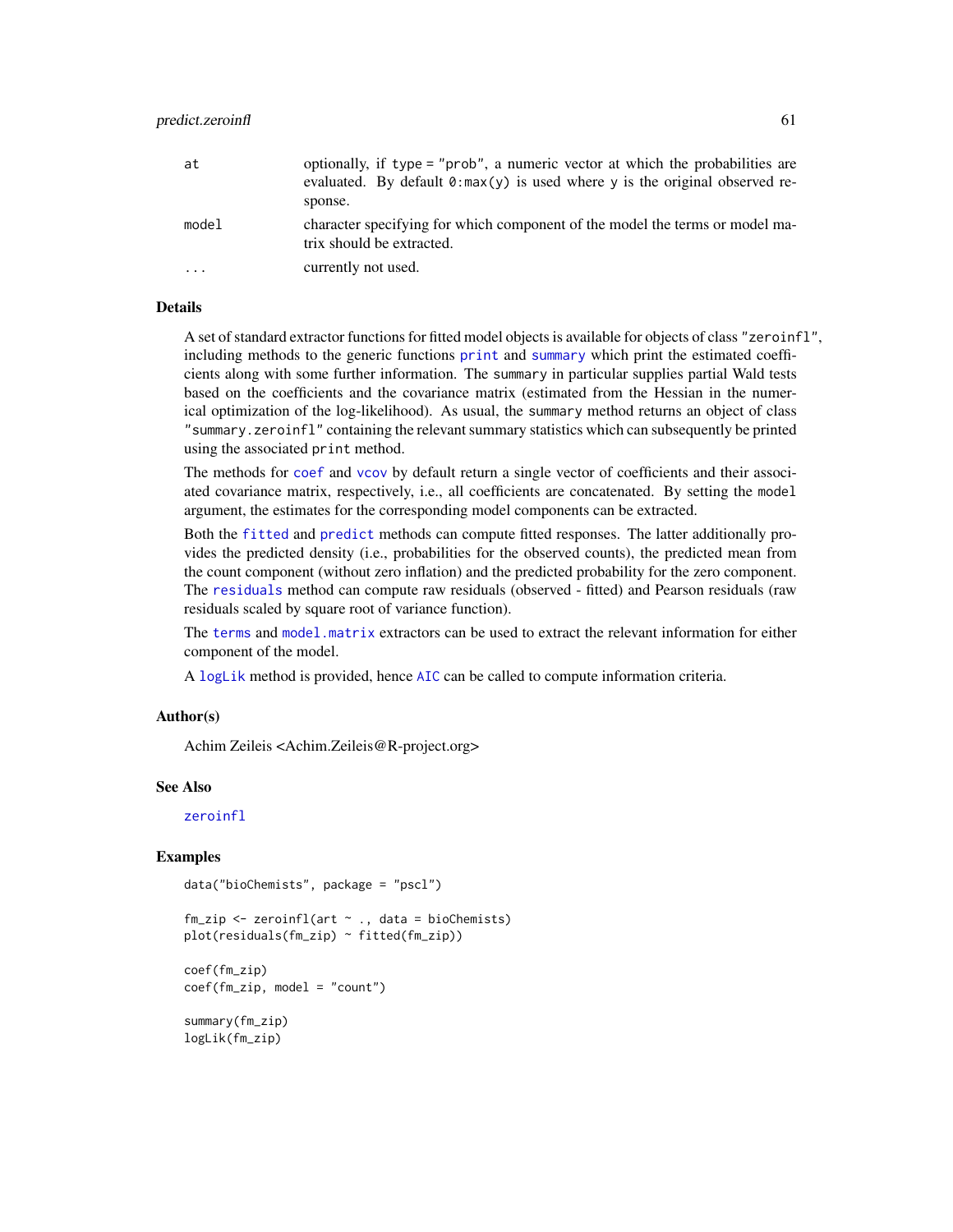<span id="page-61-0"></span>

Compute predicted probabilities from fitted models, optionally at new covariate values.

#### Usage

predprob(obj, ...)

#### Arguments

| obi     | fitted model object |
|---------|---------------------|
| $\cdot$ | other arguments     |

# Details

See documentation for specific methods.

# Value

A matrix of predicted probabilities, each row a vector of predicted probabilities over the range of responses seen in the data (i.e., min(y):max(y)), conditional on the values of covariates.

#### Author(s)

Simon Jackman <simon.jackman@sydney.edu.au>

## See Also

[predprob.glm](#page-62-0), [predprob.zeroinfl](#page-59-0)

```
## Not run:
data("bioChemists")
zip <- zeroinfl(art ~ . | ., data = bioChemists, EM = TRUE)
phat <- predprob(zip)
newdata <- expand.grid(list(fem="Men",mar="Married",
                            kid5=1,phd=3.103,
                            ment=0:77))
phat <- predprob(zip, newdata = newdata)
## End(Not run)
```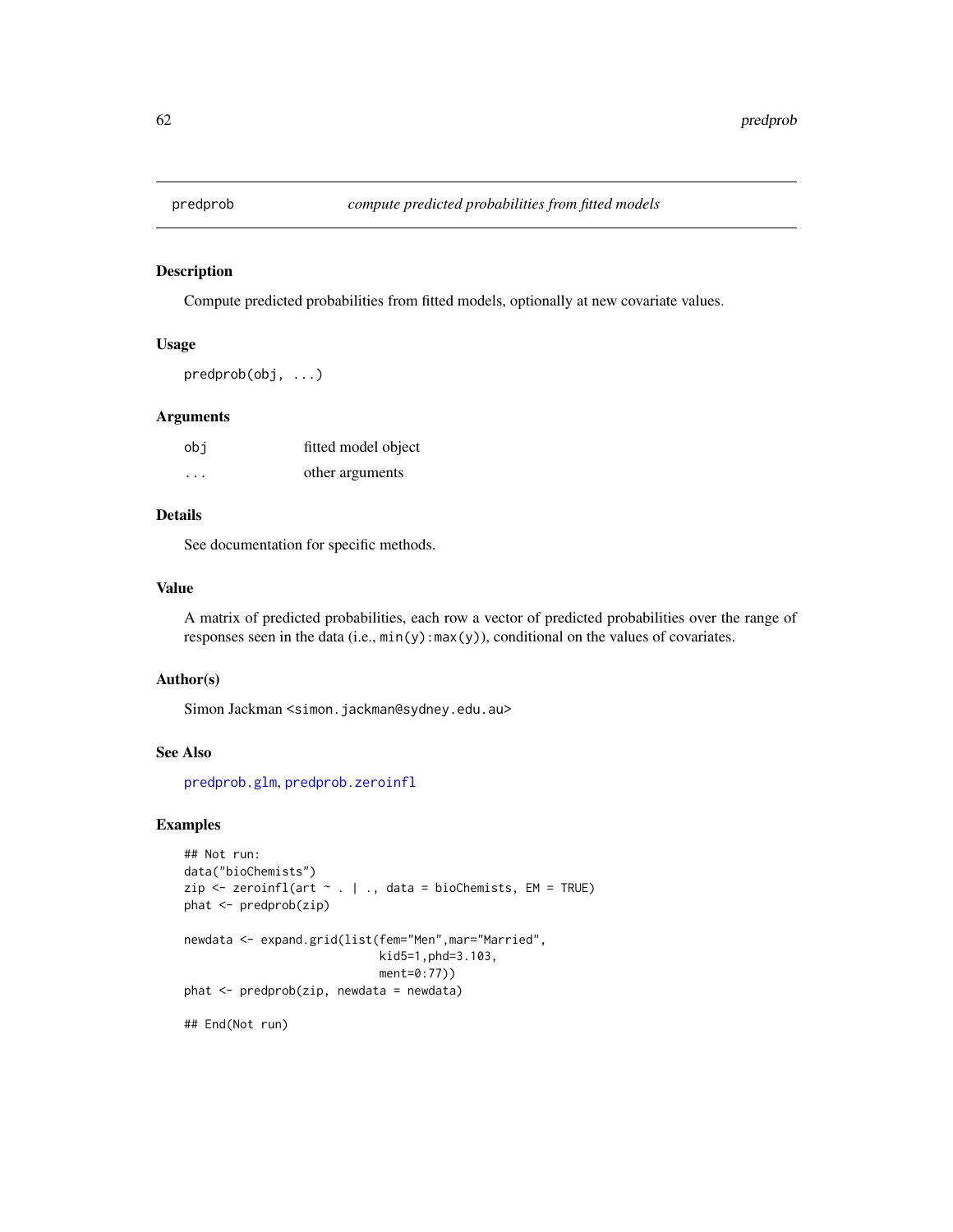<span id="page-62-0"></span>

Obtains predicted probabilities from a fitted generalized linear model object.

#### Usage

```
## S3 method for class 'glm'
predprob(obj, newdata = NULL, at = NULL, ...)
```
#### Arguments

| obj       | a fitted object of class inheriting from "glm"                                                                                                  |
|-----------|-------------------------------------------------------------------------------------------------------------------------------------------------|
| newdata   | optionally, a data frame in which to look for variables with which to predict. If<br>omitted, the fitted linear predictors are used.            |
| at        | an optional numeric vector at which the probabilities are evaluated. By default<br>$\theta$ : max(y) where y is the original observed response. |
| $\ddotsc$ | arguments passed to or from other methods                                                                                                       |

## Details

This method is only defined for glm objects with family[=binomial](#page-0-0) or family[=poisson](#page-0-0), or negative binomial count models fit with the  $g \ln n$  h function in library (MASS).

## Value

A matrix of predicted probabilities. Each row in the matrix is a vector of probabilities, assigning predicted probabilities over the range of responses actually observed in the data. For instance, for models with family=binomial, the matrix has two columns for the "zero" (or failure) and "one" (success) outcomes, respectively, and trivially, each row in the matrix sums to 1.0. For counts fit with family=poisson or via glm.nb, the matrix has length( $0:max(y)$ ) columns. Each observation used in fitting the model generates a row to the returned matrix; alternatively, if newdata is supplied, the returned matrix will have as many rows as in newdata.

#### Author(s)

Simon Jackman <simon.jackman@sydney.edu.au>

#### See Also

[predict.glm](#page-0-0)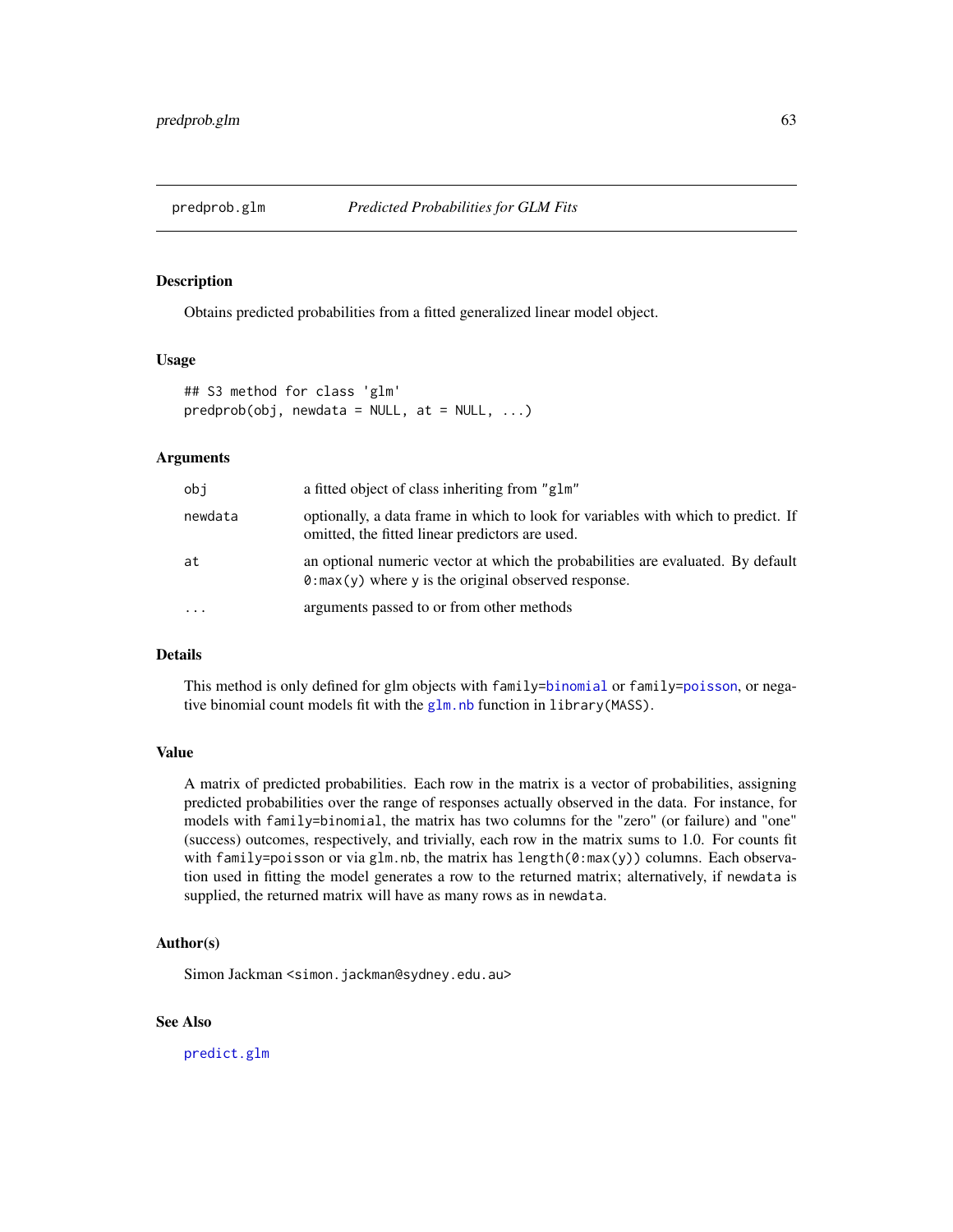## Examples

```
data(bioChemists)
glm1 <- glm(\text{art} \sim .,data=bioChemists,
           family=poisson,
           trace=TRUE) ## poisson GLM
phat <- predprob(glm1)
apply(phat, 1, sum) ## almost all 1.0
```
predprob.ideal *predicted probabilities from fitting ideal to rollcall data*

#### Description

Computes predicted probabilities of a "Yea" vote conditional on the posterior means of the legislators' ideal points and vote-specific parameters.

## Usage

## S3 method for class 'ideal' predprob(obj, ...)

# Arguments

| obi      | An object of class ideal                  |
|----------|-------------------------------------------|
| $\cdots$ | Arguments to be passed to other functions |

# Details

This is a wrapper function to [predict.ideal](#page-57-0), extracting just the predicted probabilities component of the object returned by that function. Predicted probabilities can and are generated for each voting decision, irrespective of whether the legislator actually voted on any particular roll call.

## Value

A [matrix](#page-0-0) of dimension n (number of legislators) by m (number of roll call votes).

## Author(s)

Simon Jackman <simon.jackman@sydney.edu.au>

#### See Also

[ideal](#page-31-0), [predprob](#page-61-0), [predict.ideal](#page-57-0)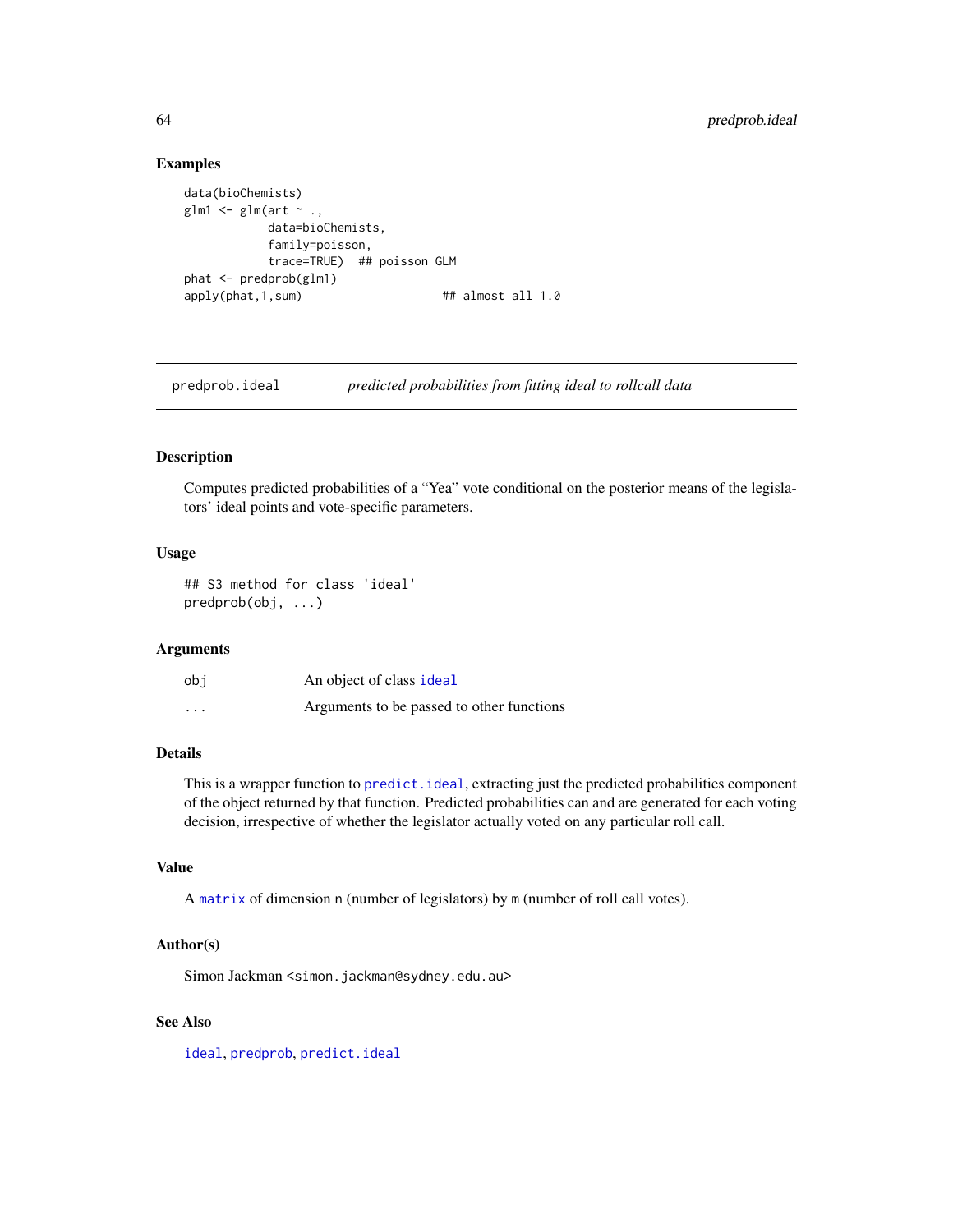# presidentialElections 65

#### Examples

```
f <- system.file("extdata","id1.rda",package="pscl")
load(f)
phat <- predprob(id1)
dim(phat)
```
presidentialElections *elections for U.S. President, 1932-2016, by state*

## Description

Democratic share of the presidential vote, 1932-2016, in each state and the District of Columbia.

#### Usage

```
data(presidentialElections)
```
#### Format

- statecharacter, name of state
- demVotenumeric, percent of the vote for president won by the Democratic candidate
- yearnumeric, integer
- southlogical, TRUE if state is one of the 11 states of the former Confederacy

#### Note

1,047 observations, unbalanced panel data in long format. Hawaii and Alaska contribute data from 1960 onwards the District of Columbia contributes data from 1964 onward; Alabama has missing data for 1948 and 1964.

# Source

David Leip's Atlas of U.S. Presidential Elections <https://uselectionatlas.org>

# Examples

```
data(presidentialElections)
if(require(lattice)) {
    lattice::xyplot(demVote ~ year | state,
      panel=lattice::panel.lines,
      ylab="Democratic Vote for President (percent)",
      xlab="Year",
      data=presidentialElections,
      scales=list(y=list(cex=.6),x=list(cex=.35)),
      strip=strip.custom(par.strip.text=list(cex=.6)))
}
```
## Obama vs Kerry, except DC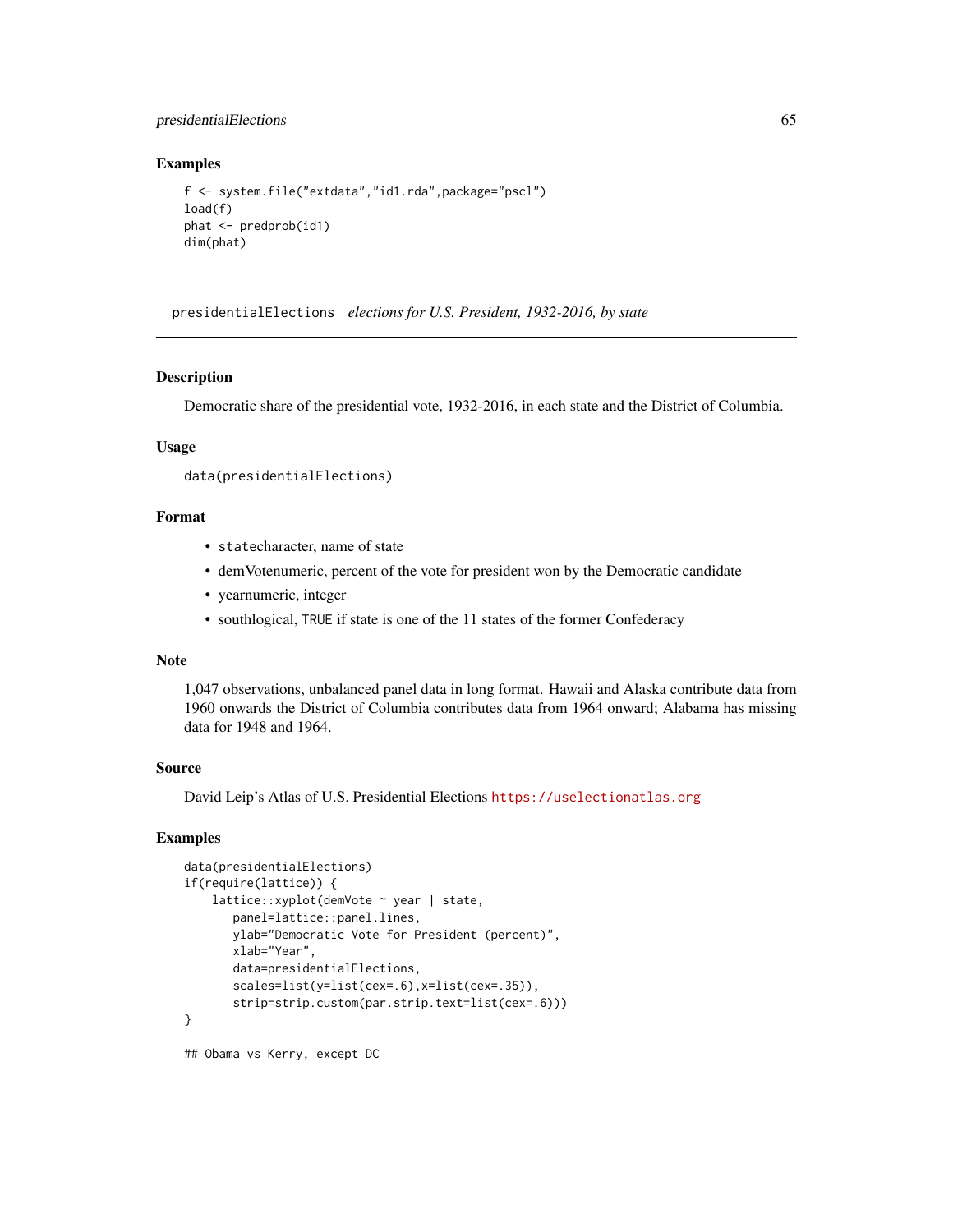```
y08 <- presidentialElections$year==2008
y04 <- presidentialElections$year==2004
tmpData <- merge(y=presidentialElections[y08,],
         x=presidentialElections[y04,],
                 by="state")
tmpData <- tmpData[tmpData$state!="DC",]
xlim <- range(tmpData$demVote.x,tmpData$demVote.y)
col <- rep("black",dim(tmpData)[1])
col[tmpData$south.x] <- "red"
plot(demVote.y ~ demVote.x,
     xlab="Kerry Vote Share, 2004 (percent)",
     ylab="Obama Vote Share, 2008 (percent)",
     xlim=xlim,
     ylim=xlim,
     type="n",
     las=1,
     data=tmpData)
abline(0,1,lwd=2,col=gray(.65))
ols <- lm(demVote.y ~ demVote.x,
          data=tmpData)
abline(ols,lwd=2)
text(tmpData$demVote.x,
     tmpData$demVote.y,
     tmpData$state,
     col=col,
     cex=.65)
legend(x="topleft",
      bty="n",
       lwd=c(2,2),
       col=c(gray(.65),"black"),
       legend=c("No Change from 2004","Regression"))
legend(x="bottomright",
       bty="n",
       text.col=c("red","black"),
       legend=c("South","Non-South"))
```
prussian *Prussian army horse kick data*

## Description

Deaths by year, by corp, from horse kicks.

#### Usage

data(prussian)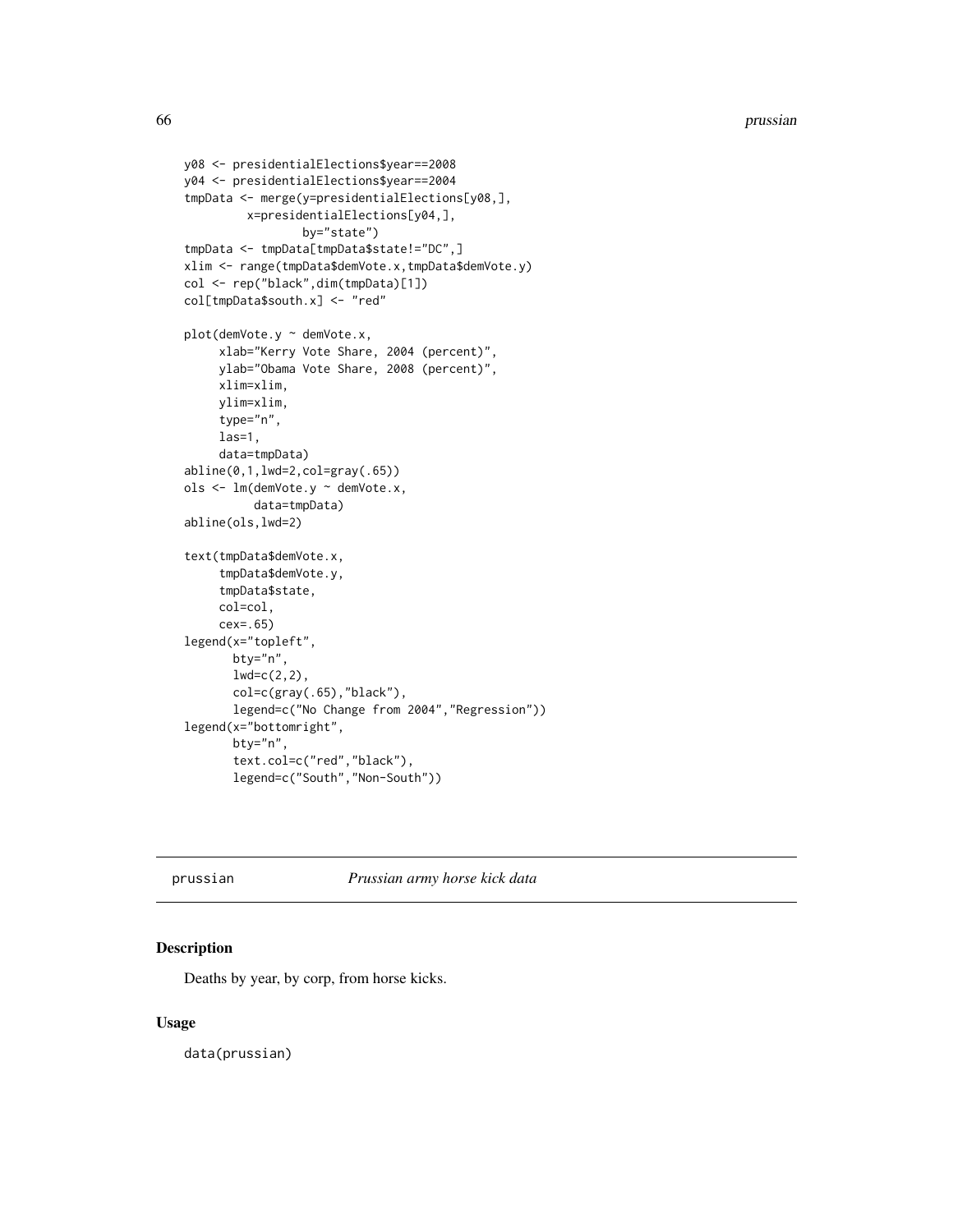#### readKH 67

# Format

A data frame with 280 observations on the following 3 variables.

y a numeric vector, count of deaths

year a numeric vector, 18XX, year of observation

corp a [factor](#page-0-0), corp of Prussian Army generating observation

## Source

von Bortkiewicz, L. 1898. *Das Gesetz der Kleinen Zahlen.* Leipzig: Teubner.

# Examples

```
data(prussian)
corpP <- glm(y ~ corp, family=poisson,data=prussian)
summary(corpP)
```
<span id="page-66-0"></span>readKH *read roll call data in Poole-Rosenthal KH format*

# Description

Creates a rollcall object from the flat file format for roll call data used by Keith Poole and Howard Rosenthal.

# Usage

```
readKH(file,
       dtl=NULL,
       yea=c(1,2,3),
       nay=c(4,5,6),
       missing=c(7,8,9),
       notInLegis=0,
       desc=NULL,
       debug=FALSE)
```
# Arguments

| file | string, name of a file or URL holding KH data                                                                                                                                                                                                                  |
|------|----------------------------------------------------------------------------------------------------------------------------------------------------------------------------------------------------------------------------------------------------------------|
| dtl  | string, name of a file or URL holding KH dtl file (information about votes);<br>default is NULL, indicating no dt1 file                                                                                                                                        |
| vea  | numeric, possibly a vector, code(s) for a Yea vote in the rollcall context (or a<br>correct answer in the educational testing context). Default is $c(1, 2, 3)$ , which<br>corresponds to Yea, Paired Yea, and Announced Yea in Poole/Rosenthal data<br>files. |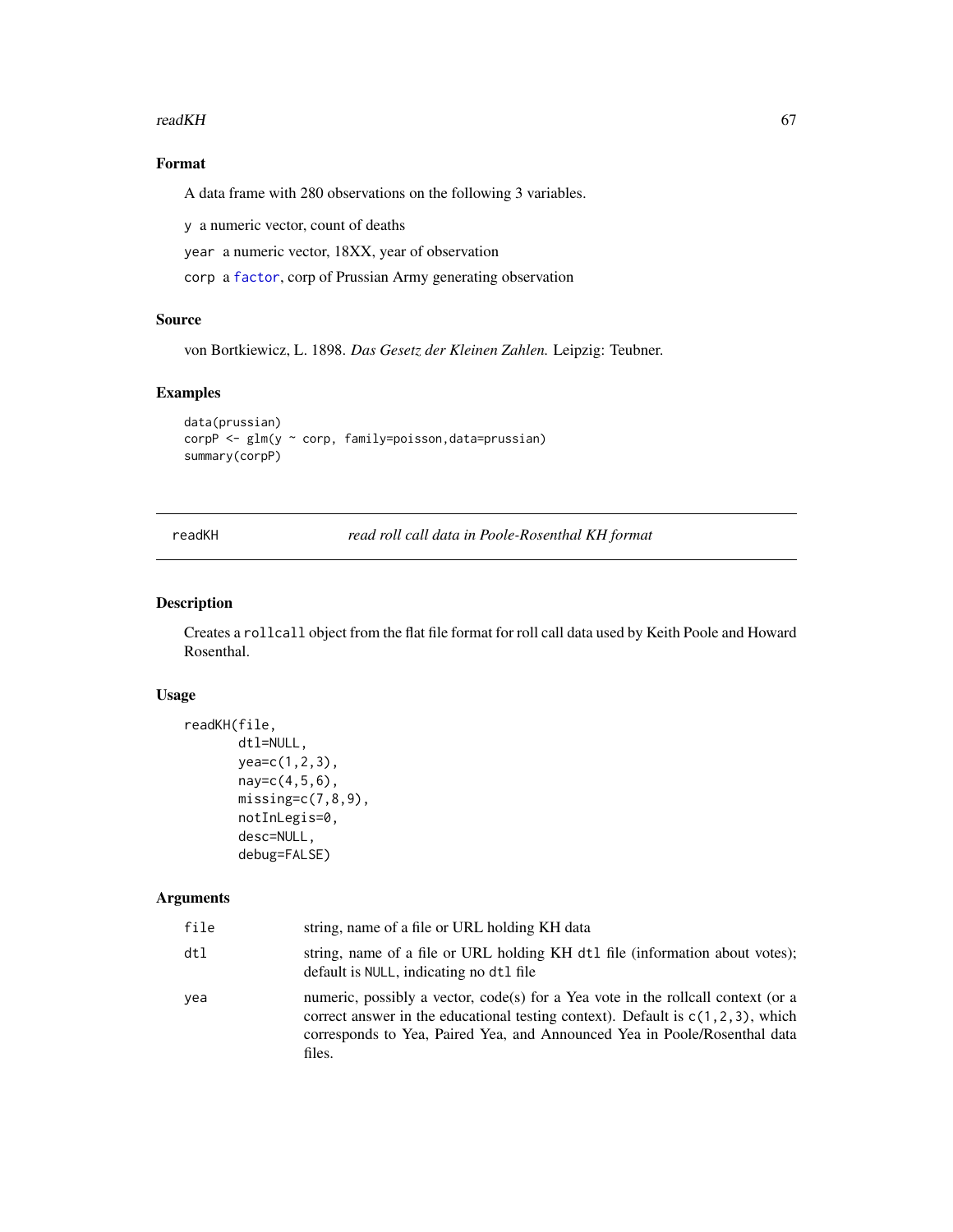| nay        | numeric, possibly a vector, code(s) for a Nay vote in the rollcall context (or an<br>incorrect answer in the educational testing context). Default is $c(4, 5, 6)$ , which<br>corresponds to Announced Nay, Paired Nay, and Nay in Poole/Rosenthal data<br>files. |
|------------|-------------------------------------------------------------------------------------------------------------------------------------------------------------------------------------------------------------------------------------------------------------------|
| missing    | numeric and/or NA, possible a vector, code(s) for missing data. Default is $c(0, 7, 8, 9, NA)$ ;<br>the first four codes correspond to Not Yet a Member, Present (some Congresses),<br>Present (some Congresses), and Not Voting.                                 |
| notInLegis | numeric or NA, possibly a vector, $code(s)$ for the legislator not being in the legis-<br>lature when a particular roll call was recorded (e.g., deceased, retired, yet to be<br>elected). Default is 0 for Poole/Rosenthal data files.                           |
| desc       | string, describing the data, e.g., 82nd U.S. House of Representatives; default<br>is NULL                                                                                                                                                                         |
| debug      | logical, print debugging information for net connection                                                                                                                                                                                                           |
|            |                                                                                                                                                                                                                                                                   |

#### Details

Keith Poole and Howard Rosenthal have gathered an impressive collection of roll call data, spanning every roll call cast in the United States Congress. This effort continues now as a real-time exercise, via a collaboration with Jeff Lewis (109th Congress onwards). Nolan McCarty collaborated on the compilation of roll call data for the 102nd through 108th Congress.

This function relies on some hard-coded features of Poole-Rosenthal flat files, and assumes that the file being supplied has the following structure (variable, start-end columns):

ICPSR legislator unique ID 4-8

ICPSR state ID 9-10

Congressional District 11-12

state name 13-20

party code 21-23

legislator name 26-36

roll-call voting record 37 to end-of-record

This function reads data files in that format, and creates a [rollcall](#page-71-0), for which there are useful methods such as [summary.rollcall](#page-81-0). The legis.data component of the [rollcall](#page-71-0) object is a [data.frame](#page-0-0) which contains:

state a 2-character string abbreviation of each legislator' state

- icpsrState a 2-digit numeric code for each legislator's state, as used by the Inter-university Consortium for Political and Social Research (ICPSR)
- cd numeric, the number of each legislator's congressional district within each state; this is always 0 for members of the Senate
- icpsrLegis a unique numeric identifier for each legislator assigned by the ICPSR, as corrected by Poole and Rosenthal.

partyName character string, the name of each legislator's political party

party numeric, code for each legislator's political party; see [http://legacy.voteview.com/](http://legacy.voteview.com/PARTY3.HTM) [PARTY3.HTM](http://legacy.voteview.com/PARTY3.HTM)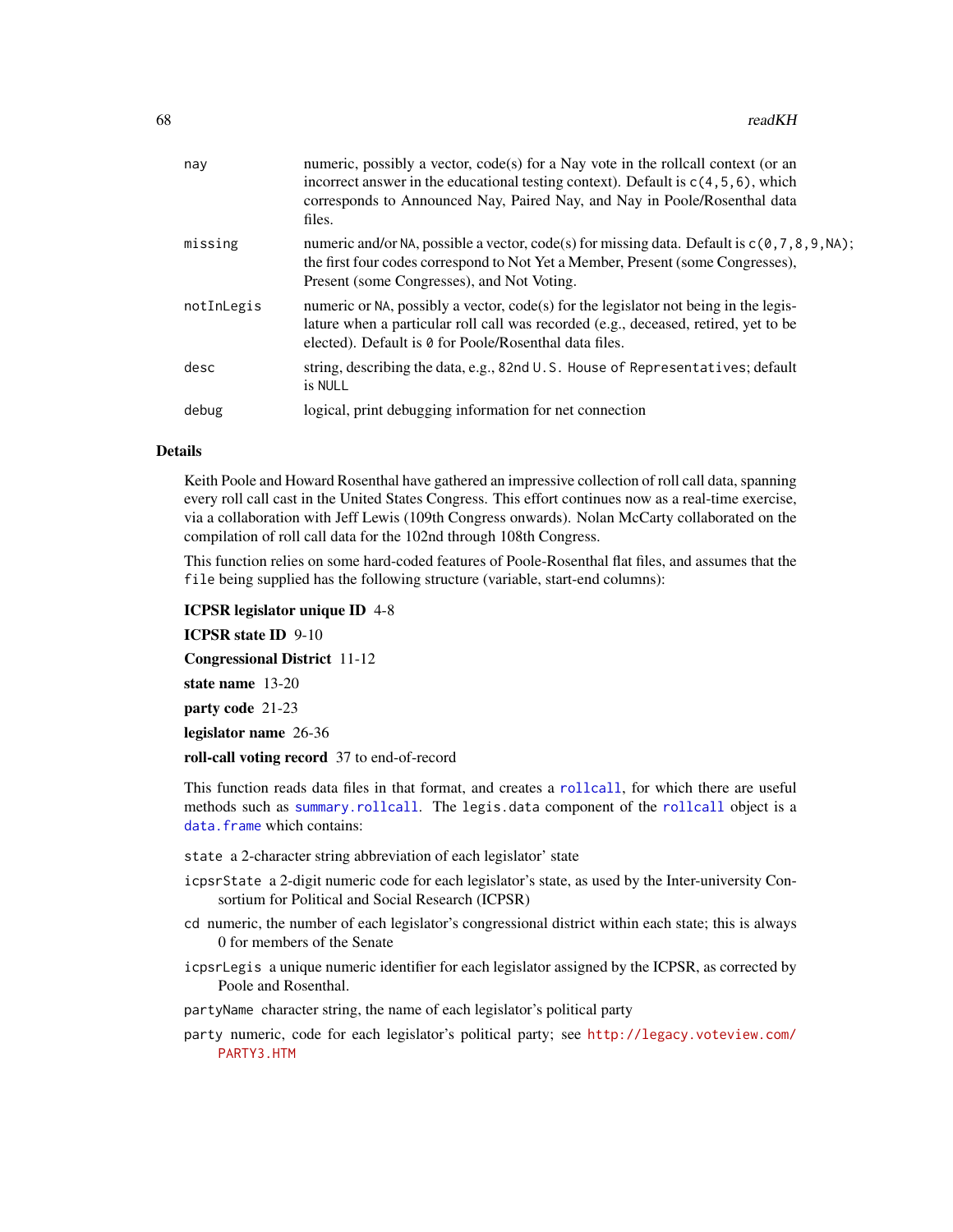#### readKH 69

The [rownames](#page-0-0) attribute of this data frame is a concatenation of the legislators' names, party abbreviations (for Democrats and Republicans) and state, and (where appropriate), a district number; e.g., Bonner (R AL-1). This tag is also provided in the legis.name component of the returned rollcall object.

Poole and Rosenthal also make dtl files available for Congresses 1 through 106. These files contain information about the votes themselves, in a multiple-line per vote ascii format, and reside in the dtl director of Poole's web site, e.g., <https://legacy.voteview.com/k7ftp/dtl/102s.dtl> is the dtl file for the 102nd Senate. The default is to presume that no such file exists. When a dtl file is available, and is read, the votes.data attribute of the resulting [rollcall](#page-71-0) object is a [data.frame](#page-0-0) with one record per vote, with the following variables:

date vector of class [Date](#page-0-0), date of the rollcall, if available; otherwise NULL

description vector of mode character, descriptive text

The dtl files are presumed to have the date of the rollcall in the first line of text for each roll call, and lines 3 onwards contain descriptive text.

Finally, note also that the Poole/Rosenthal data sets often include the U.S. President as a pseudolegislator, adding the announced positions of a president or the administration to the roll call matrix. This adds an extra "legislator" to the data set and can sometimes produce surprising results (e.g., a U.S. Senate of 101 senators), and a "legislator" with a surprisingly low party loyalty score (since the President/administration only announces positions on a relatively small fraction of all Congressional roll calls).

#### Value

an object of class [rollcall](#page-71-0), with components created using the identifying information in the Poole/Rosenthal files. If the function can not read the file (e.g., the user specified a URL and the machine is not connected to the Internet), the function fails with an error message (set debug=TRUE to help resolve these issues).

#### Author(s)

Simon Jackman <simon.jackman@sydney.edu.au>

#### References

Poole, Keith and Howard Rosenthal. 1997. *Congress: A Political-Economic History of Roll Call Voting*. New York: Oxford University Press.

Poole, Keith. <http://legacy.voteview.com>

Rosenthal, Howard L. and Keith T. Poole. *United States Congressional Roll Call Voting Records, 1789-1990: Reformatted Data [computer file].* 2nd ICPSR release. Pittsburgh, PA: Howard L. Rosenthal and Keith T. Poole, Carnegie Mellon University, Graduate School of Industrial Administration [producers], 1991. Ann Arbor, MI: Inter-university Consortium for Political and Social Research [distributor], 2000. <http://www.icpsr.umich.edu/icpsrweb/ICPSR/studies/09822>

#### See Also

[rollcall](#page-71-0)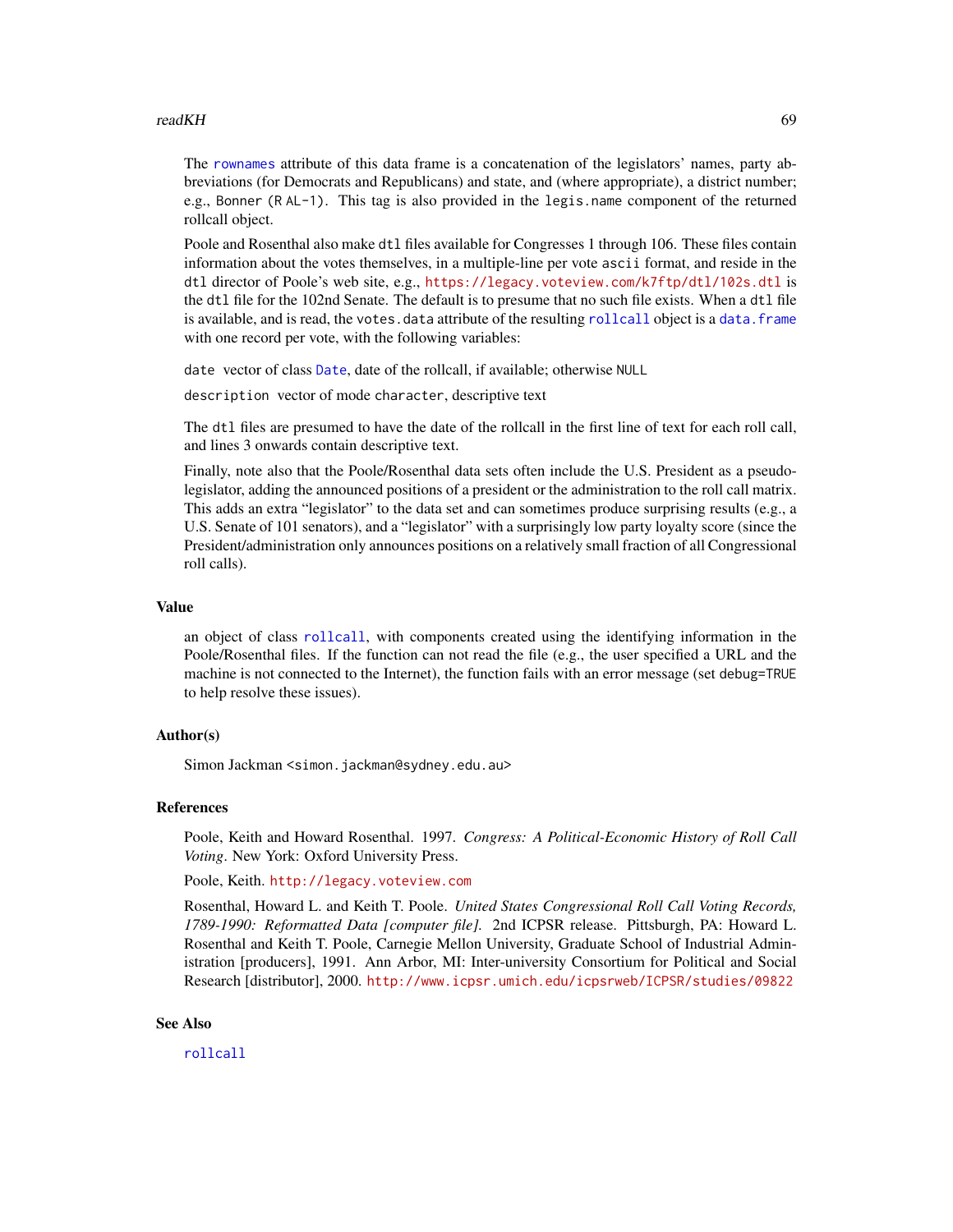## Examples

```
## Not run:
h107 <- readKH("https://voteview.com/static/data/out/votes/H107_votes.ord",
                desc="107th U.S. House of Representatives")
s107 <- readKH("https://voteview.com/static/data/out/votes/S107_votes.ord",
                desc="107th U.S. Senate")
## End(Not run)
```
RockTheVote *Voter turnout experiment, using Rock The Vote ads*

## Description

Voter turnout data spanning 85 cable TV systems, randomly allocated to a voter mobilization experiment targeting 18-19 year olds with "Rock the Vote" television advertisements

#### Usage

data(RockTheVote)

#### Format

A data frame with 85 observations on the following 6 variables.

strata numeric, experimental strata

treated numeric, 1 if a treated cable system, 0 otherwise

r numeric, number of 18 and 19 year olds turning out

n numeric, number of 19 and 19 year olds registered

p numeric, proportion of 18 and 19 year olds turning out

treatedIndex numeric, a counter indexing the 42 treated units

# Details

Green and Vavreck (2008) implemented a cluster-randomized experimental design in assessing the effects of a voter mobilization treatment in the 2004 U.S. Presidential election. The clusters in this design are geographic areas served by a single cable television system. So as to facilitate analysis, the researchers restricted their attention to small cable systems whose reach is limited to a single zip code. Further, since the experiment was fielded during the last week of the presidential election, the researchers restricted their search to cable systems that were not in the 16 hotly-contested "battleground" states (as designated by the *Los Angeles Times*).

Eighty-five cable systems were available for randomization and were assigned to treatment after stratification on previous turnout levels in presidential elections (as determined from analysis of the corresponding states' voter registration files). Each cable system was matched with one or sometimes two other cable systems in the same state, yielding 40 strata. Then within each strata,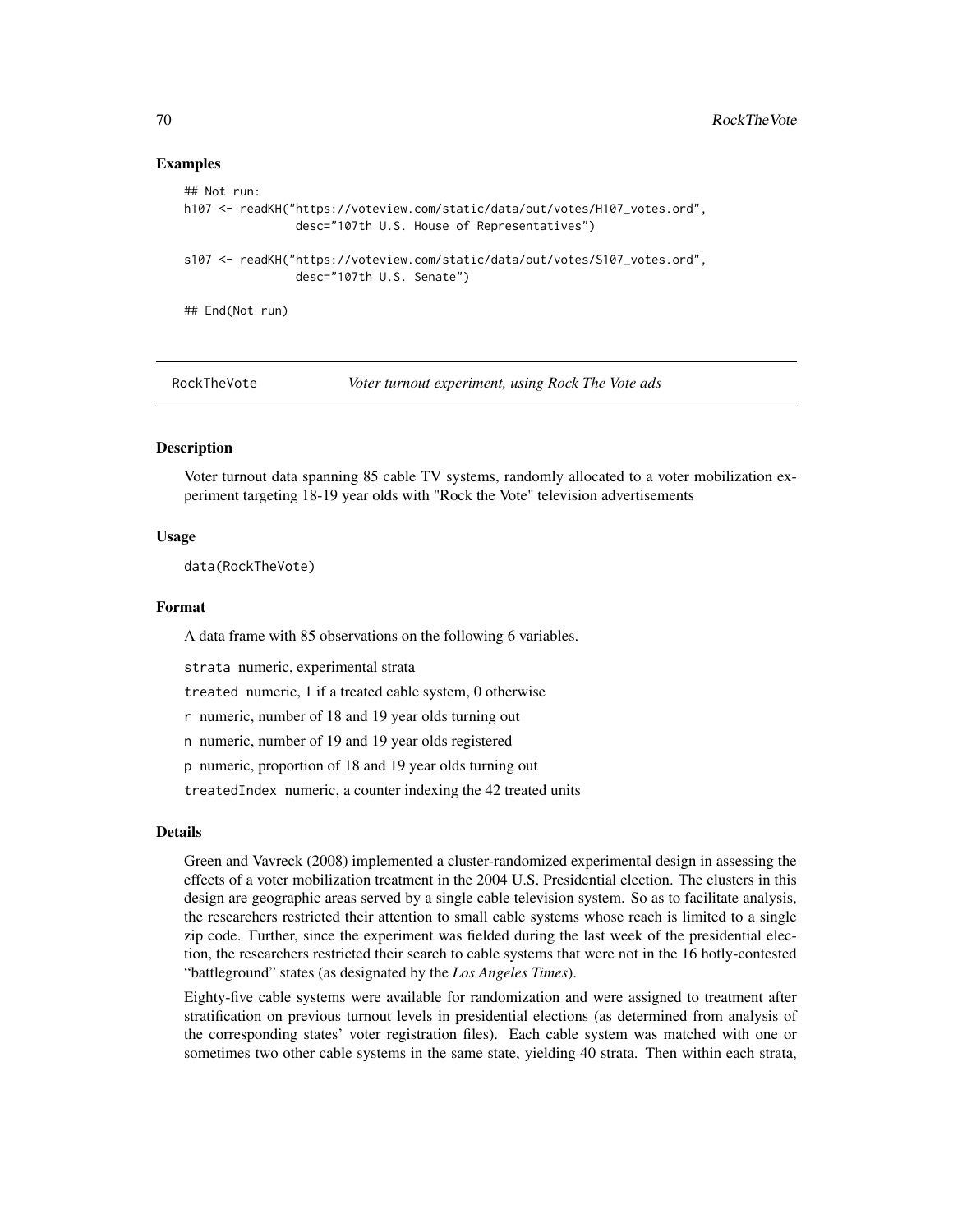cable systems were randomly assigned to treatment and control conditions. Strata 3, 8 and 25 have two control cable systems and 1 treated system each, while strata 6 and 20 have two treated cable systems and one control system. The remaining 35 strata have 1 treated cable system and 1 control system. In this way there are  $38 + 4 = 42$  treated systems, spanning 40 experiment strata.

The treatment involved researchers purchasing prime-time advertising spots on four channels in the respective cable system in which the researchers aired voter mobilization ads. The ads were produced by *Rock the Vote*, targeted at younger voters, and aired four times per night, per channel, over the last eight days of the election campaign. After the election, public records were consulted to assemble data on turnout levels in the treated and control cable systems. In the analysis reported in Green and Vavreck (2008), the researchers focused on turnout among registered voters aged 18 and 19 years old.

#### References

Green, Donald P. and Lynn Vavreck. 2008. Analysis of Cluster-Randomized Experiments: A Comparison of Alternative Estimation Approaches. *Political Analysis* 16:138-152.

Jackman, Simon, 2009. *Bayesian Analysis for the Social Sciences*. Wiley: Hoboken, New Jersey. Example 7.9.

```
data(RockTheVote)
## estimate MLEs of treatment effects
deltaFunction <- function(data){
 model <- glm(cbind(r,n-r)~treated,
               data=data,
               family=binomial)
 c(coef(model)[2],
    confint(model)[2,])
}
tmp <- by(RockTheVote,
          as.factor(RockTheVote$strata),
          deltaFunction)
tmp <- matrix(unlist(tmp),ncol=3,byrow=TRUE)
indx < -</math> order(tmp[, 1])plot(y=1:40,
    x=tmp[indx,1],
     pch=16,cex=1.25,
     xlim=range(tmp),
     ylab="",
     axes=FALSE,
     xlab="Estimated Treatment Effect (MLEs, Logit Scale)")
text(y=1:40,
    x=par()$usr[1],
     pos=4,
     as.character((1:40)[indx]),
```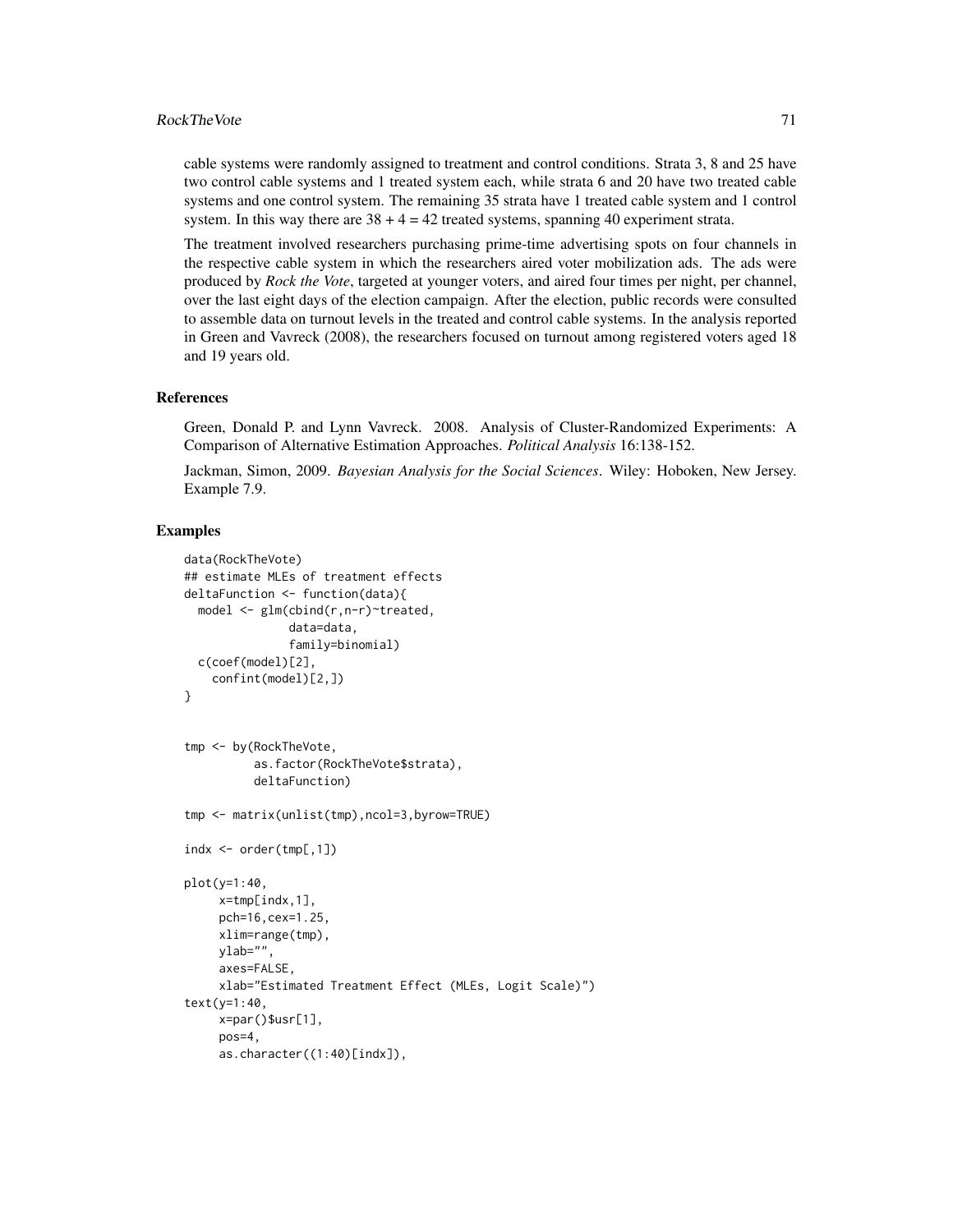72 rollcall and the contract of the contract of the contract of the contract of the contract of the contract of the contract of the contract of the contract of the contract of the contract of the contract of the contract o

```
cex=.5)
segments(x0=tmp[indx,2],
         x1=tmp[indx,3],
         y0=1:40,
         y1=1:40)
axis(1)
axis(3)
abline(v=0)
```
<span id="page-71-0"></span>rollcall *create an object of class rollcall*

# Description

Create a rollcall object, used for the analysis of legislative voting or, equivalently, item-response modeling of binary data produced by standardized tests, etc.

# Usage

```
rollcall(data,
        yea=1, nay=0, missing=NA, notInLegis=9,
        legis.names=NULL, vote.names=NULL,
         legis.data=NULL, vote.data=NULL,
         desc=NULL, source=NULL)
```
# Arguments

| data        | voting decisions (for roll calls), or test results (for IRT). Can be in one of two<br>forms. First, data may be a matrix, with rows corresponding to legislators<br>(subjects) and columns to roll calls (test items). data can also be a list with an<br>element named votes containing the matrix described above. |
|-------------|----------------------------------------------------------------------------------------------------------------------------------------------------------------------------------------------------------------------------------------------------------------------------------------------------------------------|
| yea         | numeric, possibly a vector, code(s) for a Yea vote in the rollcall context, or a<br>correct answer in the educational testing context. Default is 1.                                                                                                                                                                 |
| nay         | numeric, possibly a vector, code(s) for a Nay vote in the rollcall context, or an<br>incorrect answer in the educational testing context. Default is 0.                                                                                                                                                              |
| missing     | numeric or NA, possibly a vector, code(s) for missing data. Default is NA.                                                                                                                                                                                                                                           |
| notInLegis  | numeric or NA, possibly a vector, code(s) for the legislator not being in the legis-<br>lature when a particular roll call was recorded (e.g., deceased, retired, yet to be<br>elected).                                                                                                                             |
| legis.names | a vector of names of the legislators or individuals. If data is a list or data. frame<br>and has a component named legis.names, then this will be used. Names will<br>be generated if not supplied, or if there are fewer unique names supplied than<br>legislators/subjects (rows of the roll call matrix).         |
| vote.names  | a vector of names or labels for the votes or items. If data is a list or data. frame<br>and has a component named vote. names, then this will be used. Names will<br>be generated if not supplied, or if there are fewer unique names supplied than<br>votes/test-items (columns of the roll call matrix).           |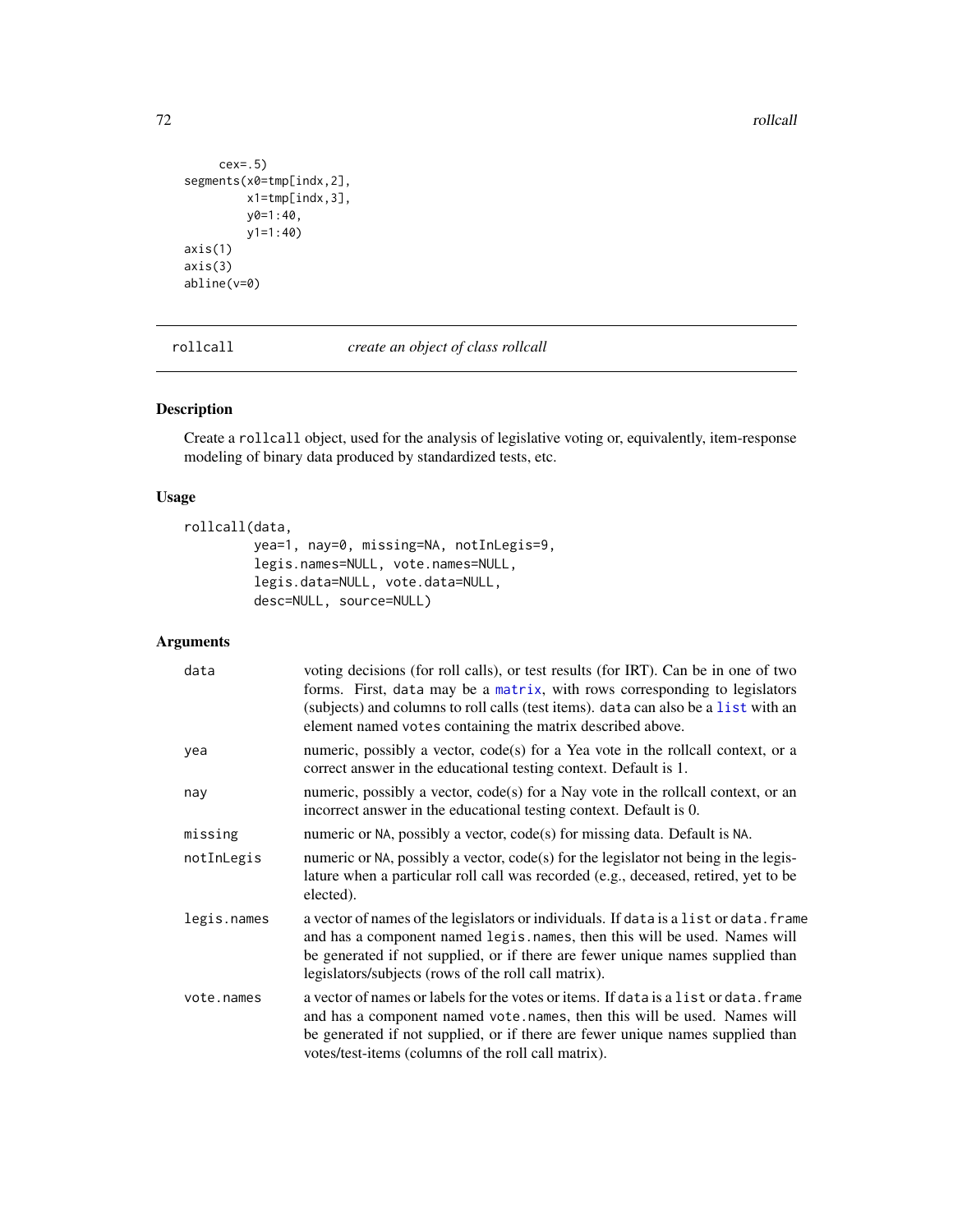# <span id="page-72-0"></span>rollcall and the control of the control of the control of the control of the control of the control of the control of the control of the control of the control of the control of the control of the control of the control of

| legis.data | a matrix or data. frame containing covariates specific to each legislator/test-<br>taker; e.g., party affiliation, district-level covariates. If this object does not have<br>the same number of rows as data, an error is returned.                                                                |
|------------|-----------------------------------------------------------------------------------------------------------------------------------------------------------------------------------------------------------------------------------------------------------------------------------------------------|
| vote.data  | a matrix or data. frame containing covariates specific to each roll call vote or<br>test item; e.g., a timestamp, the bill sponsor, descriptive text indicating the type<br>of vote. If this object does not have the same number of row as the number of<br>columns in data, an error is returned. |
| desc       | character, a string providing an (optional) description of the data being used. If<br>data is a list and contains an element named desc, then this will be used.                                                                                                                                    |
| source     | character, a string providing an (optional) description of where the roll call data<br>originated (e.g., a URL or a short-form reference). Used in print and summary<br>methods.                                                                                                                    |
|            |                                                                                                                                                                                                                                                                                                     |

# Details

See below for methods that operate on objects of class rollcall.

# Value

An object of class rollcall, a list with the following components:

| votes      | a matrix containing voting decisions, with rows corresponding to legislators<br>(test subjects) and columns to roll call votes (test items). Legislators (test sub-<br>jects) and items (or votes) have been labeled in the dimnames attribute of this<br>matrix, using the legis. names and/or vote. names arguments, respectively.                               |
|------------|--------------------------------------------------------------------------------------------------------------------------------------------------------------------------------------------------------------------------------------------------------------------------------------------------------------------------------------------------------------------|
| codes      | a list with named components yea, nay, not InLegis and missing, each com-<br>ponent a numeric vector (possibly of length 1 and possibly NA), indicating how<br>entries in the votes component of the rollcall object should be considered.<br>This list simply gathers up the values in the yea, nay, not Inlegis and missing<br>arguments passed to the function. |
| n          | numeric, number of legislators, equal to dim(votes)[1]                                                                                                                                                                                                                                                                                                             |
| m          | numeric, number of votes, equal to dim(votes)[2]                                                                                                                                                                                                                                                                                                                   |
| legis.data | user-supplied data on legislators/test-subjects.                                                                                                                                                                                                                                                                                                                   |
| vote.data  | user-supplied data on rollcall votes/test-items.                                                                                                                                                                                                                                                                                                                   |
| desc       | any user-supplied description. If no description was provided, defaults desc<br>defaults to NULL.                                                                                                                                                                                                                                                                  |
| source     | any user-supplied source information (e.g., a url or a short-form reference). If<br>no description is provided, source defaults to NULL.                                                                                                                                                                                                                           |

# See Also

[readKH](#page-66-0) for creating objects from files (possibly over the web), in the format used for data from the United States Congress used by Keith Poole and Howard Rosenthal (and others).

[summary.rollcall](#page-81-0), [ideal](#page-31-0) for model fitting.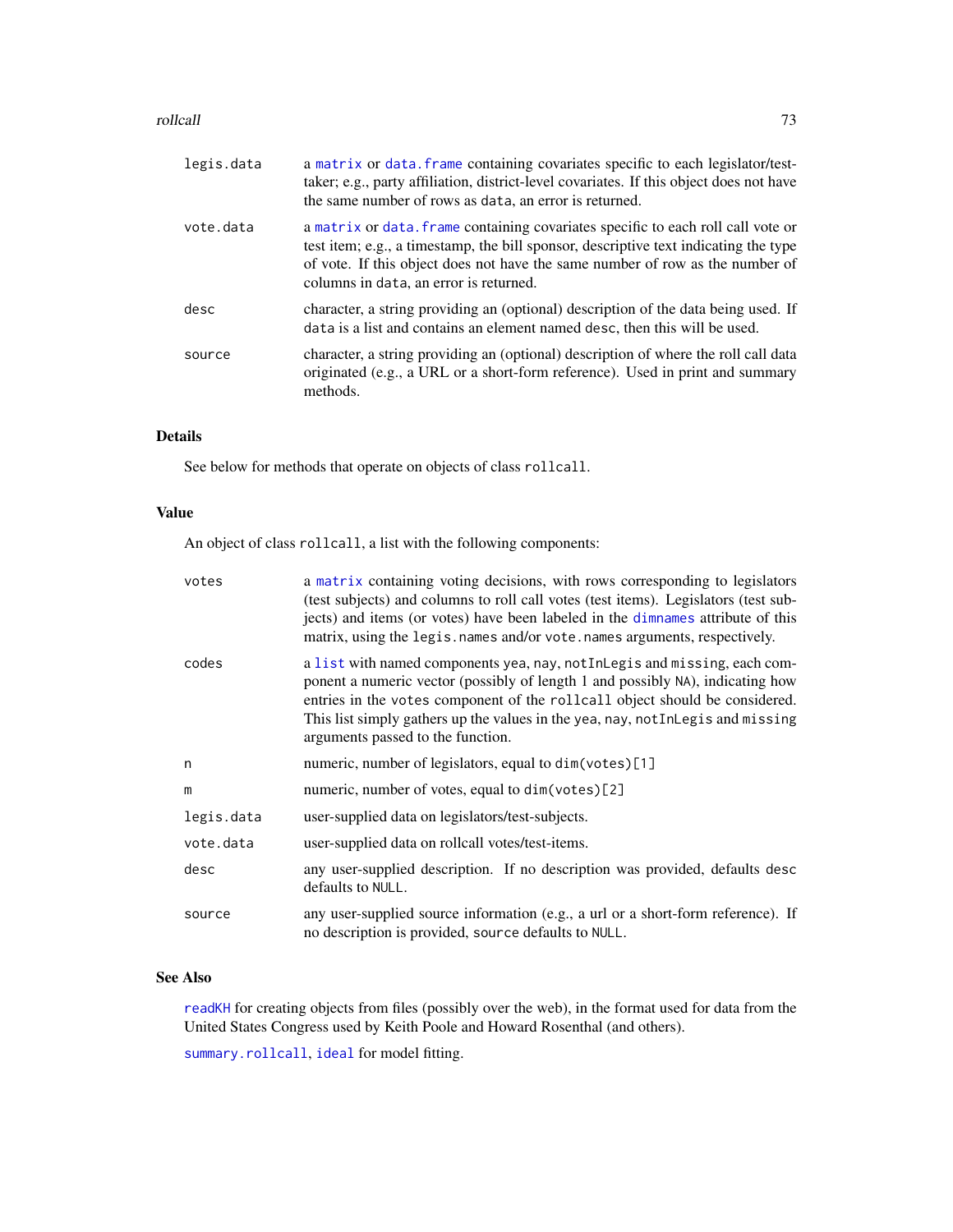# <span id="page-73-0"></span>Examples

```
## generate some fake roll call data
set.seed(314159265)
fakeData <- matrix(sample(x=c(0,1),size=5000,replace=TRUE),
                  50,100)
rc <- rollcall(fakeData)
is(rc,"rollcall") ## TRUE
rc ## print the rollcall object on screen
data(sc9497) \# Supreme Court example data
rc <- rollcall(data=sc9497$votes,
              legis.names=sc9497$legis.names,
              desc=sc9497$desc)
summary(rc,verbose=TRUE)
## Not run:
## s107
## could use readKH for this
dat <- readLines("sen107kh.ord")
dat <- substring(dat,37)
mat <- matrix(NA,ncol=nchar(dat[1]),nrow=length(dat))
for(i in 1:103){
 mat[i,] <- as.numeric(unlist(strsplit(dat[i],
                                      split=character(0))))
}
s107 <- rollcall(mat,
                yea=c(1,2,3),
                nay=c(4,5,6),
                missing=c(7,8,9),
                notInLegis=0,
                desc="107th U.S. Senate",
                source="http://voteview.ucsd.edu")
summary(s107)
## End(Not run)
```
s109 *rollcall object, 109th U.S. Senate (2005-06).*

# Description

A sample rollcall object, generated using a collection of the rollcalls of the 109th U.S. Senate (2005-2006).

# Usage

data(s109)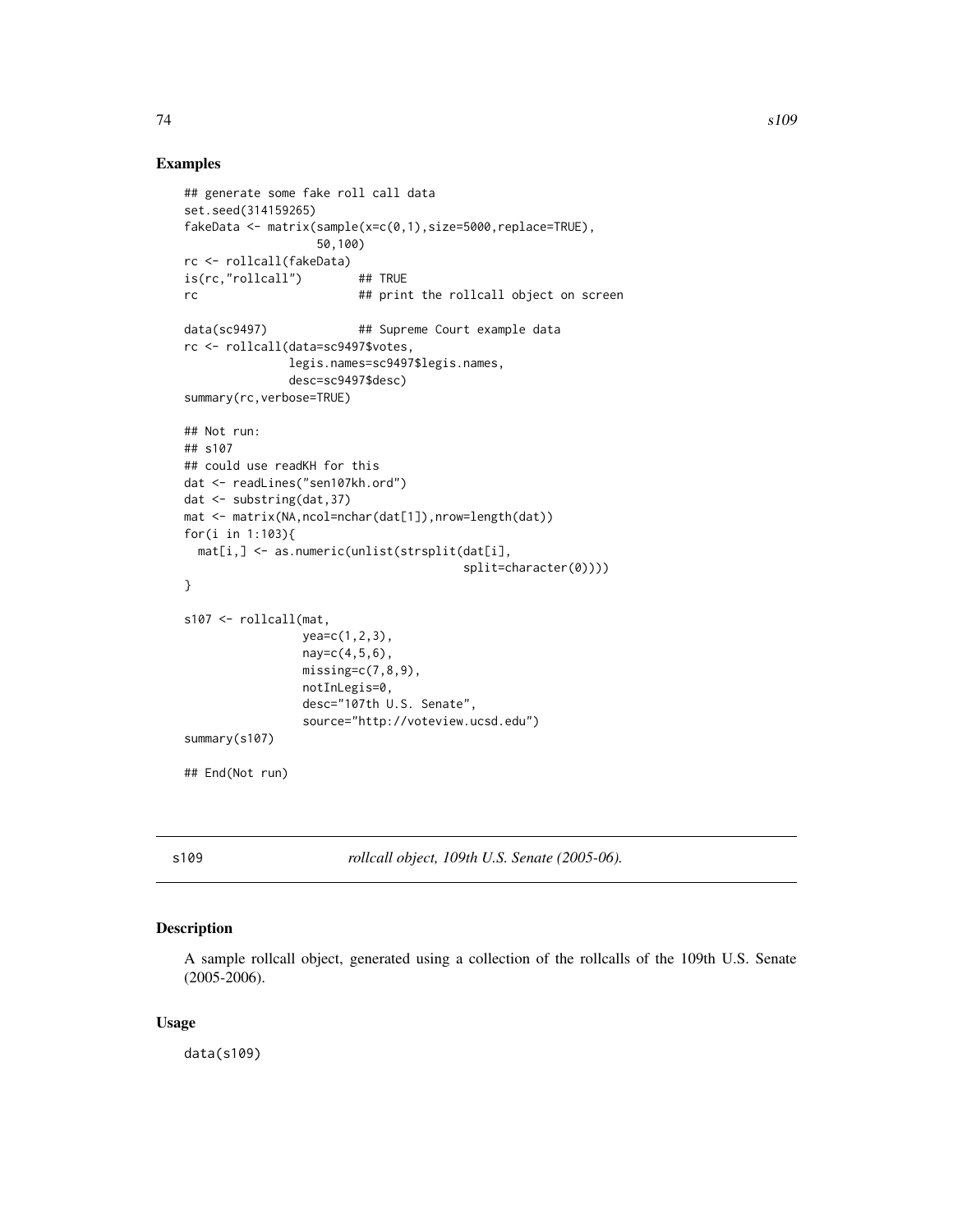# <span id="page-74-0"></span> $\frac{\text{sc9497}}{ }$

# Format

A [rollcall](#page-71-0) object containing the recorded votes of the 109th U.S. Senate, plus information identifying the legislators and the rollcalls.

# Details

Note the coding scheme used by Poole and Rosenthal; Yea (1), Nay (6) etc.

# Source

Keith Poole's web site: <https://legacy.voteview.com/senate109.htm>

Originally scraped from the Senate's web site by Jeff Lewis (UCLA).

Information identifying the votes is available at [https://voteview.com/static/data/out/rollc](https://voteview.com/static/data/out/rollcalls/S109_rollcalls.csv)alls/ [S109\\_rollcalls.csv](https://voteview.com/static/data/out/rollcalls/S109_rollcalls.csv)

# Examples

```
require(pscl)
data(s109)
is(s109,"rollcall") ## TRUE
s109 ## print method for class rollcall
summary(s109) ## summary method
summary(s109,verbose=TRUE)
## Not run:
## how s109 was created
require(pscl)
s109 <- readKH("https://voteview.com/static/data/out/votes/S109_votes.ord",
              desc="109th U.S. Senate",
              debug=TRUE)
url <- "https://voteview.com/static/data/out/rollcalls/S109_rollcalls.csv"
s109$vote.data <- data.frame(read.csv(file=url,header=TRUE))
s109$vote.data$date <- as.Date(s109$vote.data$date,
                              format="
dimnames(s109$votes)[[2]] <- paste(s109$vote.data$session,
                                 s109$vote.data$number,sep="-")
## End(Not run)
```
sc9497 *votes from the United States Supreme Court, from 1994-1997*

#### Description

This data set provides information on the United States Supreme Court from 1994-1997. Votes included are non-unanimous.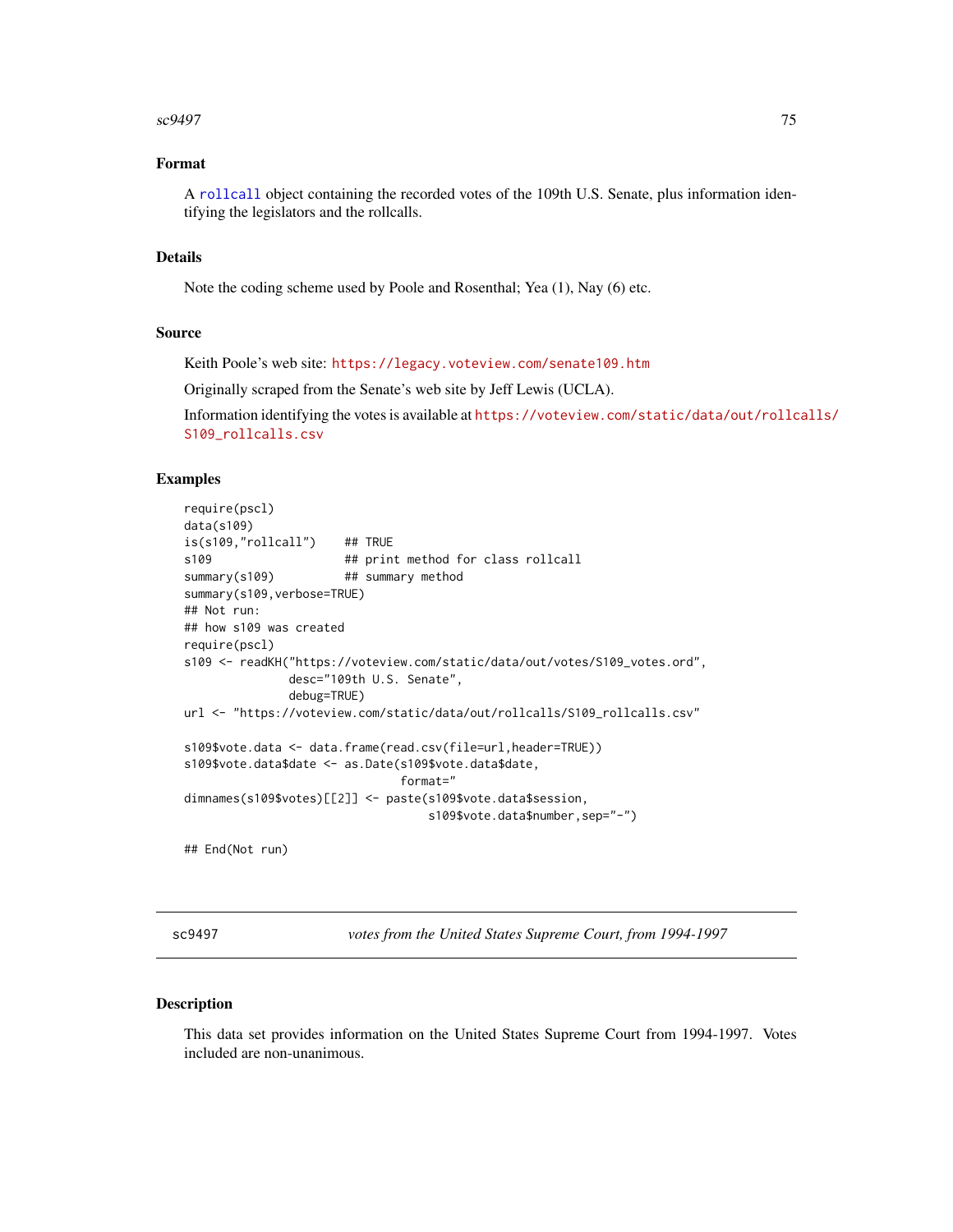#### Usage

data(sc9497)

# Format

A list containing the elements:

votes a matrix of the votes, 0=Nay, 1=Yea, NA=Abstained or missing data. The matrix columns are labeled with vote.names and the rows are labeled with legis.names.

legis.names a vector of the names of the nine Justices sitting on the court at this time.

party NULL; exists for consistency with House and Senate data sets.

state NULL; exists for consistency with House and Senate data sets.

district NULL; exists for consistency with House data sets.

id NULL; exists for consistency with House and Senate data sets.

vote.names a vector of strings numbering the cases simply to distinguish them from one another.

desc a description of the data set.

# Source

Harold J. Spaeth (1999). *United States Supreme Court Judicial Database, 1953-1997 Terms*. Ninth edition. Inter-university Consortium for Political and Social Research. Ann Arbor, Michigan. <http://www.icpsr.umich.edu/>

seatsVotes *A class for creating seats-votes curves*

# Description

Convert a vector of vote shares into a seats-vote curve object, providing estimates of partisan bias.

# Usage

 $seatsVotes(x, desc = NULL, method = "uniformSwing")$ 

# Arguments

| X      | a vector of vote shares for a specific party (either proportions or percentages)                |
|--------|-------------------------------------------------------------------------------------------------|
| desc   | descriptive text                                                                                |
| method | how to simulate a seats-vote curve; the only supported method at this stage is<br>uniformSwing. |

<span id="page-75-0"></span>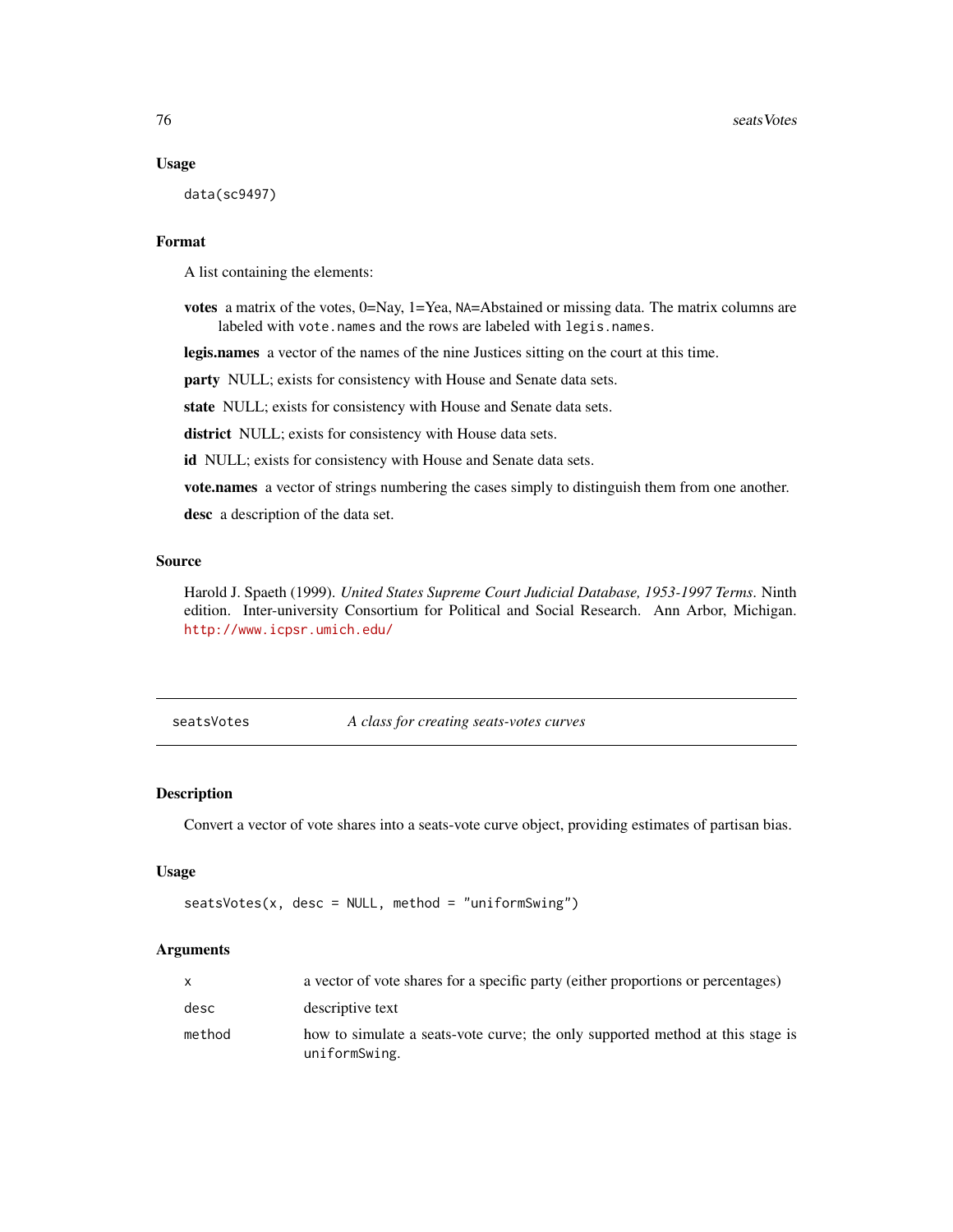#### <span id="page-76-0"></span>seatsVotes 77

#### Details

Simulation methods are required to induce a seats-votes curve given a vector of vote shares from one election. The uniform swing method simply slides the empirical distribution function of the vote shares "up" and "down", computing the proportion of the vote shares that lie above .5 (by construction, the winning percentage in a two-party election) for each new location of the vector of vote shares. That is, as the empirical CDF of the observed vote shares slides up or down, more or less seats cross the .5 threshold. A seats-votes curve is formed by plotting the seat share above .5 as a function of the average district-level vote share (a weakly monotone function, since the empirical CDF constitutes a set of sufficient statistics for this problem). The simulation is run so as to ensure that average district-level vote shares range between 0 and 1.

The extent to which the seats-votes curve departs from symmetry is known as bias. More specifically, the vertical displacement of the seats-votes curve from .5 when average district-level vote share is .5 is conventionally reported as an estimate of the bias of the electoral system.

Different methods produce different estimates of seats-votes curves and summary estimands such as bias. The uniform swing method is completely deterministic and does not produce any uncertainty assessment (e.g., confidence intervals etc).

# Value

An object of class seatsVotes, with components

| -S           | Estimated seat shares over the range of simulated average, district-level vote |
|--------------|--------------------------------------------------------------------------------|
|              | shares                                                                         |
| $\mathbf v$  | Simulated average district-level vote shares                                   |
| $\mathsf{x}$ | observed seat shares, with missing data removed                                |
| desc         | user-supplied descriptive character string                                     |
| call         | a list of class call, the call to the function                                 |

# **Note**

Additional methods to come later.

# Author(s)

Simon Jackman <simon.jackman@sydney.edu.au>

# References

Tufte, Edward R. 1973. The Relationship Between Seats and Votes in Two-Party Systems. *American Political Science Review*. 67(2):540-554.

Gelman, Andrew and Gary King. 1990. Estimating the Consequences of Electoral Redistricting. *Journal of the American Statistical Association*. 85:274-282.

Jackman, Simon. 1994. Measuring Electoral Bias: Australia, 1949-93. *British Journal of Political Science*. 24(3):319-357.

# See Also

[plot.seatsVotes](#page-49-0) for plotting methods.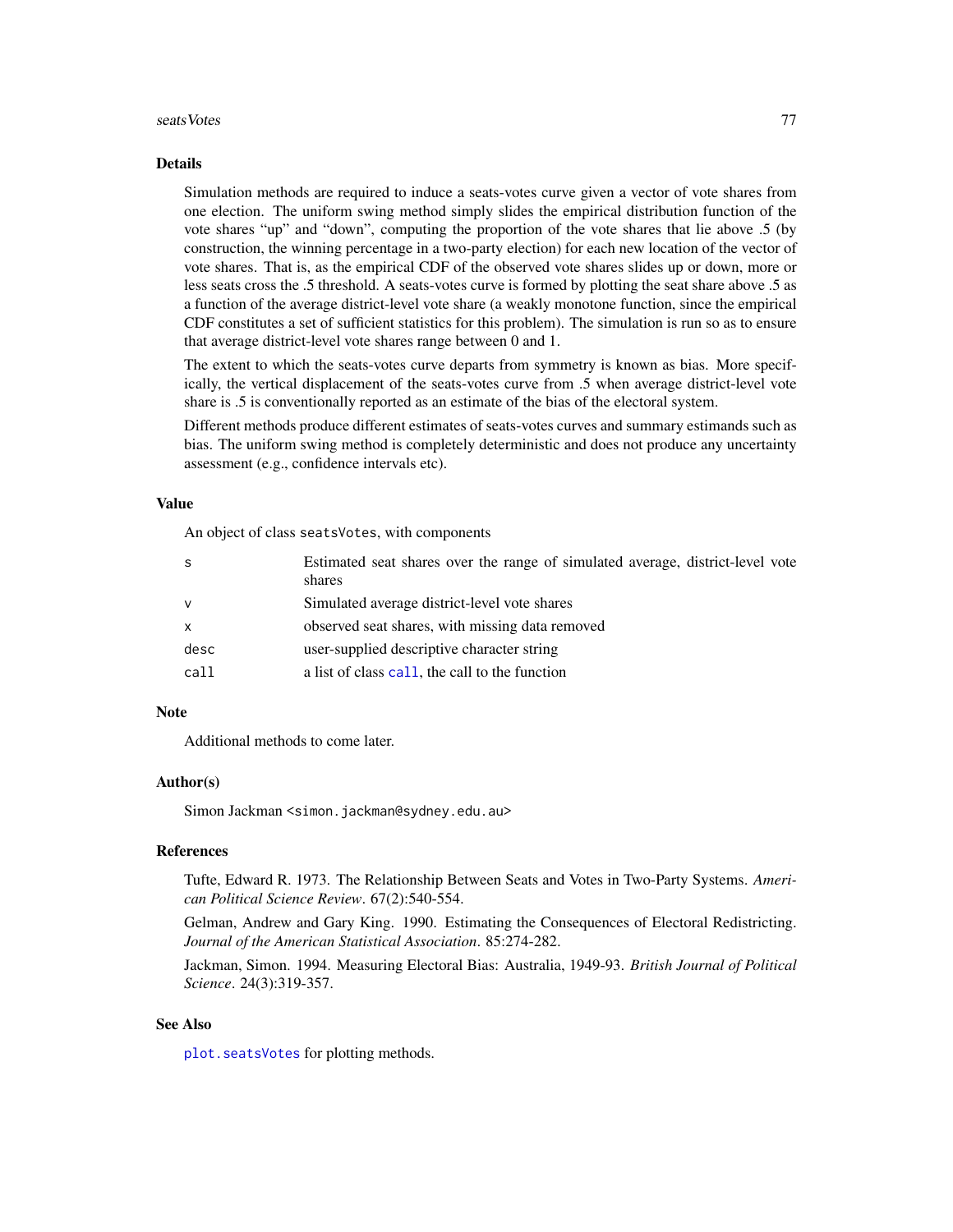78 simpi

# Examples

data(ca2006) x <- ca2006\$D/(ca2006\$D+ca2006\$R) sv <- seatsVotes(x, desc="Democratic Vote Shares, California 2006 congressional elections")

simpi *Monte Carlo estimate of pi (3.14159265...)*

# Description

Monte Carlo estimation of pi

#### Usage

simpi(n)

#### Arguments

n integer, number of Monte Carlo samples, defaults to 1000

# Details

A crude Monte Carlo estimate of  $\pi$  can be formed as follows. Sample from the unit square many times (i.e., each sample is formed with two independent draws from a uniform density on the unit interval). Compute the proportion  $p$  of sampled points that lie inside a unit circle centered on the origin; such points  $(x, y)$  have distance from the origin  $d = \sqrt{x^2 + y^2}$  less than 1. Four times p is a Monte Carlo estimate of  $\pi$ . This function is a wrapper to a simple C function, bringing noticeable speed gains and memory efficiencies over implementations in native R.

Contrast this Monte Carlo method with Buffon's needle and refinements thereof (see the discussion in Ripley (1987, 193ff).

# Value

```
the Monte Carlo estimate of \pi
```
# Author(s)

Simon Jackman <simon.jackman@sydney.edu.au>

# References

Ripley, Brain D. 1987 [2006]. *Stochastic Simulation*. Wiley: Hoboken, New Jersey.

<span id="page-77-0"></span>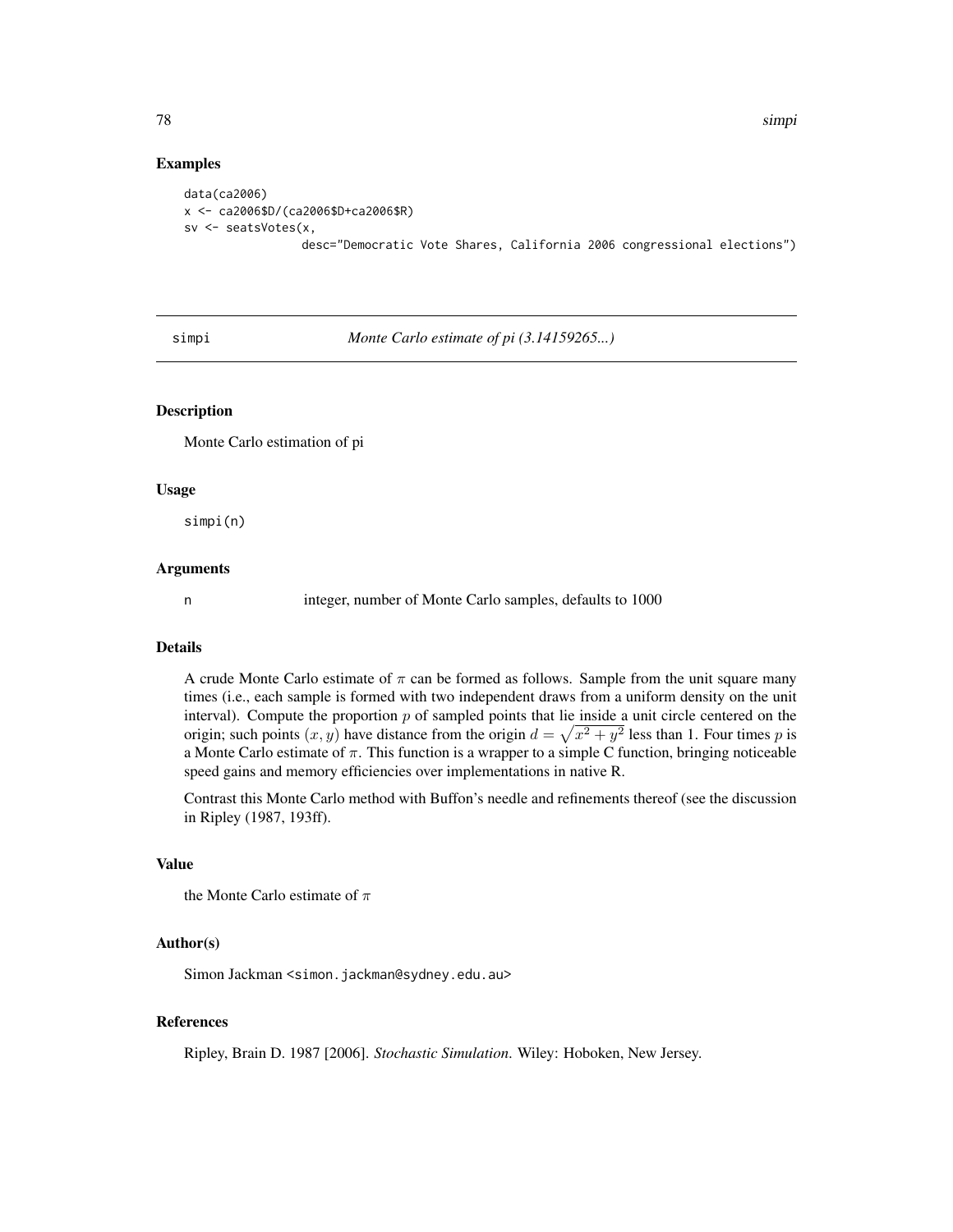#### <span id="page-78-0"></span>state.info 79

# Examples

```
seed <- round(pi*10000) ## hah hah hah
m < - 6z \leq -\text{rep}(NA,m)lim <- rep(NA,m)
for(i in 1:m){
  cat(paste("simulation for ",i,"\n"))
  set.seed(seed)
  timings <- system.time(z[i] <- simpi(10^i))
  print(timings)
  cat("\n'\)lim[i] \leftarrow qbinom(prob=pi/4,size=10^i,.975)/10^i * 4
}
## convert to squared error
z < -(z - pi)^2\lim <- (\lim -pi)^2plot(x=1:m,
     y=z,
     type="b",
     pch=16,
     log="y",
     axes=FALSE,
     ylim=range(z,lim),
     xlab="Monte Carlo Samples",
     ylab="Log Squared Error")
lines(1:m,lim,col="blue",type="b",pch=1)
legend(x="topright",
       legend=c("95% bound",
         "Realized"),
       pch=c(1,16),
       lty=c(1,1),col=c("blue","black"),
       bty="n")
axis(1,at=1:m,
     labels=c(expression(10^{1}),
       expression(10^{2}),
       expression(10^{3}),
       expression(10^{4}),
       expression(10^{5}),
       expression(10^{6})))
axis(2)
```
state.info *information about the American states needed for U.S. Congress*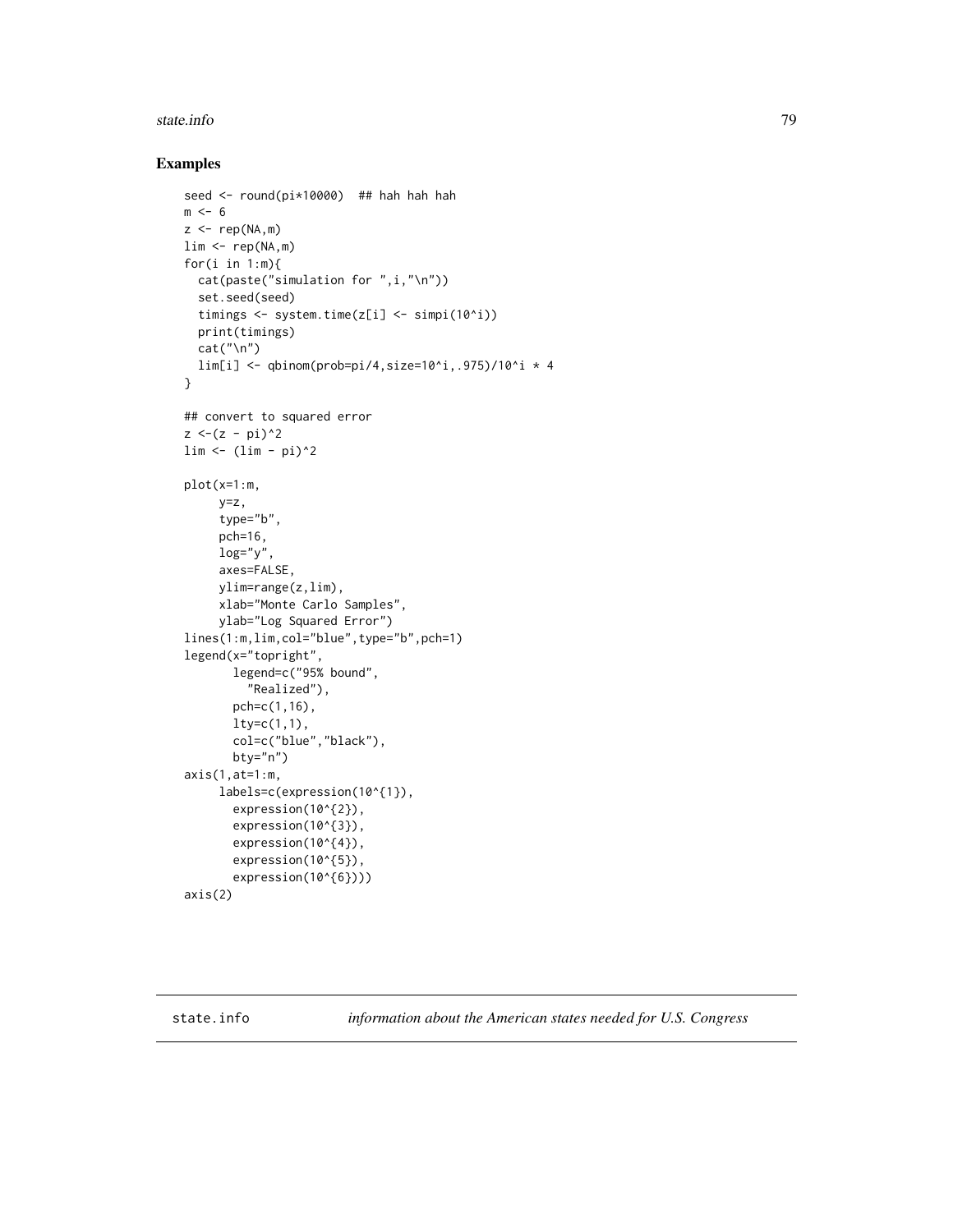#### <span id="page-79-0"></span>Description

Numeric codes and names of 50 states and the District of Columbia, required to parse Keith Poole and Howard Rosenthal's collections of U.S. Congressional roll calls.

# Usage

data(state.info)

#### Format

icpsr integer, numeric code for state used by the Inter-university Consortium for Political and Social Research

state character, name of state or Washington D.C.

year numeric or NA, year of statehood

# Details

The function [readKH](#page-66-0) converts the integer ICPSR codes into strings, via a table lookup in this data frame. Another table lookup in [state.abb](#page-0-0) provides the 2-letter abbreviation commonly used in identifying American legislators, e.g., KENNEDY,E (D-MA).

# Source

Various ICPSR codebooks. <http://www.icpsr.umich.edu>

#### See Also

[state](#page-0-0)

summary.ideal *summary of an ideal object*

# Description

Provides a summary of the output from ideal point estimation contained in an object of class ideal.

# Usage

```
## S3 method for class 'ideal'
summary(object, prob=.95,
              burnin=NULL,
              sort=TRUE,
              include.beta=FALSE,...)
```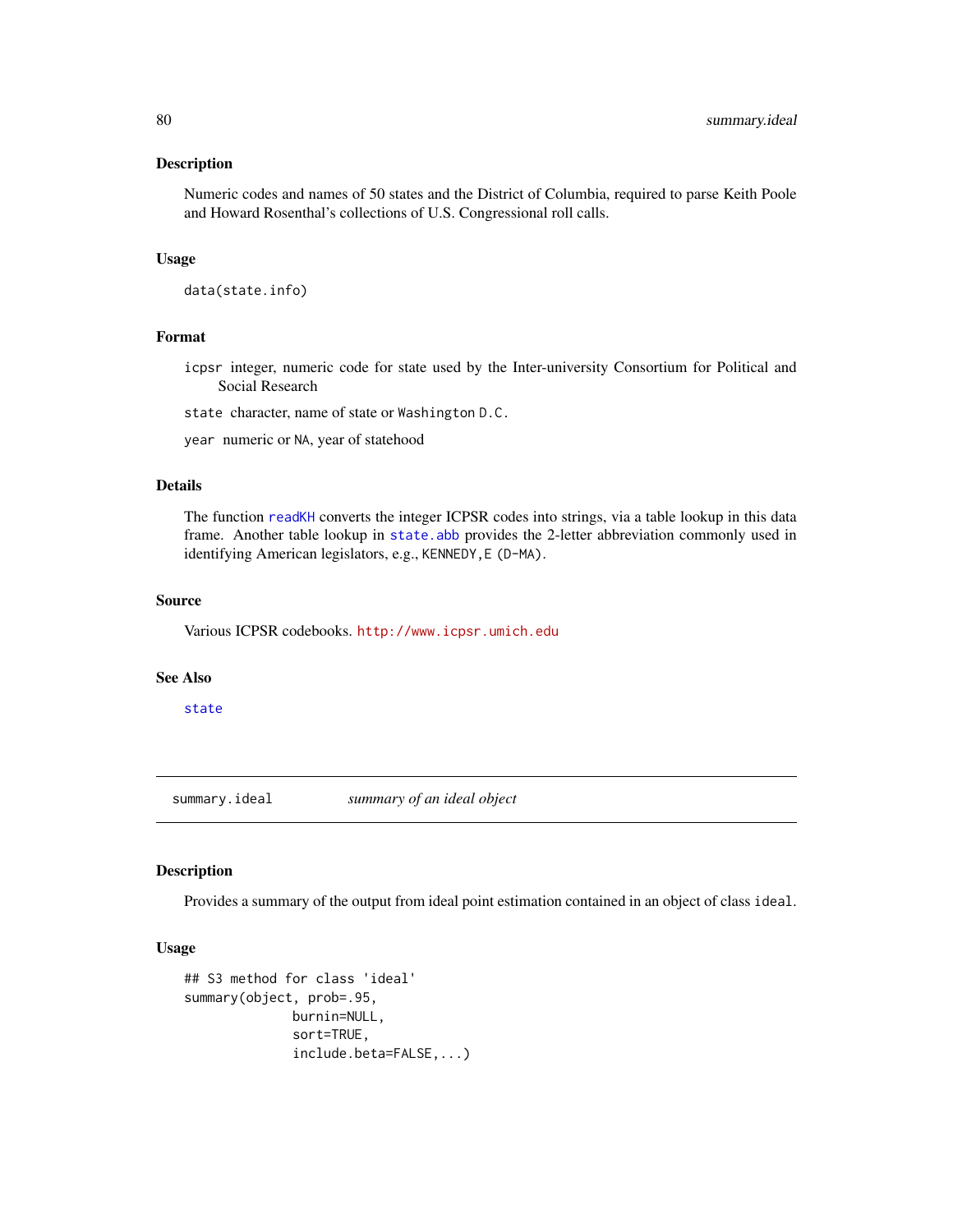# <span id="page-80-0"></span>summary.ideal 81

# Arguments

| object       | an object of class ideal.                                                                                                                                                     |  |
|--------------|-------------------------------------------------------------------------------------------------------------------------------------------------------------------------------|--|
| prob         | scalar, a proportion between 0 and 1, the content of the highest posterior density<br>(HPD) interval to compute for the parameters                                            |  |
| burnin       | of the recorded MCMC samples, how many to discard as burnin? Default is<br>NULL, in which case the value of burnin in the ideal object is used.                               |  |
| sort         | logical, default is TRUE, indicating that the summary of the ideal points be sorted<br>by the estimated posterior means (lowest to highest)                                   |  |
| include.beta | whether or not to calculate summary statistics of beta, if beta is available. If<br>the item parameters were not stored in the ideal object, then include beta is<br>ignored. |  |
| $\cdots$     | further arguments passed to or from other functions                                                                                                                           |  |

# Details

The test of whether a given discrimination parameter is distinguishable from zero first checks to see if the two most extreme quantiles are symmetric around .5 (e.g., as are the default value of .025 and .975). If so, the corresponding quantiles of the MCMC samples for each discrimination parameter are inspected to see if they have the same sign. If they do, then the corresponding discrimination parameter is flagged as distinguishable from zero; otherwise not.

# Value

An item of class summary.ideal with elements:

| object      | the name of the ideal object as an unevaluated expression, produced by<br>match.call()\$object                                                                                                                                                                                       |
|-------------|--------------------------------------------------------------------------------------------------------------------------------------------------------------------------------------------------------------------------------------------------------------------------------------|
| $x$ m       | n by d matrix of posterior means for the ideal points                                                                                                                                                                                                                                |
| xsd         | n by d matrix of posterior means for the ideal points                                                                                                                                                                                                                                |
| <b>xHDR</b> | n by 2 by d array of HDRs for the ideal points                                                                                                                                                                                                                                       |
| bm          | m by d+1 matrix of posterior means for the item parameters                                                                                                                                                                                                                           |
| bsd         | m by d+1 matrix of posterior standard deviation for the item parameters                                                                                                                                                                                                              |
| bHDR        | m by 2 by d+1 array of HDRs for the item parameters                                                                                                                                                                                                                                  |
| bSig        | a list of length d, each component a vector of length m, of mode logical, equal<br>to TRUE if the corresponding discrimination parameter is distinguishable from<br>zero; see Details. If store item was set to FALSE when ideal was invoked,<br>then bSig is a list of length zero. |
| party.quant | if party information is available through the rollcall object that was used<br>to run ideal, then party quant gives the posterior mean of the legislators'<br>ideal points by party, by dimension. If no party information is available, then<br>party.quant=NULL.                   |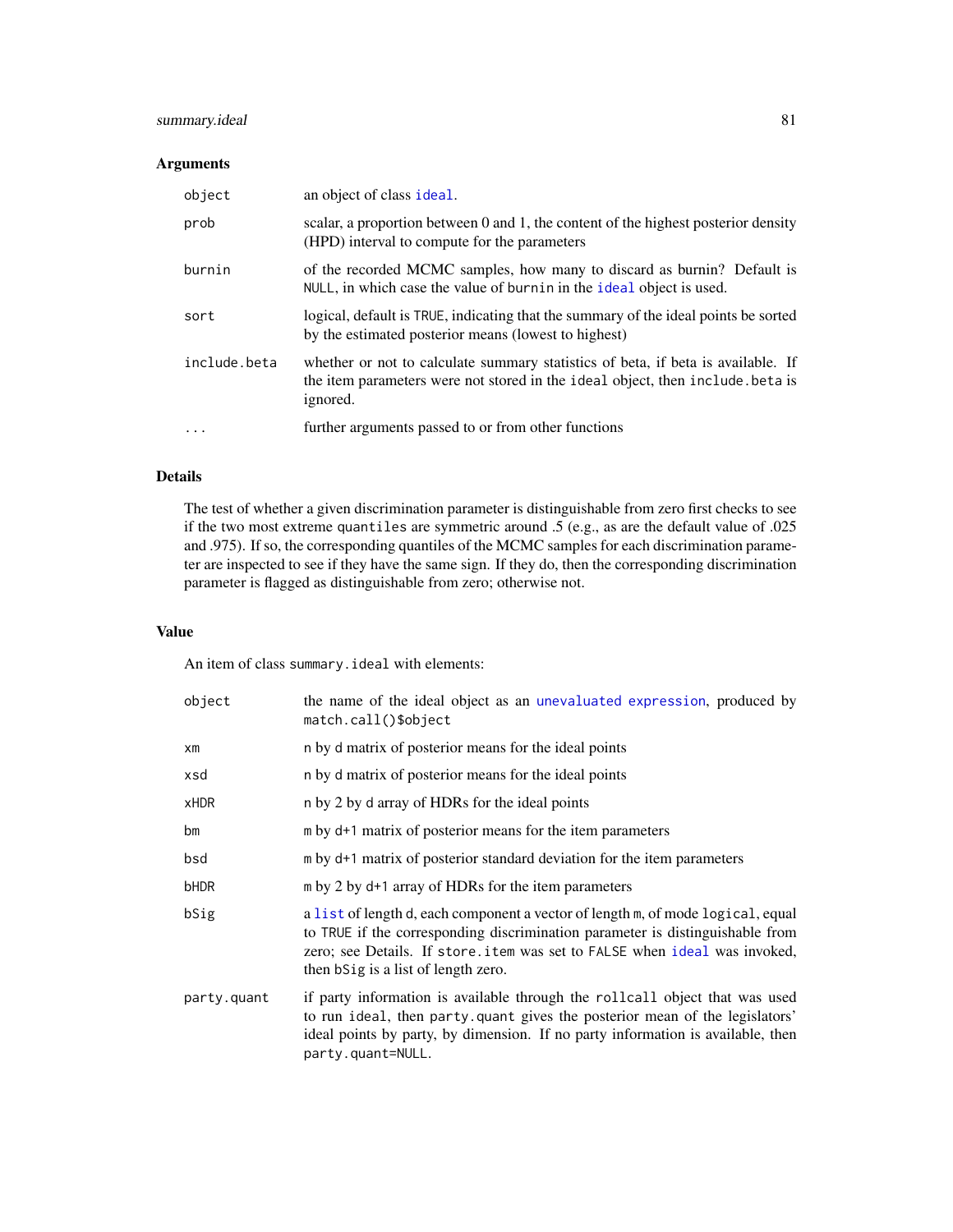When specifying a value of burnin different from that used in fitting the [ideal](#page-31-0) object, note a distinction between the iteration numbers of the stored iterations, and the number of stored iterations. That is, the n-th iteration stored in an [ideal](#page-31-0) object will not be iteration n if the user specified thin>1 in the call to [ideal](#page-31-0). Here, iterations are tagged with their iteration number. Thus, if the user called [ideal](#page-31-0) with thin=10 and burnin=100 then the stored iterations are numbered 100,110,120,... Any future subsetting via a burnin refers to this iteration number.

# Author(s)

Simon Jackman <simon.jackman@sydney.edu.au>

#### See Also

[ideal](#page-31-0)

#### Examples

```
f <- system.file("extdata","id1.rda",package="pscl")
load(f)
summary(id1)
## Not run:
data(s109)
cl2 <- constrain.legis(s109,
                       x=list("KENNEDY (D MA)"=c(-1,0),
                         "ENZI (R WY)"=c(1, 0),
                         "CHAFEE (R \, RI)"=c(0, -.5)),
                       d=2)
id2Constrained <- ideal(s109,
                        d=2,
                        priors=cl2, ## priors (w constraints)
                        startvals=cl2, ## start value (w constraints)
                        store.item=TRUE,
                        maxiter=5000,
                        burnin=500,
                        thin=25)
summary(id2Constrained,
        include.items=TRUE)
## End(Not run)
```
<span id="page-81-0"></span>summary.rollcall *summarize a rollcall object*

# Description

Provides a summary of the information about votes, legislators, etc in a [rollcall](#page-71-0) object.

# <span id="page-81-1"></span>Note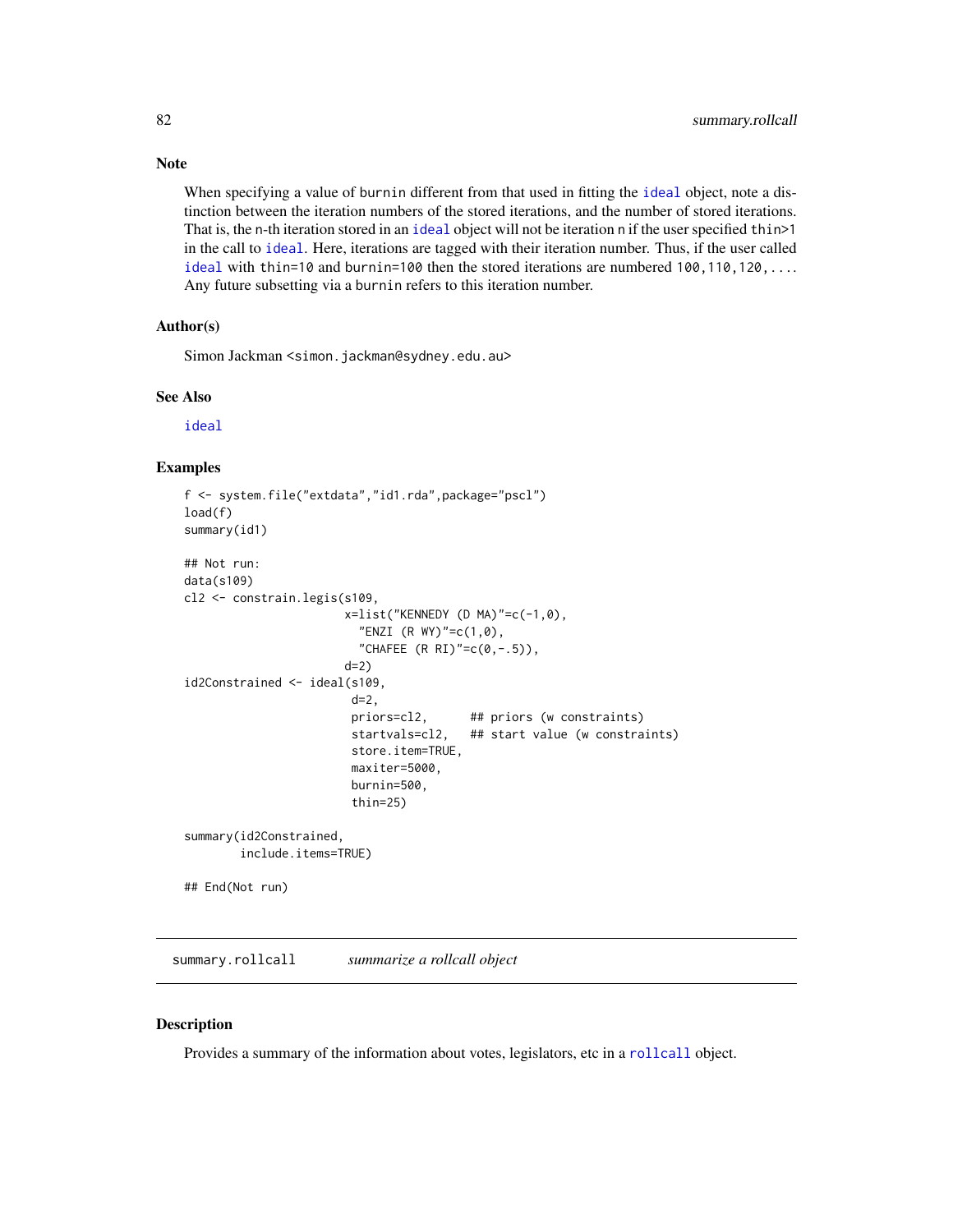# <span id="page-82-0"></span>summary.rollcall 83

# Usage

```
## S3 method for class 'rollcall'
summary(object,
                 dropList=NULL,
                 verbose=FALSE, debug=FALSE, ...)
```

```
## S3 method for class 'summary.rollcall'
print(x, digits=1, ...)
```
# Arguments

| object   | an rollcall object.                                                                                                                  |
|----------|--------------------------------------------------------------------------------------------------------------------------------------|
| dropList | a list or alist, listing voting decisions, legislators and/or votes to be dropped<br>from the summary; see dropRollCall for details. |
| verbose  | logical, if TRUE, compute legislator-specific and vote-specific Yea/Nay/NA sum-<br>maries                                            |
| debug    | logical, if TRUE, print messages to console during processing of the rollcall<br>object                                              |
| x        | an object of class summary.rollcall                                                                                                  |
| digits   | number of decimal places in printed display                                                                                          |
| $\cdot$  | further arguments passed to or from other methods.                                                                                   |
|          |                                                                                                                                      |

# Value

An object of class summary.rollcall with the following elements (depending on the logical flag verbose):

| n            | number of legislators in the rollcall object, after processing the dropList                                                                                                                        |  |
|--------------|----------------------------------------------------------------------------------------------------------------------------------------------------------------------------------------------------|--|
| m            | number of roll call votes in the rollcall object, after processing the dropList                                                                                                                    |  |
| codes        | a list that describes how the voting decisions in the rollcall matrix (object \$votes)<br>map into "Yea" and "Nay" etc, after processing the drop List; see rollcall for<br>more details           |  |
| allVotes     | a matrix containing a tabular breakdown of all votes in the rollcall matrix<br>(object\$votes), after processing the dropList                                                                      |  |
| partyTab     | a tabular breakdown of the legislators' party affiliations, after processing the<br>dropList, and only if party affiliations are supplied asobject\$legis.data\$party;<br>see rollcall for details |  |
| lopSided     | a tabular summary of the frequency of lop-sided roll call votes in the rollcall<br>object, again, after processing the droplist                                                                    |  |
| legisTab     | a tabular summary of each legislators' voting history                                                                                                                                              |  |
| partyLoyalty | the proportion of times that each legislator votes the way that a majority of his<br>or her fellow partisans did, provided party affiliations are available                                        |  |
| voteTab      | a tabular summary of each rollcall's votes                                                                                                                                                         |  |
| call         | the matched call used to invoke summary.rollcall                                                                                                                                                   |  |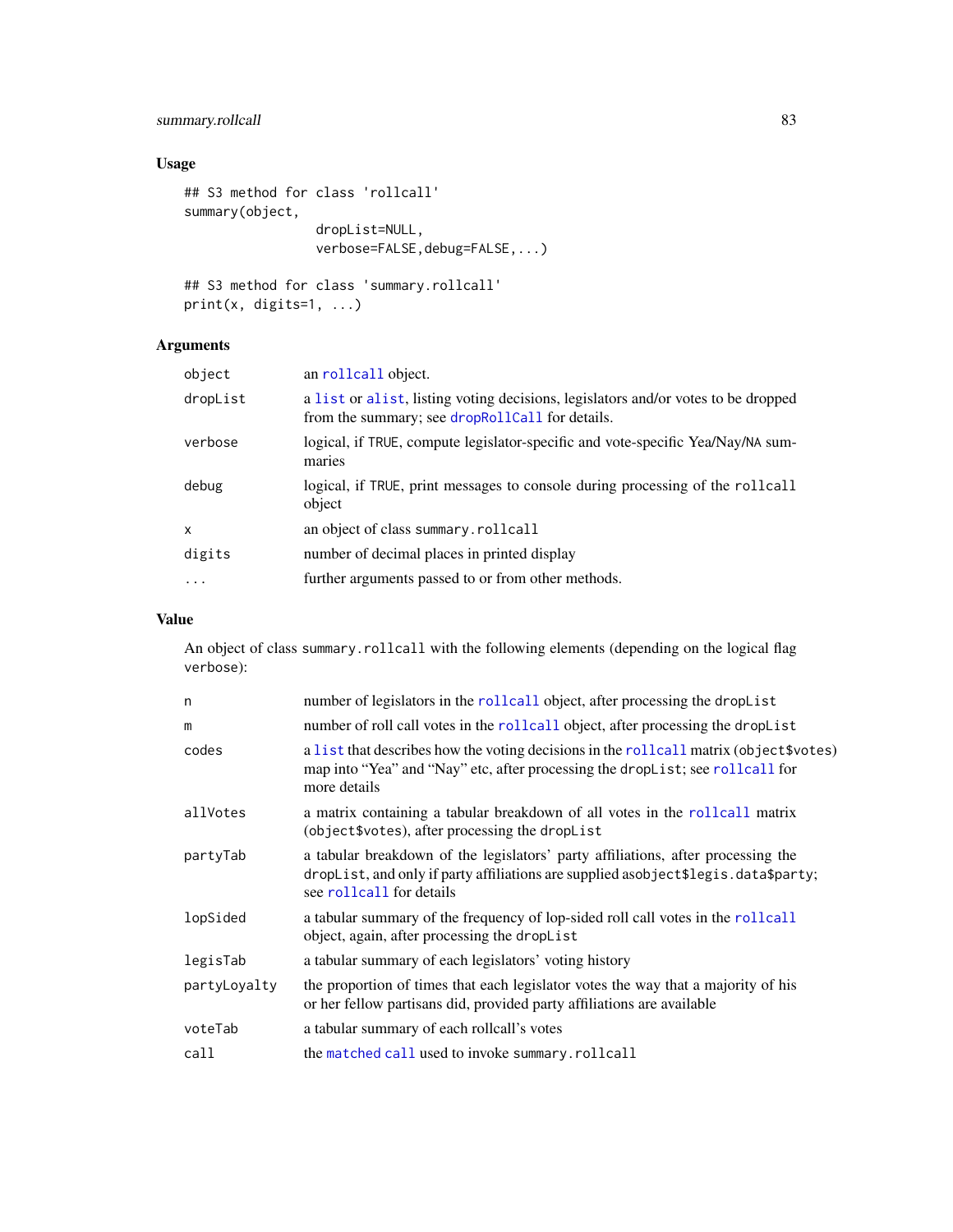84 tracex and the contract of the contract of the contract of the contract of the contract of the contract of the contract of the contract of the contract of the contract of the contract of the contract of the contract of

# See Also

[rollcall](#page-71-0)

# Examples

```
set.seed(314159265)
fakeData <- matrix(sample(x=c(0,1),size=1000,replace=TRUE),
                   10,100)
rc <- rollcall(fakeData)
rc
data(sc9497)
rc <- rollcall(sc9497)
summary(rc)
data(s109)
summary(s109)
summary(s109,verbose=TRUE)
```
tracex *trace plot of MCMC iterates, posterior density of legislators' ideal points*

# Description

Produces a trace plot of the MCMC samples from the posterior density of legislators' [ideal](#page-31-0) points.

# Usage

```
tracex(object, legis=NULL, d=1, conf.int=0.95,
      multi = FALSE, burnin=NULL,span=.25,
      legendLoc="topright")
```
# Arguments

| object   | an object of class ideal.                                                                                                                                                         |
|----------|-----------------------------------------------------------------------------------------------------------------------------------------------------------------------------------|
| legis    | a vector of either the names of legislators (or partial matches of the names as<br>given in the dimnames of object\$x.                                                            |
| d        | numeric, either a scalar or a vector of length two, the dimension(s) to be traced.                                                                                                |
| conf.int | numeric, the level of the confidence interval on the posterior mean to be plotted.                                                                                                |
| multi    | logical, multiple plotting panels, one per legislators? If FALSE (default) and<br>$length(d) = 2$ , display traces for all selected legislators' ideal points on the one<br>plot. |
| burnin   | of the recorded MCMC samples, how many to discard as burnin? Default is<br>NULL, in which case the value of burnin in the ideal object is used.                                   |

<span id="page-83-0"></span>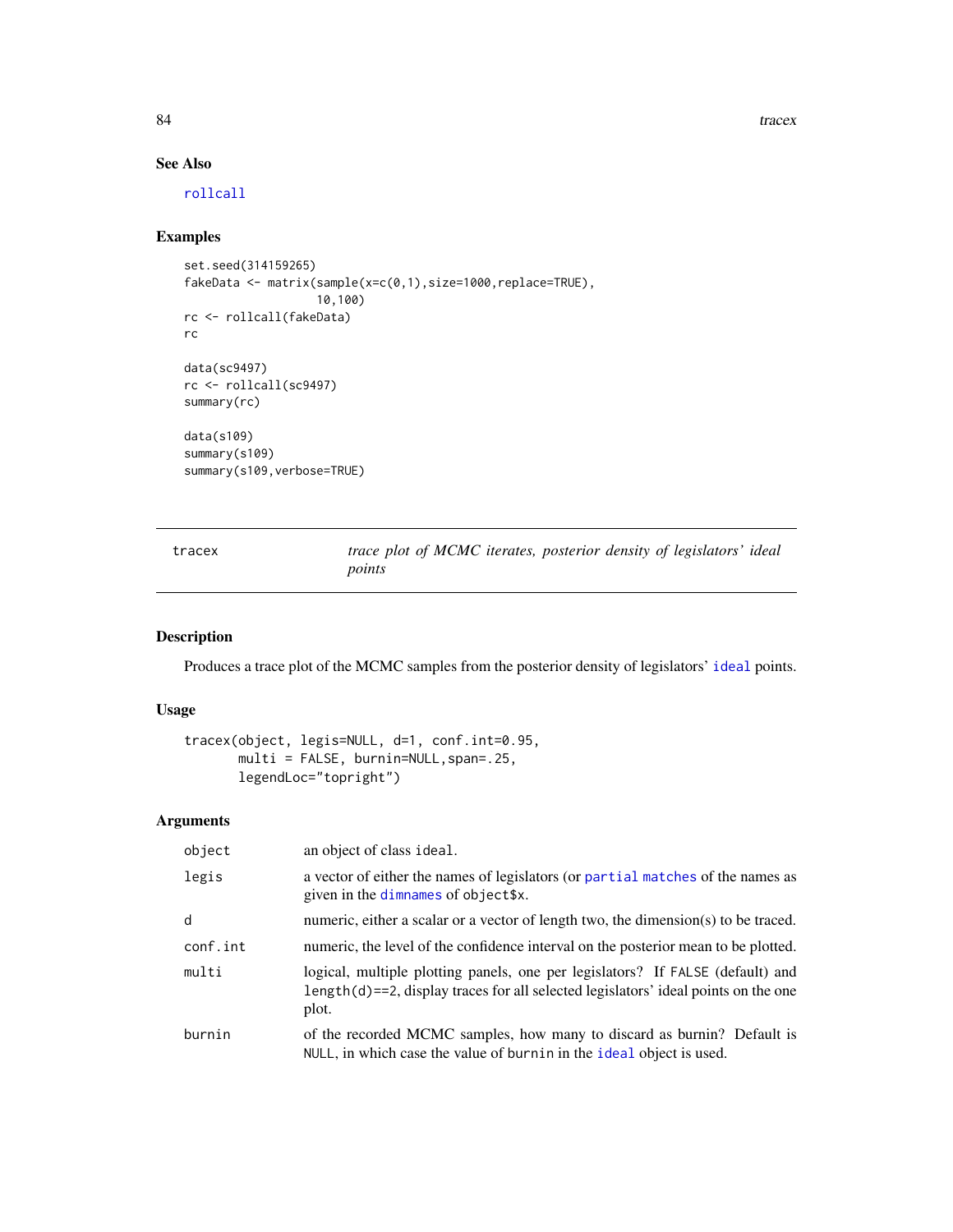<span id="page-84-0"></span>tracex 85

| span      | numeric, a proportion, the span to be used when calling loess to generate a<br>moving average for trace plots when d=1                                                          |
|-----------|---------------------------------------------------------------------------------------------------------------------------------------------------------------------------------|
| legendLoc | numeric or character, and possibly a vector, specifying where to place the legend<br>when d=1; setting legendLoc=NULL will suppress the legend for all requested<br>trace plots |

# Details

Produces a trace plot showing the history of the MCMC iterations for the ideal point of each of the legislators (partially) named in legis. For d=1, each trace plot includes a trace over iterations, the cumulative mean, a moving average, the MCMC-based estimate of the mean of the posterior, and a confidence interval (specified by conf.int) around the mean of the posterior (using the estimated [quantiles](#page-0-0)) of the respective MCMC iterates). All of these values are calculated discarding the initial burnin iterations.

When d is a vector of length two, a 2-dimensional trace plot is displayed, with the d[1] dimension on the horizontal axis, and the d[2] dimension on the vertical axis.

When d=1, a legend will be placed on the plot; the option legendLoc controls the placing of the legend. legendLoc may be a vector, specifying a unique legend location for each requested trace plots. If legendLoc is of length 1, it will be [rep](#page-0-0)licated to have length equal to the number of requested trace plots.

# See Also

[ideal](#page-31-0); [pmatch](#page-0-0) for matching legislators' names. See [legend](#page-0-0) for valid options to legendLoc.

#### Examples

```
data(s109)
f <- system.file("extdata","id1.rda",package="pscl")
load(f)
tracex(id1,legis="KENN")
## n.b., no such legislator named Thomas Bayes
tracex(id1,legis=c("KENN","BOX","KYL","Thomas Bayes"))
f <- system.file("extdata","id2.rda",package="pscl")
load(f)
tracex(id2,d=1,legis=c("KENNEDY","BOXER","KYL","Thomas Bayes"))
tracex(id2,d=2,legis=c("KENNEDY","BOXER","KYL","Thomas Bayes"))
tracex(id2,d=1:2,
      legis=c("KENNEDY","BOXER","KYL","Thomas Bayes"))
## partial matching
tracex(id2,d=1:2,
      legis=c("KENN","BOX","BID","SNO","SPEC","MCCA","KYL",
               "Thomas Bayes"),
      multi=TRUE)
```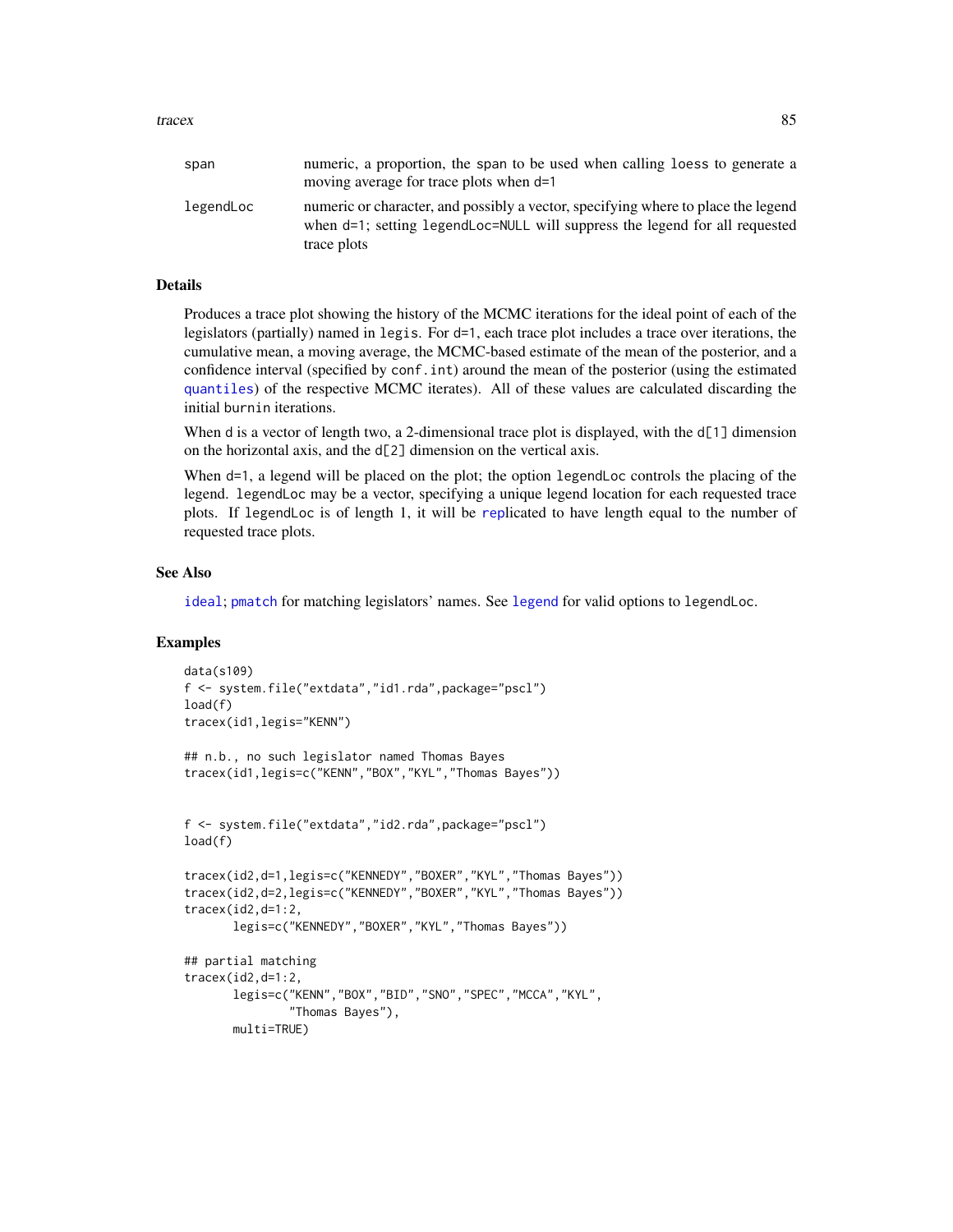# <span id="page-85-0"></span>Description

Electoral returns, selected constituencies, 1992 general election for the British House of Commons

# Usage

data(UKHouseOfCommons)

#### Format

A data frame with 521 observations on the following 12 variables.

constituency a character vector, name of the House of Commons constituency

county a character vector, county of the House of Commons constituency

y1 a numeric vector, log-odds of Conservative to LibDem vote share

y2 a numeric vector, log-odds of Labor to LibDem vote share

y1lag a numeric vector, y1 from previous election

y2lag a numeric vector, y2 from previous election

coninc a numeric vector, 1 if the incumbent is a Conservative, 0 otherwise

labinc a numeric vector, 1 if the incumbent is from the Labor Party, 0 otherwise

libinc a numeric vector, 1 if the incumbent is from the LibDems, 0 otherwise

v1 a numeric vector, Conservative vote share (proportion of 3 party vote)

v2 a numeric vector, Labor vote share (proportion of 3 party vote)

v3 a numeric vector, LibDem vote share (proportion of 3 party vote)

# Details

These data span only 521 of the 621 seats in the House of Commons at the time of 1992 election. Seats missing either a Conservative, Labor, or a LibDem candidate appear to have been dropped.

The original Katz and King data set does not have case labels. I used matches to an additional data source to recover a set of constituency labels for these data; labels could not recovered for two of the constituencies.

#### Source

Jonathan Katz; Gary King. 1999. "Replication data for: A Statistical Model of Multiparty Electoral Data", <http://hdl.handle.net/1902.1/QIGTWZYTLZ>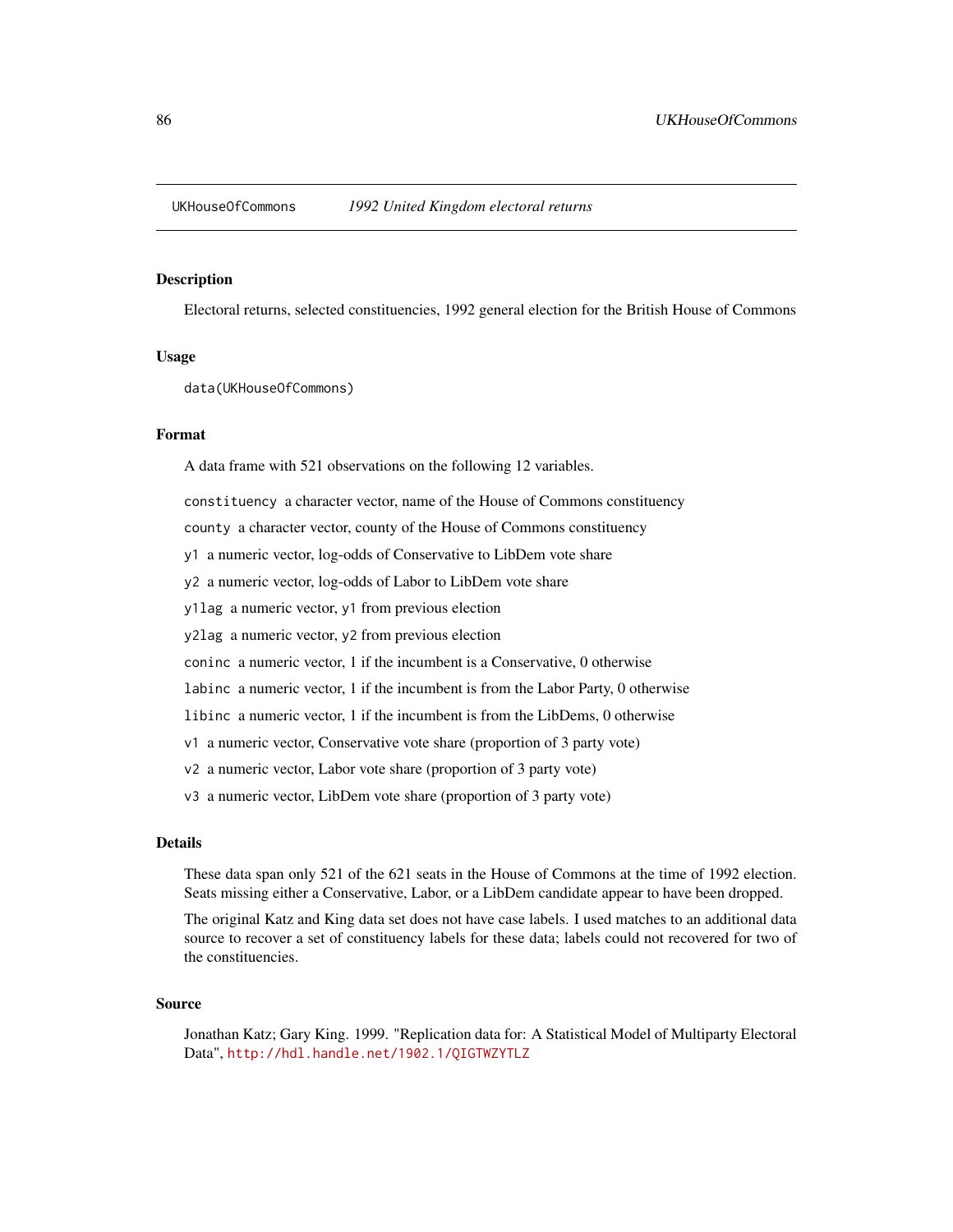# <span id="page-86-0"></span>unionDensity 87

# References

Katz, Jonathan and Gary King. 1999. "A Statistical Model for Multiparty Electoral Data". *American Political Science Review*. 93(1): 15-32.

Jackman, Simon. 2009. *Bayesian Analysis for the Social Sciences*. Wiley: Chichester. Example 6.9.

# Examples

```
data(UKHouseOfCommons)
tmp <- UKHouseOfCommons[,c("v1","v2","v3")]
summary(apply(tmp,1,sum))
col <- rep("black",dim(tmp)[1])
col[UKHouseOfCommons$coninc==1] <- "blue"
col[UKHouseOfCommons$labinc==1] <- "red"
col[UKHouseOfCommons$libinc==1] <- "orange"
library(vcd)
vcd::ternaryplot(tmp,
                 dimnames=c("Cons","Lab","Lib-Dem"),
                 labels="outside",
                 col=col,
                 pch=1,
                 main="1992 UK House of Commons Election",
                 cex=.75)
```
unionDensity *cross national rates of trade union density*

# Description

Cross-national data on relative size of the trade unions and predictors, in 20 countries. Two of the predictors are highly collinear, and are the source of a debate between Stephens and Wallerstein (1991), later reviewed by Western and Jackman (1994).

# Usage

```
data(unionDensity)
```
# Format

- unionnumeric, percentage of the total number of wage and salary earners plus the unemployed who are union members, measured between 1975 and 1980, with most of the data drawn from 1979
- leftnumeric, an index tapping the extent to which parties of the left have controlled governments since 1919, due to Wilensky (1981).
- sizenumeric, log of labor force size, defined as the number of wage and salary earners, plus the unemployed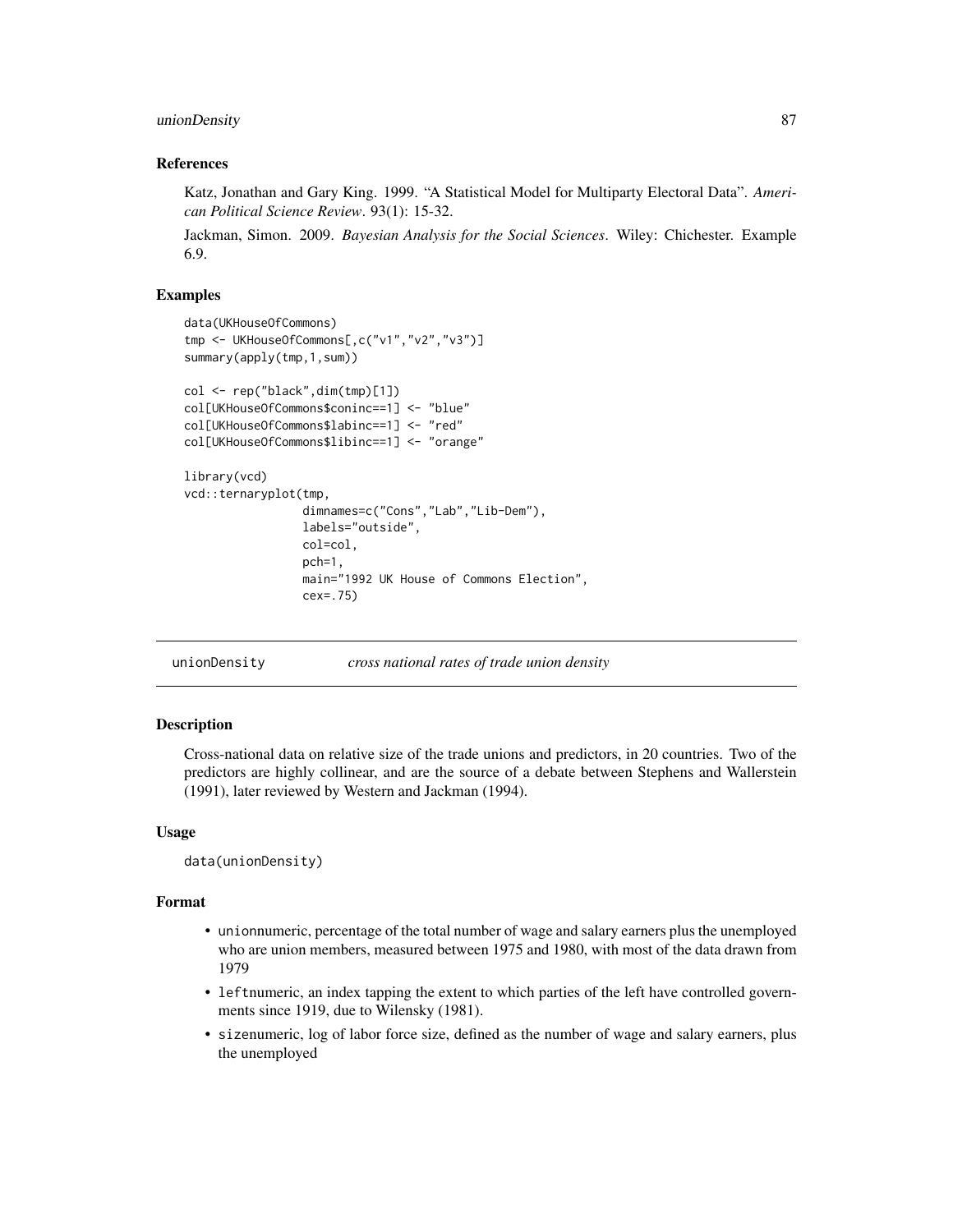<span id="page-87-0"></span>• concennumeric, percentage of employment, shipments, or production accounted for by the four largest enterprises in a particular industry, averaged over industries (with weights proportional to the size of the industry) and the resulting measure is normalized such that the United States scores a 1.0, and is due to Pryor (1973). Some of the scores on this variable are imputed using procedures described in Stephens and Wallerstein (1991, 945).

# Source

Pryor, Frederic. 1973. *Property and Industrial Organization in Communist and Capitalist Countries*. Bloomington: Indiana University Press.

Stephens, John and Michael Wallerstein. 1991. Industrial Concentration, Country Size and Trade Union Membership. *American Political Science Review* 85:941-953.

Western, Bruce and Simon Jackman. 1994. Bayesian Inference for Comparative Research. *American Political Science Review* 88:412-423.

Wilensky, Harold L. 1981. Leftism, Catholicism, Democratic Corporatism: The Role of Political Parties in Recent Welfare State Development. In *The Development of Welfare States in Europe and America*, ed. Peter Flora and Arnold J. Heidenheimer. New Brunswick: Transaction Books.

# References

Jackman, Simon. 2009. *Bayesian Analysis for the Social Sciences*. Wiley: Hoboken, New Jersey.

#### Examples

```
data(unionDensity)
summary(unionDensity)
pairs(unionDensity,
      labels=c("Union\nDensity",
        "Left\nGovernment",
        "log Size of\nLabor Force",
        "Economic\nConcentration"),
      lower.panel=function(x,y,digits=2){
        r \leftarrow cor(x, y)par(usr=c(0,1,0,1))
        text(.5,.5,
             format(c(r,0.123456789),digits=digits)[1],
             cex=1.5)
      }
      )
ols <- lm(union ~ left + size + concen,
          data=unionDensity)
summary(ols)
```
vectorRepresentation *convert roll call matrix to series of vectors*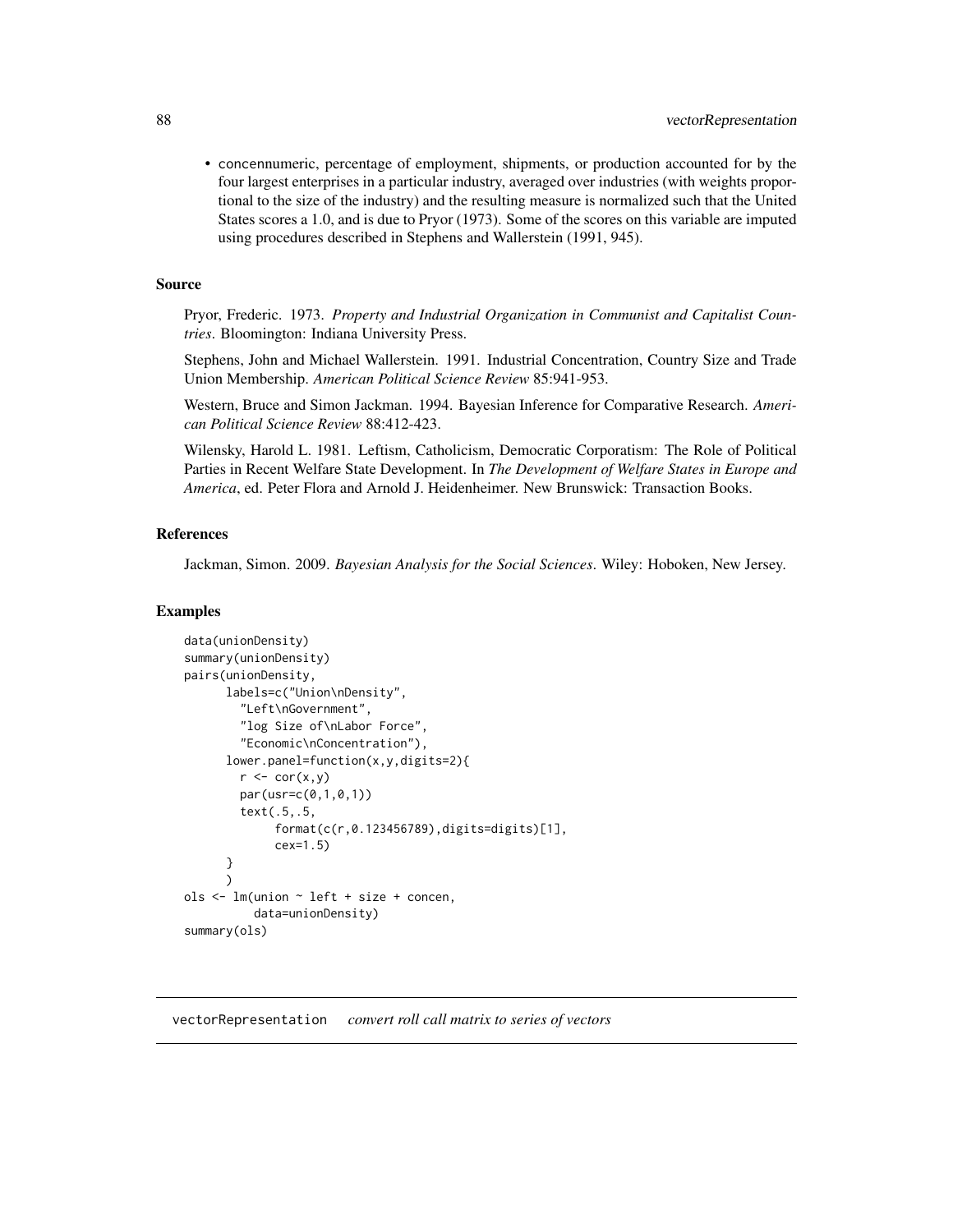# <span id="page-88-0"></span>vectorRepresentation 89

# **Description**

Extract the information in a roll call matrix as a series of vectors with voting decision, a unique identifier for the legislator and a unique identifier for the roll call.

# Usage

```
vectorRepresentation(object, dropList = list(codes = c("missing", "notInLegis")))
```
# Arguments

| object   | an object of class rollcall  |
|----------|------------------------------|
| dropList | a dropList; see dropRollCall |

# Details

It is often the case that roll call matrices are sparse, say, when the roll call matrix has an "overlapping generations" structure; e.g., consider forming data by pooling across a long temporal sequence of legislatures such that relatively few of the legislators in the data set actually vote on any given roll call. In such a case, representing the data as a roll call matrix is not particularly helpful nor efficient, either for data summaries or modeling.

# Value

A [matrix](#page-0-0) with z rows, where z is the number of non-missing entries in object\$votes, with 'missingness' defined by the codes component of the dropList. The matrix has 3 columns:

| vote         | the voting decision, either a 1 if the corresponding element of the roll call<br>matrix object\$votes is in the yea component of object\$codes, or a 0 if<br>the corresponding element of the roll call matrix is in the nay component of<br>object \$codes. Non-missing entries of the roll call matrix are not stored. |
|--------------|--------------------------------------------------------------------------------------------------------------------------------------------------------------------------------------------------------------------------------------------------------------------------------------------------------------------------|
| $\mathbf{i}$ | the row of the roll call matrix object \$votes that supplied the voting decision;<br>i.e., a unique identifier for the legislator generating this vote                                                                                                                                                                   |
| j            | the column of the roll call matrix object words that supplied the vote; i.e., a<br>unique identifier for the vote.                                                                                                                                                                                                       |

# Author(s)

Simon Jackman <simon.jackman@sydney.edu.au>

## See Also

# [rollcall](#page-71-0)

# Examples

```
data(s109)
y <- vectorRepresentation(s109)
apply(y,2,table,exclude=NULL)
```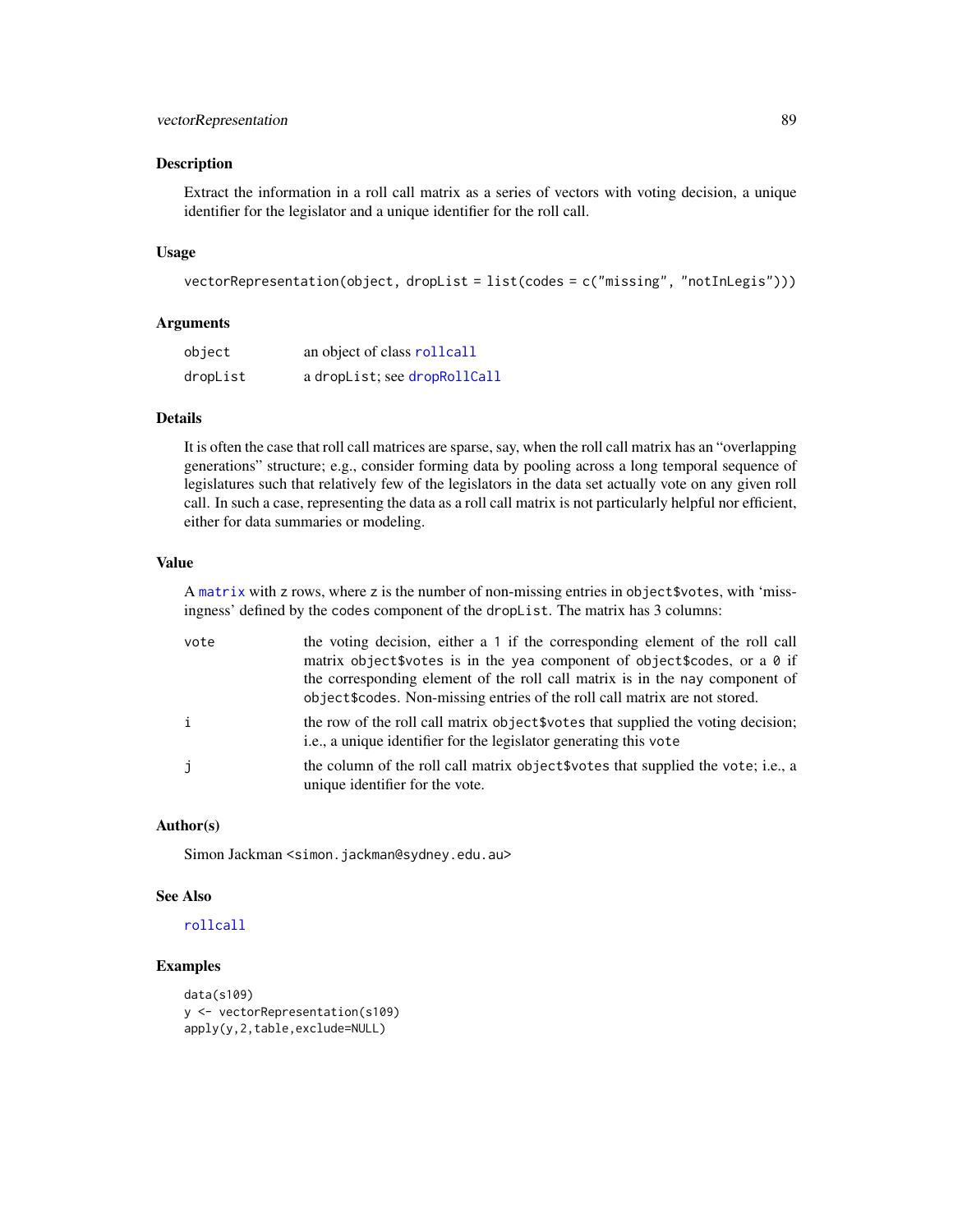# <span id="page-89-0"></span>**Description**

Survey data containing self-reports of vote choice in the 1992 U.S. Presidential election, with numerous covariates, from the 1992 American National Election Studies.

# Usage

data(vote92)

# Format

A data frame with 909 observations on the following 10 variables.

vote a factor with levels Perot Clinton Bush

- dem a numeric vector, 1 if the respondent reports identifying with the Democratic party, 0 otherwise.
- rep a numeric vector, 1 if the respondent reports identifying with the Republican party, 0 otherwise
- female a numeric vector, 1 if the respondent is female, 0 otherwise
- persfinance a numeric vector, -1 if the respondent reports that their personal financial situation has gotten worse over the last 12 months, 0 for no change, 1 if better
- natlecon a numeric vector, -1 if the respondent reports that national economic conditions have gotten worse over the last 12 months, 0 for no change, 1 if better
- clintondis a numeric vector, squared difference between respondent's self-placement on a scale measure of political ideology and the respondent's placement of the Democratic candidate, Bill Clinton
- bushdis a numeric vector, squared ideological distance of the respondent from the Republican candidate, President George H.W. Bush
- perotdis a numeric vector, squared ideological distance of the respondent from the Reform Party candidate, Ross Perot

#### Details

These data are unweighted. Refer to the original data source for weights that purport to correct for non-representativeness and non-response.

#### Source

Alvarez, R. Michael and Jonathan Nagler. 1995. Economics, issues and the Perot candidacy: Voter choice in the 1992 Presidential election. *American Journal of Political Science*. 39:714-44.

Miller, Warren E., Donald R. Kinder, Steven J. Rosenstone and the National Election Studies. 1999. *National Election Studies, 1992: Pre-/Post-Election Study*. Center for Political Studies, University of Michigan: Ann Arbor, Michigan.

Inter-University Consortium for Political and Social Research. Study Number 1112. [http://dx.](http://dx.doi.org/10.3886/ICPSR01112) [doi.org/10.3886/ICPSR01112](http://dx.doi.org/10.3886/ICPSR01112).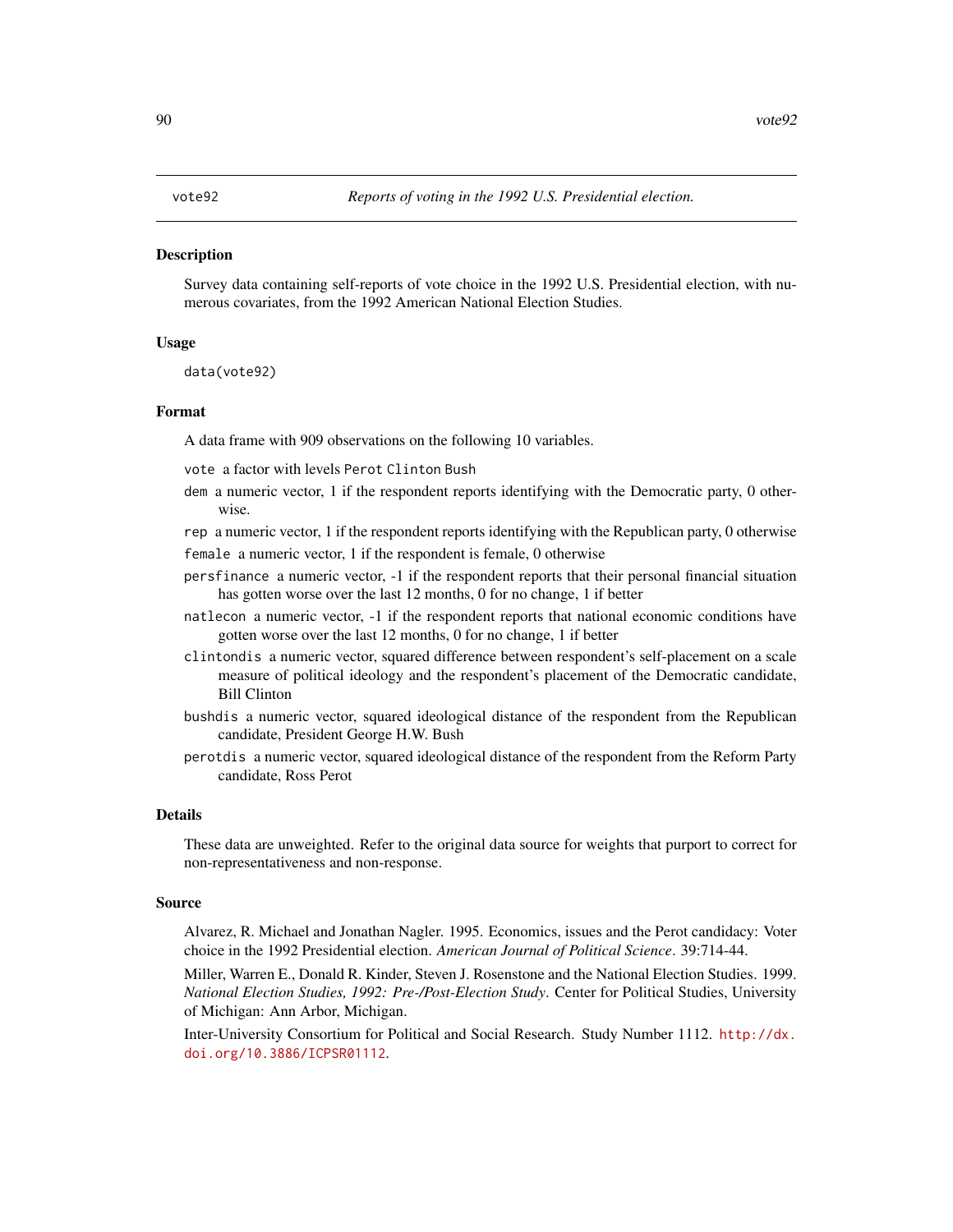#### <span id="page-90-0"></span>vuong 1992 – 1992 – 1993 – 1994 – 1994 – 1994 – 1994 – 1994 – 1994 – 1994 – 1994 – 1994 – 1994 – 1994 – 1994 –

# References

Jackman, Simon. 2009. *Bayesian Analysis for the Social Sciences*. Wiley: Hoboken, New Jersey. Examples 8.7 and 8.8.

#### Examples

data(vote92) summary(vote92)

vuong *Vuong's non-nested hypothesis test*

# **Description**

Compares two models fit to the same data that do not nest via Vuong's non-nested test.

#### Usage

vuong(m1, m2, digits = getOption("digits"))

#### Arguments

| m1             | model 1, an object inheriting from class glm, negbin or zeroinfl |
|----------------|------------------------------------------------------------------|
| m <sub>2</sub> | model 2, as for model 1                                          |
| digits         | significant digits in printed result                             |

# Details

The Vuong non-nested test is based on a comparison of the predicted probabilities of two models that do not nest. Examples include comparisons of zero-inflated count models with their nonzero-inflated analogs (e.g., zero-inflated Poisson versus ordinary Poisson, or zero-inflated negativebinomial versus ordinary negative-binomial). A large, positive test statistic provides evidence of the superiority of model 1 over model 2, while a large, negative test statistic is evidence of the superiority of model 2 over model 1. Under the null that the models are indistinguishable, the test statistic is asymptotically distributed standard normal.

Let  $p_i = \hat{Pr}(y_i|M_1)$  be the predicted probabilities from model 1, evaluated conditional on the estimated MLEs. Let  $q_i$  be the corresponding probabilities from model 2. Then the Vuong statistic estimated MLEs. Let  $q_i$  be the corresponding probabilities from model 2. Then the Vuong s<br>is  $\sqrt{N} \bar{m}/s_m$  where  $m_i = log(p_i) - log(q_i)$  and  $s_m$  is the sample standard deviation of  $m_i$ .

Two finite sample corrections are often considered, based on the Akaike (AIC) and Schwarz (BIC) penalty terms, based on the complexity of the two models. These corrections sometimes generate conflicting conclusions.

The function will fail if the models do not contain identical values in their respective components named y (the value of the response being modeled).

#### Value

nothing returned, prints 3 test statistics and  $p$  values and exits silently.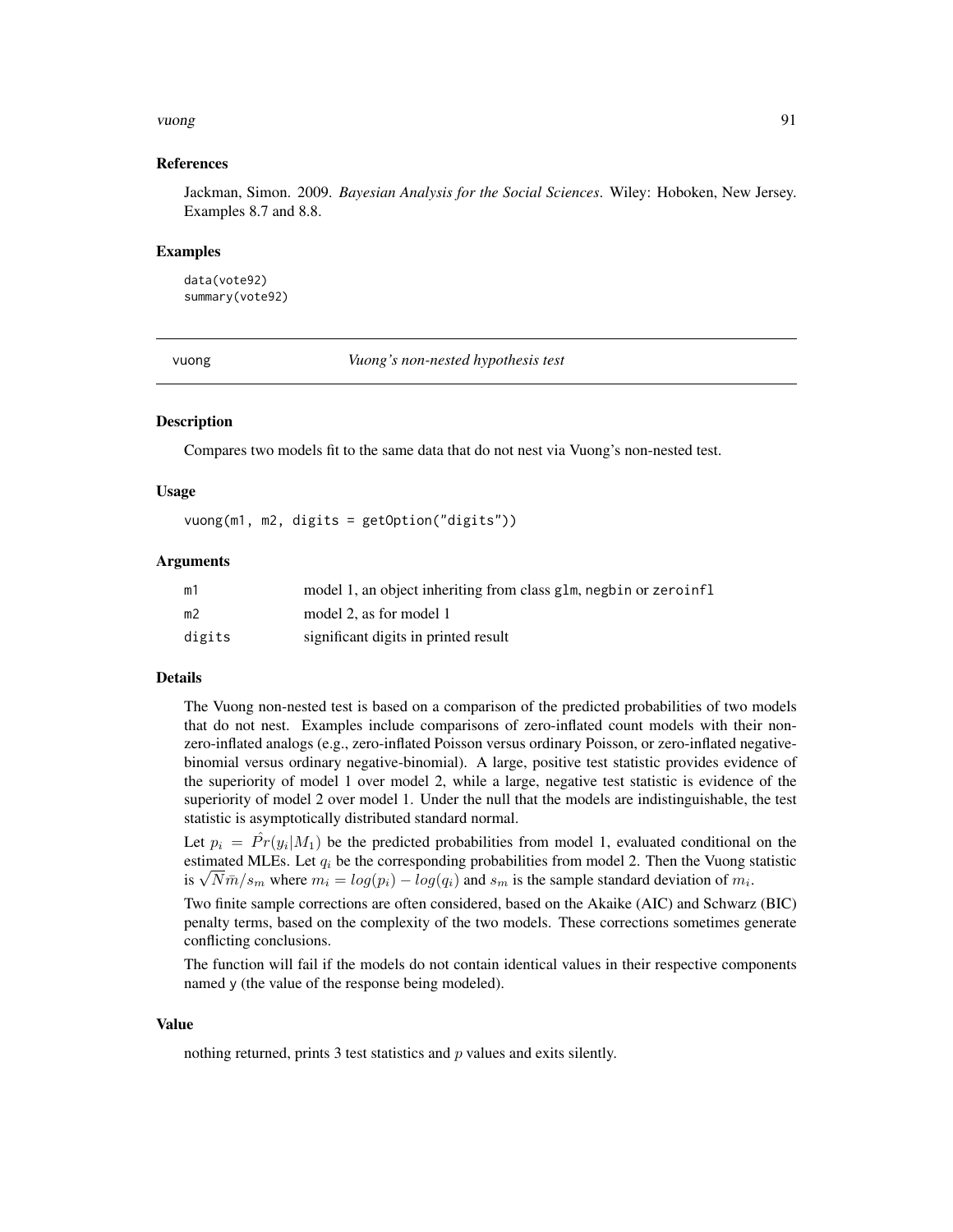92 zeroinfl

# Author(s)

Simon Jackman <simon.jackman@sydney.edu.au>

# References

Vuong, Q.H. 1989. Likelihood ratio tests for model selection and non-nested hypotheses. *Econometrica*. 57:307-333.

#### Examples

```
## Not run:
data("bioChemists")
## compare Poisson GLM and ZIP
glm1 <- glm(art ~ ., data = bioChemists, family = poisson)
zip \leftarrow zeroinfl(art \sim . \mid ., data = bioChemists, EM = TRUE)vuong(glm1, zip)
## compare negbin with zero-inflated negbin
```

```
nb1 <- MASS::glm.nb(art ~ ., data=bioChemists)
zinb \le zeroinfl(art \le . | ., data = bioChemists, dist = "negbin", EM = TRUE)
vuong(nb1, zinb)
```
## End(Not run)

<span id="page-91-0"></span>zeroinfl *Zero-inflated Count Data Regression*

# Description

Fit zero-inflated regression models for count data via maximum likelihood.

#### Usage

```
zeroinfl(formula, data, subset, na.action, weights, offset,
  dist = c("poisson", "negbin", "geometric"),
 link = c("logit", "probit", "cloglog", "cauchit", "log"),
 control = zeroinfl.control(...),model = TRUE, y = TRUE, x = FALSE, ...)
```
# Arguments

| formula                 | symbolic description of the model, see details.                                 |
|-------------------------|---------------------------------------------------------------------------------|
| data, subset, na.action |                                                                                 |
|                         | arguments controlling formula processing via model. frame.                      |
| weights                 | optional numeric vector of weights.                                             |
| offset                  | optional numeric vector with an a priori known component to be included in the  |
|                         | linear predictor of the count model. See below for more information on offsets. |

<span id="page-91-1"></span>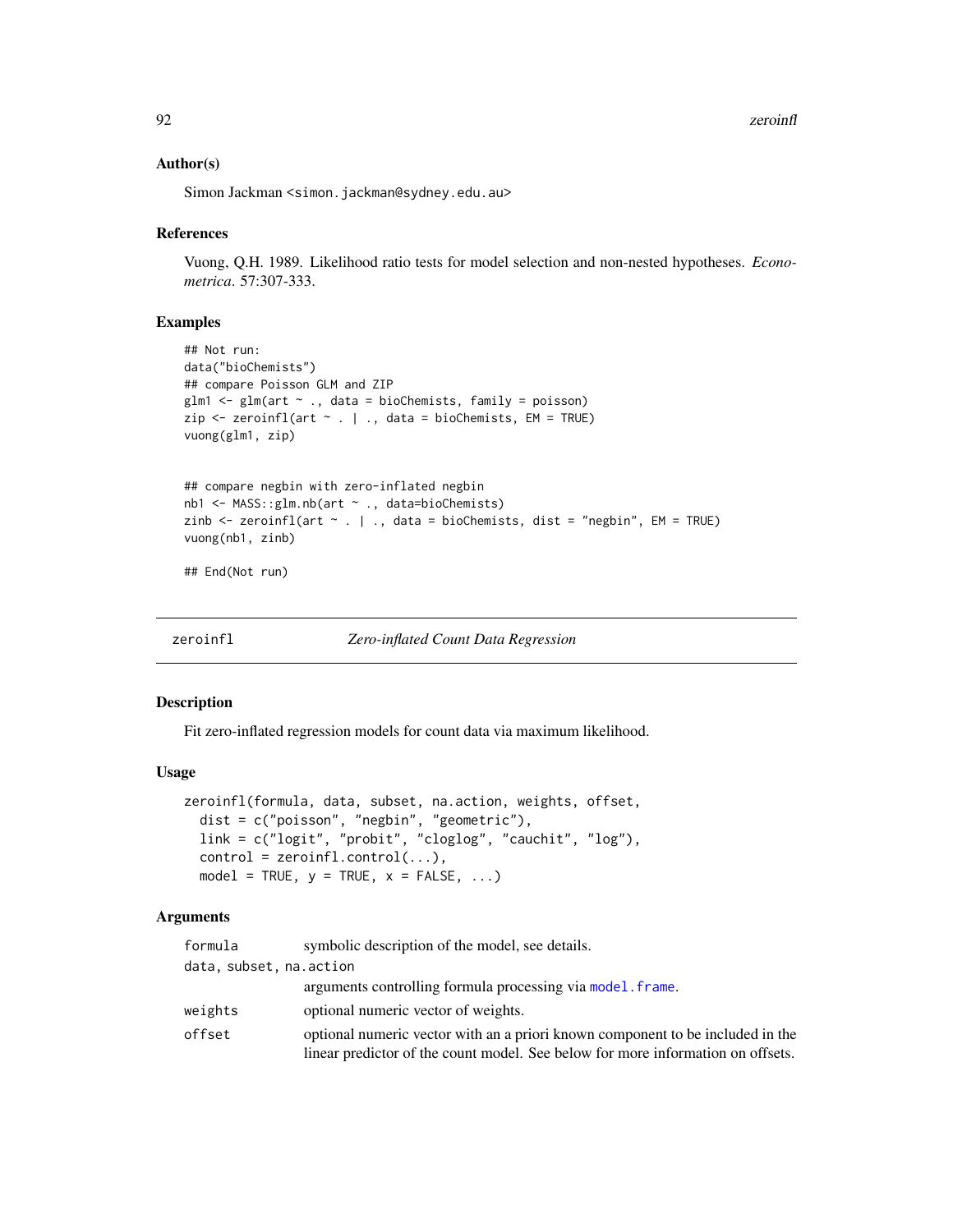#### <span id="page-92-0"></span>zeroinfl<sup>93</sup> 93

| dist      | character specification of count model family (a log link is always used).                                           |
|-----------|----------------------------------------------------------------------------------------------------------------------|
| link      | character specification of link function in the binary zero-inflation model (a bi-<br>nomial family is always used). |
| control   | a list of control arguments specified via zeroinfl.control.                                                          |
| model.v.x | logicals. If TRUE the corresponding components of the fit (model frame, re-<br>sponse, model matrix) are returned.   |
| $\cdots$  | arguments passed to zeroinfl.control in the default setup.                                                           |

# Details

Zero-inflated count models are two-component mixture models combining a point mass at zero with a proper count distribution. Thus, there are two sources of zeros: zeros may come from both the point mass and from the count component. Usually the count model is a Poisson or negative binomial regression (with log link). The geometric distribution is a special case of the negative binomial with size parameter equal to 1. For modeling the unobserved state (zero vs. count), a binary model is used that captures the probability of zero inflation. in the simplest case only with an intercept but potentially containing regressors. For this zero-inflation model, a binomial model with different links can be used, typically logit or probit.

The formula can be used to specify both components of the model: If a formula of type  $y \sim x1$ + x2 is supplied, then the same regressors are employed in both components. This is equivalent to  $y \sim x1 + x2$  | x1 + x2. Of course, a different set of regressors could be specified for the count and zero-inflation component, e.g.,  $y \sim x1 + x2$  | z1 + z2 + z3 giving the count data model  $y \sim x1 + x2$ conditional on () the zero-inflation model  $y \sim z1 + z2 + z3$ . A simple inflation model where all zero counts have the same probability of belonging to the zero component can by specified by the formula  $y \sim x1 + x2$  | 1.

Offsets can be specified in both components of the model pertaining to count and zero-inflation model:  $y \sim x1 + \text{offset}(x2) | z1 + z2 + \text{offset}(z3)$ , where x2 is used as an offset (i.e., with coefficient fixed to 1) in the count component and z3 analogously in the zero-inflation component. By the rule stated above  $y \sim x1 + \text{offset}(x2)$  is expanded to  $y \sim x1 + \text{offset}(x2)$  | x1 + offset(x2). Instead of using the offset() wrapper within the formula, the offset argument can also be employed which sets an offset only for the count model. Thus, formula =  $y \sim x1$  and offset =  $x2$  is equivalent to formula =  $y \sim x1 + \text{offset}(x2)$  | x1.

All parameters are estimated by maximum likelihood using [optim](#page-0-0), with control options set in [zeroinfl.control](#page-94-0). Starting values can be supplied, estimated by the EM (expectation maximization) algorithm, or by  $g\ln f$  f it (the default). Standard errors are derived numerically using the Hessian matrix returned by [optim](#page-0-0). See [zeroinfl.control](#page-94-0) for details.

The returned fitted model object is of class "zeroinfl" and is similar to fitted "glm" objects. For elements such as "coefficients" or "terms" a list is returned with elements for the zero and count component, respectively. For details see below.

A set of standard extractor functions for fitted model objects is available for objects of class "zeroinfl", including methods to the generic functions [print](#page-0-0), [summary](#page-0-0), [coef](#page-0-0), [vcov](#page-0-0), [logLik](#page-0-0), [residuals](#page-0-0), [predict](#page-0-0), [fitted](#page-0-0), [terms](#page-0-0), [model.matrix](#page-0-0). See [predict.zeroinfl](#page-59-0) for more details on all methods.

#### Value

An object of class "zeroinfl", i.e., a list with components including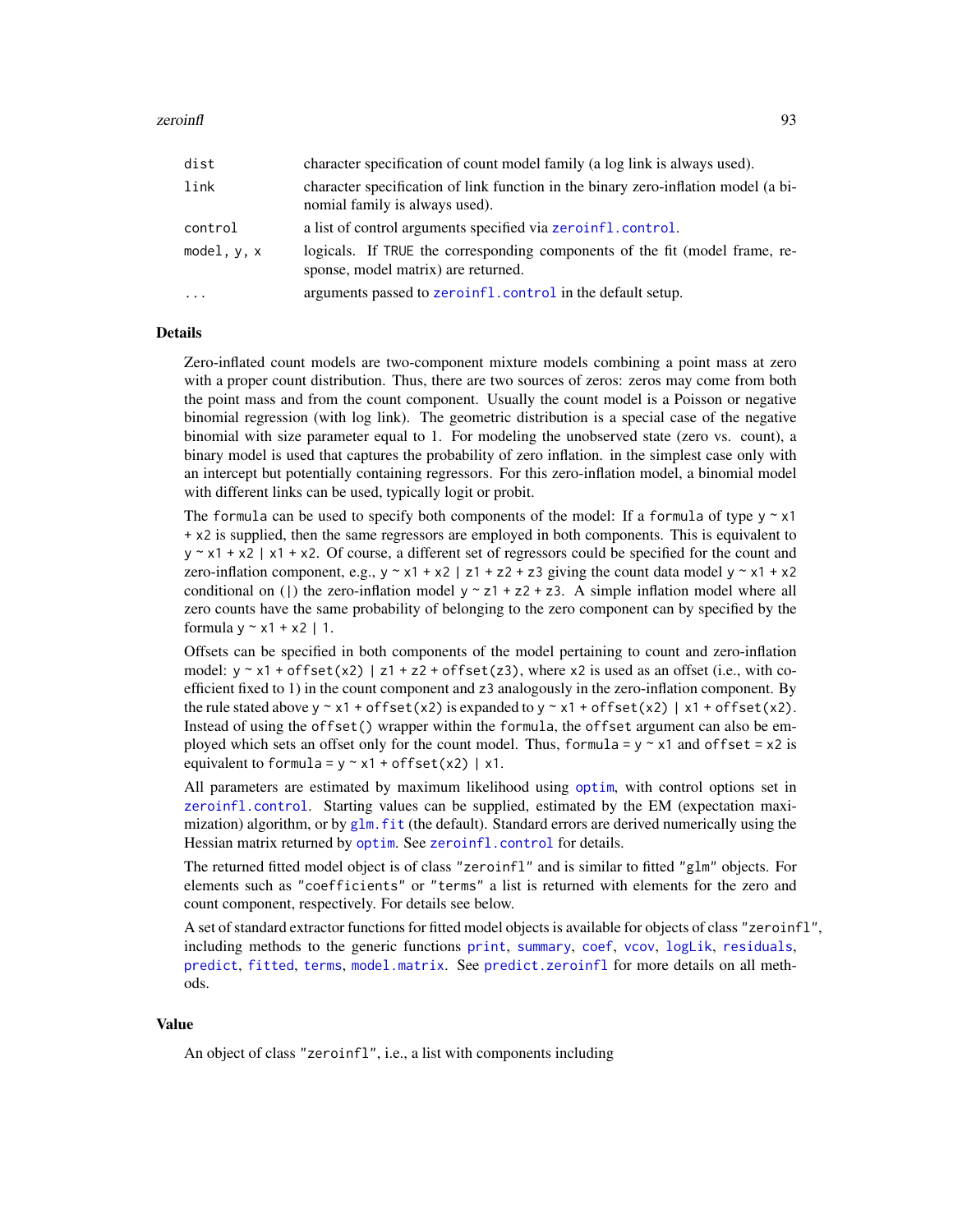| coefficients  | a list with elements "count" and "zero" containing the coefficients from the<br>respective models,                             |
|---------------|--------------------------------------------------------------------------------------------------------------------------------|
| residuals     | a vector of raw residuals (observed - fitted),                                                                                 |
| fitted.values | a vector of fitted means,                                                                                                      |
| optim         | a list with the output from the optim call for minimizing the negative log-<br>likelihood,                                     |
| control       | the control arguments passed to the optim call,                                                                                |
| start         | the starting values for the parameters passed to the optim call,                                                               |
| weights       | the case weights used,                                                                                                         |
| offset        | a list with elements "count" and "zero" containing the offset vectors (if any)<br>from the respective models,                  |
| n             | number of observations (with weights $> 0$ ),                                                                                  |
| df.null       | residual degrees of freedom for the null model $(= n - 2)$ ,                                                                   |
| df.residual   | residual degrees of freedom for fitted model,                                                                                  |
| terms         | a list with elements "count", "zero" and "full" containing the terms objects<br>for the respective models,                     |
| theta         | estimate of the additional $\theta$ parameter of the negative binomial model (if a neg-<br>ative binomial regression is used), |
| SE.logtheta   | standard error for $log(\theta)$ ,                                                                                             |
| loglik        | log-likelihood of the fitted model,                                                                                            |
| <b>VCOV</b>   | covariance matrix of all coefficients in the model (derived from the Hessian of<br>the optim output),                          |
| dist          | character string describing the count distribution used,                                                                       |
| link          | character string describing the link of the zero-inflation model,                                                              |
| linkinv       | the inverse link function corresponding to link,                                                                               |
| converged     | logical indicating successful convergence of optim,                                                                            |
| call          | the original function call,                                                                                                    |
| formula       | the original formula,                                                                                                          |
| levels        | levels of the categorical regressors,                                                                                          |
| contrasts     | a list with elements "count" and "zero" containing the contrasts corresponding<br>to levels from the respective models,        |
| model         | the full model frame (if model $=$ TRUE),                                                                                      |
| у             | the response count vector (if $y = TRUE$ ),                                                                                    |
| х             | a list with elements "count" and "zero" containing the model matrices from<br>the respective models (if $x = TRUE$ ),          |

# Author(s)

Achim Zeileis <Achim.Zeileis@R-project.org>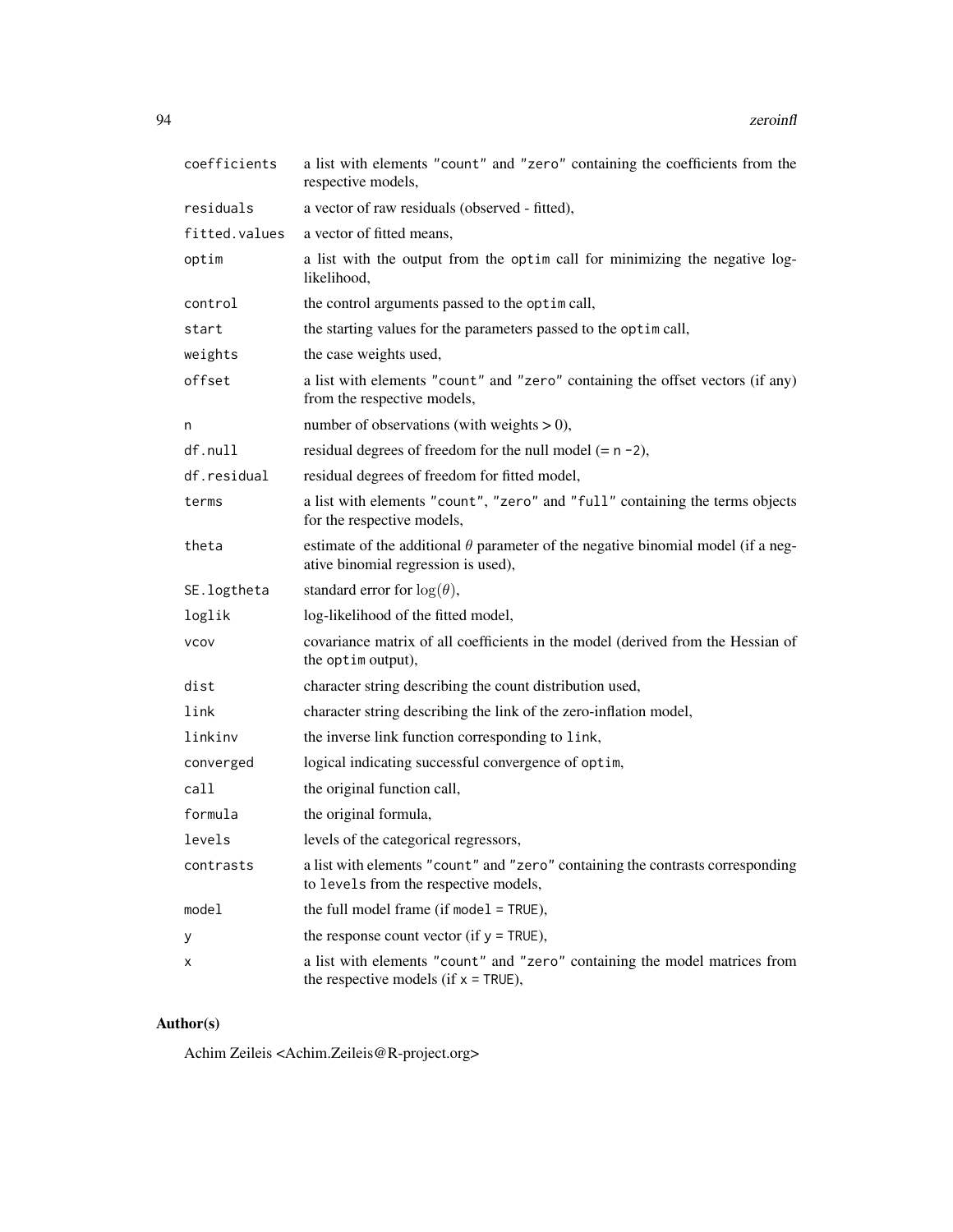# <span id="page-94-1"></span>zeroinfl.control 95

#### References

Cameron, A. Colin and Pravin K. Trevedi. 1998. *Regression Analysis of Count Data.* New York: Cambridge University Press.

Cameron, A. Colin and Pravin K. Trivedi. 2005. *Microeconometrics: Methods and Applications*. Cambridge: Cambridge University Press.

Lambert, Diane. 1992. "Zero-Inflated Poisson Regression, with an Application to Defects in Manufacturing." *Technometrics*. 34(1):1-14

Zeileis, Achim, Christian Kleiber and Simon Jackman 2008. "Regression Models for Count Data in R." *Journal of Statistical Software*, 27(8). URL <http://www.jstatsoft.org/v27/i08/>.

# See Also

[zeroinfl.control](#page-94-0), [glm](#page-0-0), [glm.fit](#page-0-0), [glm.nb](#page-0-0), [hurdle](#page-25-0)

# Examples

```
## data
data("bioChemists", package = "pscl")
## without inflation
## ("art \sim ." is "art \sim fem + mar + kid5 + phd + ment")
fm\_pois \leq glm(art \sim ., data = bioChemists, family = poisson)
fm_qpois \leq glm(art \sim ., data = bioChemists, family = quasipoisson)
fm_nb \leq MASS::glm.nb(art \sim ., data = bioChemists)## with simple inflation (no regressors for zero component)
fm\_zip \leq zeroinfl(art \sim . \mid 1, data = bioChemists)fm_zinb \le zeroinfl(art \le . | 1, data = bioChemists, dist = "negbin")
## inflation with regressors
## ("art ~ . | ." is "art ~ fem + mar + kid5 + phd + ment | fem + mar + kid5 + phd + ment")
fm\_zip2 \leq zeroinfl(art \sim . \mid ., data = bioChemists)fm\_zinh2 \leq zeroinfl(art \sim . \mid ., data = bioChemists, dist = "negbin")
```
<span id="page-94-0"></span>zeroinfl.control *Control Parameters for Zero-inflated Count Data Regression*

# **Description**

Various parameters that control fitting of zero-inflated regression models using [zeroinfl](#page-91-0).

#### Usage

```
zeroinfl.control(method = "BFGS", maxit = 10000, trace = FALSE,
 EM = FALSE, start = NULL, ...)
```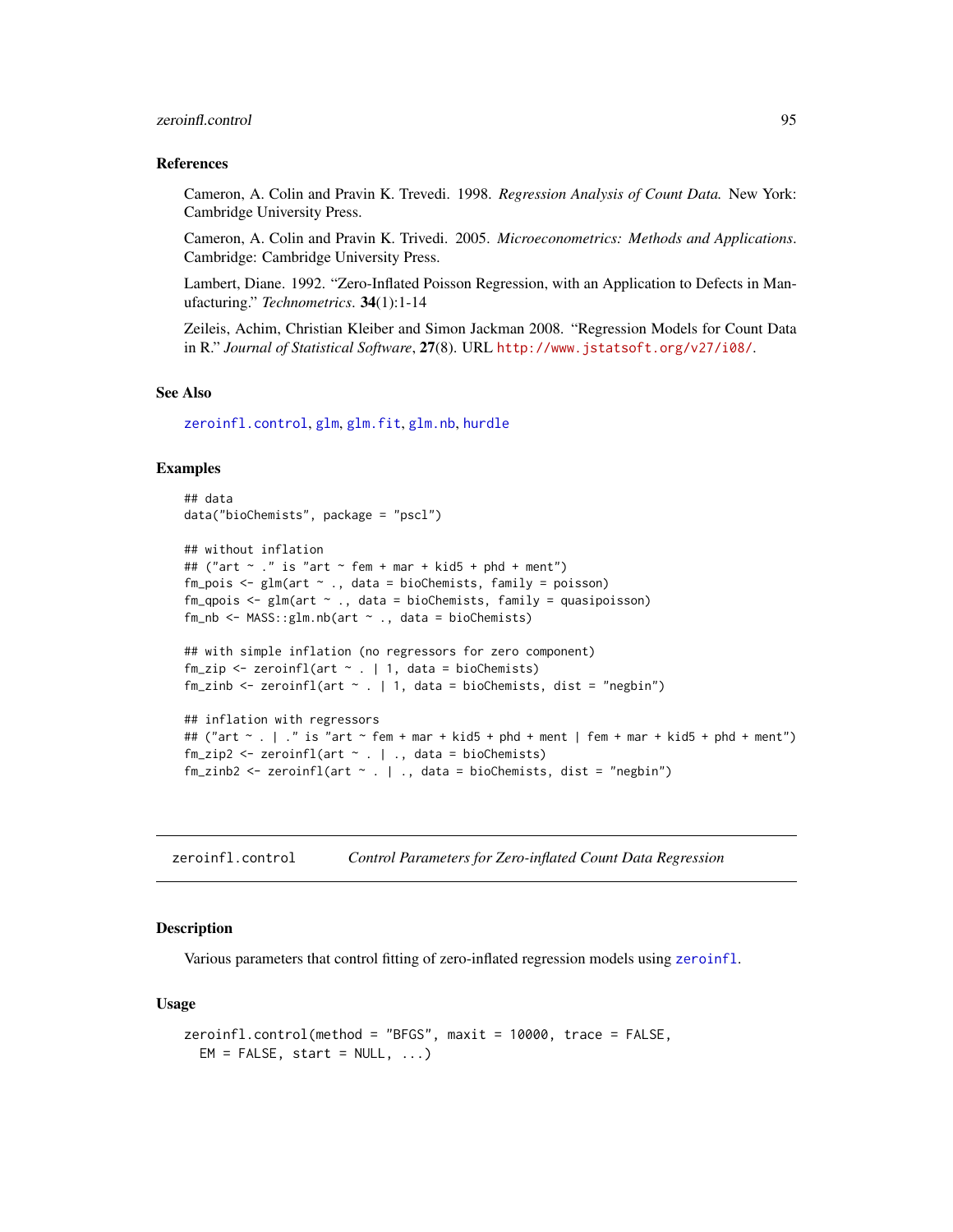# <span id="page-95-0"></span>Arguments

| method    | characters string specifying the method argument passed to optim.                                                                           |
|-----------|---------------------------------------------------------------------------------------------------------------------------------------------|
| maxit     | integer specifying the maxit argument (maximal number of iterations) passed<br>to optim.                                                    |
| trace     | logical or integer controlling whether tracing information on the progress of the<br>optimization should be produced (passed to optim).     |
| EM        | logical. Should starting values be estimated by the EM (expectation maximiza-<br>tion) algorithm? See details.                              |
| start     | an optional list with elements "count" and "zero" (and potentially "theta")<br>containing the coefficients for the corresponding component. |
| $\ddotsc$ | arguments passed to optim.                                                                                                                  |

# Details

All parameters in [zeroinfl](#page-91-0) are estimated by maximum likelihood using [optim](#page-0-0) with control options set in [zeroinfl.control](#page-94-0). Most arguments are passed on directly to optim, only trace is also used within zeroinfl and EM/start control the choice of starting values for calling optim.

Starting values can be supplied, estimated by the EM (expectation maximization) algorithm, or by [glm.fit](#page-0-0) (the default). Standard errors are derived numerically using the Hessian matrix returned by [optim](#page-0-0). To supply starting values, start should be a list with elements "count" and "zero" and potentially "theta" (for negative binomial components only) containing the starting values for the coefficients of the corresponding component of the model.

# Value

A list with the arguments specified.

# Author(s)

Achim Zeileis <Achim.Zeileis@R-project.org>

# See Also

[zeroinfl](#page-91-0)

# Examples

```
## Not run:
data("bioChemists", package = "pscl")
## default start values
fm1 \le zeroinfl(art \le ., data = bioChemists)
## use EM algorithm for start values
fm2 \le zeroinfl(art \sim ., data = bioChemists, EM = TRUE)
## user-supplied start values
fm3 \le zeroinfl(art \sim ., data = bioChemists,
```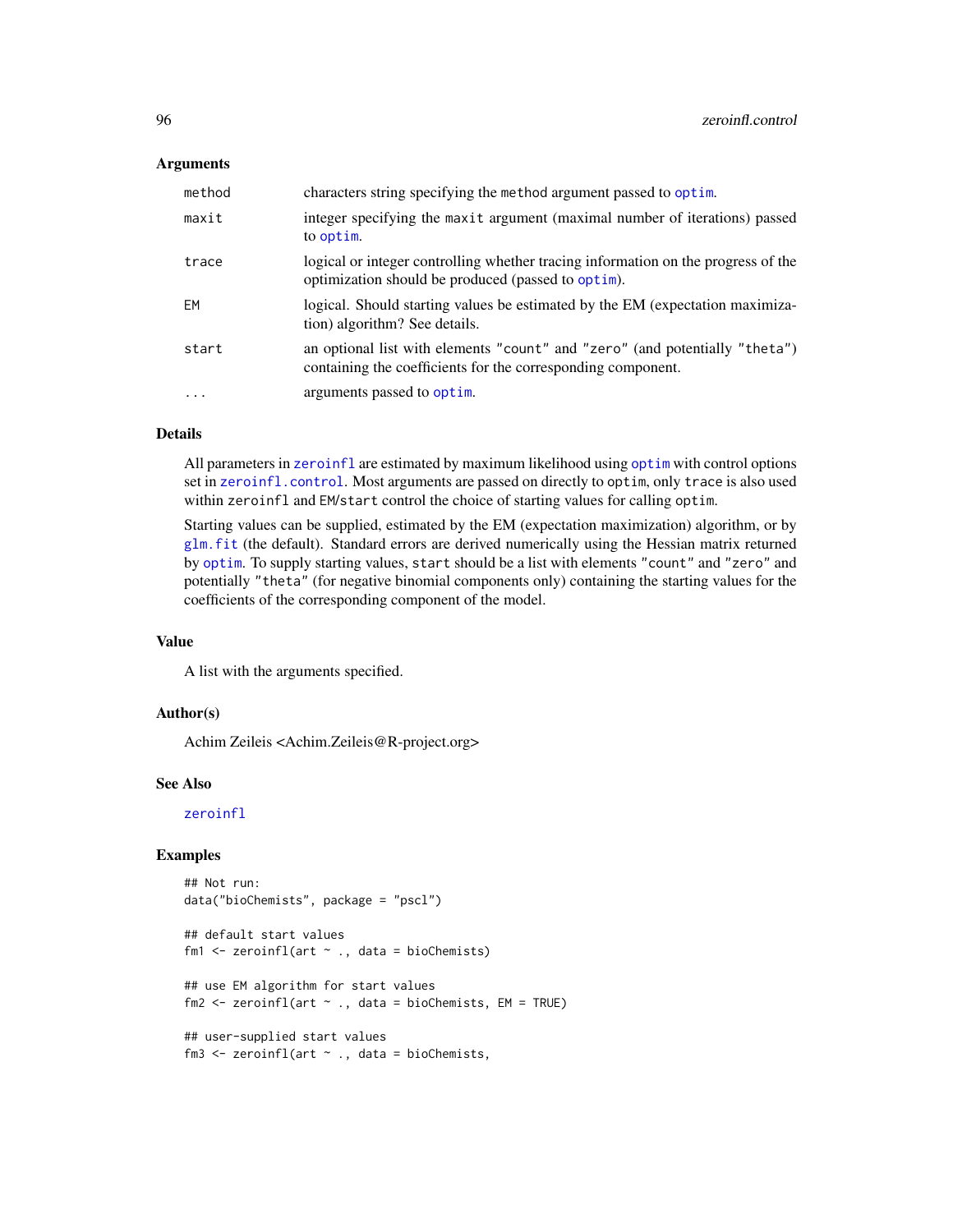# zeroinfl.control 97

start = list(count =  $c(0.7, -0.2, 0.1, -0.2, 0, 0)$ , zero = -1.7))

## End(Not run)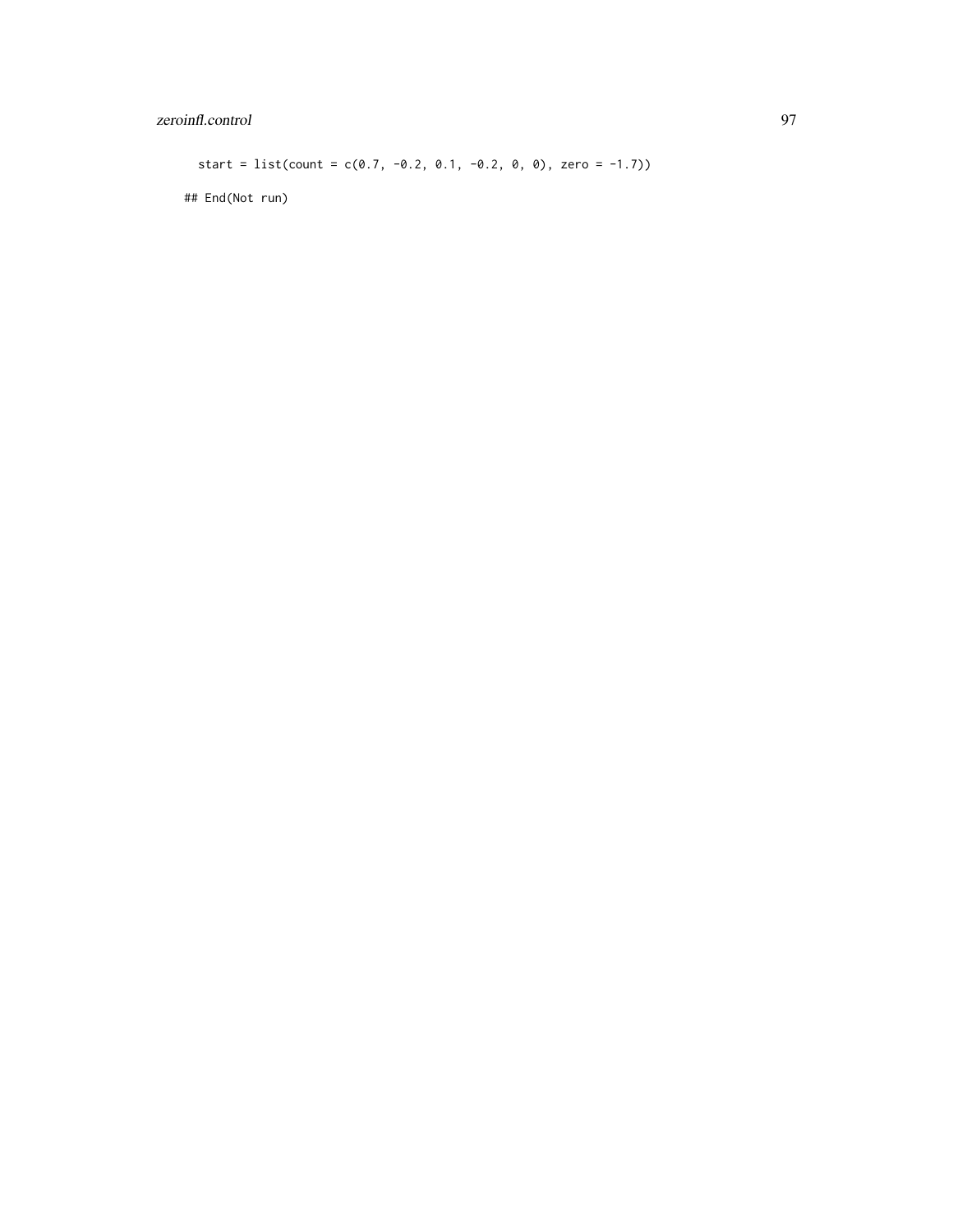# **Index**

∗Topic classes idealToMCMC, [38](#page-37-0) predict.ideal, [58](#page-57-0) summary.ideal, [80](#page-79-0) summary.rollcall, [82](#page-81-1) ∗Topic datagen constrain.items, [14](#page-13-0) constrain.legis, [16](#page-15-0) ∗Topic datasets absentee, [3](#page-2-0) admit, [5](#page-4-0) AustralianElectionPolling, [6](#page-5-0) AustralianElections, [8](#page-7-0) bioChemists, [11](#page-10-0) ca2006, [12](#page-11-0) EfronMorris, [23](#page-22-0) iraqVote, [41](#page-40-0) nj07, [43](#page-42-0) partycodes, [46](#page-45-0) politicalInformation, [51](#page-50-0) presidentialElections, [65](#page-64-0) prussian, [66](#page-65-0) readKH, [67](#page-66-1) RockTheVote, [70](#page-69-0) s109, [74](#page-73-0) sc9497, [75](#page-74-0) state.info, [79](#page-78-0) UKHouseOfCommons, [86](#page-85-0) unionDensity, [87](#page-86-0) vote92, [90](#page-89-0) ∗Topic distribution betaHPD, [9](#page-8-0) igamma, [39](#page-38-0) ∗Topic hplot plot.ideal, [47](#page-46-0) plot.predict.ideal, [49](#page-48-0) plot.seatsVotes, [50](#page-49-1) tracex, [84](#page-83-0) ∗Topic manip

computeMargins, [13](#page-12-0) convertCodes, [19](#page-18-0) dropRollCall, [20](#page-19-1) dropUnanimous, [22](#page-21-0) rollcall, [72](#page-71-1) vectorRepresentation, [88](#page-87-0) ∗Topic methods predprob.ideal, [64](#page-63-0) ∗Topic misc seatsVotes, [76](#page-75-0) simpi, [78](#page-77-0) ∗Topic models extractRollCallObject, [24](#page-23-0) hitmiss, [25](#page-24-0) ideal, [32](#page-31-1) postProcess, [52](#page-51-0) pR2, [55](#page-54-0) predprob, [62](#page-61-0) predprob.glm, [63](#page-62-0) predprob.ideal, [64](#page-63-0) vuong, [91](#page-90-0) ∗Topic print ntable, [44](#page-43-0) ∗Topic regression hurdle, [26](#page-25-1) hurdle.control, [30](#page-29-0) hurdletest, [31](#page-30-0) odTest, [45](#page-44-0) predict.hurdle, [56](#page-55-0) predict.zeroinfl, [60](#page-59-1) predprob, [62](#page-61-0) predprob.glm, [63](#page-62-0) zeroinfl, [92](#page-91-1) zeroinfl.control, [95](#page-94-1) ∗Topic utilities vectorRepresentation, [88](#page-87-0) absentee, [3](#page-2-0) admit, [5](#page-4-0) AIC, *[57](#page-56-0)*, *[61](#page-60-0)*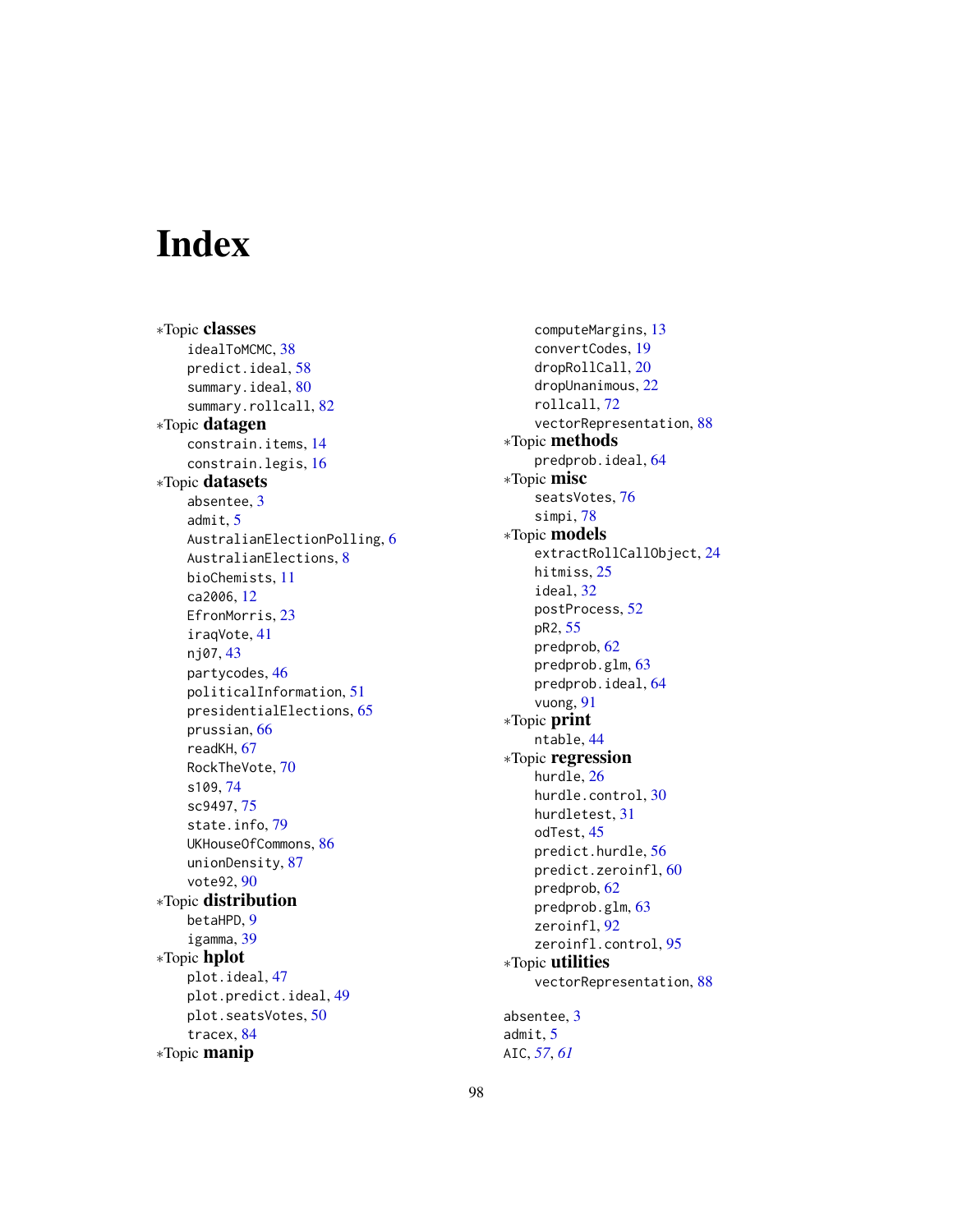# INDEX 99

alist, *[13](#page-12-0)*, *[15](#page-14-0)*, *[17](#page-16-0)*, *[20,](#page-19-1) [21](#page-20-0)*, *[33](#page-32-0)*, *[83](#page-82-0)* array, *[36](#page-35-0)* AustralianElectionPolling, [6](#page-5-0) AustralianElections, [8](#page-7-0) base, *[40](#page-39-0)* betaHPD, [9](#page-8-0) binomial, *[35](#page-34-0)*, *[63](#page-62-0)* bioChemists, [11](#page-10-0) ca2006, [12](#page-11-0) call, *[36](#page-35-0)*, *[77](#page-76-0)* coef, *[28](#page-27-0)*, *[57](#page-56-0)*, *[61](#page-60-0)*, *[93](#page-92-0)* coef.hurdle *(*predict.hurdle*)*, [56](#page-55-0) coef.zeroinfl *(*predict.zeroinfl*)*, [60](#page-59-1) computeMargins, [13](#page-12-0) constrain.items, [14,](#page-13-0) *[18](#page-17-0)*, *[35](#page-34-0)*, *[37](#page-36-0)* constrain.legis, *[15,](#page-14-0) [16](#page-15-0)*, [16,](#page-15-0) *[17](#page-16-0)*, *[34,](#page-33-0) [35](#page-34-0)*, *[37](#page-36-0)* convertCodes, *[14](#page-13-0)*, [19](#page-18-0) data.frame, *[68,](#page-67-0) [69](#page-68-0)*, *[73](#page-72-0)* Date, *[8](#page-7-0)*, *[69](#page-68-0)* dbeta, *[10,](#page-9-0) [11](#page-10-0)* densigamma *(*igamma*)*, [39](#page-38-0) density, *[50,](#page-49-1) [51](#page-50-0)* dgamma, *[40](#page-39-0)* digamma, *[40](#page-39-0)* dimnames, *[73](#page-72-0)*, *[84](#page-83-0)* dropRollCall, *[13](#page-12-0)[–15](#page-14-0)*, *[17](#page-16-0)*, [20,](#page-19-1) *[23,](#page-22-0) [24](#page-23-0)*, *[33](#page-32-0)*, *[83](#page-82-0)*, *[89](#page-88-0)* dropUnanimous, *[21](#page-20-0)*, [22](#page-21-0) EfronMorris, [23](#page-22-0) environment, *[21](#page-20-0)* eval, *[21](#page-20-0)*, *[59](#page-58-0)* expression, *[20,](#page-19-1) [21](#page-20-0)*, *[81](#page-80-0)* extractAIC, *[26](#page-25-1)*, *[56](#page-55-0)* extractAIC.hurdle *(*predict.hurdle*)*, [56](#page-55-0) extractAIC.zeroinfl *(*predict.zeroinfl*)*, [60](#page-59-1) extractRollCallObject, [24](#page-23-0) factor, *[44](#page-43-0)*, *[67](#page-66-1)* fitted, *[28](#page-27-0)*, *[57](#page-56-0)*, *[61](#page-60-0)*, *[93](#page-92-0)* fitted.hurdle *(*predict.hurdle*)*, [56](#page-55-0) fitted.zeroinfl *(*predict.zeroinfl*)*, [60](#page-59-1) formula, *[45](#page-44-0)* gamma, *[39,](#page-38-0) [40](#page-39-0)* glm, *[29](#page-28-0)*, *[45](#page-44-0)*, *[95](#page-94-1)*

glm.fit, *[27](#page-26-0)*, *[29,](#page-28-0) [30](#page-29-0)*, *[93](#page-92-0)*, *[95,](#page-94-1) [96](#page-95-0)* glm.nb, *[29](#page-28-0)*, *[45,](#page-44-0) [46](#page-45-0)*, *[63](#page-62-0)*, *[95](#page-94-1)* glms, *[35](#page-34-0)* hitmiss, [25](#page-24-0) hurdle, [26,](#page-25-1) *[30](#page-29-0)[–32](#page-31-1)*, *[57,](#page-56-0) [58](#page-57-0)*, *[95](#page-94-1)* hurdle.control, *[27](#page-26-0)[–30](#page-29-0)*, [30](#page-29-0) hurdletest, [31](#page-30-0) ideal, *[15](#page-14-0)[–18](#page-17-0)*, *[21](#page-20-0)*, *[23,](#page-22-0) [24](#page-23-0)*, [32,](#page-31-1) *[38](#page-37-0)*, *[47](#page-46-0)[–49](#page-48-0)*, *[52](#page-51-0)[–54](#page-53-0)*, *[58](#page-57-0)[–60](#page-59-1)*, *[64](#page-63-0)*, *[73](#page-72-0)*, *[81,](#page-80-0) [82](#page-81-1)*, *[84,](#page-83-0) [85](#page-84-0)* idealToMCMC, *[37](#page-36-0)*, [38](#page-37-0) igamma, [39](#page-38-0) igammaHDR *(*igamma*)*, [39](#page-38-0) iraqVote, [41](#page-40-0) legend, *[85](#page-84-0)* linearHypothesis, *[31,](#page-30-0) [32](#page-31-1)* link, *[35](#page-34-0)* list, *[13](#page-12-0)*, *[15](#page-14-0)*, *[17](#page-16-0)*, *[20](#page-19-1)*, *[33](#page-32-0)*, *[36](#page-35-0)*, *[72,](#page-71-1) [73](#page-72-0)*, *[81](#page-80-0)*, *[83](#page-82-0)* lm, *[21](#page-20-0)* logical, *[21](#page-20-0)*, *[33,](#page-32-0) [34](#page-33-0)*, *[47](#page-46-0)* logLik, *[28](#page-27-0)*, *[45,](#page-44-0) [46](#page-45-0)*, *[56,](#page-55-0) [57](#page-56-0)*, *[61](#page-60-0)*, *[93](#page-92-0)* logLik.hurdle *(*predict.hurdle*)*, [56](#page-55-0) logLik.zeroinfl *(*predict.zeroinfl*)*, [60](#page-59-1) matched call, *[83](#page-82-0)* matrix, *[19](#page-18-0)*, *[22,](#page-21-0) [23](#page-22-0)*, *[36](#page-35-0)*, *[64](#page-63-0)*, *[72,](#page-71-1) [73](#page-72-0)*, *[89](#page-88-0)* mcmc, *[38](#page-37-0)* MCMCirt1d, *[37](#page-36-0)* MCMCirtKd, *[37](#page-36-0)* model.frame, *[27](#page-26-0)*, *[92](#page-91-1)* model.matrix, *[28](#page-27-0)*, *[57](#page-56-0)*, *[61](#page-60-0)*, *[93](#page-92-0)* model.matrix.hurdle *(*predict.hurdle*)*, [56](#page-55-0) model.matrix.zeroinfl *(*predict.zeroinfl*)*, [60](#page-59-1) nj07, [43](#page-42-0) ntable, [44](#page-43-0) numeric, *[36](#page-35-0)* odTest, [45](#page-44-0) optim, *[27,](#page-26-0) [28](#page-27-0)*, *[30](#page-29-0)*, *[93](#page-92-0)*, *[96](#page-95-0)* optimize, *[10](#page-9-0)* pairs, *[48](#page-47-0)* partial matches, *[84](#page-83-0)* partycodes, [46](#page-45-0) pbeta, *[10,](#page-9-0) [11](#page-10-0)* pgamma, *[40](#page-39-0)*